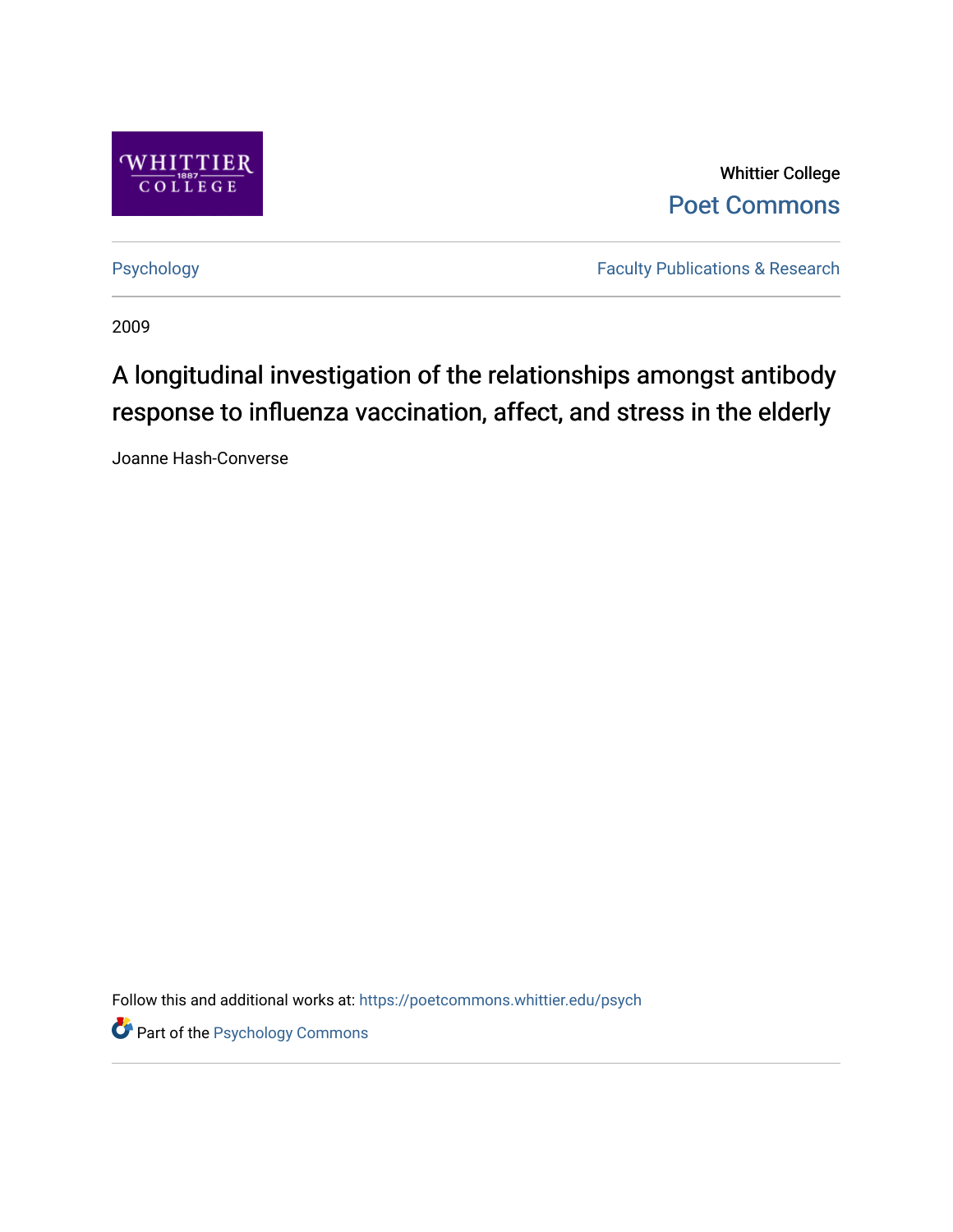# A LONGITUDINAL INVESTIGATION OF THE RELATIONSHIPS AMONGST ANTIBODY RESPONSE TO INFLUENZA VACCINATION, AFFECT, AND STRESS

#### IN THE ELDERLY

By

#### JOANNE M. HASH-CONVERSE

A Dissertation submitted to the

Graduate School – New Brunswick

Rutgers, The State University of New Jersey

in partial fulfillment of the requirements

for the degree of

Doctor of Philosophy

Graduate Program in Psychology

written under the direction of

Professor Alexander Kusnecov

and approved by

\_\_\_\_\_\_\_\_\_\_\_\_\_\_\_\_\_\_\_\_\_\_\_\_\_\_\_\_\_\_\_\_\_\_\_\_\_\_\_\_\_\_\_\_\_\_\_\_

\_\_\_\_\_\_\_\_\_\_\_\_\_\_\_\_\_\_\_\_\_\_\_\_\_\_\_\_\_\_\_\_\_\_\_\_\_\_\_\_\_\_\_\_\_\_\_\_

\_\_\_\_\_\_\_\_\_\_\_\_\_\_\_\_\_\_\_\_\_\_\_\_\_\_\_\_\_\_\_\_\_\_\_\_\_\_\_\_\_\_\_\_\_\_\_\_

\_\_\_\_\_\_\_\_\_\_\_\_\_\_\_\_\_\_\_\_\_\_\_\_\_\_\_\_\_\_\_\_\_\_\_\_\_\_\_\_\_\_\_\_\_\_\_\_

New Brunswick, New Jersey

October 2008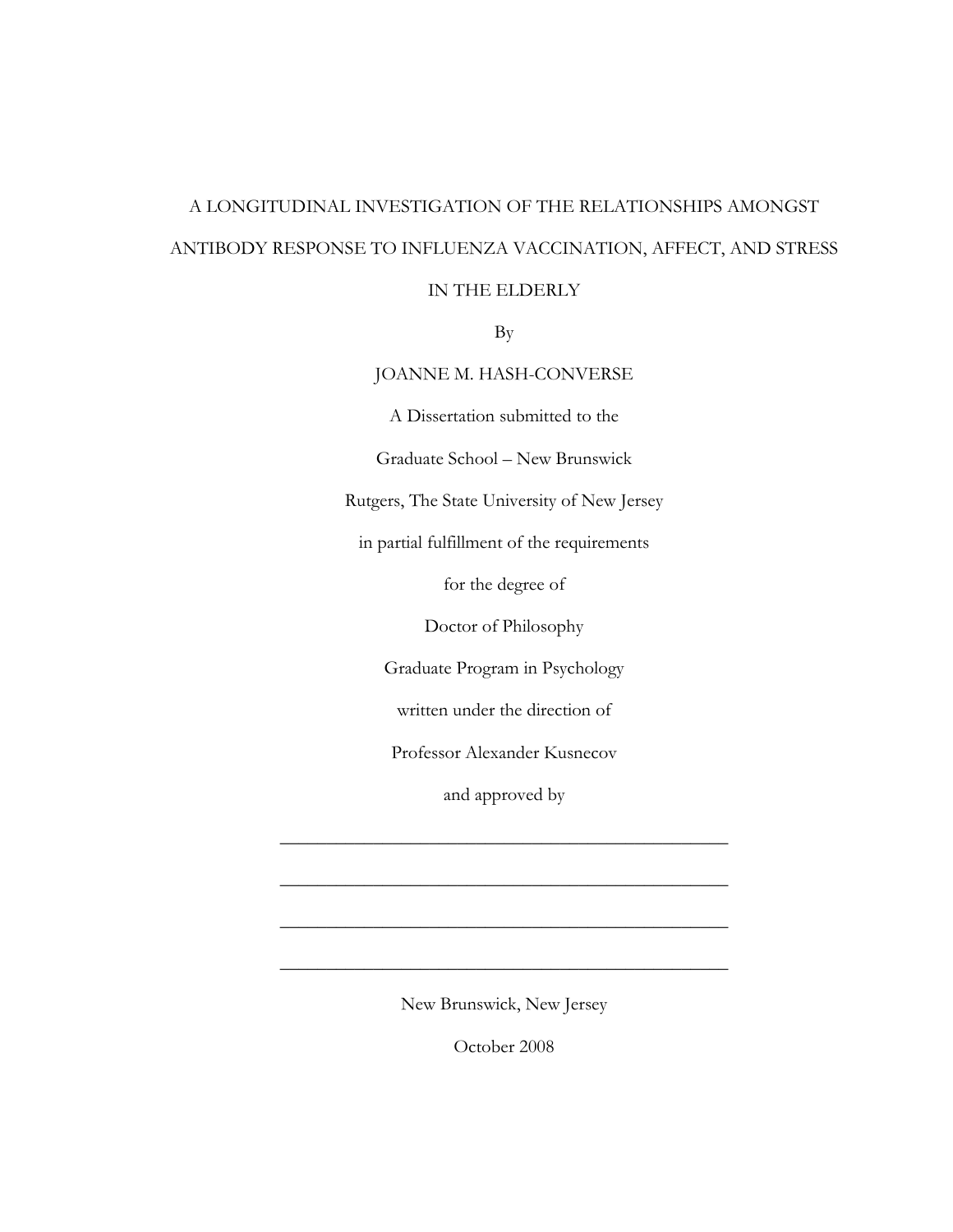#### ABSTRACT OF THE DISSERTATION

# A Longitudinal Investigation of the Relationships amongst Antibody Response to Influenza Vaccination, Affect, and Stress in the Elderly by JOANNE M. HASH-CONVERSE Dissertation Director:

Professor Alexander Kusnecov

We examined the cross-sectional and longitudinal relationships amongst affect, stress exposure, and antibody (Ab) response to influenza inoculation in a healthy, elderly sample. We explored both efferent (CNS on immune activity) and afferent (immune activity on CNS function) pathways. Negative (NA) and positive (PA) affective states were examined in relation to Ab response, positing that high baseline NA (State, SNA, but not Trait, TNA) would predict reduced Ab response and that PA would predict enhanced response, and that the reduced Ab response in individuals displaying high baseline SNA would associate with decreases in NA. Moderator (for psychogenic and systemic stress) and mediator (systemic symptom reporting) tests were conducted to validate these relationships.

The 152 (97 female, 55 male; age  $\underline{M}$ =72.49,  $\underline{SD}$ =6.32) participants were residents of a retirement community, who met medical exclusionary criteria and completed all three annual assessments (in 1992, 1993, and 1996). Participants were inoculated with trivalent influenza vaccine, and Ab titer was assayed two weeks post-inoculation via hemagglutinin inhibition assay.

As hypothesized, TNA did not predict Ab response. Surprisingly, high baseline SNA predicted *enhanced* Ab response, which predicted decreased NA in a year- and strain-specific manner. Longitudinally, robust initial Ab response followed by steady decreases was

ii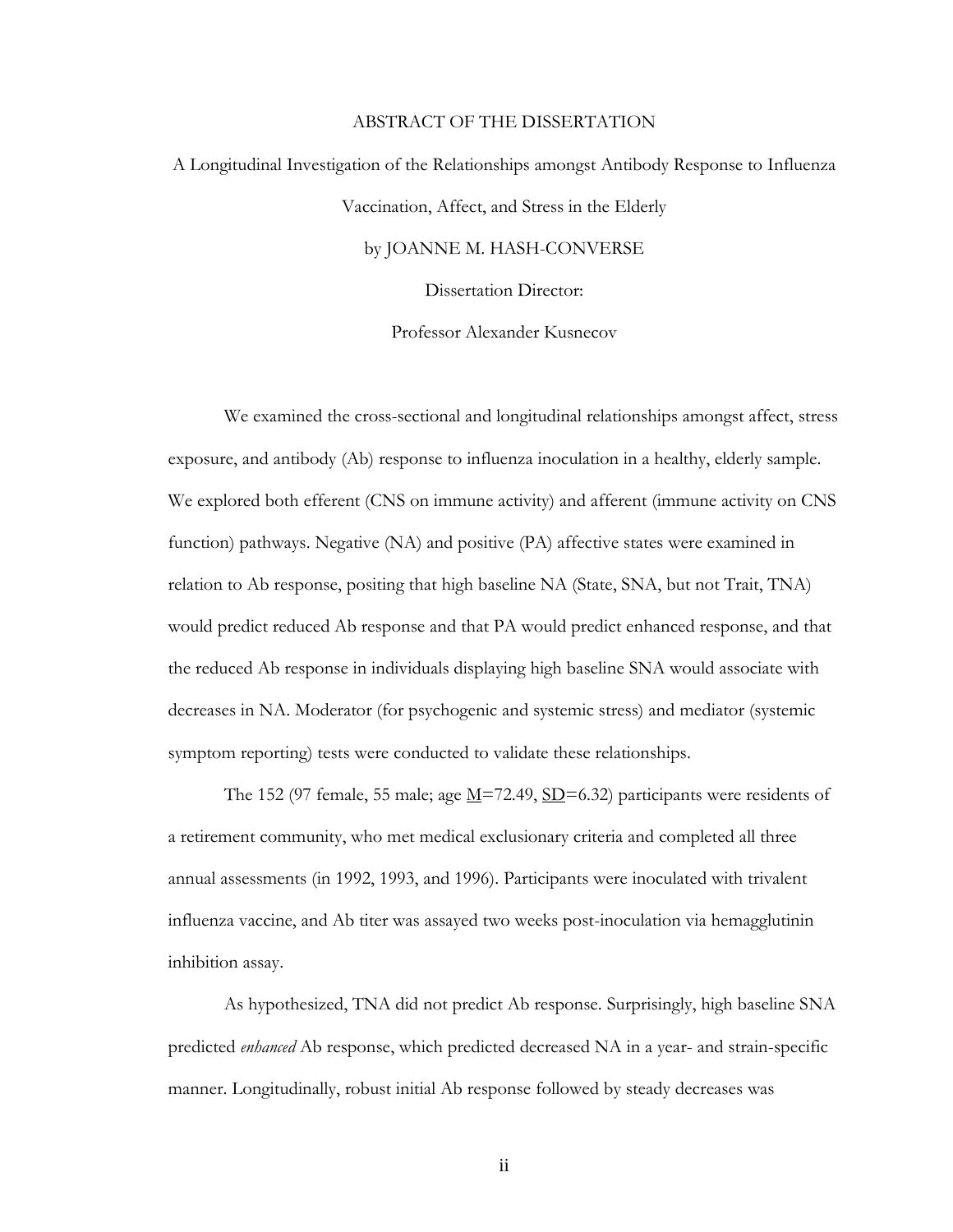associated with combinations of no change in one dimension of NA and decreases in the other. High PA only showed transient associations with increased Ab response. Stress did not act as a moderator, though systemic symptom reporting did mediate the relationship between Ab response and change in NA in 1996.

Overall findings suggest a reconceptualization of initial NA. High levels of initial SNA did not predict impaired immunity, but instead robust response. Hence, instead of an aberrant affective state, high initial SNA likely indicates enhanced arousal, which returns to lower levels after threat ceases. This study also illustrates the complexities involved in investigating the relationship between health and immunity, and importantly sheds light on how varying temporal and antigenic variables may elicit differences. This study adds considerably to the body of work exploring the dynamic interplay between emotion, experience, aging, and physiological response to benign immune challenge.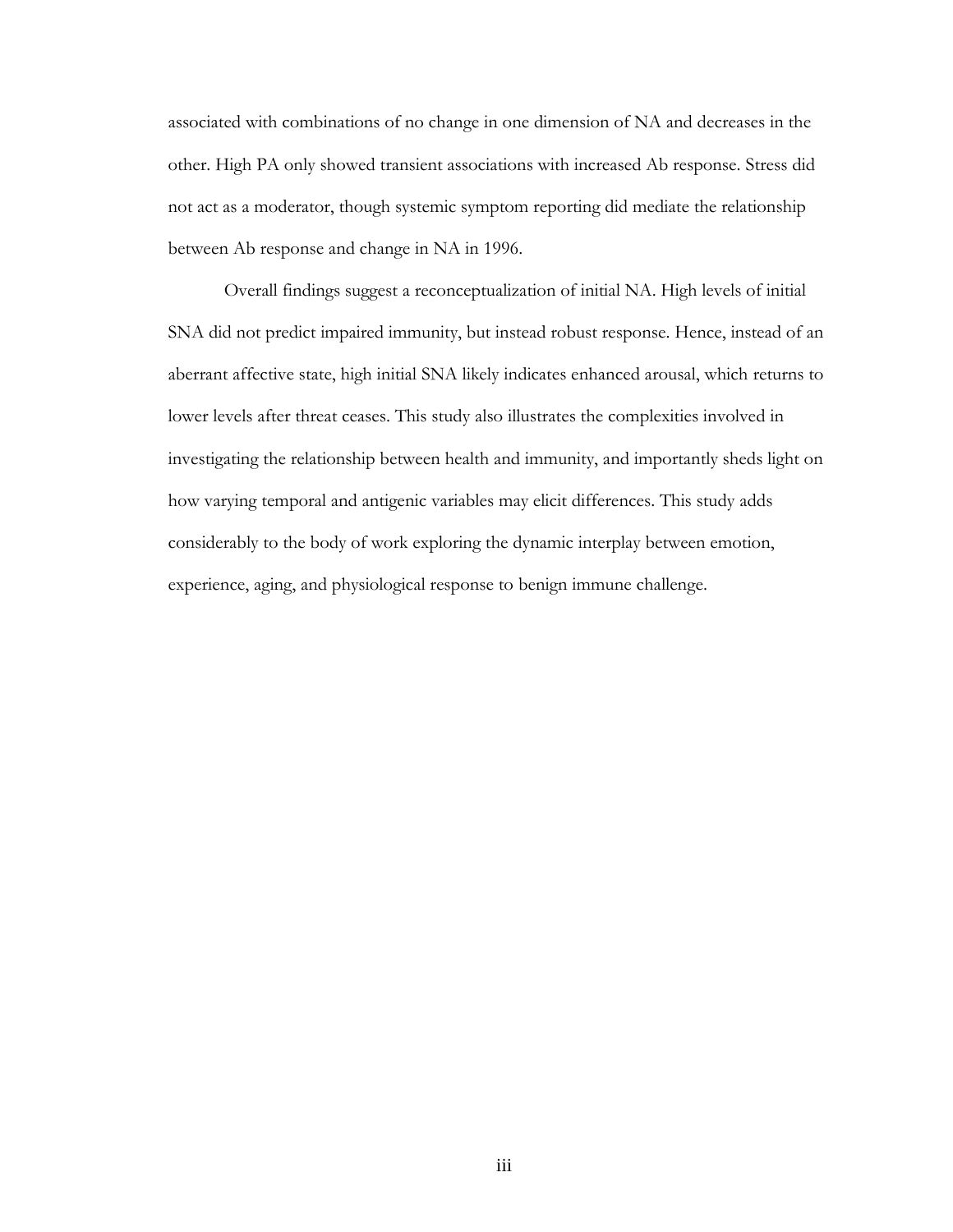#### **ACKNOWLEDGEMENTS**

My acknowledgements could in and of themselves constitute another dissertation in length, and as such I apologize to anyone whom I did not directly mention but to whom I owe a debt of gratitude. First, I must extend most sincere appreciation to my Advisor, Dr. Alexander Kusnecov, for his support without restraint on creativity. In as much as it is possible to "learn" creativity, I did so from him. I extend appreciation to my Committee (Richard Contrada, George Wagner, and Steve Zalcman), as well, for their flexibility in reading through a proposal which resembled not in the least the final dissertation, and for their unique expertise. Thank you to Howard Leventhal for providing me with the opportunity to work with this amazingly rich data set, and for giving me the added opportunity to further my scientific development through a Post-Doctorate position in his group. To Edith Burns I offer appreciation for her immunological expertise and for running the samples, and to Pablo Mora I give my thanks for his statistical mentoring. Of course, I must mention my lab colleagues/friends for their support and friendship through the past five years: Beth Crowell, Daniella Urbach-Ross, Rachel Kohman, Yael Goldfarb-Kafka, Danielle Colas-Zellin. Thank you to my host of undergraduate assistants, without whom I could never have finished in a timely manner and who gave me the opportunity to develop my own mentoring skills: Sarah Young, Swathi Narahari, Leila Ostad-Hashemi, Michelle Lupkin, Michelle Sebok, Julie Zelmanova. I also wish to acknowledge everyone from the Psychology Department at Rutgers – Anne and the "office ladies," Linda King, BJ Harris, my instructors, colleagues, and everyone else who has made my graduate journey a pleasurable adventure.

Now I offer love, appreciation, and respect to my family and friends. To my mom, Toni Jefferis, thank you for being a shining example of warmth and strength, and always

iv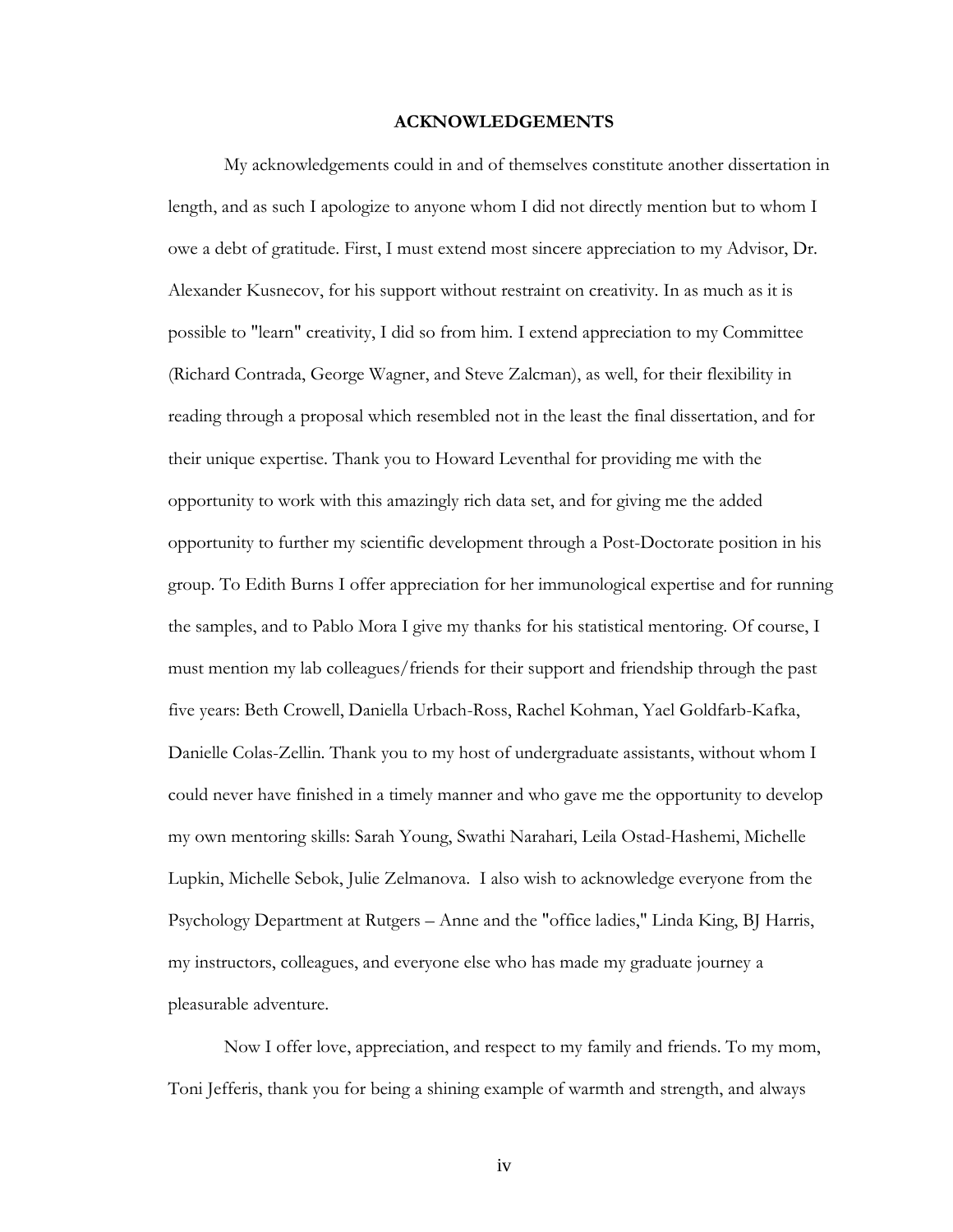thinking that I am the most amazing human to have ever graced the planet, for your unqualified love, support, and championing! Thank you, Dad (Craig) and Toni Hash, for also showing me unending love and support, while being models of personal integrity. Josh Hash, my wonderful brother, thank you for beating all odds, and for braving the big city to come visit on numerous occasions. And thank you to the rest of the Hashes and Jefferises for being such a wonderful family! Here, I must also offer deep appreciation and warmth to my other Buddhist family of the SGI, who welcomed me as a long lost loved one when I came to NJ knowing not a single person. With the SGI in NJ, I have been able to show unprecedented personal growth, for which I will be forever indebted. To the President of the SGI and my personal mentor, Daisaku Ikeda, I extend my most sincere gratitude for being the perfect example of the expansiveness of human life, and potential manifest. Amelia Unione, Pernilla Stridh, Katie-Anne Skogsberg, and Rie Kamikawaji are my dearest friends, and great sources of inspiration as strong, intelligent, wise, compassionate women. And last, but certainly not least, I offer endless love, appreciation, and respect to my amazing husband, Jess Converse. You came in to my life and showed me what it is to be loved, and facilitated the victory that my life has certainly become. I respect your integrity, creativity, and keen intellect, and love you for your courage, sensitivity, and expansive heart. And, of course, thank you for our kosen-rufu child, Jet(t) Converse, who decided to arrive surprisingly soon and provided me with additional incentive to finish in a timely manner, and who helped me develop a new level of strength in completing a dissertation amidst mood swings, fatigue, and morning sickness.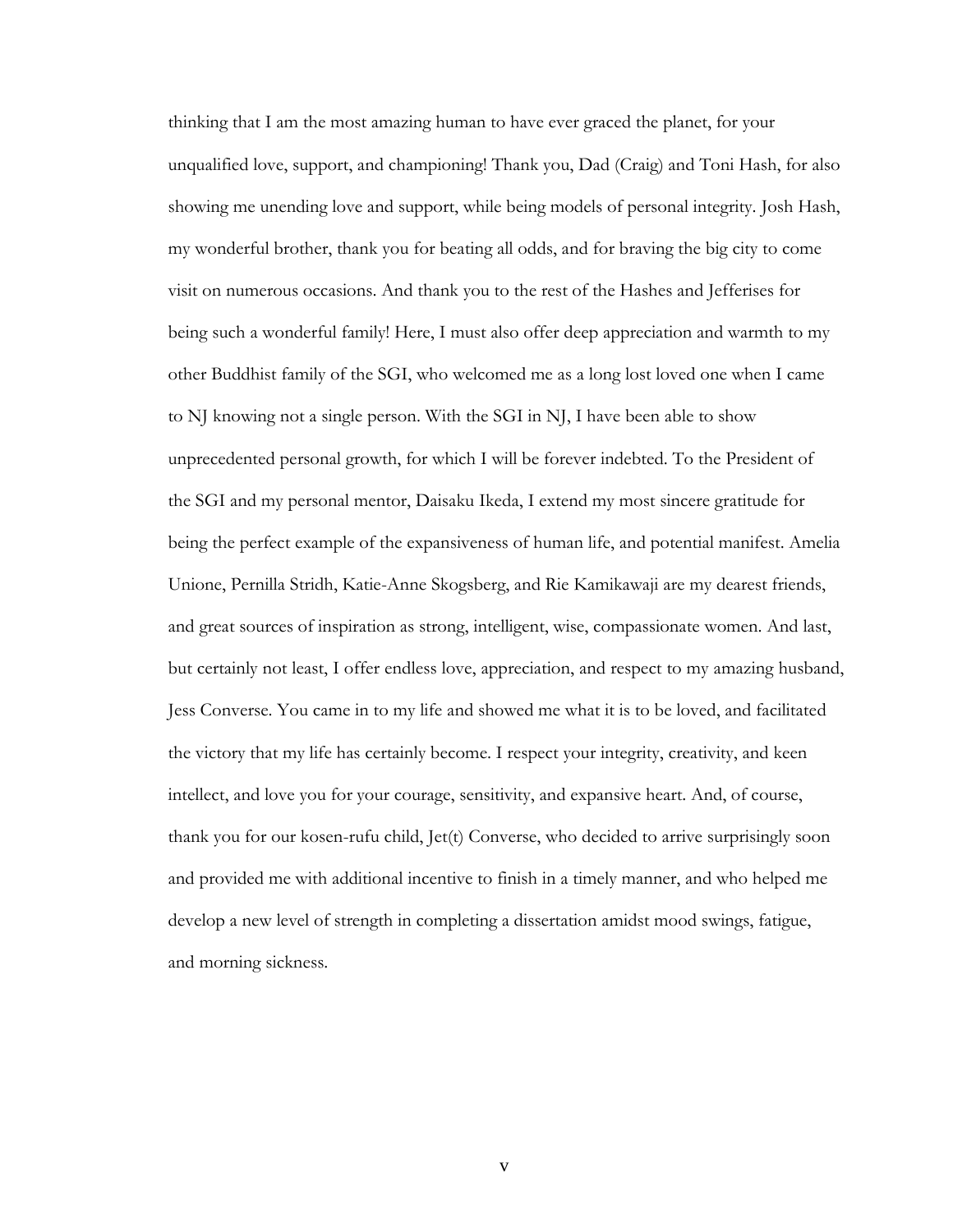### TABLE OF CONTENTS

| Title    |                                                                 | $\rm i$              |
|----------|-----------------------------------------------------------------|----------------------|
| Abstract |                                                                 | $\dddot{\mathbf{i}}$ |
|          | Acknowledgements                                                |                      |
|          | Table of Contents                                               |                      |
|          | List of Tables                                                  |                      |
|          | List of Figures                                                 |                      |
|          | Introduction                                                    |                      |
|          | Efferent Pathways from CNS to Immune System                     | 2                    |
|          | Afferent Communication from the Immune System to the CNS        | 6                    |
|          | CNS Response to Immune Challenge: Sickness Behavior             | 8                    |
|          | Bi-directional Communications between the CNS and Immune System | 14                   |
|          | Vaccination and Human Health                                    | 15                   |
|          | Negative Affect and Response to Immunization                    | 17                   |
|          | Positive Affect and Immunity                                    | 24                   |
| Methods  |                                                                 | 27                   |
|          | Study I                                                         | 27                   |
|          | Study II                                                        | 32                   |
|          | Results                                                         |                      |
|          | Hypothesis 1                                                    | 34                   |
|          | Hypothesis 2                                                    | 36                   |
|          | Hypothesis 3                                                    | 43                   |
|          | Hypothesis 4                                                    | 48                   |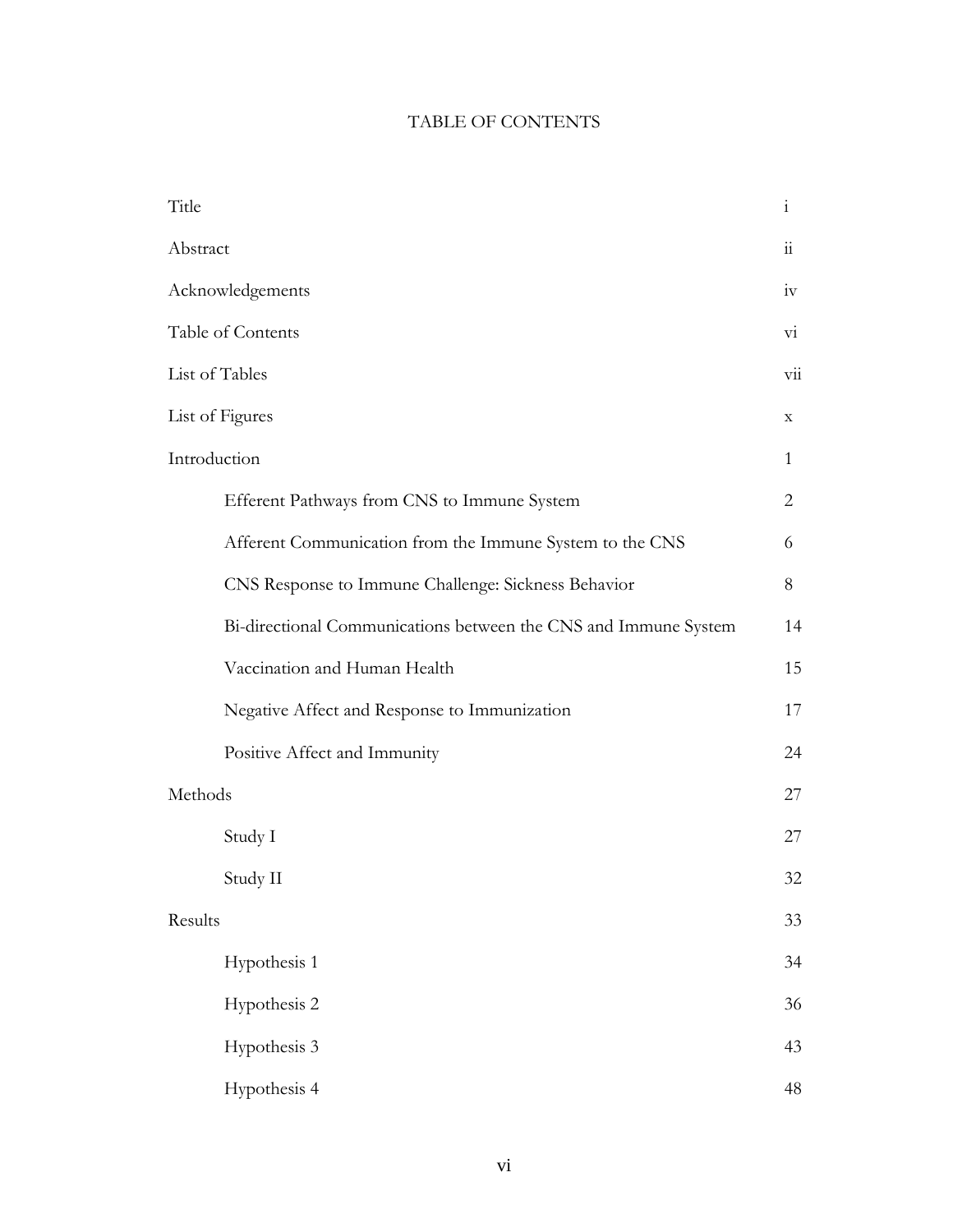| Discussion                                | 51  |
|-------------------------------------------|-----|
| References                                | 61  |
| Table Captions                            | 70  |
| Tables                                    | 73  |
| Figure Legends                            | 90  |
| Figures                                   | 94  |
| Appendix A: Medical Exclusionary Criteria | 106 |
| Curriculum Vitae                          | 107 |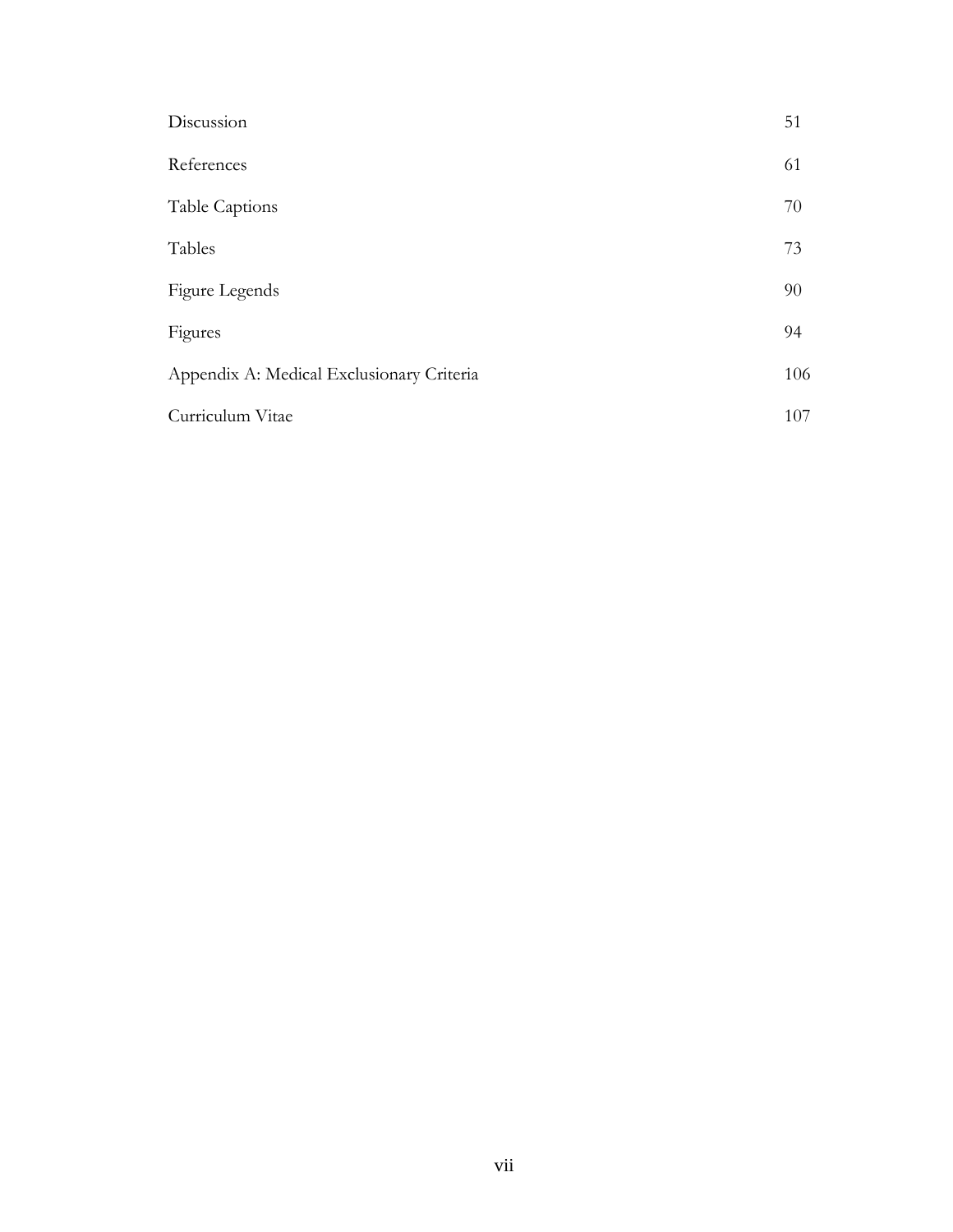### LIST OF TABLES

| Table 1. Annual influenza vaccination viral components.                       | 73 |
|-------------------------------------------------------------------------------|----|
| Table 2. Correlations between Trait NA and Ab response slope in 1992.         | 73 |
| Table 3. Correlations between Trait NA and Ab response slope in 1993.         | 74 |
| Table 4. Correlations between Trait NA and Ab response slope in 1996.         | 75 |
| Table 5. Correlations between long-term changes in follow-up State NA and     | 76 |
| Ab response.                                                                  |    |
| Table 6. Correlations between State NA and psychological stress in 1992.      | 77 |
| Table 7. Correlations between State NA and psychological stress in 1993.      | 78 |
| Table 8. Correlations between State NA and psychological stress in 1996.      | 79 |
| Table 9. Correlations between State NA and systemic stress in 1992.           | 79 |
| Table 10. Correlations between State NA and systemic stress in 1993.          | 80 |
| Table 11. Correlations between State NA and systemic stress in 1996.          | 80 |
| Table 12. Correlations between State NA, stress, and systemic symptom reports | 81 |
| in 1992.                                                                      |    |
| Table 13. Correlations between State NA, stress, and systemic symptom reports | 82 |
| in 1993.                                                                      |    |
| Table 14. Correlations between State NA, stress, and systemic symptom reports | 83 |
| in 1996.                                                                      |    |
| Table 15. Correlations between systemic symptoms and Ab response slope        | 84 |
| in 1992.                                                                      |    |
| Table 16. No correlations existed between systemic symptoms and Ab response   | 85 |
| slope in 1993.                                                                |    |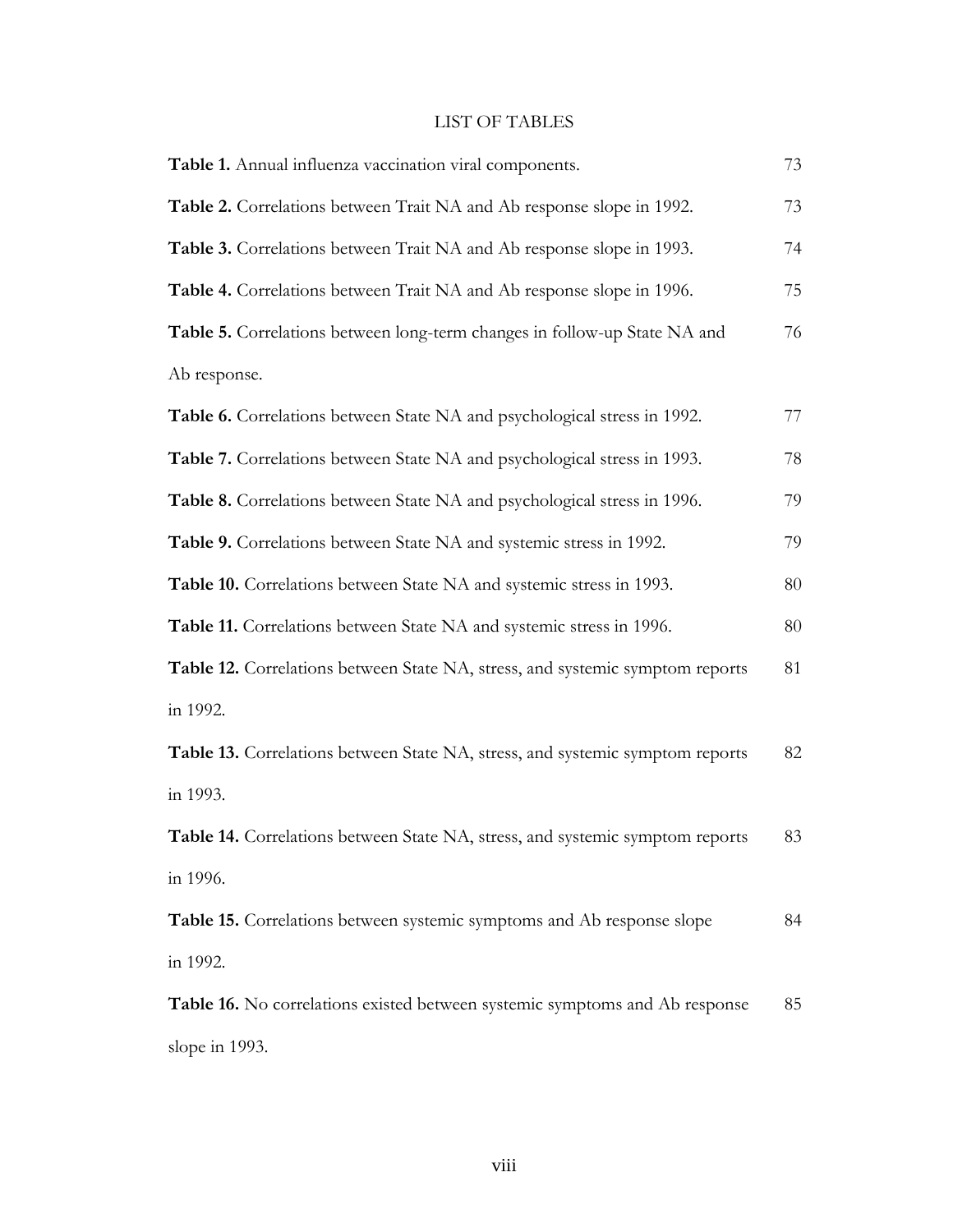| Table 17. No correlations existed between systemic symptoms and Ab response | 86 |
|-----------------------------------------------------------------------------|----|
| slope in $1996$ .                                                           |    |
| <b>Table 18.</b> Correlations between PA and Ab response in 1992.           | 87 |
| <b>Table 19.</b> Correlations between PA and Ab response in 1996.           | 88 |
| Table 20. Correlations between PA and Ab response in 1993.                  | 89 |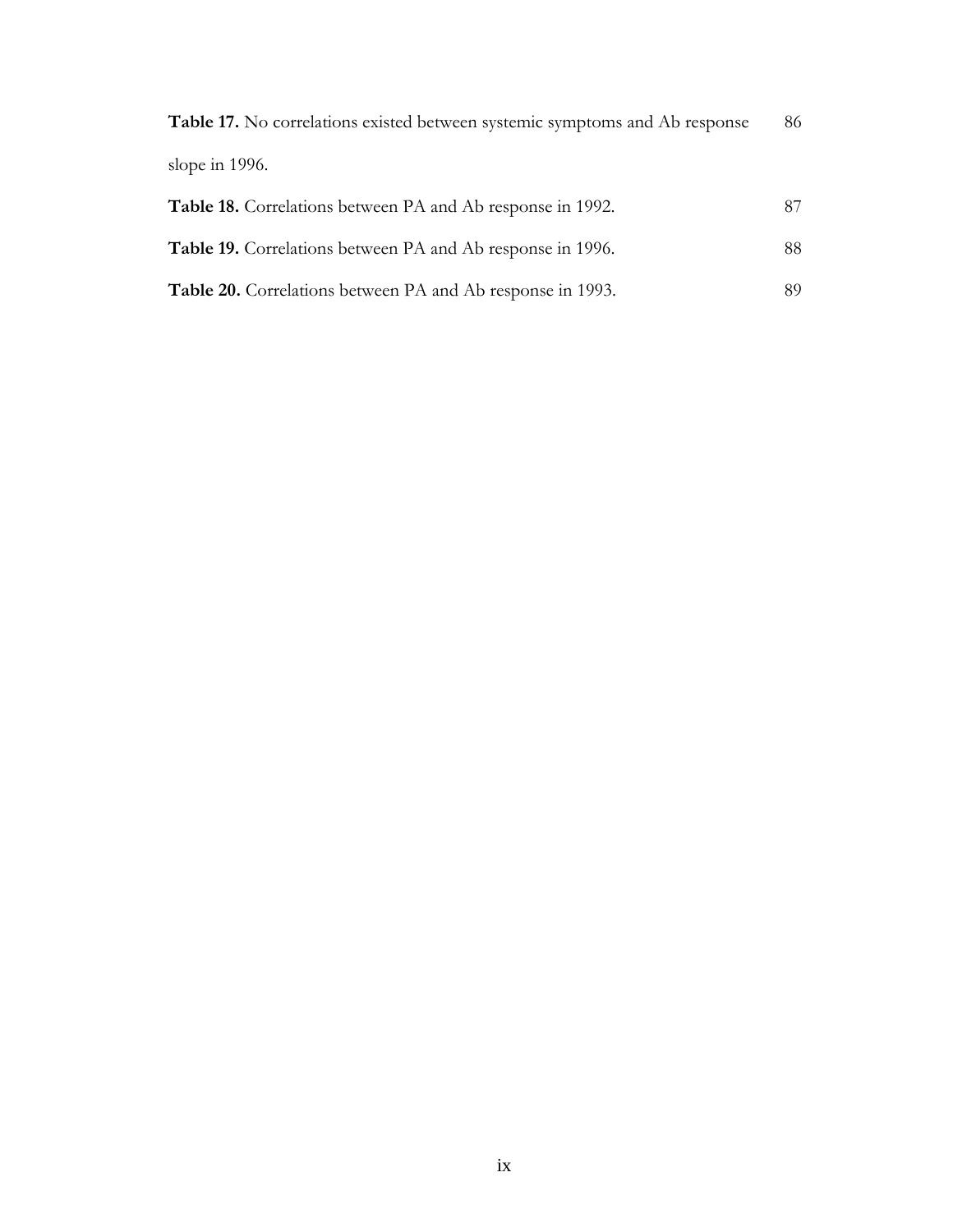#### LIST OF FIGURES

| Figure 1. Schematic representation of the communications between                | 94  |
|---------------------------------------------------------------------------------|-----|
| neuro-endocrine and immune systems.                                             |     |
| Figure 2. Graphical depiction of both long-loop and local interactions between  | 95  |
| the immune and neuro-endocrine systems.                                         |     |
| Figure 3. Trait anxiety groups show distinct long-term immunological profiles   | 96  |
| to Panama.                                                                      |     |
| Figure 4. Distinct Beijing92 Ab response profiles were dependent upon follow-up | 97  |
| state Depression.                                                               |     |
| Figure 5. There was a relationship between follow-up Anxiety change category    | 97  |
| and Ab response to Beijing92.                                                   |     |
| Figure 6. Interactive effects between follow-up NA response category and        | 98  |
| long-term Ab response to Beijing92.                                             |     |
| Figure 7. Interactive effects of follow-up NA response category on long-term    | 99  |
| Ab response to Panama.                                                          |     |
| Figure 8. Follow-up Depression category and Ab response to Panama.              | 100 |
| Figure 9. There was a relationship between follow-up Anxiety change category    | 100 |
| and Ab response to Taiwan.                                                      |     |
| Figure 10. There was a relationship between follow-up Depression change         | 101 |
| category and Ab response to Taiwan.                                             |     |
| Figure 11. Low systemic symptom reporters showed enhanced Ab response           | 102 |
| to Beijing89 relative to other groups in 1992.                                  |     |
| Figure 12. Relationships between PA and <i>Taiwan</i> Ab slope in 1993.         | 103 |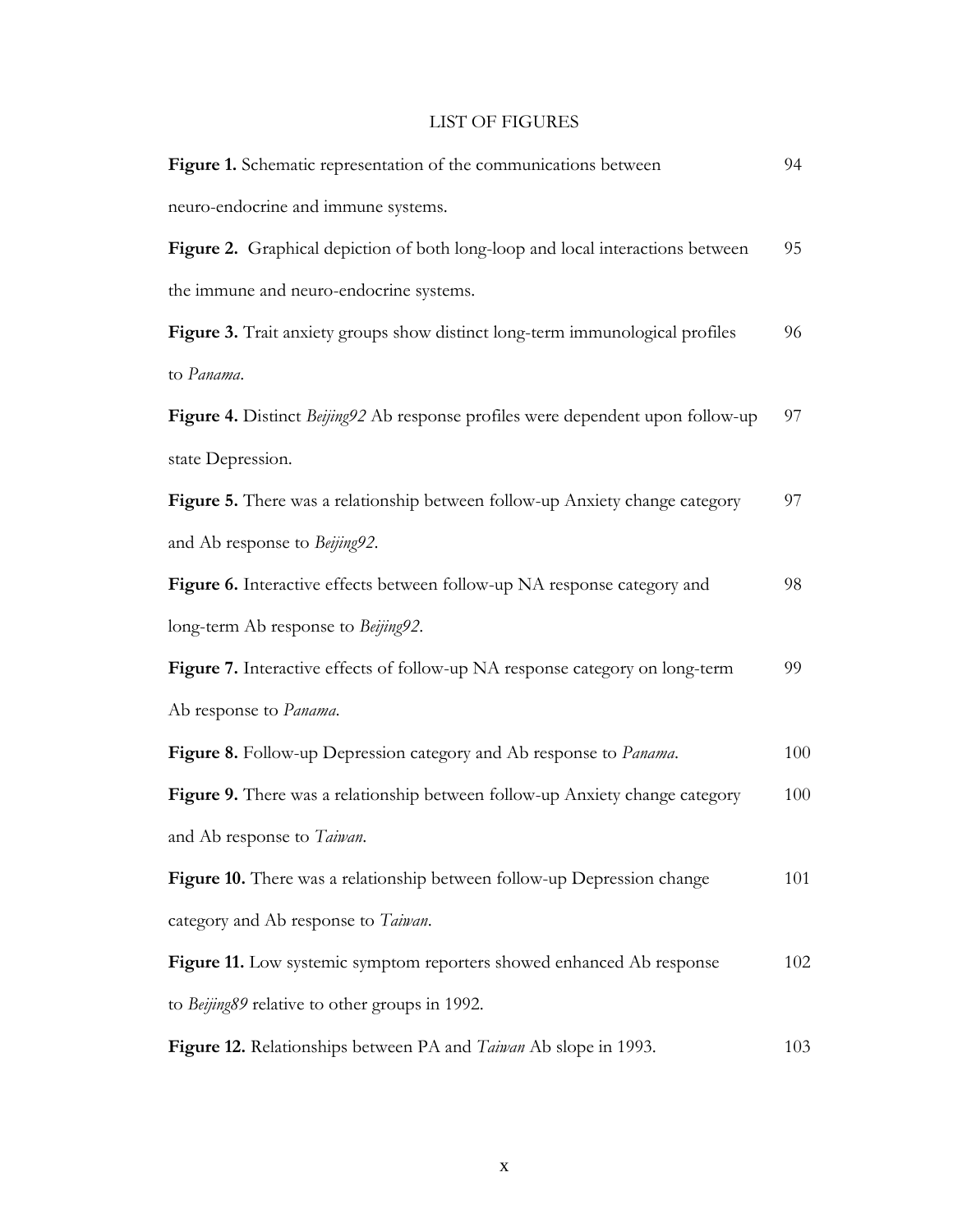Figure 13. Low Positive mood tends to show reduced Ab response to *Taiwan* 104 in 1996.

Figure 14. Positive mood decreased significantly over the five years of the study. 105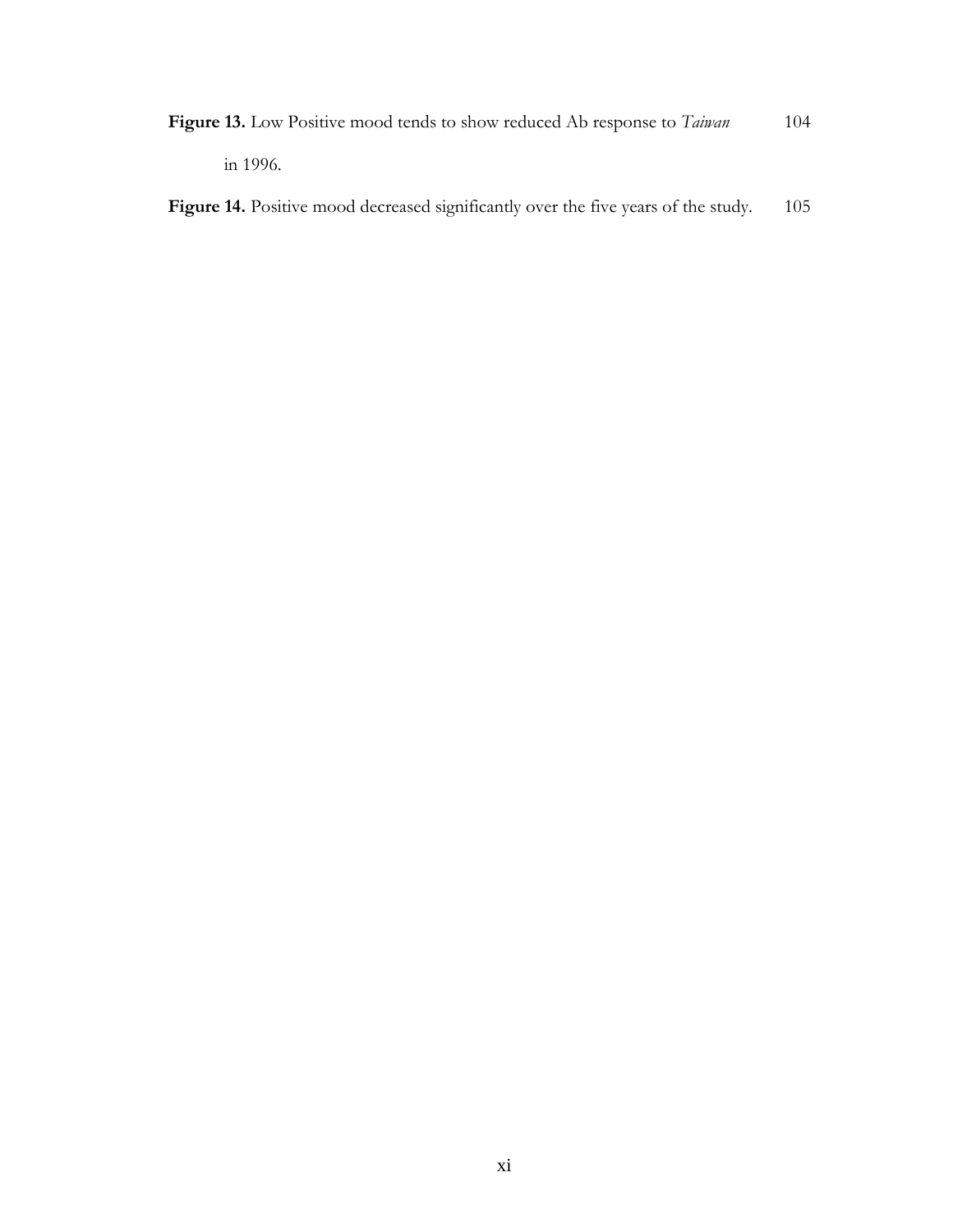#### **INTRODUCTION**

The concept of mind-body connectivity is an ancient one, espoused in disciplines ranging from spirituality (e.g., the tenets of Buddhism of 200 B.C.E) to science and medicine (e.g., Greek physician Galen). However, in medicine the prevailing model was of a mind orchestrating physiology and corporal sensations being processed by a receptive mind. The concept of true bidirectional communication was not fully recognized until quite recently. The field of Psychoneuroimmunology (PNI) was bourn of the need to empirically investigate the mechanisms underlying mind-body interactions, and the pathways by which these interactions occurred. Since its inception in 1930, PNI has made great strides in elucidating both the efferent and afferent pathways between the central nervous system (CNS) and the immune system. To briefly illustrate some major lines of evidence for this interaction: hormones influence expression of Major Histocompatibility Complex (MHC) class (Muller and Ackenheil, 1998), immune products influence neurotransmitter activity (Muller and Ackenheil, 1998), cytokine receptors are found in the brain (Parnet et al., 2002), many psychiatric disorders parallel autoimmune development and pathology (Muller and Ackenheil, 1998), neuro-endocrine and immune products coexist in lymphoid, endocrine, and neural tissue (Besedovsky and DelRey, 1996) (see Figure 1 for a schematic representation of neuro-endocrine-immune interactions).

1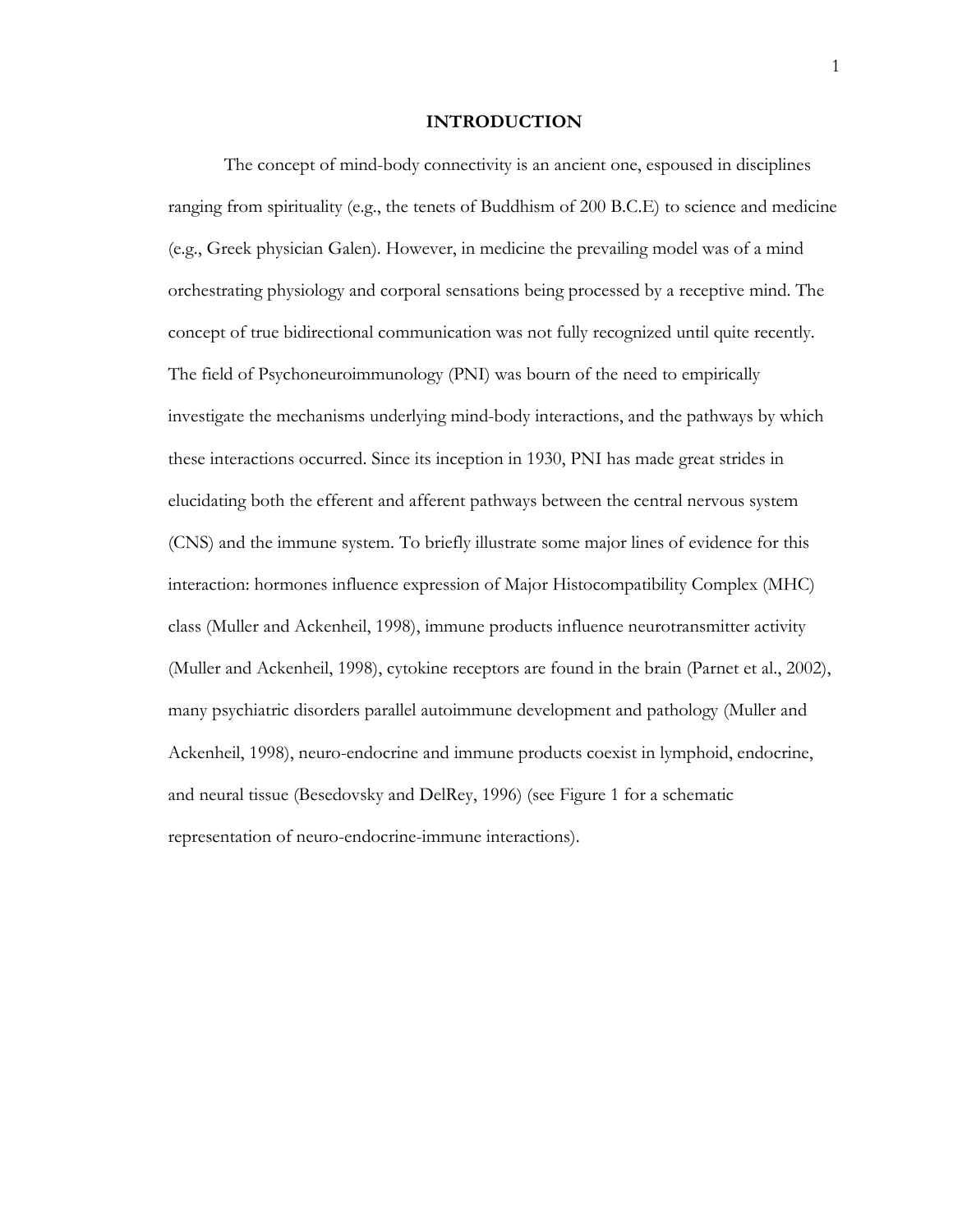#### **Efferent Pathways from CNS to Immune System**

There are four primary routes by which the CNS efferently influences immune function: peripheral nervous system, sympathetic nervous system (via adrenergic mechanisms), parasympathetic nervous system (via cholinergic mechanisms), and neuroendocrine mechanisms (i.e., the hypothalamic-pituitary-adrenal [HPA] axis) (Sternberg, 2006). While the peripheral nervous system acts mainly in a localized fashion to promote inflammation at the beginning of pathogen invasion (though essential in the regulation of immunity, peripheral nervous system mechanisms will not be extensively discussed herein; for a review, see Sternberg 2006), the other routes act primarily in a regulatory capacity not only to facilitate clearance of pathogen but also to reign in the immune response itself. The autonomic nervous system components achieve this via direct innervation of immune organs, while the HPA axis does so systemically by stimulating production of anti-inflammatory glucocorticoids (Sternberg, 2006).

#### *HPA Axis*

Exposure to stress, be it psychological events or physiological insults (i.e., release of interleukin (IL)-1 subsequent to pathogen invasion), triggers the HPA axis via release of corticotropin-releasing hormone (CRH) from the hypothalamic paraventricular nucleus (Steinman, 2004). Corticotropin-releasing hormone then stimulates the anterior pituitary to secrete adrenocorticotropic hormone (ACTH), resulting in glucocorticoid synthesis and release from the adrenal cortex (Steinman, 2004). Glucocorticoids generally serve as a negative feedback mechanism to reign in an immune response, such that immune cells with highest affinity for the pathogen are selected for while reducing non-specific immune cells which could result in immunopathology, potentially providing enhanced efficacy of the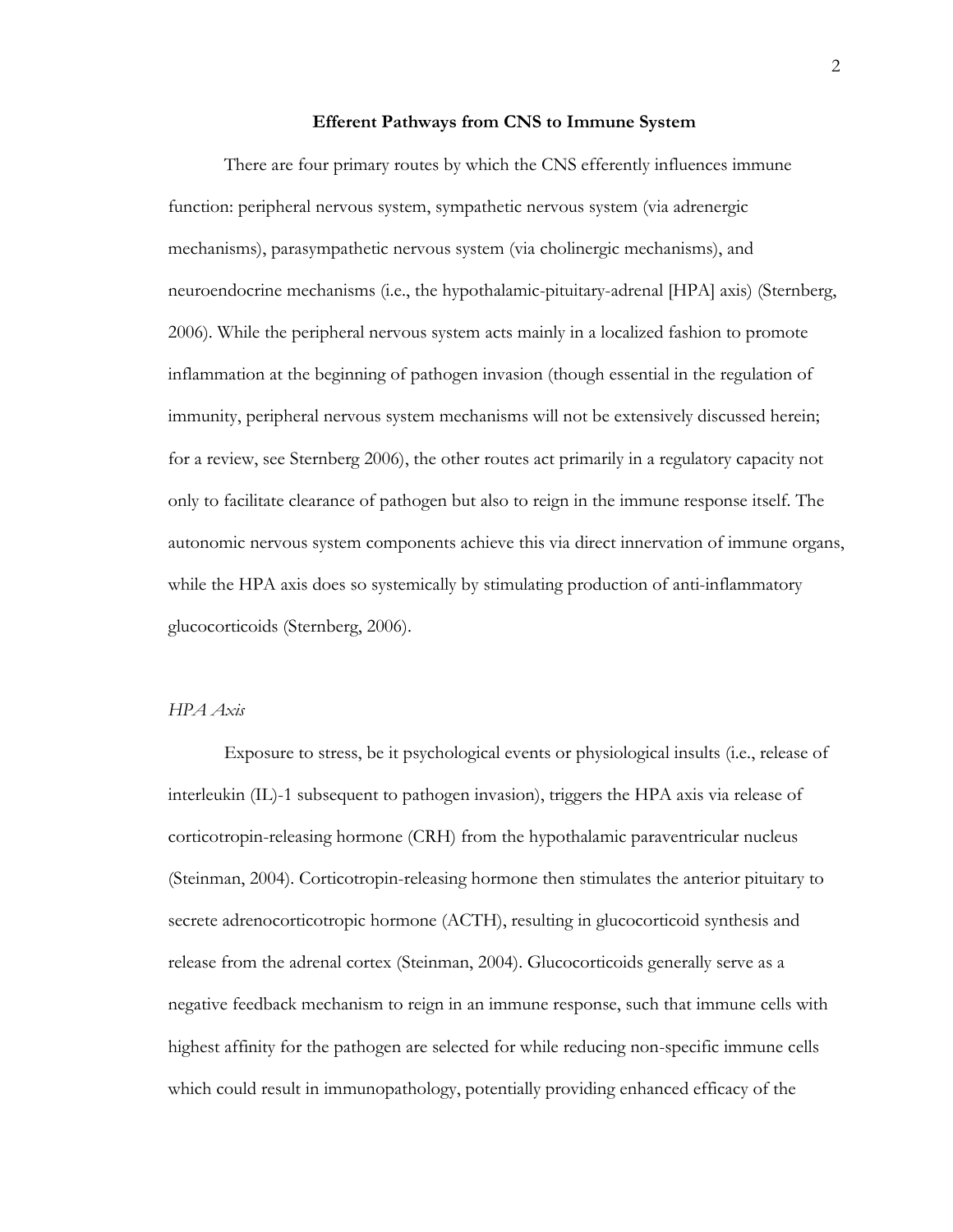immune response (Besedovsky and del Rey, 2007). In a further regulatory capacity, glucocorticoids downregulate production of proinflammatory mediators (i.e., cytokines) to prevent development of life-threatening sepsis (Besedovsky and del Rey, 2007). Glucocorticoids also act to inhibit the HPA axis itself, in order to ensure complete clearance of the pathogen. Excessive glucocorticoid circulation has been associated with impaired ability to clear viral infections (Glaser and Kiecolt-Glaser, 2005; Glaser et al., 2005) and decreased antibody response subsequent to vaccination (Vedhara et al., 1999). Glucocorticoids can also influence antibody class switching between Immunoglobulin  $(Ig)M$ and IgG (Elliott and Sinclair, 1968), and there is an inverse relationship between glucocorticoids and splenic Ab production, further indicating the effect of endogenous glucocorticoids on B cell function (del Rey et al., 1984). Hence, a delicate balance of HPA axis activation must occur to optimize the immune response and return the organism to homeostasis. The HPA axis acts as the primary means by which hormones influence immunity. However, the sympathetic nervous system (SNS) also releases adrenaline from the adrenal medulla to regulate immune activity.

#### *Sympathetic Nervous System*

Adrenaline release from SNS activation systemically reduces circulating immune cells (i.e., monocytes, B and T cells, Natural Killer [NK] cells) through cell surface-expression of β-adrenergic receptors (Vedhara et al., 1999). Beta-adrenergic receptor stimulation also suppresses lymphocyte proliferation (Muller and Ackenheil, 1998), and β-adrenergic agonsists reduce IL-2 receptor expression on lymphocytes (Feldman et al., 1987). The SNS exerts immunomodulatory activity not only through adrenaline, but also via the neurotransmitter noradrenaline. Noradrenergic binding to β-adrenergic receptors results in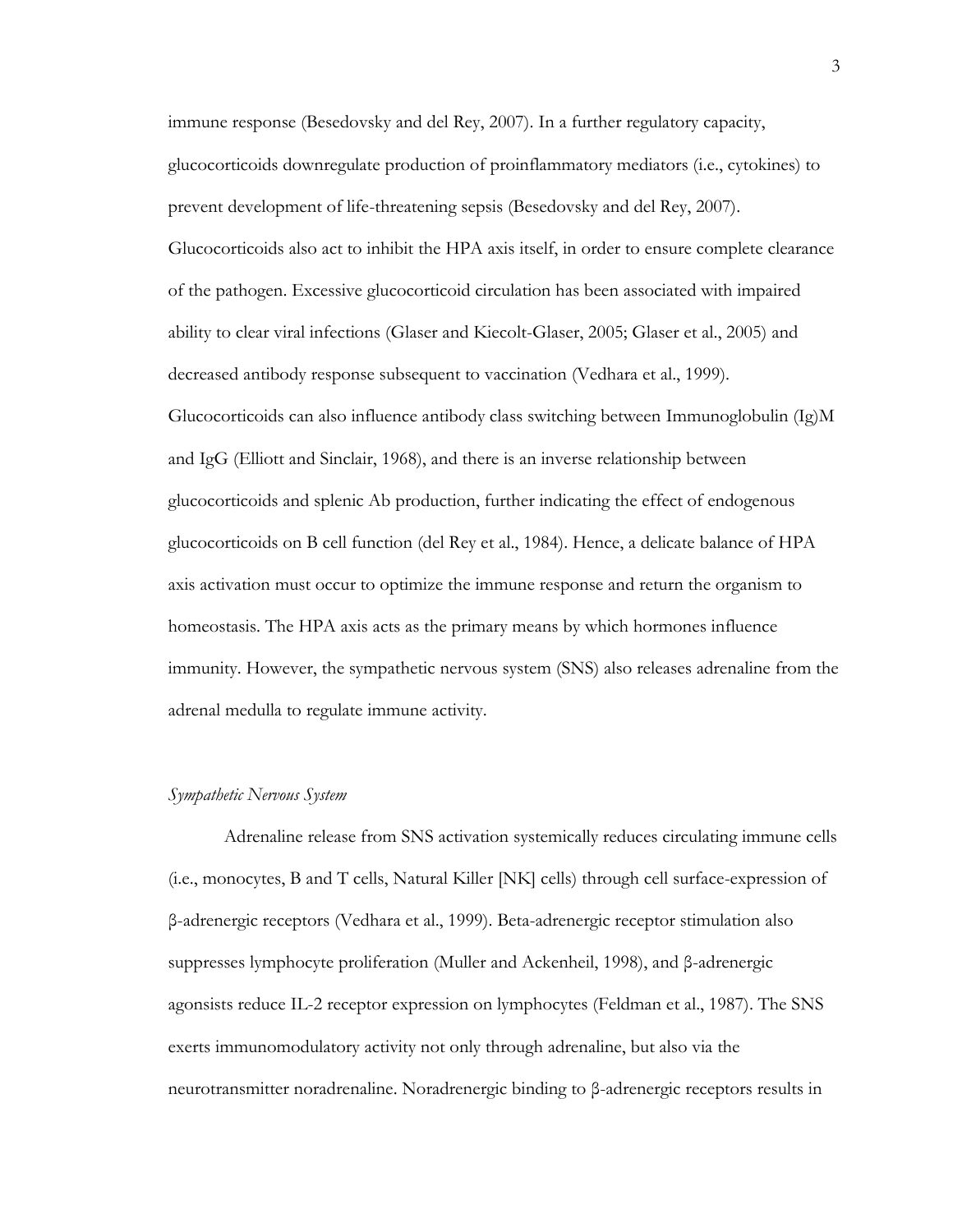suppressed pro-inflammatory cytokine production mediated by second messengers (Vedhara et al., 1999). As with the HPA axis, the SNS can be stimulated through stress (particularly psychological). If of sufficient magnitude, activation of the SNS may release large amounts of noradrenaline, which acts immunosuppressively (Sternberg, 1989).

#### *Parasympathetic Nervous System*

Like the SNS and HPA axis, the parasympathetic nervous system (PNS) provides negative feedback subsequent to cytokine release to reign in inflammatory responses. It does so through both vagal afferents and the primary PNS neurotransmitter acetylcholine, Ach (Sternberg, 2006). The vagus detects presence of peripheral inflammation through paraganglia IL-1 receptors, triggering the release of Ach which then inhibits macrophageinduced pro-inflammatory cytokines (Sternberg, 2006). Acetylcholine receptors are found not only on macrophages, but also on T cells and B cells, indicating the diverse effects the PNS exerts on the immune system (Sternberg, 2006).

The paradigm behaviorally-conditioned immunosuppression is an elegant example of how the CNS directly impacts immune system functioning. Behaviorally-conditioned immunosuppression refers to the pairing of immunosuppressive treatment (the unconditioned stimulus, US) with a flavored beverage (the conditioned stimulus, CS), ultimately resulting in the CS alone eliciting immunosuppressive effects (Ader and Cohen, 1975). This effect reveals how effectively the immune system communicates with the CNS. While this effect may appear to be maladaptive, under certain circumstances suppression of the immune system may have beneficial implications. For example, if a non-toxic CS may be utilized to reduce the effective dosage of an immunosuppressant, this would have important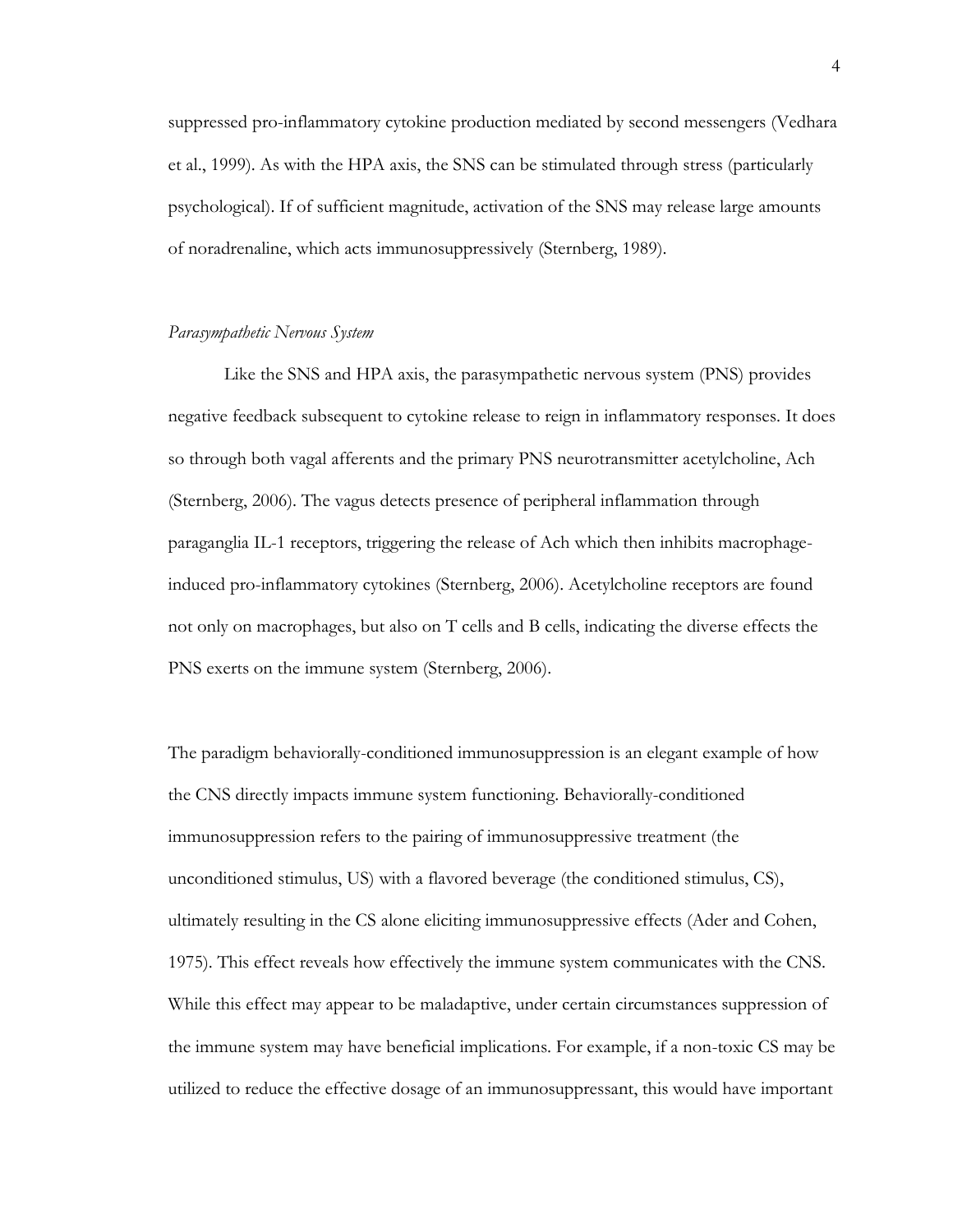consequences for the treatment of autoimmune diseases. Indeed, in an animal model of lupus, lupus-prone mice can be trained to suppress clinical manifestations of the disease by consuming a saccharine solution once paired with the immunosuppressant cyclophosphamide (Ader and Cohen, 1982). Extending this, investigations of the conditionability of lipopolysaccharide (LPS)-induced endotoxin tolerance have been conducted. Using the conditioned taste aversion paradigm, investigators have found that after trained associations between a saccharine drinking solution (CS) and small doses of LPS (US), the saccharine solution alone was able to induce endotoxin tolerance, as evidenced by cessation of LPS-induced tumor necrosis factor (TNF)-α production (Oberbeck *et al.*, 2003).

Although the direct impact of CNS activation (e.g., via neurotransmitters, neuropeptides, hormones, neural efferents) had remained controversial for a considerable time, recent studies have illustrated quite convincingly the important role of CNS activation in a precisely regulated immune response. These efferent CNS influences facilitate the ability of the immune system to operate in a carefully orchestrated manner, maintaining homeostasis under pathological conditions.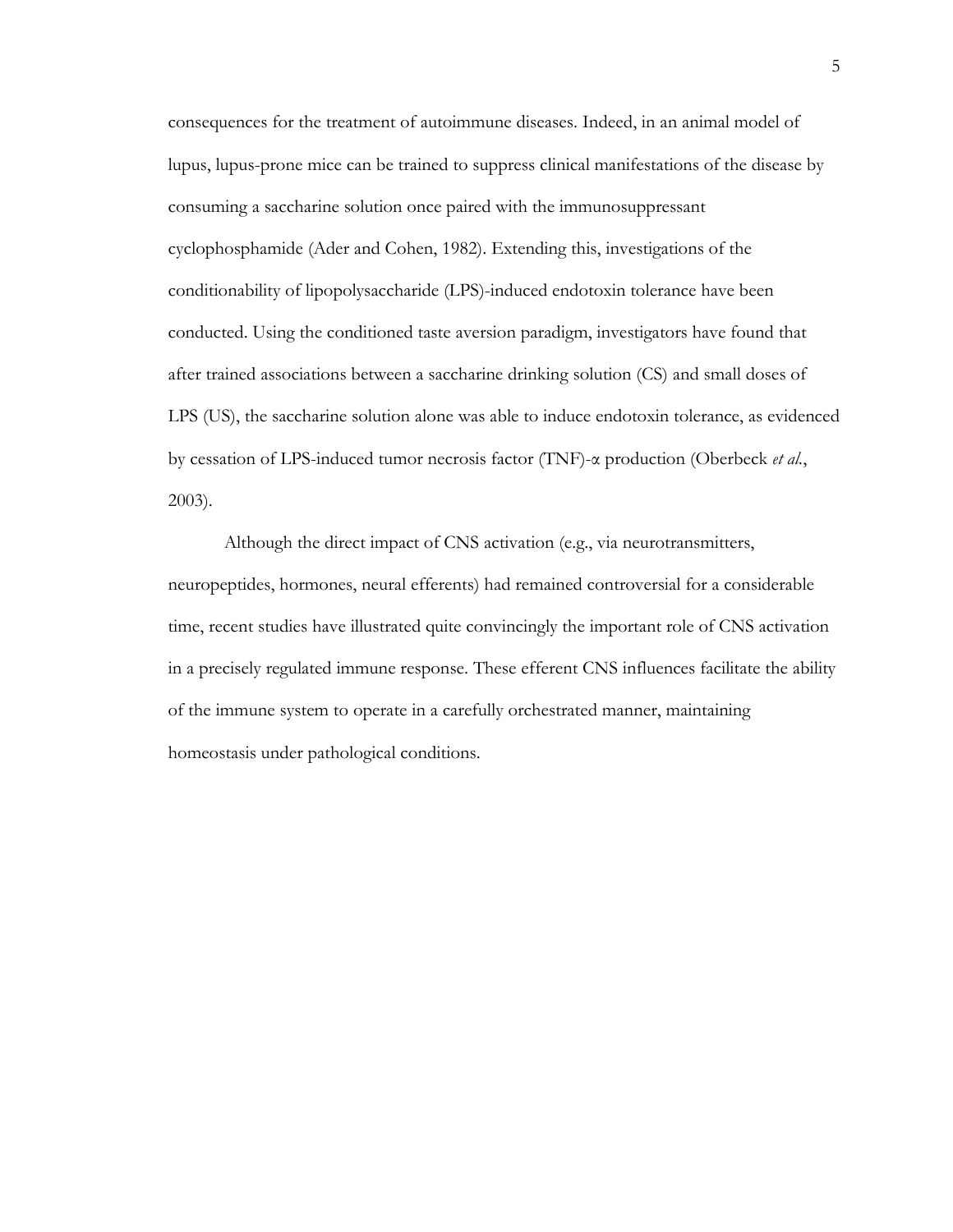#### **Afferent Communication from the Immune System to the CNS**

Less well-delineated are the mechanisms by which the immune system acts as an afferent sensory organ relaying physiological information to the CNS, particularly in reference to human behavior. As mentioned in the prior section, vagal afferents transporting IL-1 to the hypothalamus are often the first indicator to the CNS of peripheral immune activation (Goehler et al., 1999). Hypothalamic stimulation is often one of the first CNS effects of immune activation. For example, immunization causes sustained three- to fourfold elevations in glucocorticoids (Besedovsky and DelRey, 1996; Besedovsky and del Rey, 2007). Immunoglobulins have been shown to bind, via their Fc region, to ACTH-producing cells in the pituitary, illustrating the direct impact of antibodies on the HPA axis (Pouplard et al., 1976).

Cytokines produced in the periphery can also reach the CNS (via vagal afferents, active transport, circumventricular organs) to influence learning, behavior and emotion. The presence of cytokine receptors in the CNS also further supports this. The hippocampus and hypothalamus are the regions with the greatest expression of cytokine receptors (Rothwell et al., 1996; Mehler and Kessler, 1997), indicating the possible influence of cytokines in memory, learning, and neuroendocrine states. Interleukin-1 receptors are heavily expressed on neurons in the hippocampus (Besedovsky and DelRey, 1996) and hypothalamus, linking IL-1 to memory and neuroendocrine functions (Besedovsky and del Rey, 2007). Interleukin-1 also has an overall effect of tryptophan accumulation in the CNS, and reduces noradrenaline content (Besedovsky and del Rey, 2007), implicating this cytokine in emotion and arousal. Interleukin-2 receptors also show greater prominence in neurons, particularly in hippocampal neurons (Araujo et al., 1989), than in astrocytes or microglia, indicating the direct impact of IL-2 on neuronal function (Shimojo *et al.*, 1993).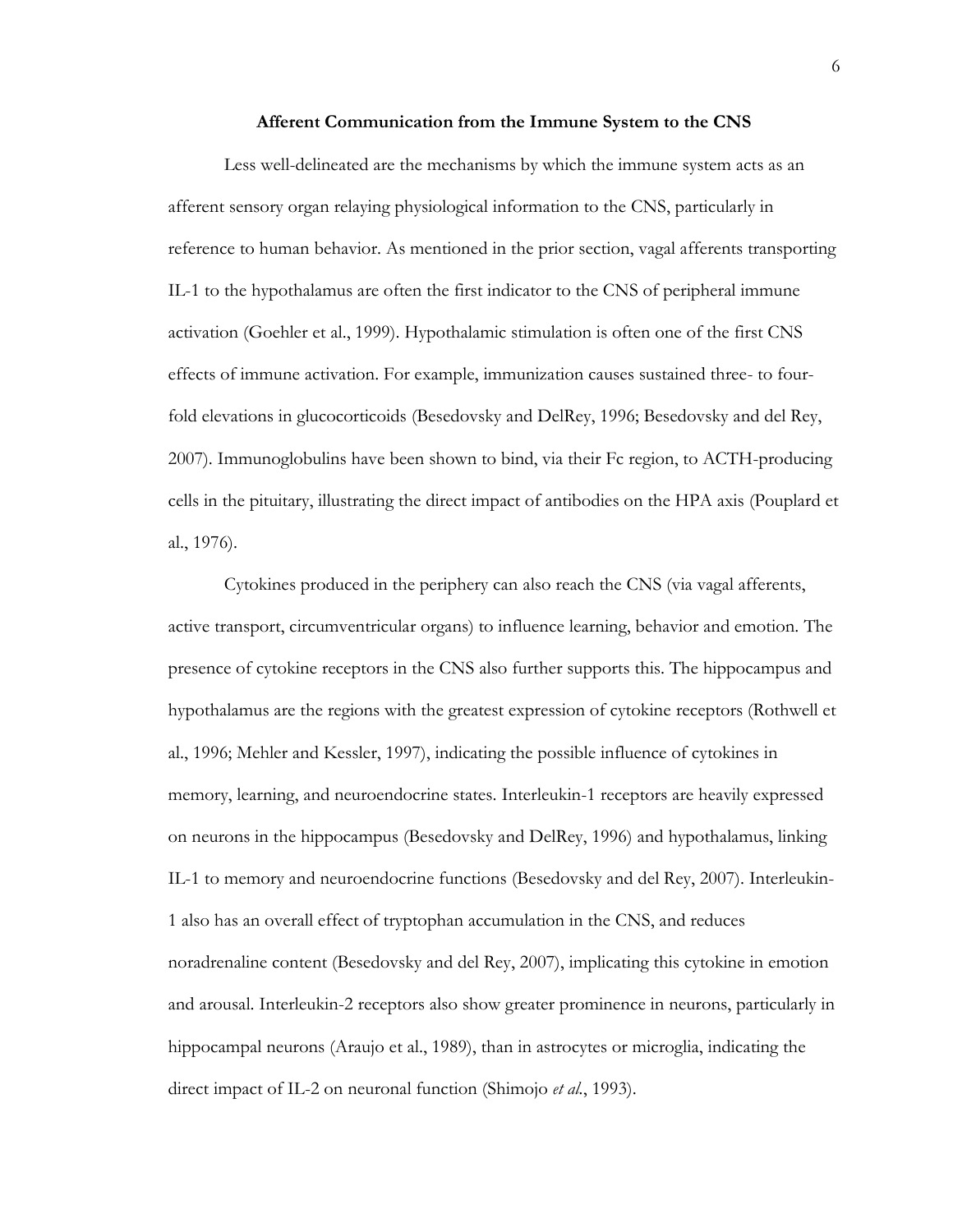Not only can the immune system exert its effects on the CNS through active transport of peripheral cytokines into the CNS across the blood-brain barrier (BBB), but also endogenous to the CNS itself are immunocompetent cells – astrocytes and microglia (Xiao and Link, 1998; Sredni-Kenigsbuch, 2002). Activated microglia secrete IL-1, IL-2, IL-6, IL-10, and a small amount of TNF $\alpha$ , while activated astrocytes produce IL-1, IL-6, and TNF $\alpha$ (Muller and Ackenheil, 1998; Sredni-Kenigsbuch, 2002). Interestingly, the cell type that produces IL-6 is dictated according to stimulation, with TNFα and IL-1 stimulating astrocytes (Sawada et al., 1992) and granulocyte-colony stimulating factor inducing microglia to secrete IL-6 (Muller and Ackenheil, 1998). Some reports even indicate that neurons themselves can produce IL-6 (Schobitz et al., 1992) and TNFα (Gendron et al., 1991; Breder et al., 1993). Studies of the sickness behavior have provided a wealth of knowledge on the impact of immune activation on behavior and will be briefly reviewed herein.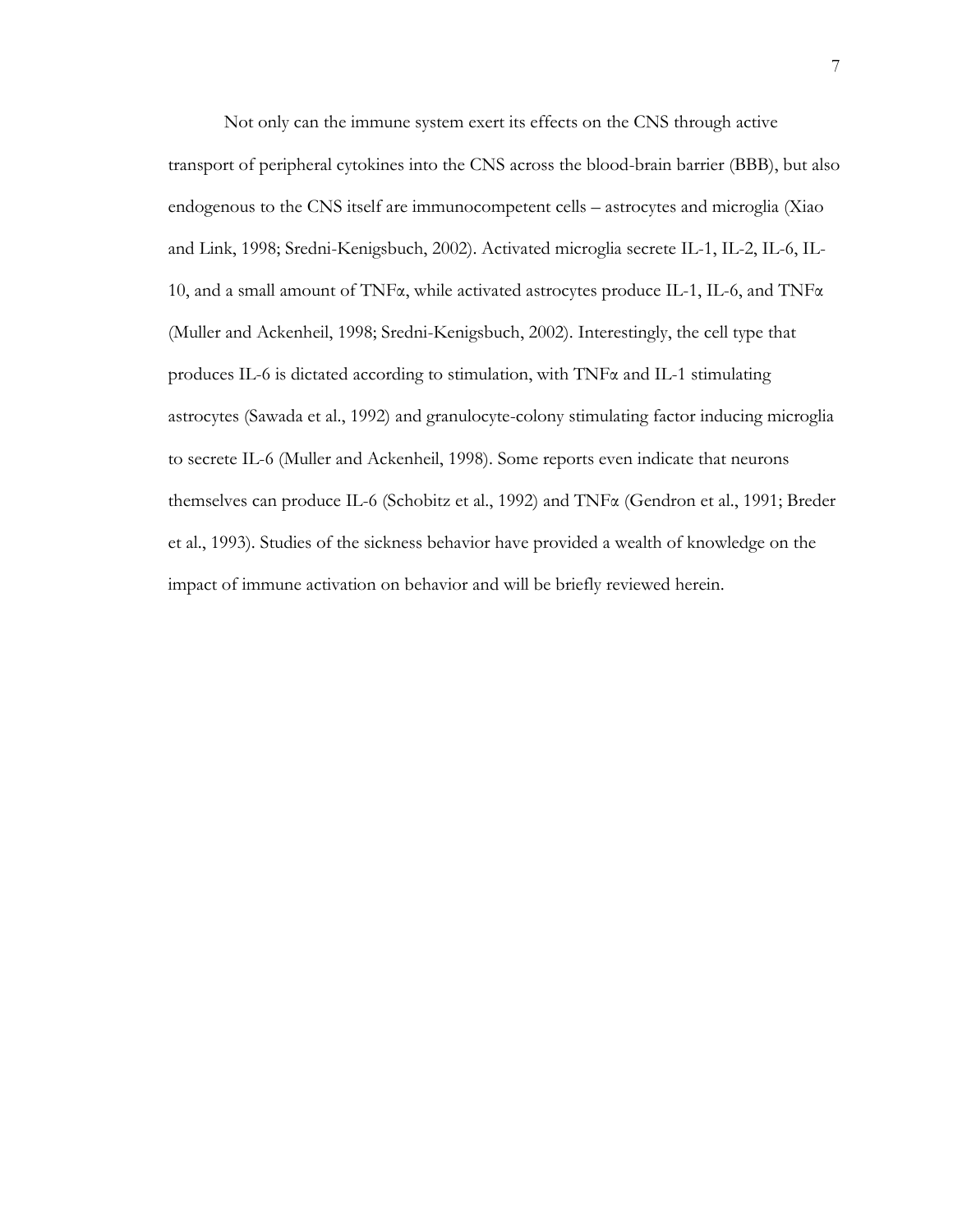#### **CNS Response to Immune Challenge: Sickness Behavior**

When an organism is exposed to a pathogen, the result is a constellation of physiological and behavioral manifestations, broadly recognized as sickness behavior (Hart, 1988). Sickness behavior is often characterized by hypophagia, hyperalgesia, lethargy, psychomotor retardation, anhedonia, and cognitive impairments, and is considered to be an adaptive response allowing the organism to focus its resources toward recovery (Hart, 1988). This view has been further expanded to examine sickness behavior as a manifestation of adaptive motivational states (Dantzer, 2004). However, when the activation of these systems is sustained, the burden may result in an increased vulnerability toward developing other pathologies, such as depression (Anisman and Merali, 2003). Many of the symptom manifestations of sickness behavior parallel depression (i.e., lethargy, anhedonia, hypophagia) and anxiety (i.e., decreased locomotor activity and social interactions) (Anisman and Merali, 2003). As such, sickness behavior is one of the most useful and direct measures of the impact on the CNS and the behavioral sequelae of immune activation. Cytokines, soluble mediators of immunocompetent cellular proliferation and differentiation (Capuron et al., 2000), play a prominent role in the evolution of sickness behavior (Anisman et al., 2005). A number of animal and human models of sickness behavior have been developed to elucidate the effects of varying immunological challenge on CNS function.

#### *Endotoxin/Lipopolysaccharide*

Lipopolysaccharide is the pathogenic component produced by gram negative *Escherichia coli*. Challenge with LPS results in a plethora of immune system effects, particularly the development of sepsis, which is mediated primarily by proinflammatory cytokines such as TNFα, IL-1, and IL-6 (Besedovsky and DelRey, 1996; Oberbeck et al.,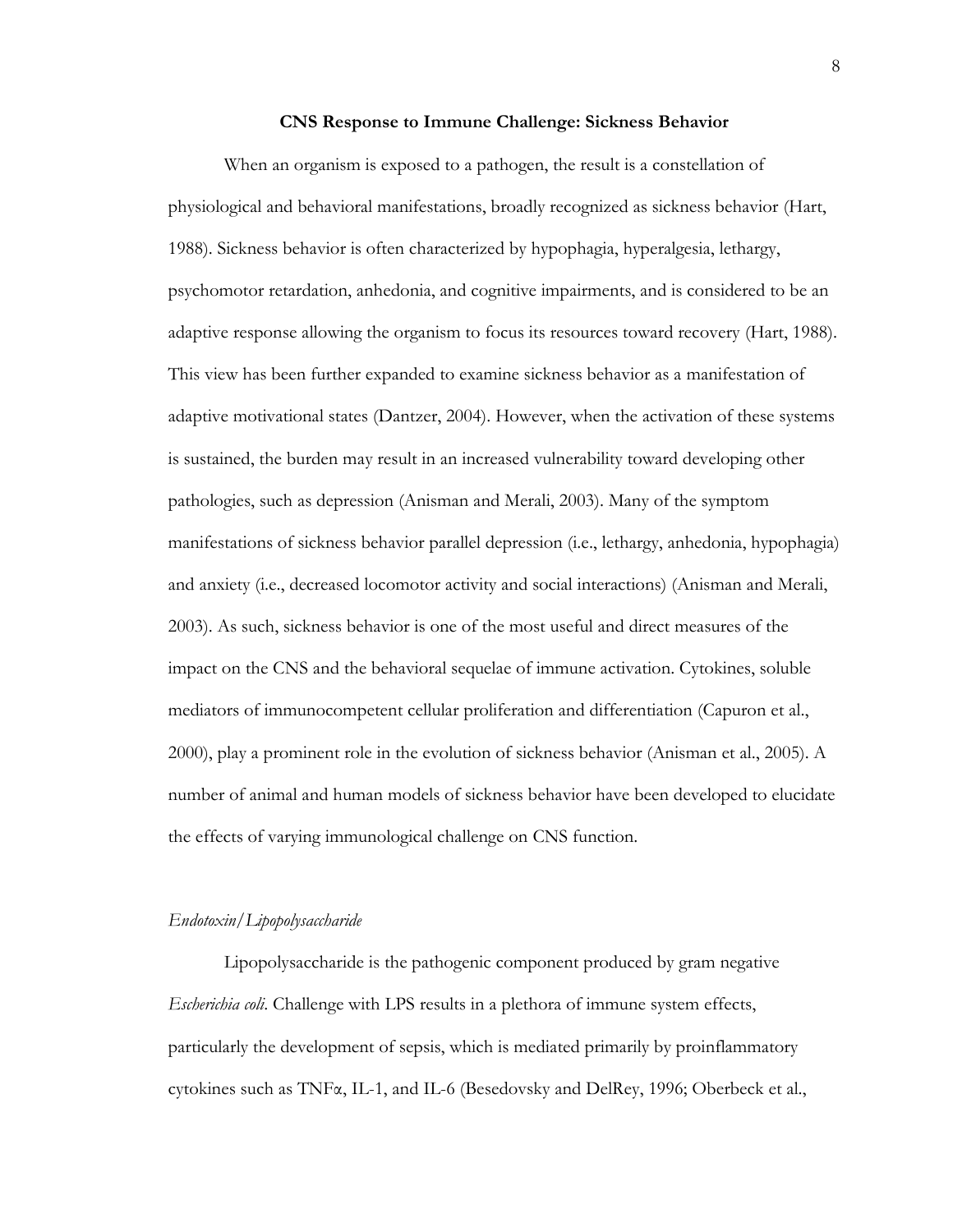2003; Dantzer, 2004). This antigen elicits many of the characteristic behavioral effects of sickness behavior, such as hypophagia, decreased locomotor activity, weakness (Dantzer, 2004). The anhedonic effects of LPS administration are one of the key symptoms of depression (Anisman and Merali, 2002), and are attenuated by antidepressant treatment (Yirmiya, 1996). Thus, exposure to this antigen is considered to represent an animal model of depression (Dunn et al., 2005). Yet, the afore-mentioned effect was only observed in rats and not in mice (Dunn *et al.*, 2005), indicating that genetic background may play a role in the cytokine effects on anhedonia. These behavioral effects of peripherally-administered LPS are mediated by neural afferents (Dantzer *et al.*, 1998).

Some work has also been conducted on humans to examine the cognitive and affective sequelae of endotoxin challenge. Though constrained by the ability to administer pathogenic doses in humans, limited work has been done investigating how low-dose *in vivo* endotoxin challenge impacts human emotion and behavior. At a dose of LPS high enough to induce cytokine production but not illness, endotoxin-induced cytokine activation has been shown to elicit cortisol-independent memory deficits and increased anxiety in healthy young men (Reichenberg *et al.*, 2001). The same dose of LPS also results in changes in declarative memory depending on degree of IL-6 production, with impaired declarative memory following a large increase in IL-6 and improved declarative memory subsequent to a small increase in this cytokine (Krabbe *et al.*, 2005), indicating that alterations in memory performance are contingent upon robustness of the proinflammatory cytokine response. Cohen and collaborators (2003) delved further into endotoxin-induced memory deficits by examining whether different types of memory may be affected by low-dose administration of LPS. Consistent with Krabbe and colleagues (2005), they found that endotoxin-induced cytokine production caused a reduction in declarative memory, however, they found an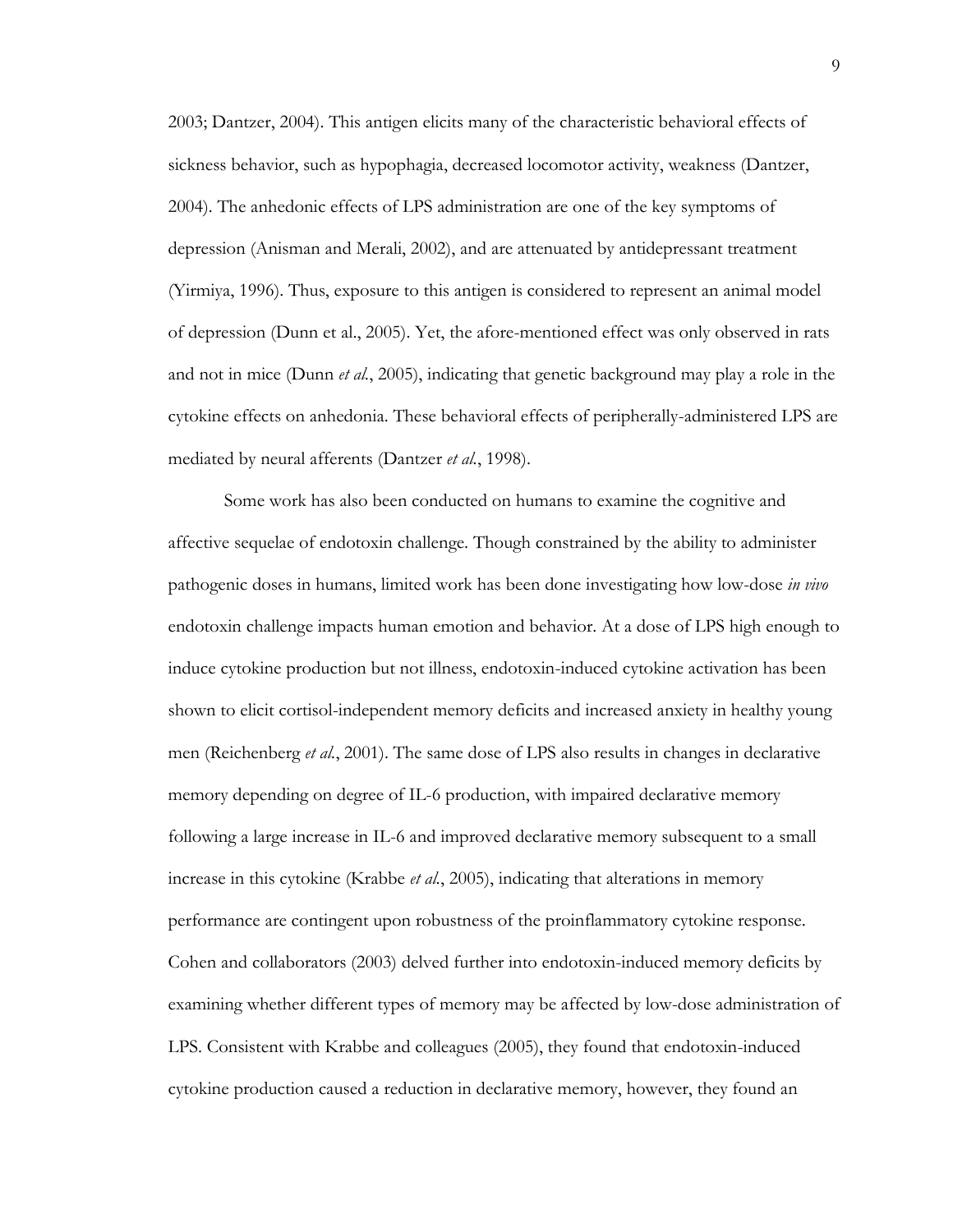unexpected *enhancement* in working memory (Cohen et al., 2003a). From an evolutionary perspective, it may be that forms of memory more salient to an organism's immediate survival (i.e., working memory) may be enhanced during immune activation so that limited resources can be focused on dealing with urgent stimuli.

#### *Cytokines*

Activated immune cells synthesize and release cytokines. As discussed in the prior sections, induction of cytokines by pathogens can act as potent stimulation of sickness behaviors. Direct cytokine administration acts similarly. Furthermore, cytokines have been shown to have a role in learning and memory (Dantzer, 2004). The presence of IL-1 receptors in the dentate gyrus of the hippocampus initiated investigations of the effects of proinflammatory cytokines on learning and memory (Dantzer, 2004). For the most part, IL-1 appears to impair performance on memory tasks such as the Morris water maze (Gibertini et al., 1995), contextual fear conditioning (Pugh et al., 2001), and Pavlovian conditioning (Aubert et al., 1995). Repeated systemic administration of the cytokine IL-2 also resulted in impairments in Morris water maze performance, also suggesting a role in working memory for this cytokine (Lacosta et al., 1999). Interleukin-1 administration is also frequently used as an animal model of depression, in that it induces many of the sickness behaviors indicative of depression (i.e., hypophagia, decreased locomotor activity, anhedonia) (Dunn *et al.*, 2005). Through its stimulatory impact on corticotropin-releasing factor, linked to depression and anxiety, IL-6 has also been utilized as a model of depression (Juttler et al., 2002).

Systemic administration of cytokines also has a direct effect on neurotransmitter levels (Anisman *et al.*, 2005). Interleukin-1β impacts serotonin (5-HT) turnover in the hippocampus, prefrontal cortex, and hypothalamus, as well as increases noradrenaline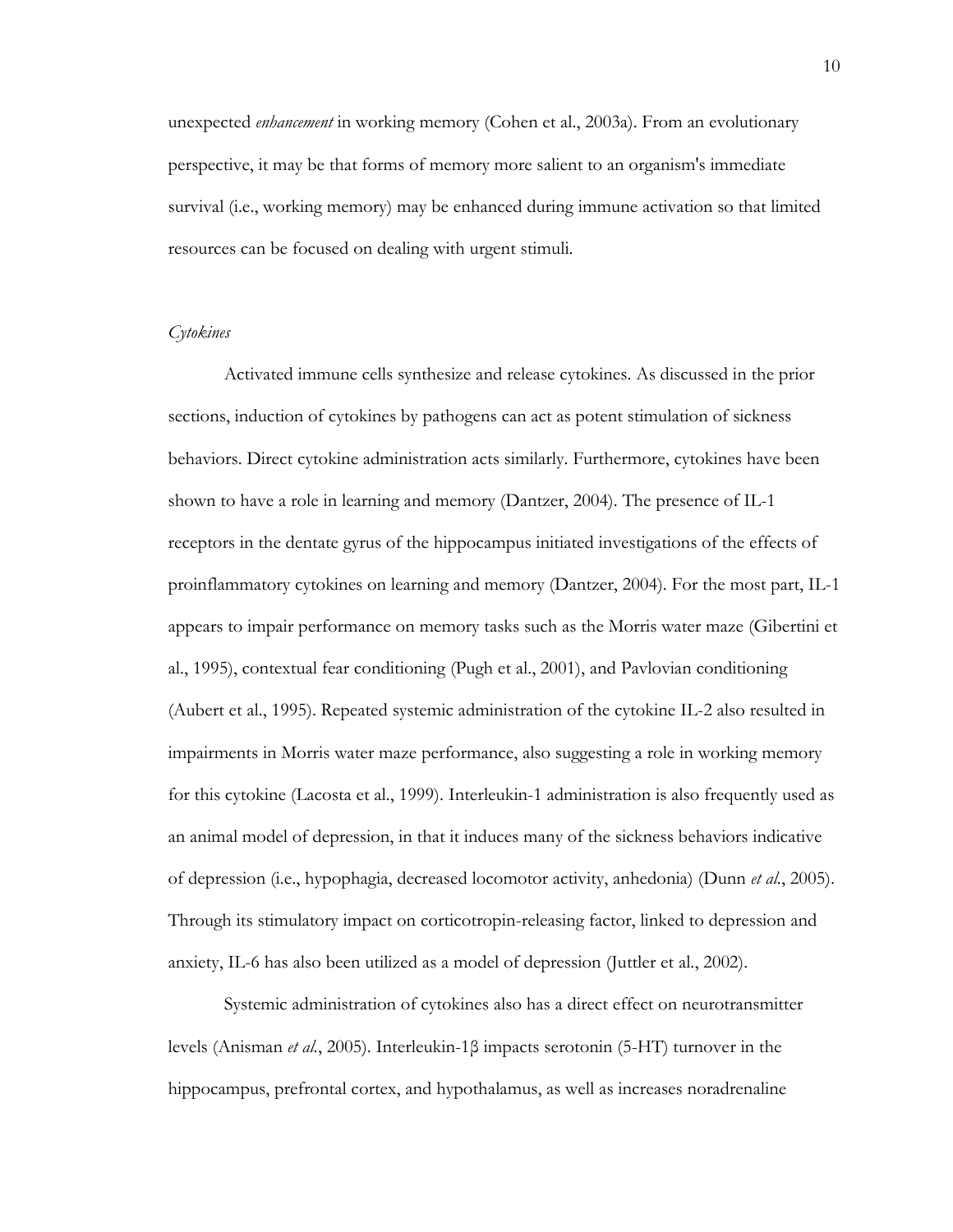turnover in key stress structures (Dunn et al., 1999; Brebner et al., 2000). Like IL-1β, TNFα administration in the paraventricular nucleus of the hypothalamus resulted in sensitization of noradrenaline activity (Hayley et al., 1999), although this finding may be due to  $TNF\alpha's$ stimulation of IL-1 production (Dunn *et al.*, 2005). Although not as robust as the findings regarding IL-1 and TNFα, IL-2 administration also exhibits anhedonic effects (Anisman *et al.*, 2005), which may be mediated by its inhibitory influence on dopamine (Anisman et al., 1996). Moreover, the "depressogenic" effects of IL-1 and IL-6 administration can be attenuated by antidepressant treatment (Merali et al., 2003).

As with endotoxin challenge, ethical constraints prohibit the administration of large doses of cytokines to healthy humans. However, the advent of cytokine-based immunotherapy to treat a host of diseases such as cancer, autoimmune disorders, and transplant rejection shed further light on the psychological sequelae of immune dysregulation. Cytokines (i.e., interferon [IFN], IL-2, TNFα, IL-6), or agents that directly impact cytokines, are utilized in the treatment of immune-related disorders due to their potent immunomodulatory functions. Cytokines act as the primary signaling source between the immune system and CNS (Dantzer *et al.*, 1998), and as stated above are known to alter neurotransmitter levels (Anisman and Merali, 1999). It may be these actions that are responsible for the neuropsychiatric complications often associated with this type of treatment regimen (Anisman *et al.*, 2005). Decreasing IFNγ levels with the use of cyclosporin A has been associated with elevated levels of anxiety and depression in transplant patients (Kahan et al., 1987). Similarly, treatment of chronic Hepatitis C virus with IFN $\alpha$  resulted in increased levels of IL-6, IL-8, and IL-10, and the elevated levels of IL-6 were further associated with heightened depression and anxiety two to four weeks after initiation of treatment (Bonaccorso *et al.*, 2001). Interferon-alpha, IFN $\alpha$ , has direct influences on the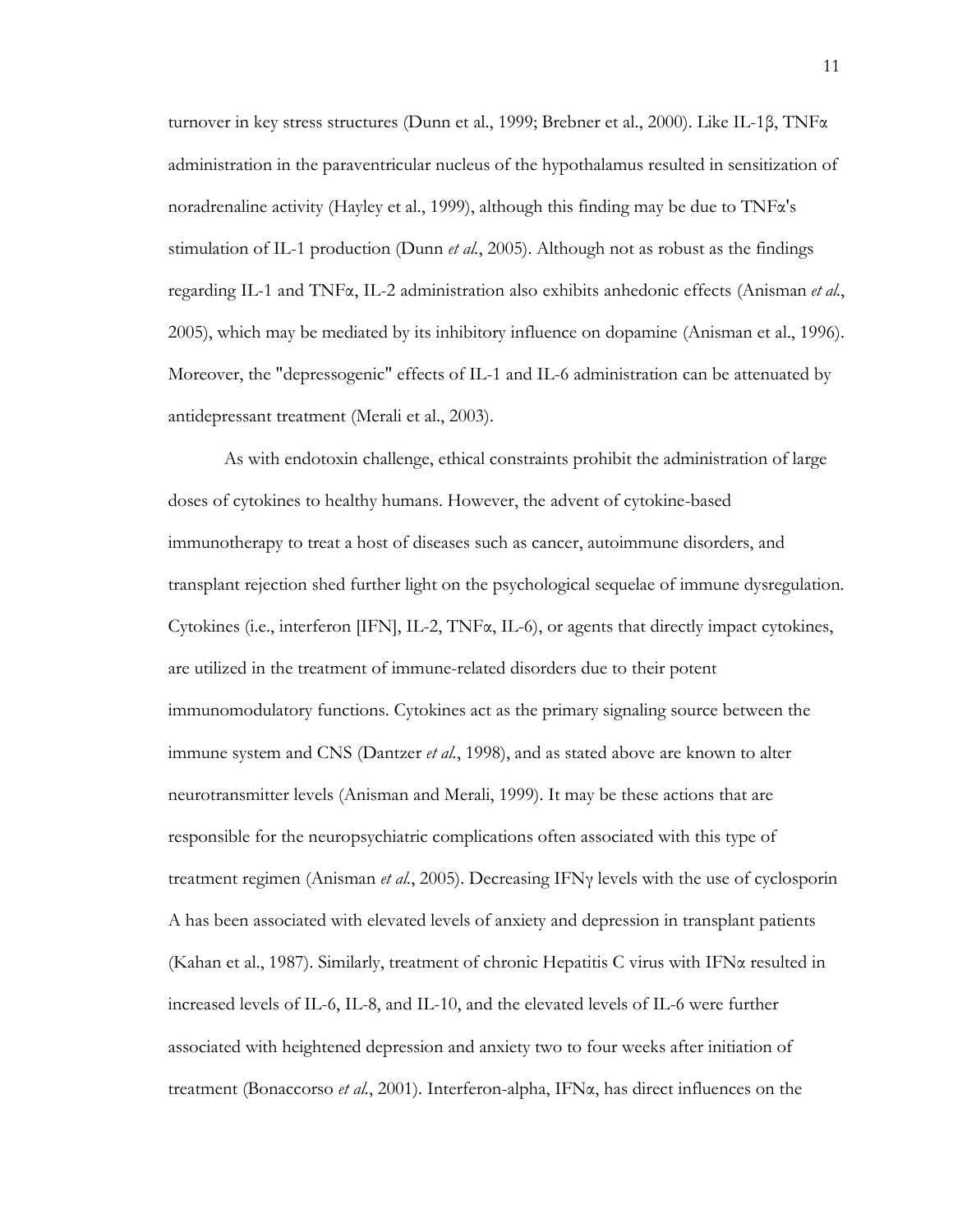serotonergic system (i.e., increasing 5-HT transporter mRNA [(Morikawa et al., 1998)], decreasing brain levels of 5-HT (Kamata et al., 2000), inducing 5-HT catabolism (Bonaccorso *et al.*, 2001)); and subsequent studies revealed that the elevated depression scores associated with IFNα therapy were also negatively correlated with serum 5-HT levels (Bonaccorso et al., 2002; Capuron and Miller, 2004). Although it may seem that the somatic effects of treatment and/or illness may be responsible for the affective manifestations, the two effects can be dissociated in that the somatic symptoms arise very early and wane while the mood-related changes generally appear later (Capuron et al., 2002) and are the only symptoms responsive to antidepressant treatment (Musselman *et al.*, 2001). Yet, this depressogenic effect of IFNα treatment can be seen as early as three days post-treatment, and appears to act synergistically with IL-2 to exaggerate these early effects (Capuron *et al.*, 2000). Indeed, only when in conjunction with IL-2 are the anxiogenic effects of IFN observed so early, although the majority of this effect can be attributed to heightened somatic symptoms observed as side effects of treatment itself (Capuron *et al.*, 2000).

#### *Psychological Sequelae of Immune-Related Disease States*

That depression, anxiety and other affective disorders are often comorbid with immune-related disease states (i.e., rheumatoid arthritis, multiple sclerosis, cancer) indicates the magnitude of impact immune dysregulation has on CNS states (Marques-Deak et al., 2005). For example, rheumatoid arthritis has long been associated with major depressive disorder, and this association remains even when psychosocial and pain-related factors are taken into account (Marques-Deak *et al.*, 2005). Multiple sclerosis also evidences increased prevalence of depression (Minden and Schiffer, 1990), and the disease state precedes affective abnormalities (Foley *et al.*, 1992). However, it is not only overactivation of the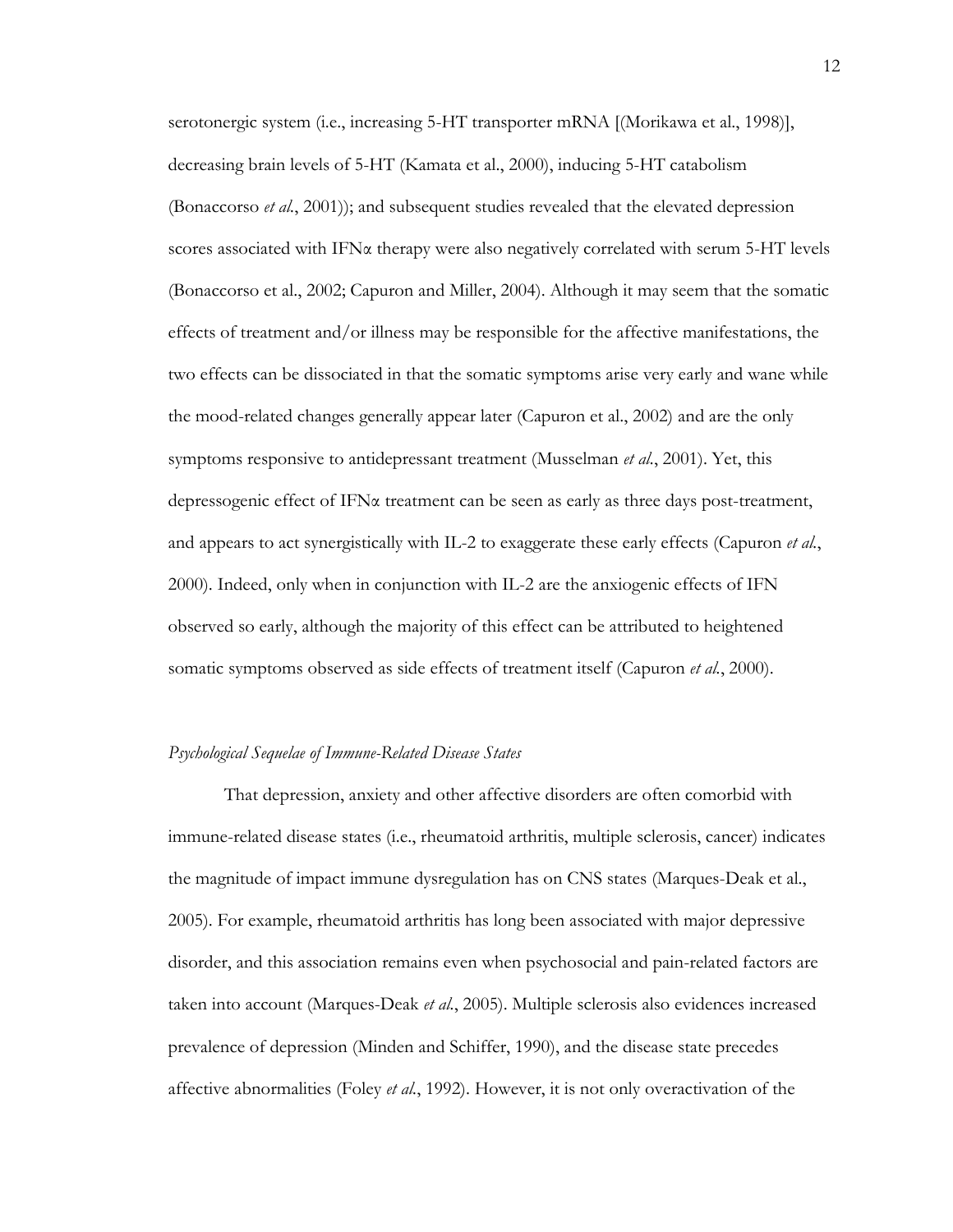immune system that is associated with depressive symptomatology. Disease states, such as Human Immunodeficiency Virus (HIV) and infection, characterized by loss of immune function can also be linked to depression (Kopnisky et al., 2004). This points to the likelihood that dysregulation of the immune system, rather than static elevation or inhibition, is the mediator of affective pathology.

These experimental models of the effects of immune challenge illuminate how diversely immune products impact CNS states.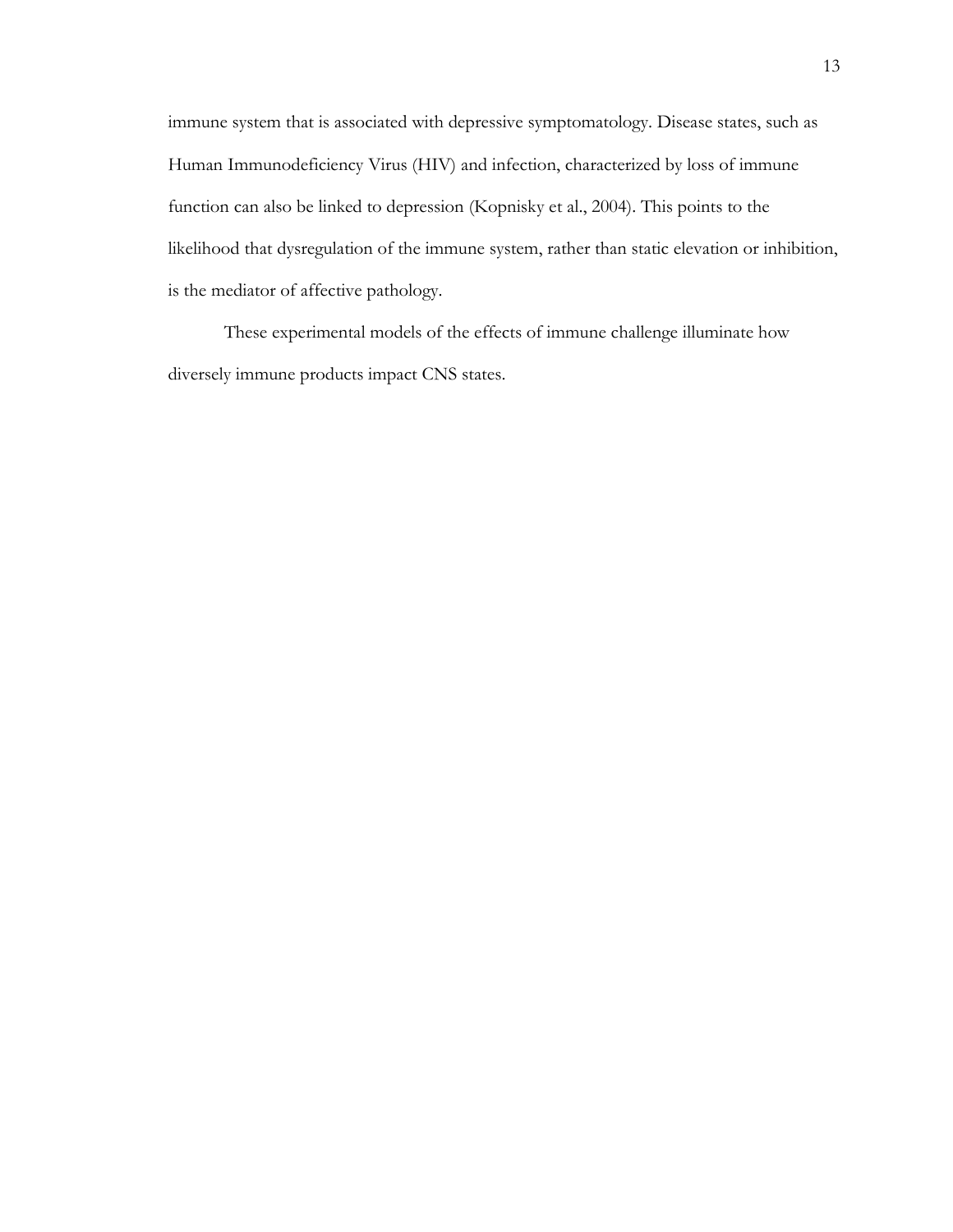#### **Bi-directional Communications between the CNS and Immune Systems**

Having reviewed the mechanisms by which the CNS afferently impacts immune activation, and by which the immune system communicates with the CNS about physiological states, it is important to assert that these pathways do not occur in a vacuum. At all times, the two systems interact with one another in a dynamic manner. These complex interactions between the central nervous and immune systems are posited to occur via either "long loop" or "local" interactions (Besedovsky and del Rey, 2007). The long-loop interactions refer to activation of the immune system eliciting production of immune products which can then influence the function of distant neuro-endocrine structures (Besedovsky and del Rey, 2007). Local interactions are as they would seem, with the coexistence and co-expression of immune and neuroendocrine factors in the stimulated tissue (Besedovsky and del Rey, 2007). Of course, there is no absolute distinction between the two pathways, as there will invariably be a great deal of overlapping functionality (see Figure 2). Although most studies focus on *either* the efferent effects of the CNS on immune system functioning *or* afferent affective/cognitive/behavioral consequences of immune activation, the present series of studies will examine both seeking to better elucidate the true bidirectionality that occurs in an interactive, responsive organism. Using influenza vaccination as a practical, ecologically relevant model of immune challenge, this study will investigate both how affective states and stress impact antibody response to benign immune activation and how degree of immune activation will in turn influence affective states. Furthermore, it will do so both cross-sectionally and longitudinally to more fully explicate the immediate and long-term relationships amongst emotion, immunity, and health.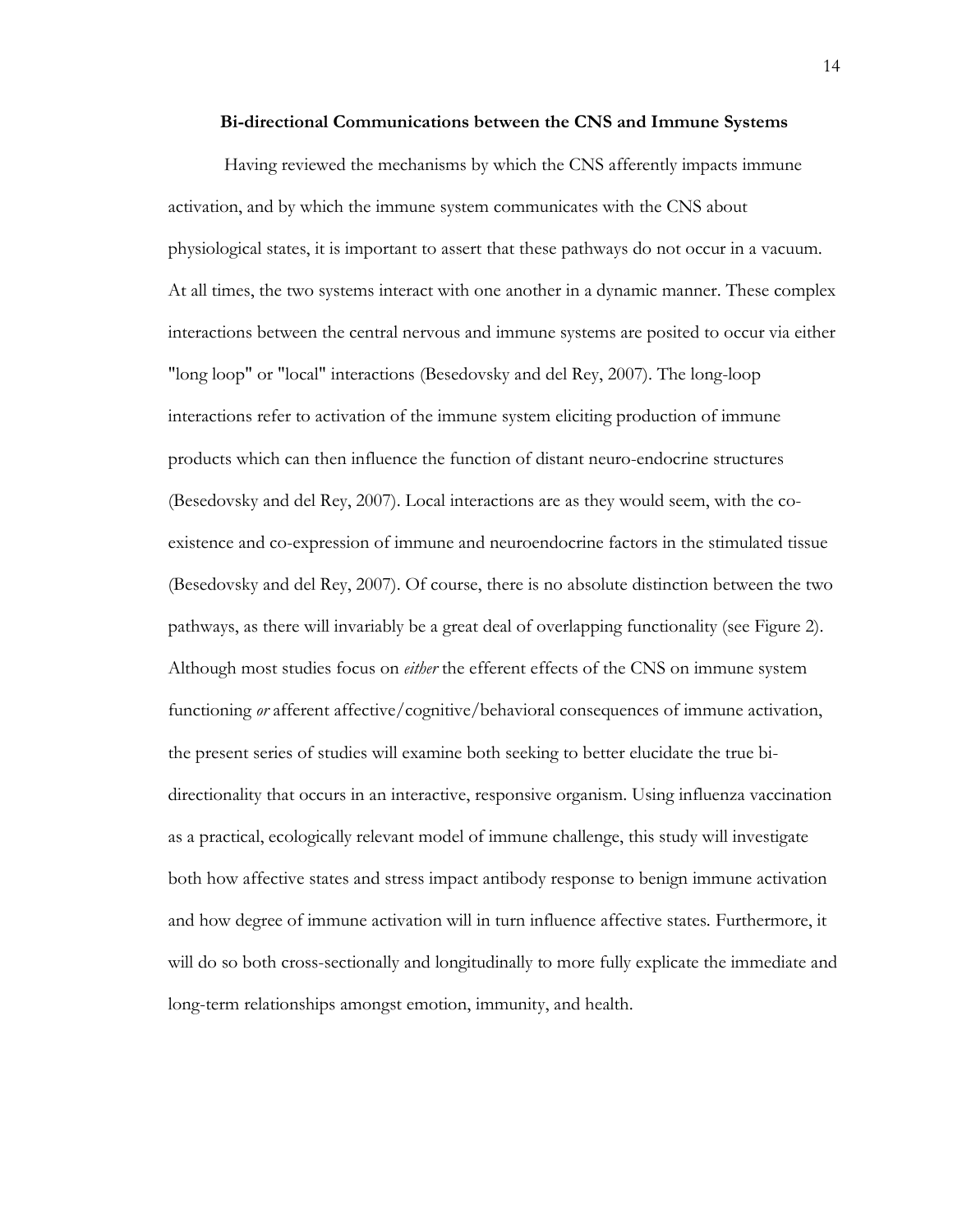#### **Vaccination and Human Health**

Examining the psychological sequelae of immune activation as well as the psychosocial factors influencing immune responsiveness to vaccination provides an excellent, non-invasive *in vivo* source of evidence for immune-CNS interactions. The advent of vaccination in 1796 by Edward Jenner revolutionized human health. Since that time, vaccinations have aided in saving countless lives from common ailments, such as influenza. Indeed, influenza vaccination has been particularly meaningful for populations at greatest risk of disease-related mortality, vis a vis the immunocompromised (e.g., very young, ill, and elderly).

There are immune changes accompanying not only pathological aging processes, but also normal aging processes, which render vaccination crucial in the maintenance of health in older individuals. An *in vitro* comparison of immune function in young, healthy older, and individuals with Alzheimer's (DAT), found that in young versus healthy older individuals age was associated with decreased basophils (which are known to store anti-inflammatory histamine and activate IgE) and reduced proliferation to phytohemagglutinin, PHA (Song *et al.*, 1999). However, DAT relative to healthy age-matched controls was associated with decreased large unsustained cells, increased monocytes and surprisingly increased lymphocyte proliferation to PHA (Song *et al.*, 1999). This illustrates distinctions in immune parameter changes between young and normal aging processes, as well as those associated with DAT. A four-year longitudinal study of the relationship between depression and immunity in a sample of elderly adults living in a retirement community revealed that age differences were seen for lymphocytes, CD4+DR+ T-cells, CD8+ T-cells, & CD8+DR+ Tcells (Fortes *et al.*, 2003). Independent of these differences, people with at least seven depressive symptoms had lower percentages of CD4+DR+ T-cells and CD8+DR+ T-cells,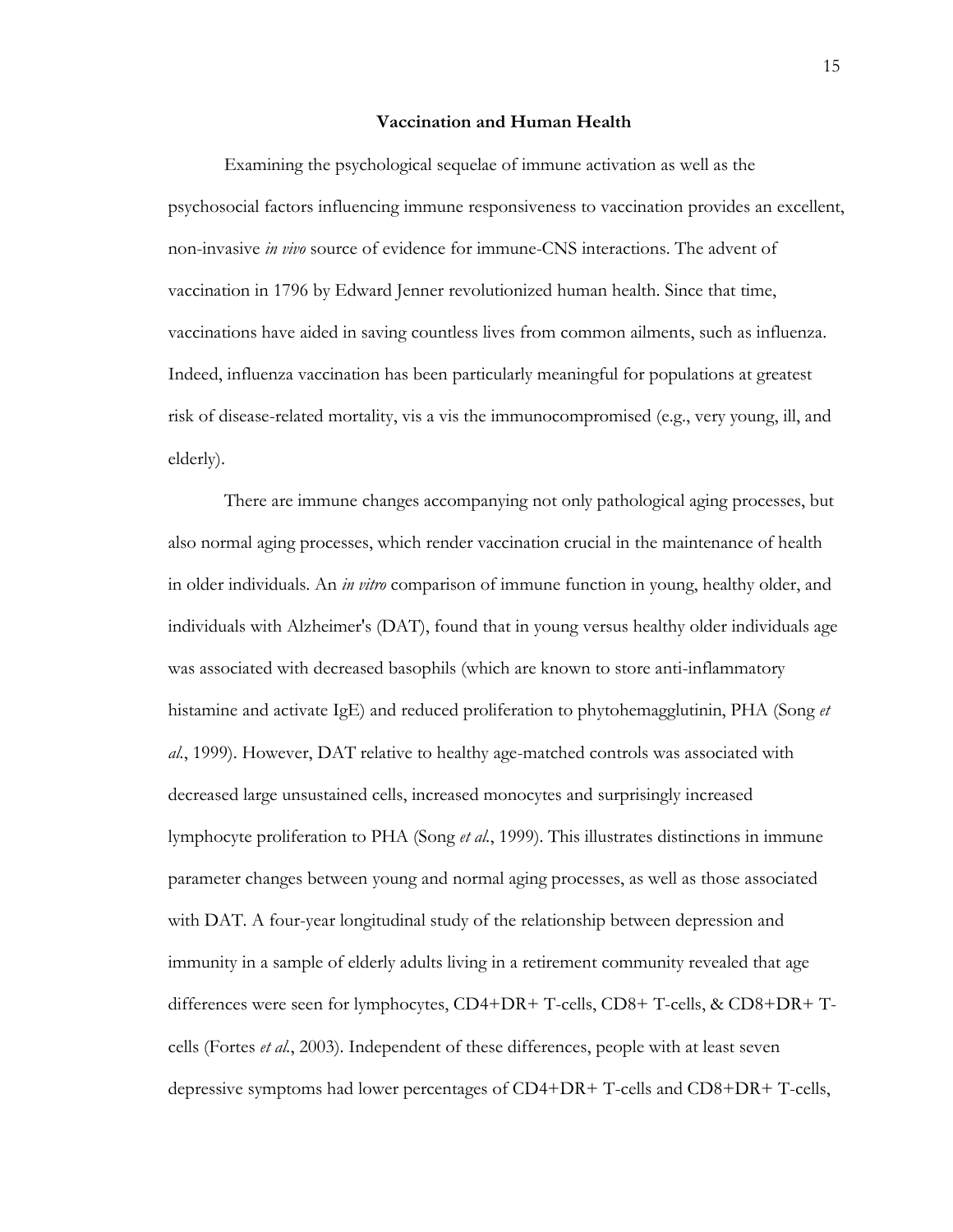indeed for every unit increase in depression there was a 3.72% and 4.11% decrease in these cell types, respectively (Fortes *et al.*, 2003). This impaired cellular immunity may lead to increased susceptibility to infectious agents, and hence increased mortality. Conversely, rumination has been found to be associated with elevated numbers of leukocytes, lymphocytes, and CD19+ B lymphocytes (Thomsen *et al.*, 2004). These associations were not found in a young sample, providing evidence that psychological states may have a greater impact on immunity in the elderly than in young populations (Thomsen *et al.*, 2004). These physiological alterations in immunity illuminate the importance of vaccination in a healthy elderly sample.

While influenza and pneumonia are the fifth-leading cause of death in the over-65 population, only 68% receive influenza inoculation (Thompson et al., 2004). The three most frequent reasons why individuals desist from vaccination were prior adverse reaction, belief in unlikelihood of contracting flu, and fear of side effects, the most important of which was the first, as it predicted a 15 times greater likelihood of repeated vaccination (Tabbarah *et al.*, 2005). Given the necessity of influenza vaccination due to altered immunity and the impact of psychological states on immune profiles, elucidating factors which may contribute to vaccine efficacy and willingness to receive vaccination is crucial.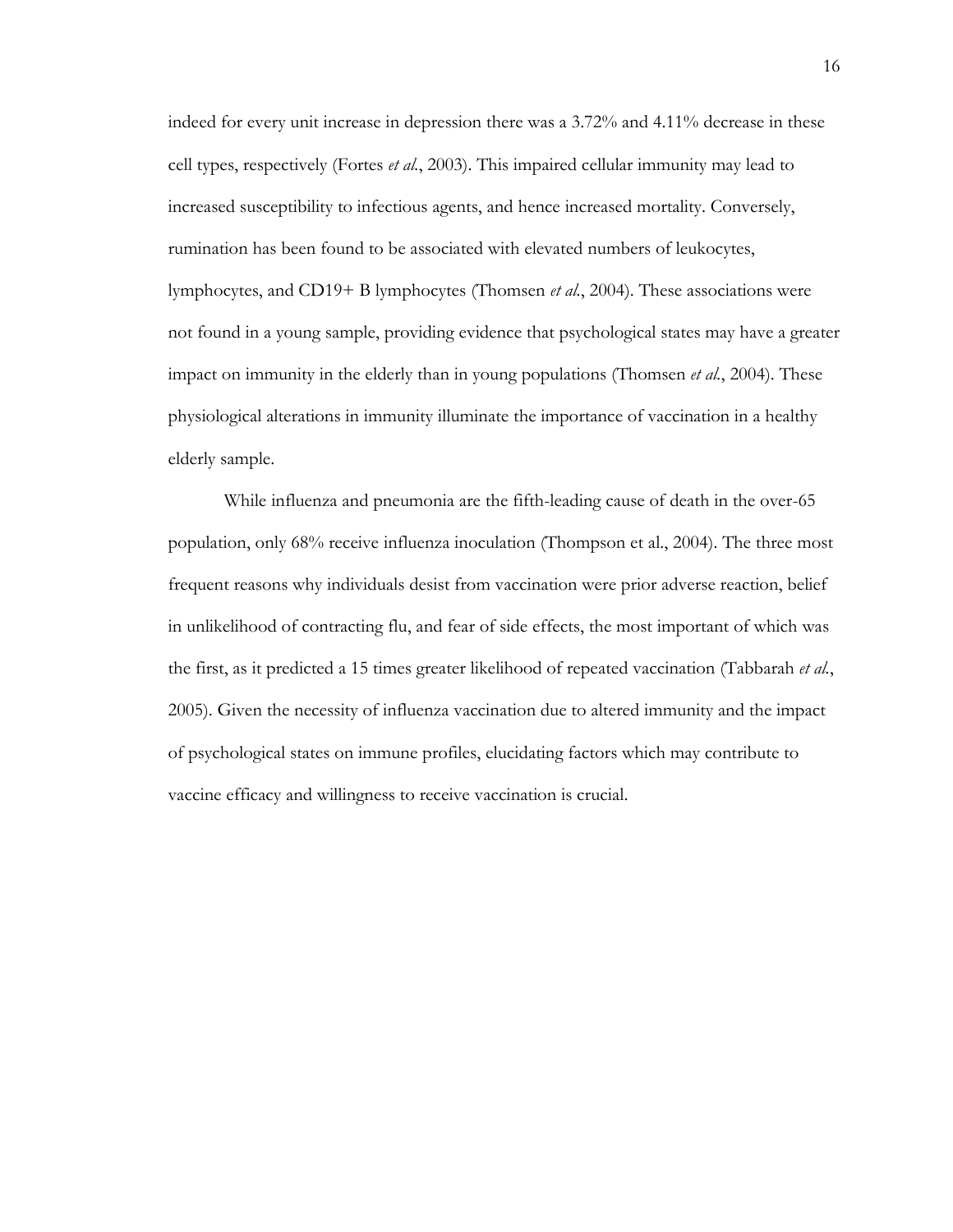#### **Negative Affect and Response to Vaccination**

The role of negative affect, NA, often characterized by depressed and/or anxious mood, has received much attention in relation to vaccine responsiveness, both symptomatic and immunological. Negative affect has been defined as the "general dimension of subjective distress and unpleasurable engagement that subsumes a variety of aversive mood states" (Watson et al., 1988), p. 1063). Testing the symptom-perception hypothesis, which asserts that individuals high in NA direct greater attention to somatic sensations and that they misattribute emotional activation to physical symptomatology, Diefenbach et al (1996) examined the role of negative affect in both cross-sectional and longitudinal symptom (local and systemic) reports to influenza vaccination in healthy older individuals. Cross-sectionally, individuals with high depression reported greater systemic symptoms, consistent with the hypothesis and the literature in general (Diefenbach et al., 1996). As expected, local symptom reports were not associated with NA, and did increase after active injection, reflecting accurate local symptom reports. Contrary to expectations, individuals reported a decrease in systemic symptoms two weeks after active inoculation, and furthermore this decrease was unrelated to NA (Diefenbach et al., 1996). Yet, there was a trend for individuals with high levels of both anxiety and depression to return to baseline levels of symptom reports 72 hours after inoculation, whereas all other groups continued to decline. Age of participants may have been a factor contributing to lack of associations, as elderly are more experienced with somatic activation and are thus likely to be more objective and accurate with somatic evaluation, termed the "commonsense framework" (Diefenbach et al., 1996). Also, the types of immune activation applied here do not induce robust systemic symptoms, which would be necessary for increased reporting. As an extension of their prior study, Leventhal and colleague (1996) sought to determine whether NA could act as a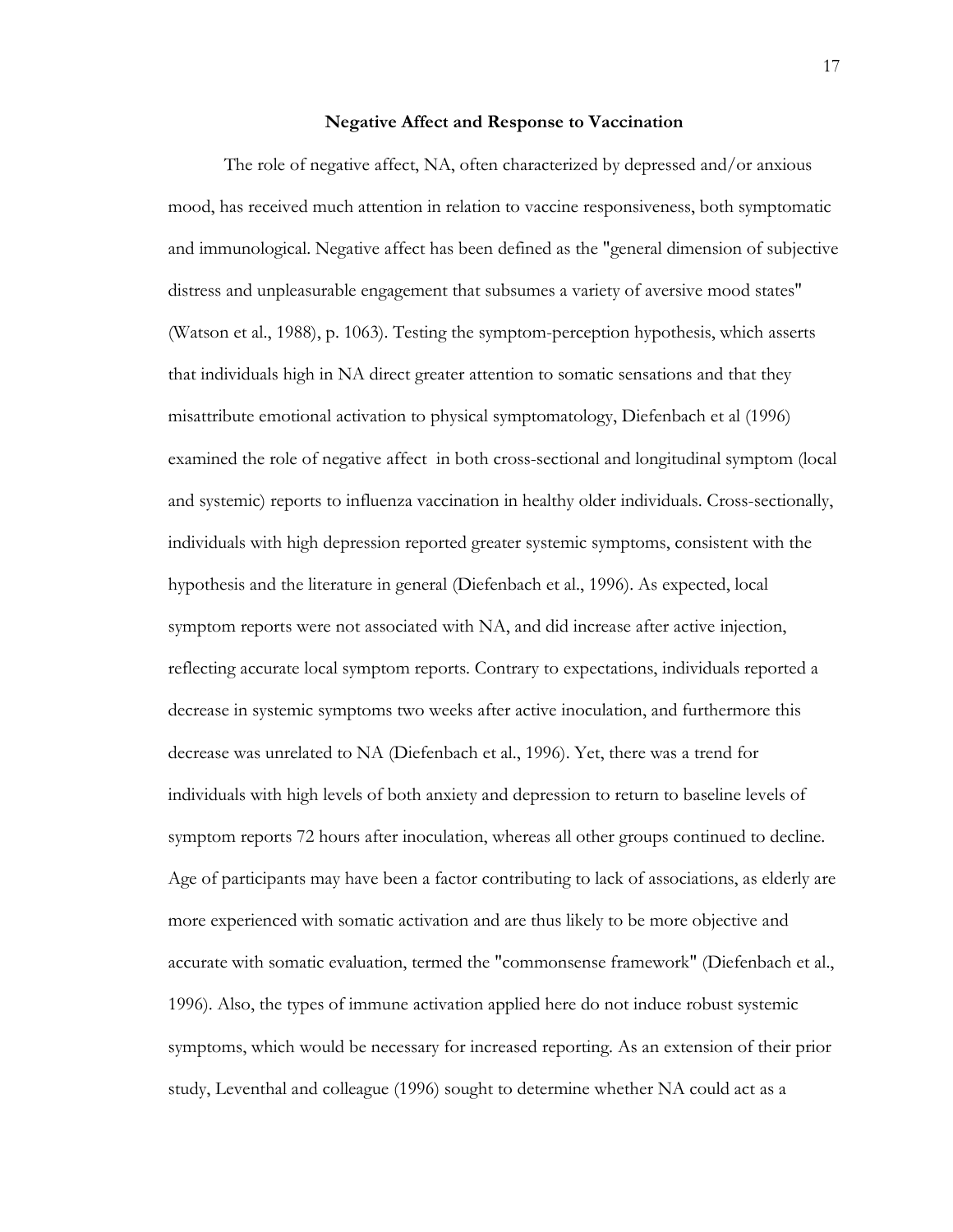predictor of somatic symptoms six months after assessment in two cohorts of healthy elderly participants. During the first wave, depressed affect predicted greater symptom reports six months after assessment, while anxious affect did not (Leventhal et al., 1996). The second wave showed even stronger effects. Also, state and trait were distinguishable in that state measures consistently showed significant associations, while trait NA did not. This supports the notion that state affect is a much better predictor of somatic complaint than is trait (Leventhal et al., 1996). Mora and colleagues (2002) extended this work to investigate how trait negative affect and self-assessed health relate to acute and chronic symptoms reports, as well as reported illness episodes and medical care-seeking in elderly white individuals. Furthermore, they sought to test the validity of the symptom perception hypothesis, which states that high NA predicts increased vigilance to the internal state manifests as increased symptom reporting, in relation to the commonsense framework, which suggests that these associations emerge from a reasonable self-awareness (Mora et al., 2002). While trait NA was positively and self-assessed health negatively associated with chronic symptom reports (primarily in women, which may be due to the somatic distress of osteoarthritis), the data did not support the symptom perception hypothesis (Mora *et al.*, 2002). The symptom reports accurately reflected individuals' somatic states, which lends credence to the commonsense framework, suggesting that elderly individuals' long experience with health changes makes them experts in their own somatic states. A placebo-controlled study of the impact of depression and anxiety on systemic symptom reporting subsequent to influenza inoculation showed that 59% of those with high anxiety reported systemic side effects (versus 34% controls) and 73% of those with high depression did the same (relative to 35% of controls), and both high anxiety and depression was associated with reduced quality of life (Allsup and Gosney, 2002). However, the prevalence of definite anxiety and depression were quite low in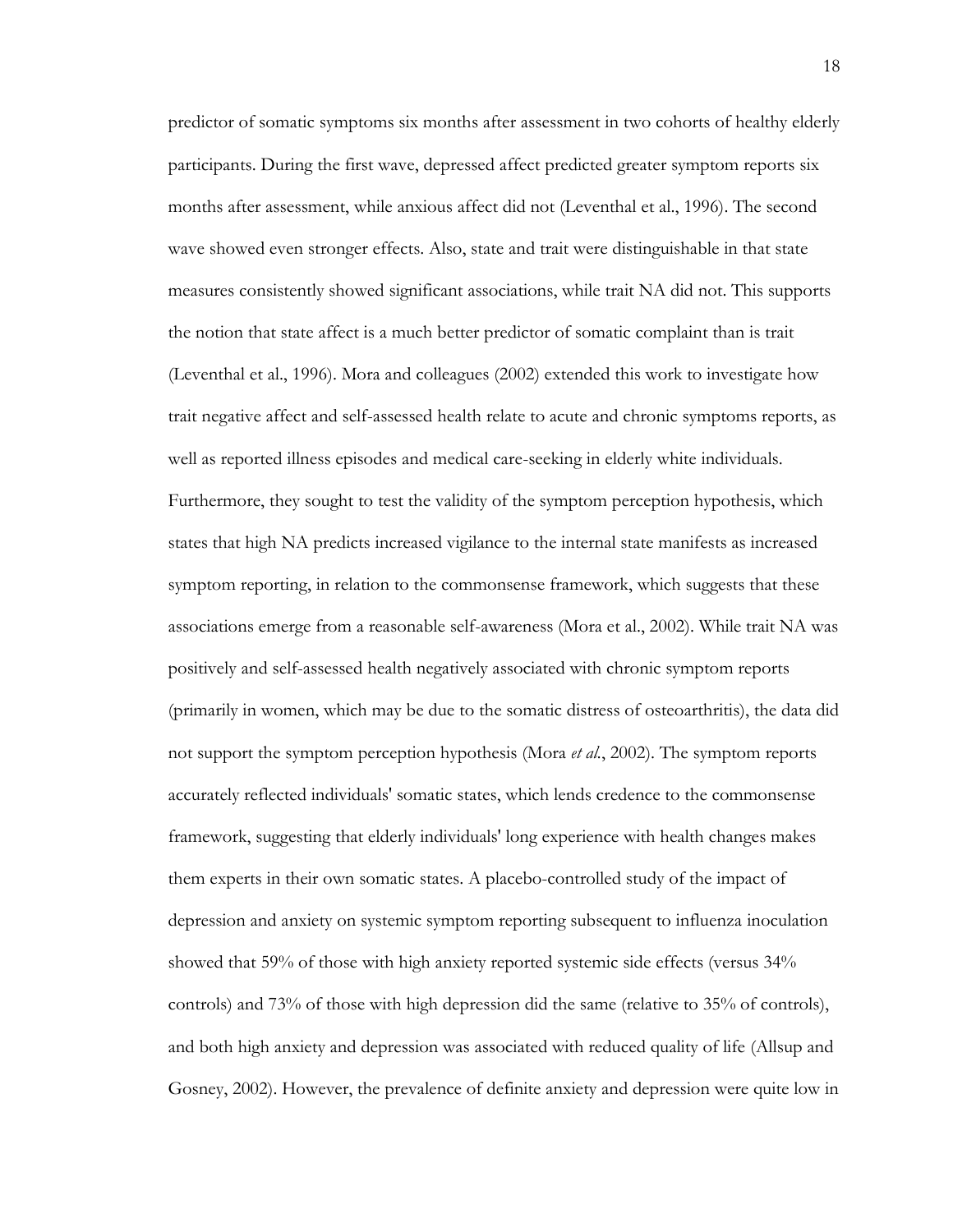this sample, 4% and 1.2% respectively, and thus caution must be used when assessing generalizability (Allsup and Gosney, 2002).

It is possible that the modest associations between negative affect and symptom reporting in healthy older adults is mediated by attenuated physiological response to pathogens. The current investigation seeks to clarify this by examining the antibody response to influenza vaccination in relation to negative affect and systemic symptom reporting. Trait and state affect may represent distinct pathways between emotion and health, with trait representing an efferent pathway and state both an efferent baseline reactivity to immediate circumstances and an afferent response (i.e., sickness behavior) to immune activation and stress. Although trait NA may act as a predisposing efferent factor for state reactivity, the stable nature of trait affect makes it likely that the organisms' physiological processes have adapted to potential deleterious effects thereby making trait NA a poor predictor of physiological variability. Also given trait NA's questionable relatedness to systemic symptom reports, we expect no association between trait NA and Ab response, bringing us to the first hypothesis.

### **H1: Trait negative affect (NA) will have no impact on Ab response to influenza inoculation.**

Unlike Trait NA, State NA should more accurately reflect stress reactivity bound to a contextual event (i.e., inoculation), and as such should associate with alterations in Ab response to inoculation. The psychological stress of inoculation may enhance NA, particularly anxious affect at baseline, and the noradrenergic and glucocorticoid effects of this heightened stressful state may associate with decreased Ab response. The decreased Ab response in individuals with high NA may then result in an alleviation of NA at a follow-up time point, from which Hypothesis 2 is derived.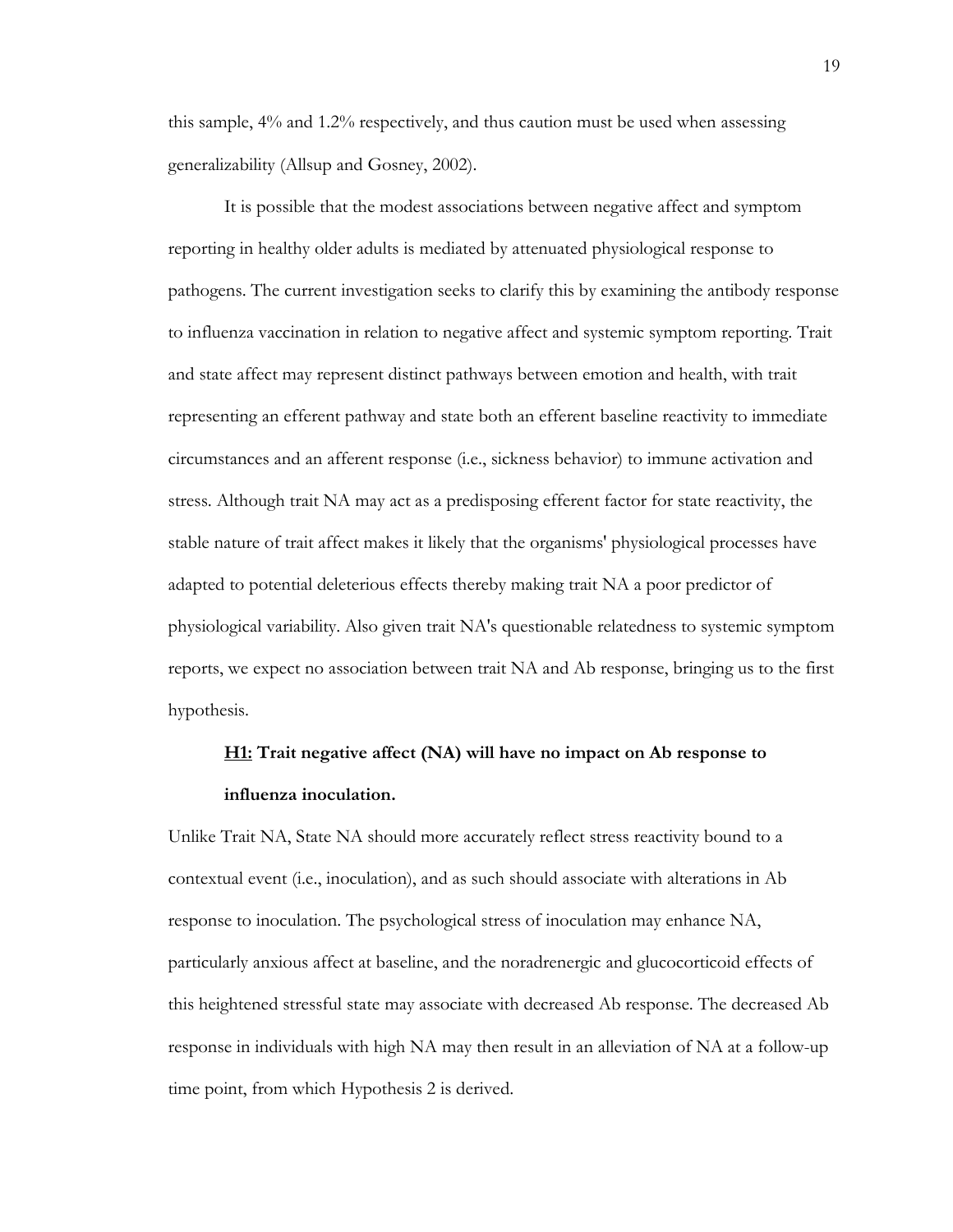**H2: State changes (from baseline to two weeks post-inoculation) in NA will associate with differential Ab response to influenza vaccination. High baseline State NA will associate with decreased Ab response. This attenuated Ab response will then lead to reduced NA at follow-up.**

Furthermore, since the psychologically and physiologically stressful effects of inoculation will be most intense the first year of inoculation, it is expected that the relationships between state NA and Ab response will be less pronounced over the long-term:

**H2a: The relationship between NA and Ab response will be most evident the first year of strain exposure, but will remain to a lesser degree over the longterm.**

Glaser and colleagues have conducted extensive investigations into the relationships amongst NA, stress, and immunological vaccine responsiveness. A seminal study by this group examined the effects of chronic stress (e.g., caring for a spouse with dementia) on the immune response to influenza vaccination in the elderly (Kiecolt-Glaser et al., 1996). In spite of similar baseline Ab titers, caregivers showed less responsiveness to vaccination than did controls. This was especially evident in the older subgroup. Furthermore, caregivers also produced less IL-1β and IL-2 than controls (they differed neither in IL-6, nor in percentages of lymphocytes and monocytes). As expected, care-givers had more depressive symptoms than controls, though this did not interact with Ab or cytokine measures, suggesting dissociation between stress, depression, and immune dysregulation (Kiecolt-Glaser *et al.*, 1996). Glaser and group (1998) compared both humoral and cellular immune response to influenza vaccination in two cohorts of elderly individuals. Two consecutive flu seasons were used to assess immune response in current caregivers of spouses with Alzheimer's Disease,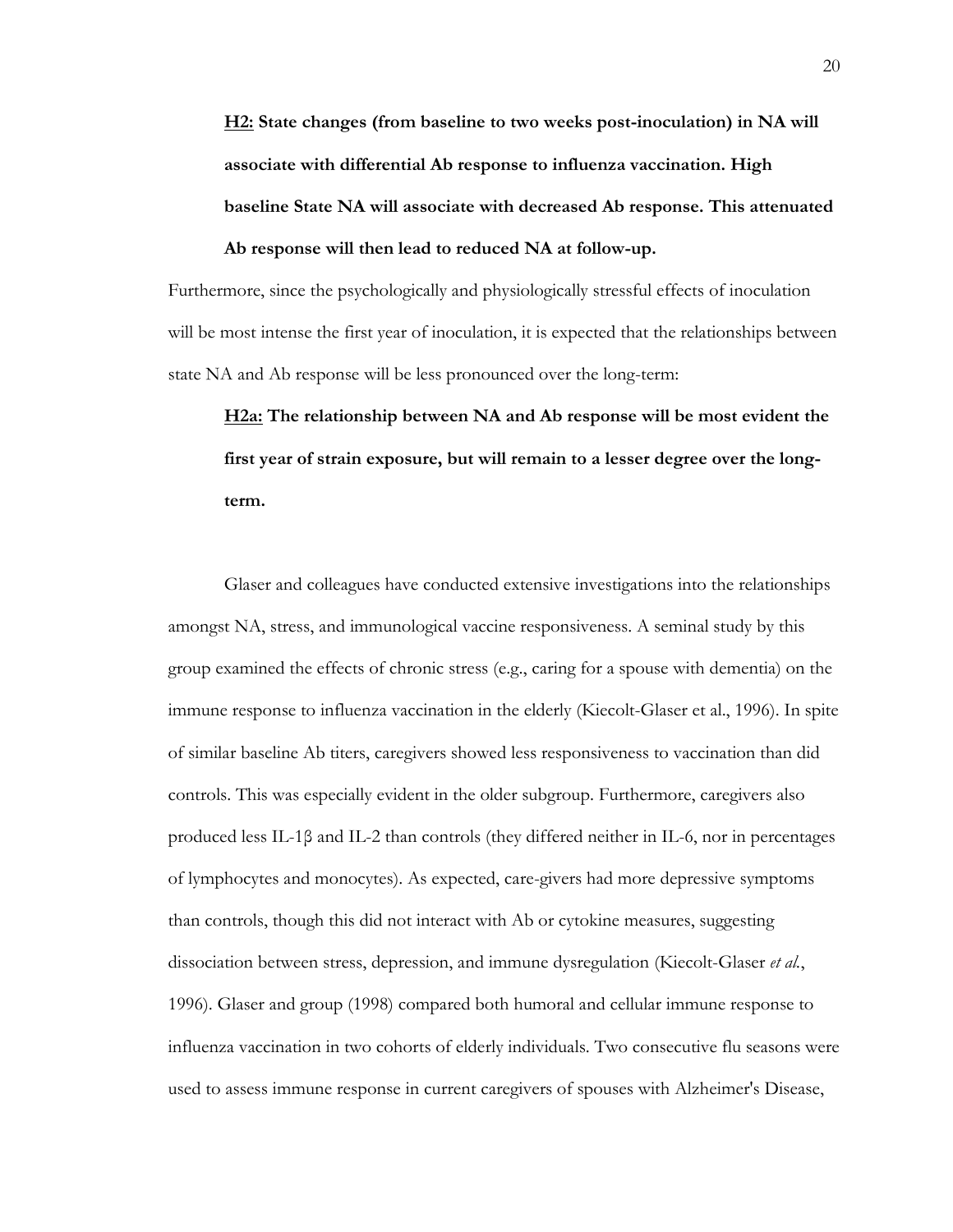former caregivers, and controls for the first season (Glaser et al., 1998). Prior vaccination was not controlled for, and more caregivers had received prior inoculations, yet they showed poorer baseline immune response than controls as well as impaired cellular and humoral response at two weeks (when baseline differences were accounted for). Current and former caregivers did not differ from one another. To control for variation in vaccine history, in the second cohort, only those who had received inoculation the prior year were included. This time, baseline Ab levels did not differ (Glaser et al., 1998). Similar to the prior study, caregivers significantly differed in responsiveness to controls, with only 32% of former and 38% of current caregivers mounting a four-fold increase from baseline compared to 59% of controls (Glaser et al., 1998). Only responders were followed the subsequent three and six months, which revealed that former relative to current caregivers showed a less robust T cell response. The data from each study reveals that caregiving stress (regardless of current or former status) impairs humoral and cellular immune response to influenza vaccination relative to age, sex, socioeconomic status, and health-matched controls (Glaser et al., 1998). Furthermore, it shows that the stress of care-giving has persistent immune consequences that do not cease upon alleviation of care-giving responsibility. The same group later examined whether mild depressive symptoms were associated with IL-6 response to flu vaccination in healthy elderly individuals (Glaser et al., 2003). They found a significant time X depressive symptoms interaction (which persisted even when health factors impacting IL-6 were accounted for), with elevated IL-6 at two weeks associated with higher depressive symptoms (Glaser *et al.*, 2003). Although those with prior vaccination history did not differ from those without, this may have been an artifact of different strain compositions across years. As it was not specified whether assays were conducted for each strain, this may have accounted for a lack of Ab effects. Indeed, Vedhara and colleagues (1999) found that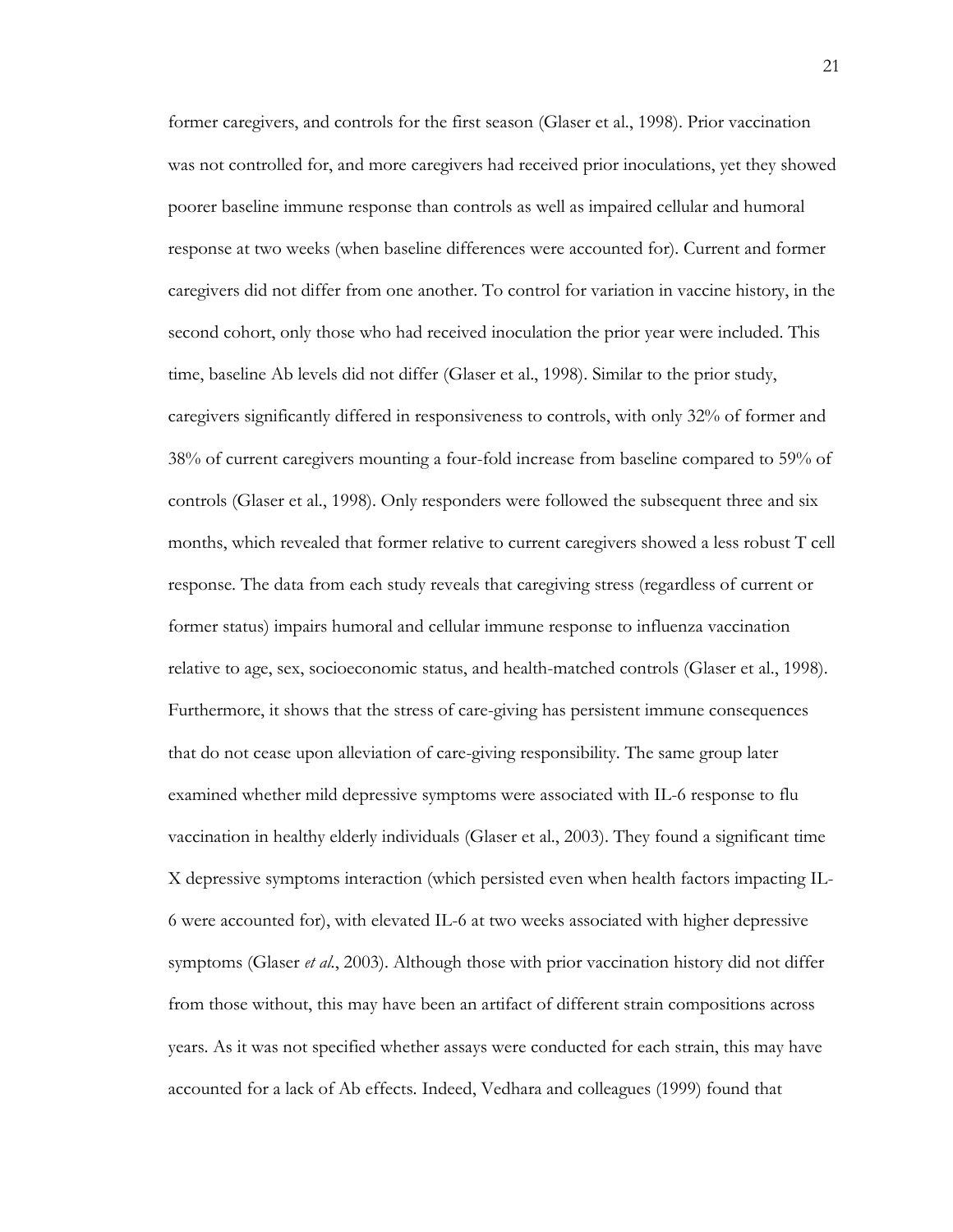caregivers exposed to influenza were less likely to show an adequate Ab response to vaccination, and had less Ab production to the *Nanchang* strain, but not to other strains. This impaired Ab response was also inversely correlated to cortisol. Thus, it appears that HPA activation mediates the stress-immune suppression relationship in elderly caregivers of dementia patients in a strain-specific manner (Vedhara *et al.*, 1999). Miller and collaborators (2004) have found similar strain-specific effects in a young sample. High stress groups (compared to low and medium) showed a blunted Ab response only to the *New Caledonia* strain (Miller *et al.*, 2004). It is clear from these studies that exogenous (non-inoculation based) stress has a profound interactive effect with NA on immunological response to inoculation. Hence, the present study will examine whether presence of stressors will moderate the relationship between NA and Ab response. Stressors will be examined across two dimensions: psychogenic (i.e., stressful life events) and systemic (i.e., presence of a chronic disease state).

#### **H3: Existence of stressors (psychogenic and/or systemic) may act as**

#### **moderators in the relationship between State NA and Ab response.**

This approach is particularly relevant to the population under study, as the likelihood of both stressful life events (i.e., death of a loved one) and chronic illness increases in an elderly sample. Additionally, presence of a disease state may drive down the immune response due to constant physiological demands reducing functional capacity. As such, it is a necessary piece of the PNI puzzle to identify whether these stressors influence the relationship between NA and immune response. As an extension of this hypothesis, and a further clarification of how individuals with NA somatize, the impact of NA and psychological and systemic stress will be investigated in relation to systemic symptom reports. Systemic symptoms will be restricted to those related to immune activation subsequent to inoculation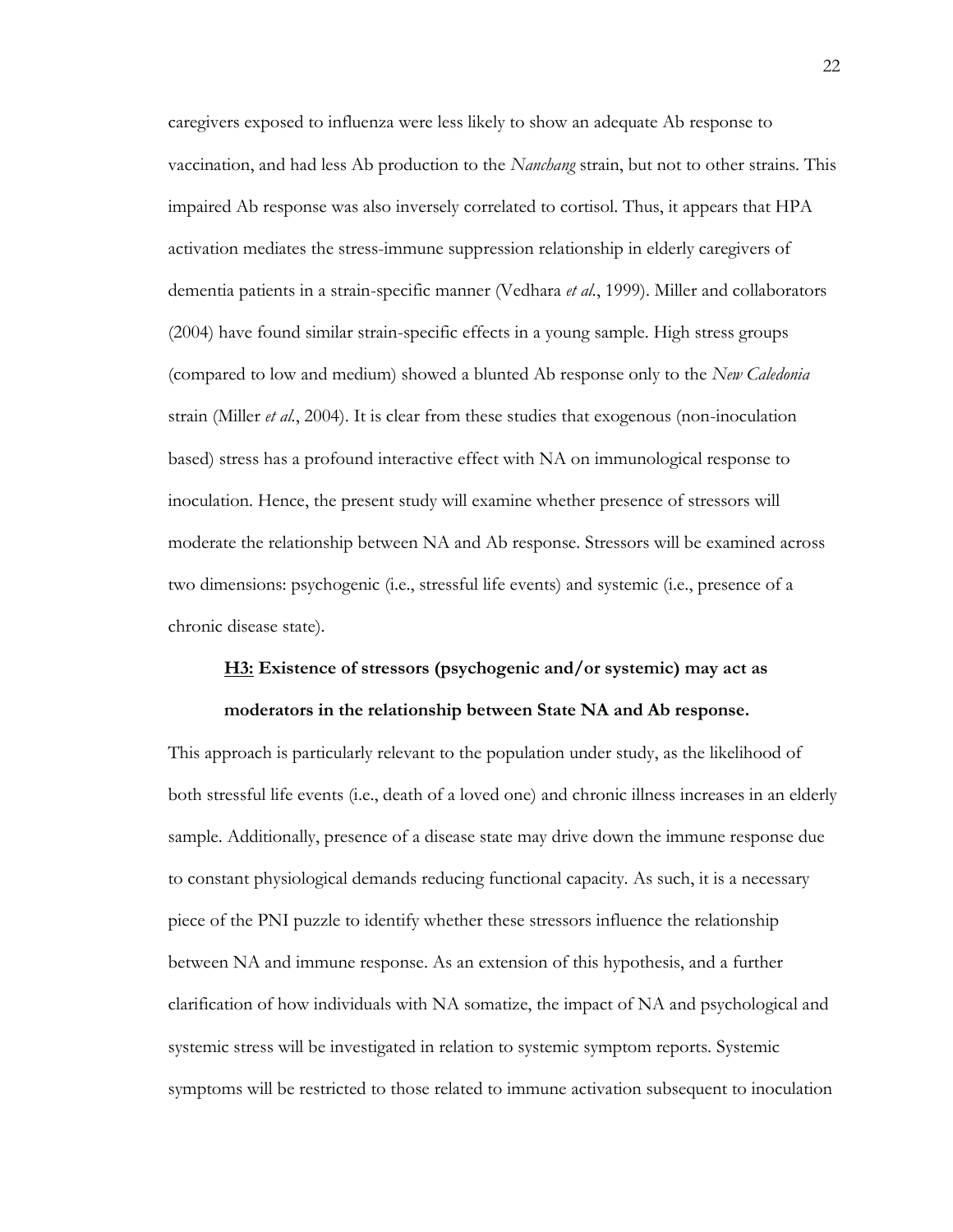to control for possible confounds between symptoms associated with chronic disease states, though some overlap may inevitably occur.

### **H3a: Individuals with high NA and high stress will show enhanced systemic symptom reporting.**

Although superficially contrary to the common sense framework, which asserts that individuals experienced with somatic activation accurately assess somatic states, we speculate that this heightened systemic symptom reporting will be unrelated to Ab response. Given the hypothesized associations between high NA, stress and chronic disease, and Ab response, it could be expected that those high in NA with comorbid chronic disease states and low Ab response would actually be more sensitive to somatic changes. The exaggerated NA would direct attention to the soma, with chronic illness experience informing somatic cues of physiological activation in spite of reduced Ab response. Also consistent with the common sense framework, individuals who display a robust Ab response will report higher levels of systemic symptoms, hence hypothesis 3b.

**H3b: Systemic symptom reporting alone will be unrelated to Ab response.**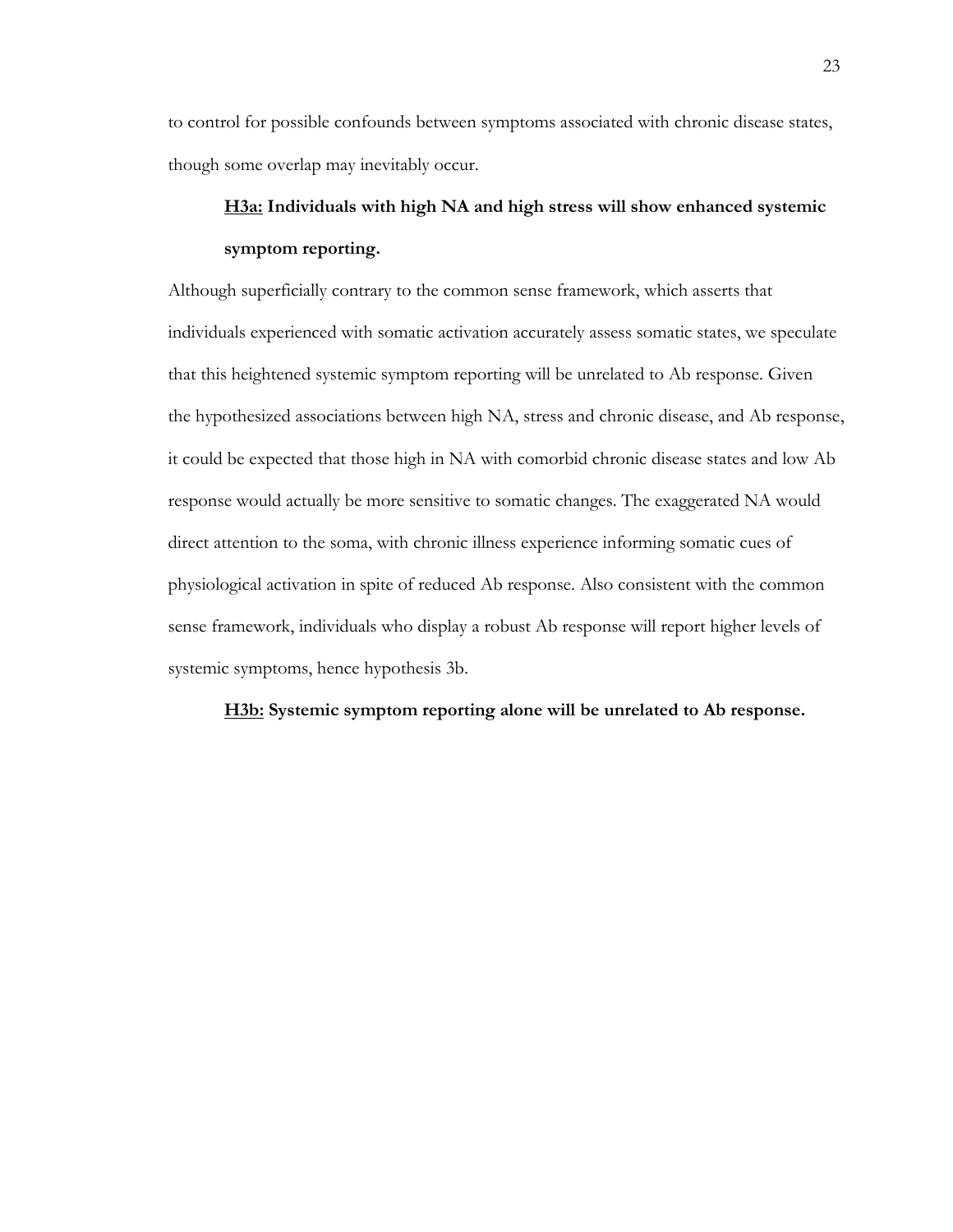#### **Positive Affect, Health, and Immunity**

While the detrimental effect of negative affect on health has been the prevailing concentration in investigating the relationship between emotion and health, a paradigm shift seems to be emerging that changes focus from pathology to prophylaxis. Seligman's pioneering approach to human mental health, broadly termed Positive Psychology, examines how an optimistic, happy emotional state contributes to human health. Positive Affect, PA, is not merely a diminished negative affectivity but instead represents a distinct construct (Watson, 1988a). Still in its infancy, this perspective has been largely neglected in PNI until quite recently. It is feasible that PA may promote better health via a number of potentially interacting pathways: more positive health practices (Watson, 1988b), enhanced regulation of emotional circuits influencing immunity (Stone et al., 1987), more adaptive stress coping style (Fredrickson, 2001). Higher PA has been shown to predict fewer negative health symptoms in a healthy collegiate sample, even when cigarette smoking, alcohol consumption, and NA were all controlled. Also, health worsened for those low in PA, but slightly improved for those with high PA (Pettit et al., 2001). Conclusions must be made with caution; however, as the likelihood of symptomatology in this group would be low, especially as no controlled immune challenge was given. Cohen and collaborators have begun to investigate the relationship between PA and immune challenge. Using rhinovirus challenge, they found that PA was inversely associated, in a dose-dependent manner, with rate of clinical cold, whether quantified as objective or subjective illness (Cohen et al., 2003b). Although PA was significantly associated with better health practices (i.e., sleep quality, diet, and exercise) and endocrine measures (i.e., decreased noradrenaline, adrenaline, and cortisol), none of these acted as mediators, suggesting PA has a direct influence on cold illness (Cohen et al., 2003b). Negative affect showed no relationships with PA, cold susceptibility or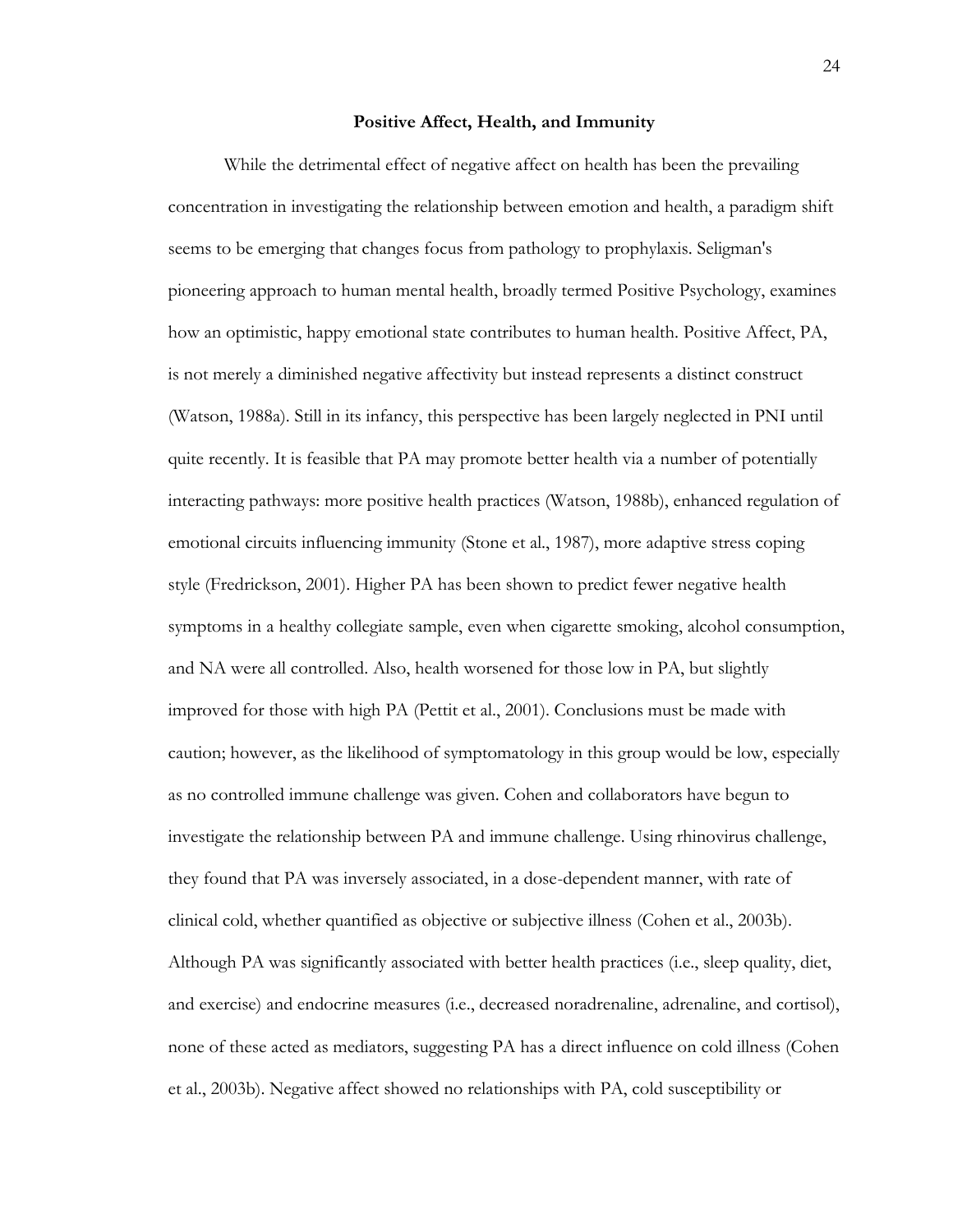verifiable illness, though individuals high in NA did show increased vague systemic symptom reports (Cohen et al., 2003b).

**H4: Positive affect, PA, will be associated with enhanced Ab response to influenza vaccination.** 

The following hypotheses summarize the predictions of the current investigation:

**H1: Trait negative affect, NA, will have no impact on Ab response to influenza inoculation.**

**H2: State changes in NA will associate with differential Ab response to influenza vaccination. High baseline State NA will associate with decreased Ab response. This attenuated Ab response will then lead to reduced NA at follow-up.**

**H2a: The relationship between State NA and Ab response will be most evident the first year of strain exposure, but will remain to a lesser degree over the long-term.**

**H3: Existence of stressors (psychogenic and/or systemic) may act as moderators in the relationship between NA and Ab response.**

> **H3a: Individuals with high NA and high stress will show enhanced systemic symptom reporting.**

**H3b: Systemic symptom reporting alone will be unrelated to Ab response.**

**H4: Positive affect, PA, will be associated with enhanced Ab response to influenza vaccination.**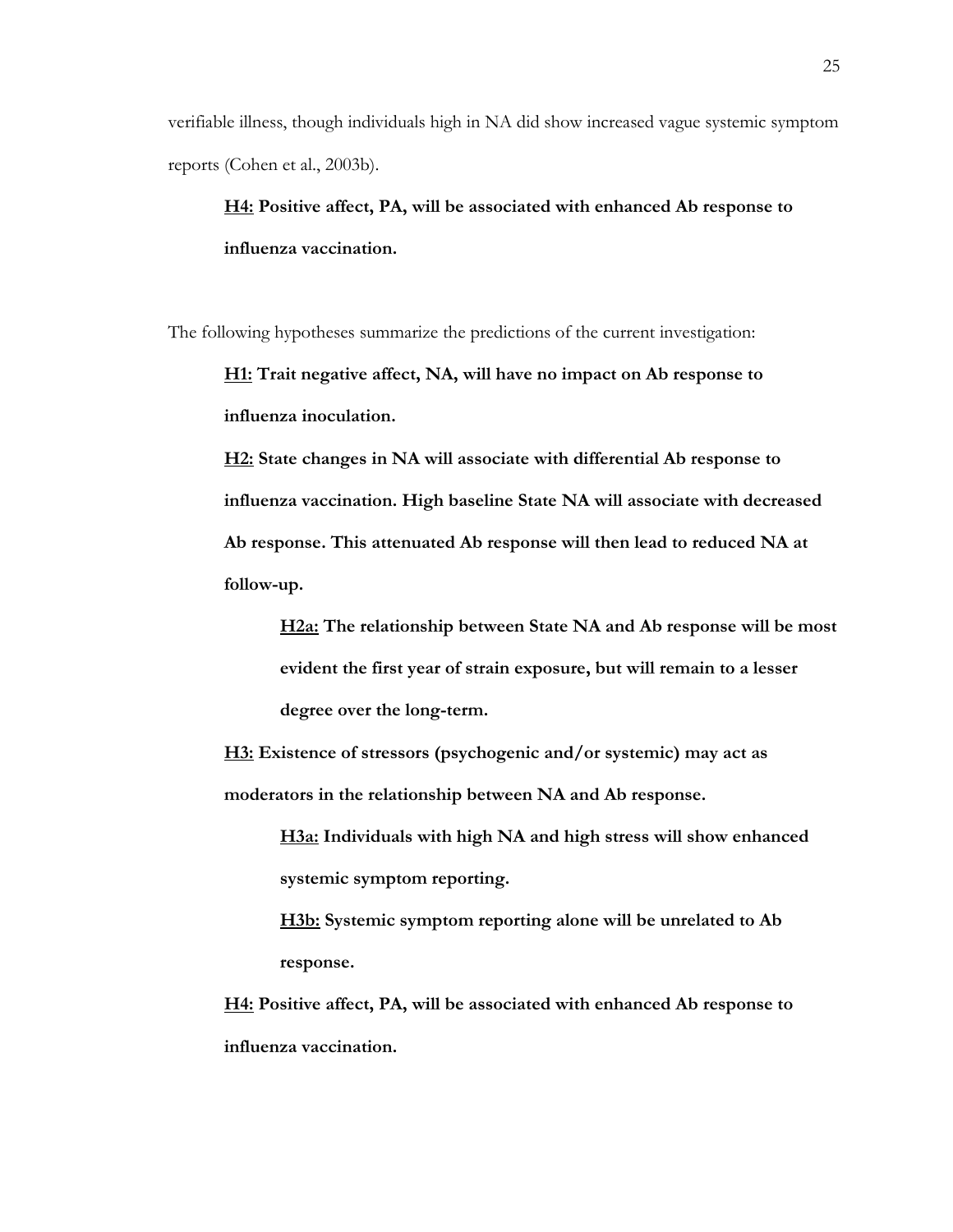The present study adds substantially to the existing literature by following immunological, health, affective, and experiential information in healthy, elderly individuals throughout the span of five years. Further, instead of focusing on a sole explanatory factor in the relationship between mind and health, it provides a multifactorial perspective on the dynamic interplay amongst affective, experiential, and physiological variables. This approach is more consistent with how an organism exists in the natural world, thus making it a more pragmatic model than standard reductionist approaches. The current series of studies also provides a new perspective on the relationship between affect and health in exploring the impact of positive affect on immunological response to influenza vaccination. It also has many potential intervention applications. For example, through enhancing certain affective characteristics while reducing others, and understanding the conditions under which the tendencies most robustly operate, vaccination outcomes can be enhanced. Moreover, knowing the populations which would benefit the most from such interventions can lead to enhanced targeting of strategies. To examine the dynamic interplay between affective tendencies (both negative and positive), stress, and physiological response to immune challenge enables a much broader and more ecologically relevant perspective on the complex relationship between emotion and human health.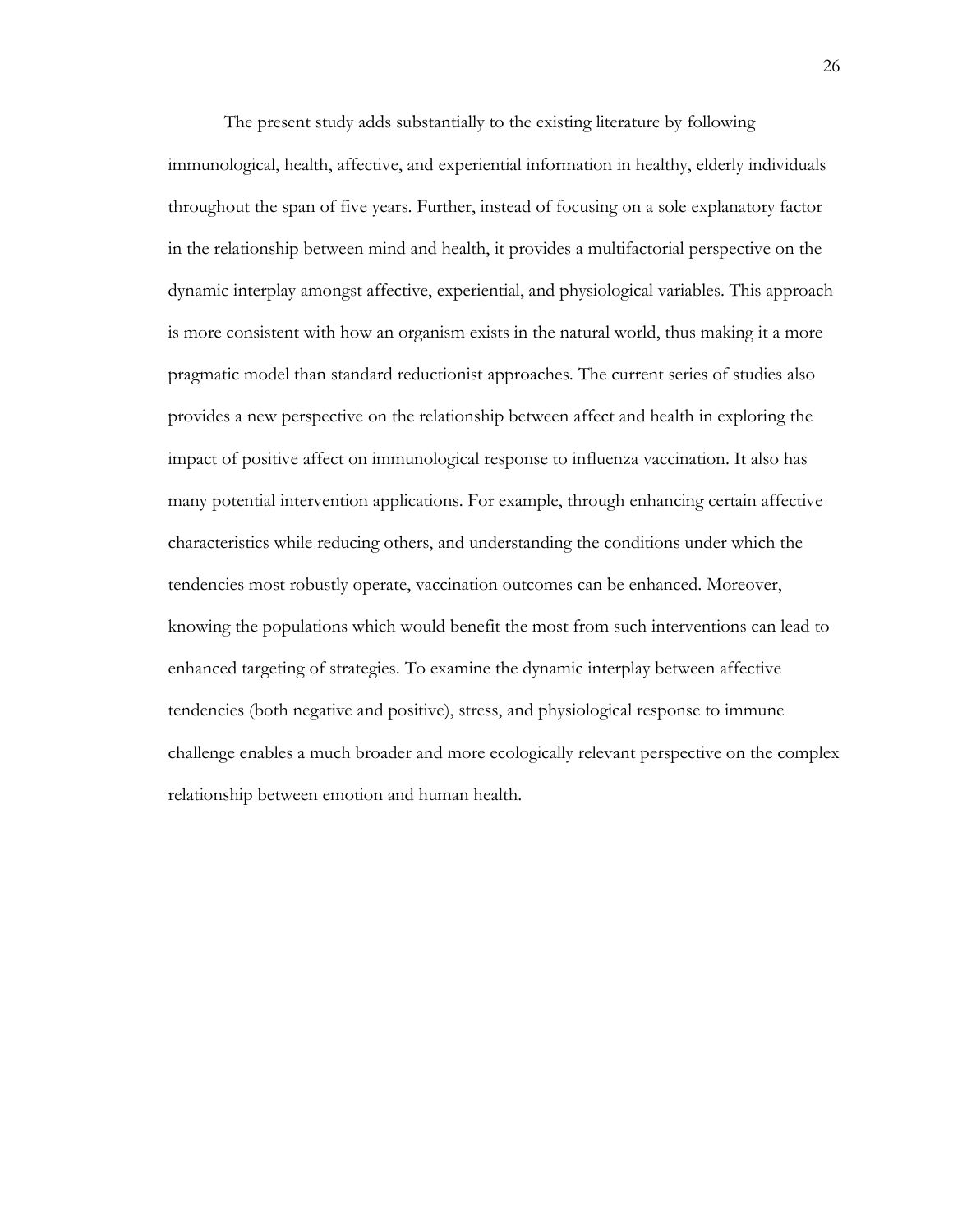## **METHODS**

**1. Study I: A longitudinal (five-year) investigation of the relationships amongst negative affect, chronic illness, stress, systemic symptom reporting, and antibody response to influenza vaccination in the elderly.**

## **1.1 Materials and Methods**

*1.1.1 Participants***.** The participants of this study were residents of a retirement community recruited from a larger-scale (N=851) nine-year longitudinal study of physical health and psychosocial well-being (Rutgers Aging and Health Study, RAH). Of the original participants, 152 participants (97 female, 55 male; age range: 59-90 years,  $\underline{M}$ =72.49,  $\underline{SD}$ =6.32) from two separate immunological cohorts (1991, N=41, 27%; 1992, N=111, 73%) met medical exclusionary criteria (refer to Appendix A) and completed all three annual assessments spanning the years 1992, 1993, and 1996. Annual assessments consisted of both in-person (for baseline inoculation and two-week post-inoculation sessions) and telephone (for summer assessment six months prior to inoculation) interviews reporting information about lifetime medical history, recent and current illness episodes, health care utilization, life events, social networks, and emotional status.

*1.1.2 Psychometric Assessments.* In the summer months preceding each year of the study, participants completed a comprehensive psychometric evaluation. Along with demographic, overall health status, psychosocial, and stress information, the evaluation consisted of an interview assessing the cognitive, mood, and somatic components of depression and anxiety.

*Anxiety and Depression.* Items from each of the Depression and Anxiety subscales of the Beck Cognition Checklist (Beck et al., 1987) measured the cognitive components of depression and anxiety, respectively. Participants were asked to respond on a Likert scale (1 to 5, with 1= never to 5= always) to items such as "When you're with a friend how often do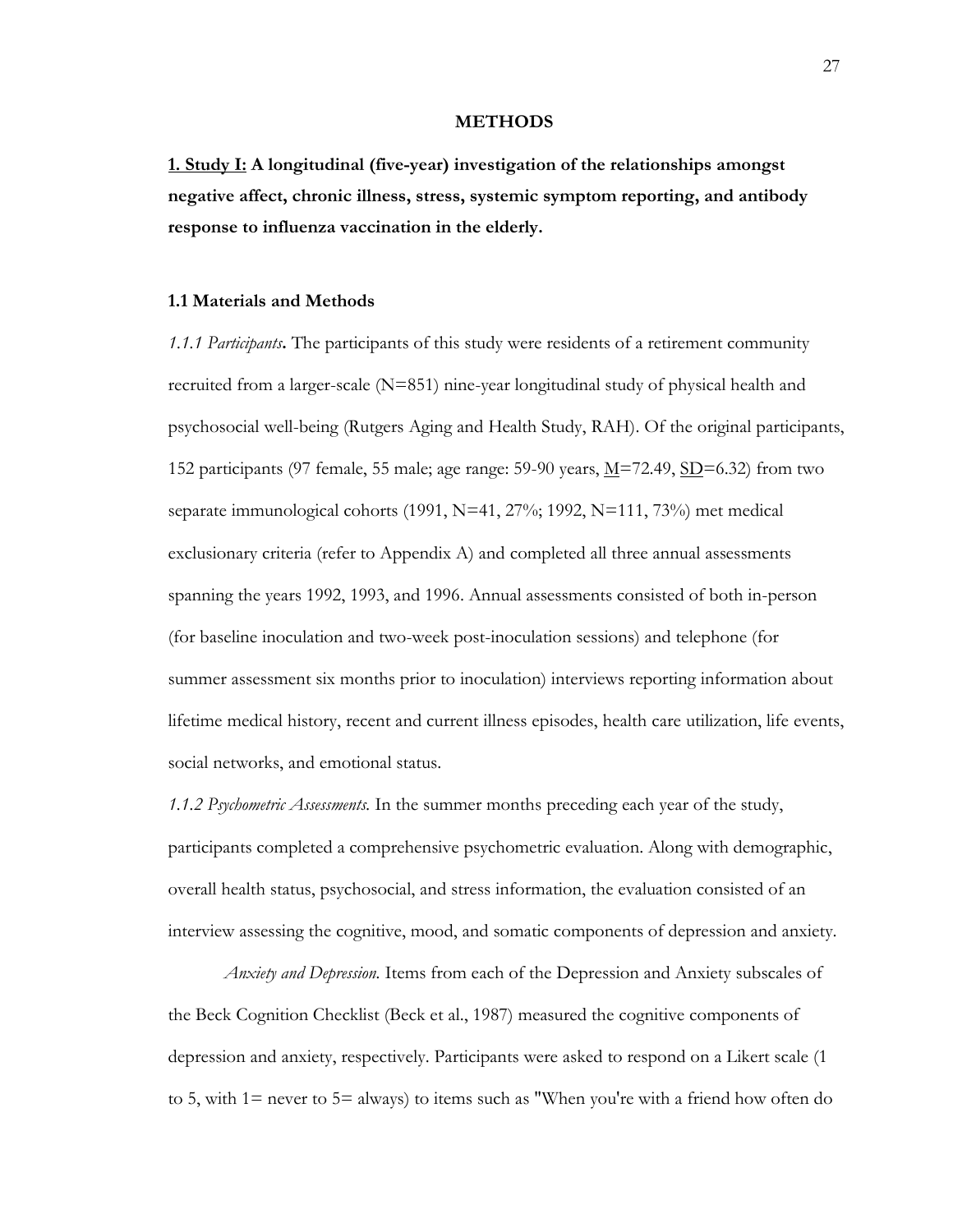you think 'I don't deserve to be loved'?" and "How often do you think 'I'm going to have an accident'?" for depressed and anxious thoughts, respectively. The somatic aspects of depression and anxiety were assessed by the Centers for Epidemiological Studies, Depression subscale (CES-D, Radloff 1977) and Krantz anxiety inventory (Contrada, Hill, Krantz, Durel & Wright, 1986), respectively. For the CES-D, participants rated on a Likert scale ranging from 1 to 4 (1=none of the time or rarely, to  $4=$  most or all of the time) how often in the past two weeks they had experienced a host of symptoms (i.e., restless sleep, poor appetite). Somatic anxiety was assessed with participants rating frequency (on a Likert scale of 1=never, to 5=always) with which they experienced somatic sensations associated with anxiety, such as increased heart beat or jitteriness. Questions were phrased as "When anxious or nervous, how often do you feel \_\_\_\_\_?" Mood items were also queried using a Likert scale (1=never, to 5=always) with mood adjectives inserted in the following sentence structure: "How \_\_\_\_\_\_\_ are you usually?" for trait assessment, and "How \_\_\_\_\_\_\_ were you in the past 24 hours?" for state assessment. For state inquiry, items were phrased using "the past 24 hours" to decrease the likelihood of biased responses.

Principle components factor analysis was used to extract one component representing depression and one representing anxiety. Upon extraction of the factor score, separation into tertiles yielded the following groups for depression and anxiety: high, moderate, and low.

*Symptomatology.* To examine whether systemic symptom reporting consistent with immunological activation mediated the relationship between NA and Ab response, a systemic symptom score was created. Only symptoms that could be attributed to vaccinerelated immunological activation were utilized (e.g., headache, throat symptoms, muscle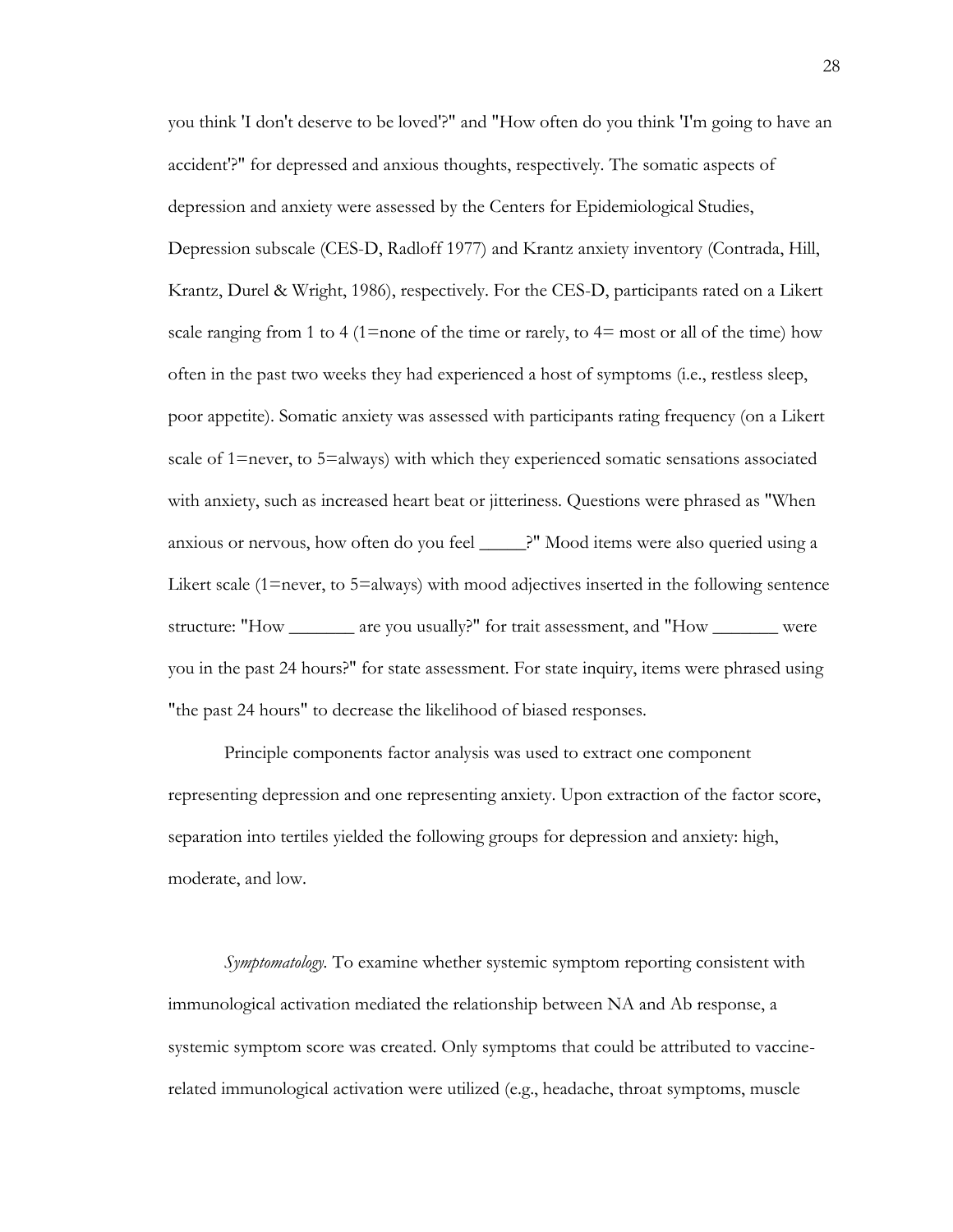aches, fatigue, general sickness, and fever). Participants rated not only presence of symptoms, but also degree of symptomatology on a Likert scale ranging from 0 to 6, indicating complete lack of symptoms to severe and chronic symptoms, respectively. Items were summed to give a systemic symptom score for each time point.

*Stress.* Number of stressful life events (including only those of maximal impact, i.e., death and martial discord/divorce) were summed as an objective measure of stress exposure to yield a psychological stress score. Also, since it was not only valuable to examine the role of systemic stress, but also of immunological significance to consider the impact of chronic illness, presence of chronic disease states was quantified and entered as an independent variable. A dichotomous variable specifying whether participants had ever (during the entire span of the study) experienced chronic illness or not was created.

*1.1.3 Immunological Assays.* Phlebotomists drew 27-ml venous blood samples from each participant immediately before inoculation on the day of inoculation, and again at two weeks post-inoculation to assess IgG response to inoculation. All inoculations were administered by a trained nurse. A portion of each blood sample was placed into a seven ml preservativefree vacuum tube. The whole blood samples were centrifuged, after clotting at ambient temperature, and the serum portion remove and aliqouted into to samples which were then frozen and stored at -70 degrees C. Upon study completion, one set of aliquots was shipped on dry ice to the University of Wisconsin, Geriatric Research Laboratory, Milwaukee Clinical Campus. Hemagglutinin Inhibition Assay (HAIA) was used to measure IgG antibodies to each of the influenza, FLU, strains (provided by Wyeth, Marietta, PA) (see Table 1 for list of viral components in the annual trivalent inoculation), and was performed according to Centers for Disease Control specifications.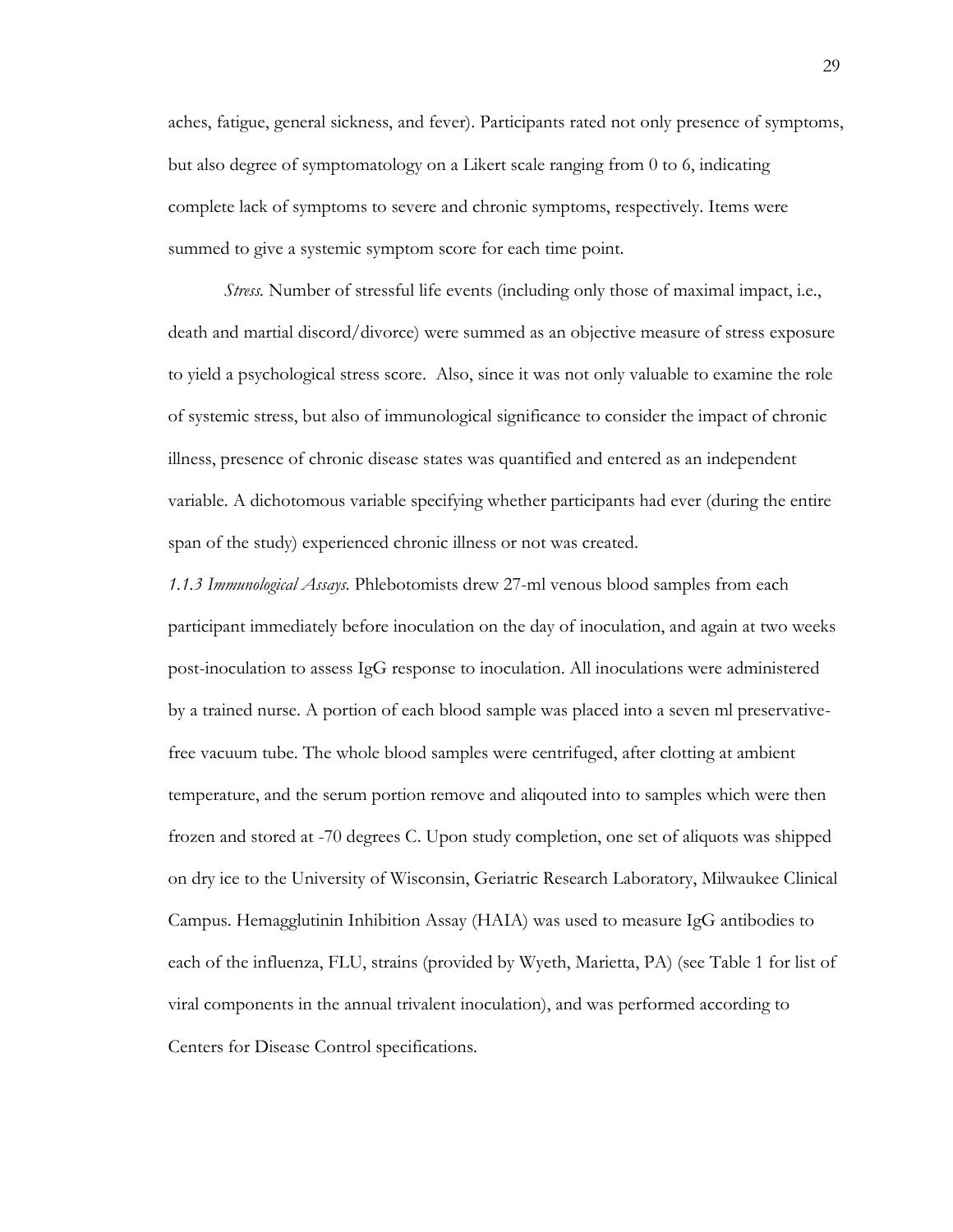Chicken red blood cells (cRBCs) were used in the assay. Sera were treated with 0.1 milliliter, ml, of 0.1% trypsin and incubated in a 56 degree C water bath for 30 minutes. After ambient cooling for 5-10 minutes,  $0.5$  ml KIO<sub>4</sub> was added and another 30 minute incubation occurred, followed by addition of 0.1 ml glycerol (in 4% NaCl) and overnight storage at 4 degrees C in 0.2 ml 0.01 M PBS. In a 96-well V-bottom microtiter plate, 25 microliter ( $\mu$ l) of PBS were added to all test wells and 50  $\mu$ l of sample serum were added to the first wells. All antibody titers were run with serially diluted samples from 1:10 to 1:10,240, and calculated based upon dilution of the antigen. Twenty-five μl of FLU antigen (diluted to the concentration previously determined by antigen titration) were added to each test well. Gentle tapping mixed the plates, which were incubated at ambient temperature for 30 minutes. After 50 μl of 0.5% cRBCs were added to test and control wells, plates were again mixed and incubated for 30 minutes. Upon complete settling of all cRBCs to the bottom of wells, plates were tilted at a 45 degree angle and the wells read for agglutination/inhibition of agglutination or "streaming." Titers were reported as the reciprocal of the highest sample dilution showing complete agglutination of the antigen according to the following formula:  $Z * Do/8 = Dt$  (Z=reciprocal of highest dilution showing complete agglutination; Do= original dilution of antigen to begin titration; Dt= dilution factor to give HAU per unit volume  $[25 \mu]$ ). To ensure accuracy, a cRBC control serum and a back titration were included on each plate. The laboratories performing immunological assays were blind to the participants' name, age, sex, and condition.

## **1.2 Procedure**

Initial immunological participation occurred in two waves (1991 and 1992), using an AB-BA design in which participants were randomly assigned to either placebo-inoculation or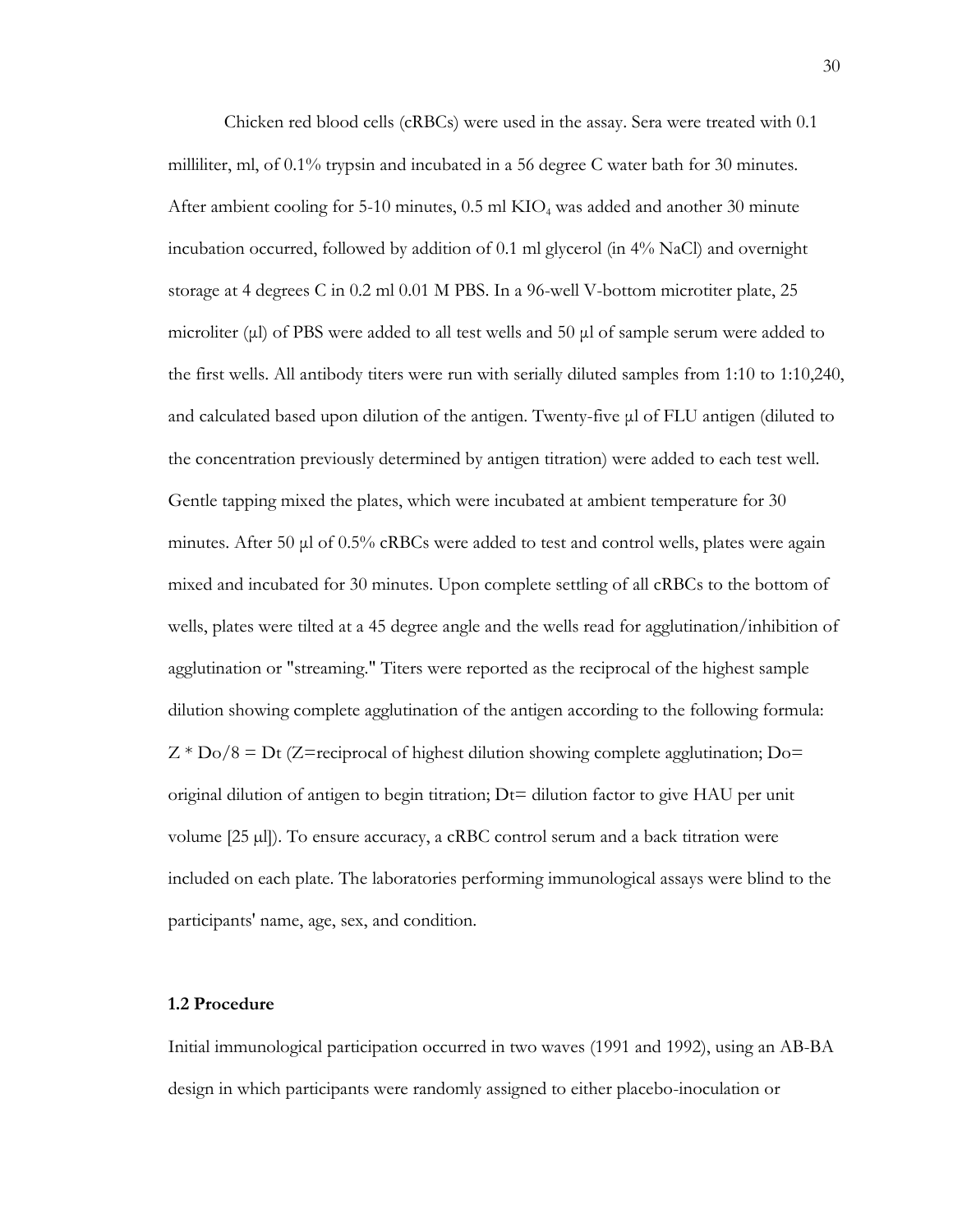inoculation-placebo groups. Each of the three years 1992, 1993, and 1996, participants underwent a series of interviews followed by influenza vaccination and subsequent immunological assays (while inoculation did occur in 1994 and 1995, immunological assays were not conducted and hence these years were excluded). All participant visits were conducted between 0800 and 1200. Participants were interviewed in person at a centrallylocated meeting room in the retirement community in the summer months preceding immunological assays to collect initial affective measures, overall health assessment, and demographic and psychological information. Six months later, at the end of October through early November, inoculations, immunological assays and follow-up interviews were conducted.

At the first winter appointment, written consent was obtained and participants were administered a baseline interview, blood pressure and temperature readings were taken, blood was drawn, and inoculation with either placebo (saline) or active inoculants (trivalent FLU, tetanus toxoid [TET], and keyhole limpet hemocyanin [KLH]) was delivered. The TET and FLU inoculations were delivered intramuscularly (one in the deltoid of each arm), and the KLH was delivered subcutaneously in the deltoid of the non-dominant arm (the placebo, 0.5 ml each of saline, condition likewise consisted of two intramuscular and one subcutaneous administration). (Although TET and KLH were also administered, only FLU response will be discussed herein.) Two weeks later participants returned for the same procedure, receiving the alternate inoculation at this time. Venous blood was drawn at the first visit and two weeks and four weeks (only for those participants who received placebo at the first visit) later to assess immunological response to inoculation. As there was no response to placebo, only inoculation immunological profiles will be discussed. The double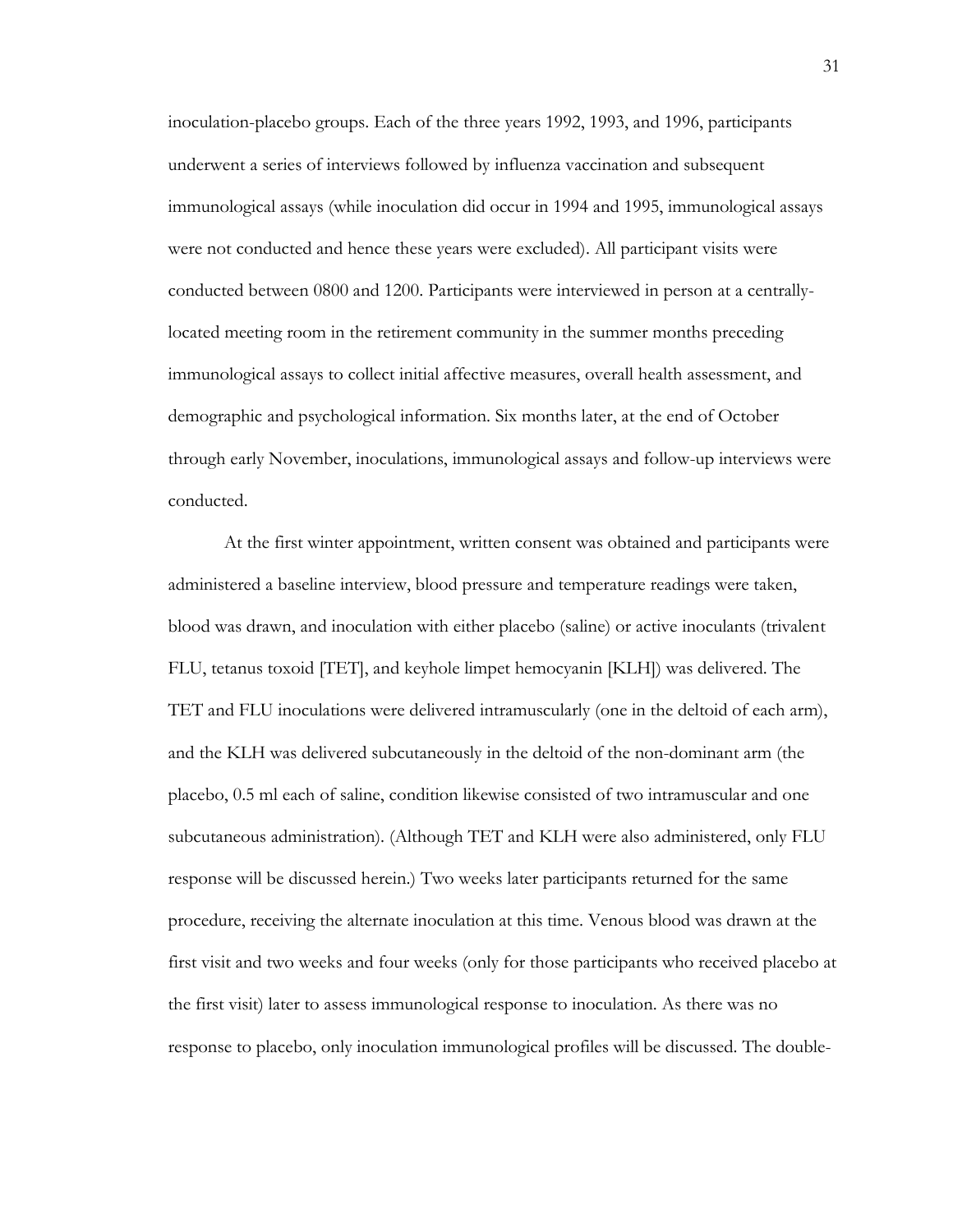blind, placebo-controlled study was approved by the Human Subjects Internal Review Board at Rutgers University and the University of Medicine and Dentistry of New Jersey.

**2. Study II: A longitudinal (five-year) investigation of the relationship between positive affect and antibody response to influenza vaccination in the elderly.**

#### **2.1 Materials and Methods**

*2.1.1 Participants***.** The same study participants detailed in Section 1.1.1 were used to assess the relationship between positive affect and Ab response to influenza vaccination. *2.1.2 Psychometric Assessments.* Positive affect, PA, was quantified along two dimensions: optimism and mood. Optimism was measured via the Mehrabian Optimism-Pessimism scale (Mehrabian, 2000). Mood items were drawn from the same scale as discussed in Section 1.1.2, but only included items relating to pleasant (happy, cheerful, content, pleased) and energetic affect (enthusiastic). Both measures were administered in the summer months preceding inoculation. Scores for each year were summed yielding continuous variables, from which the two PA dimensions were categorized into three groups each (Low, Moderate, and High) from tertiles.

*2.1.3 Hemagglutinin Inhibition Assay.* Refer to Section 1.1.3 for details of the HAIA.

## **2.2 Procedure**

The procedure was identical to that of Section 1.2.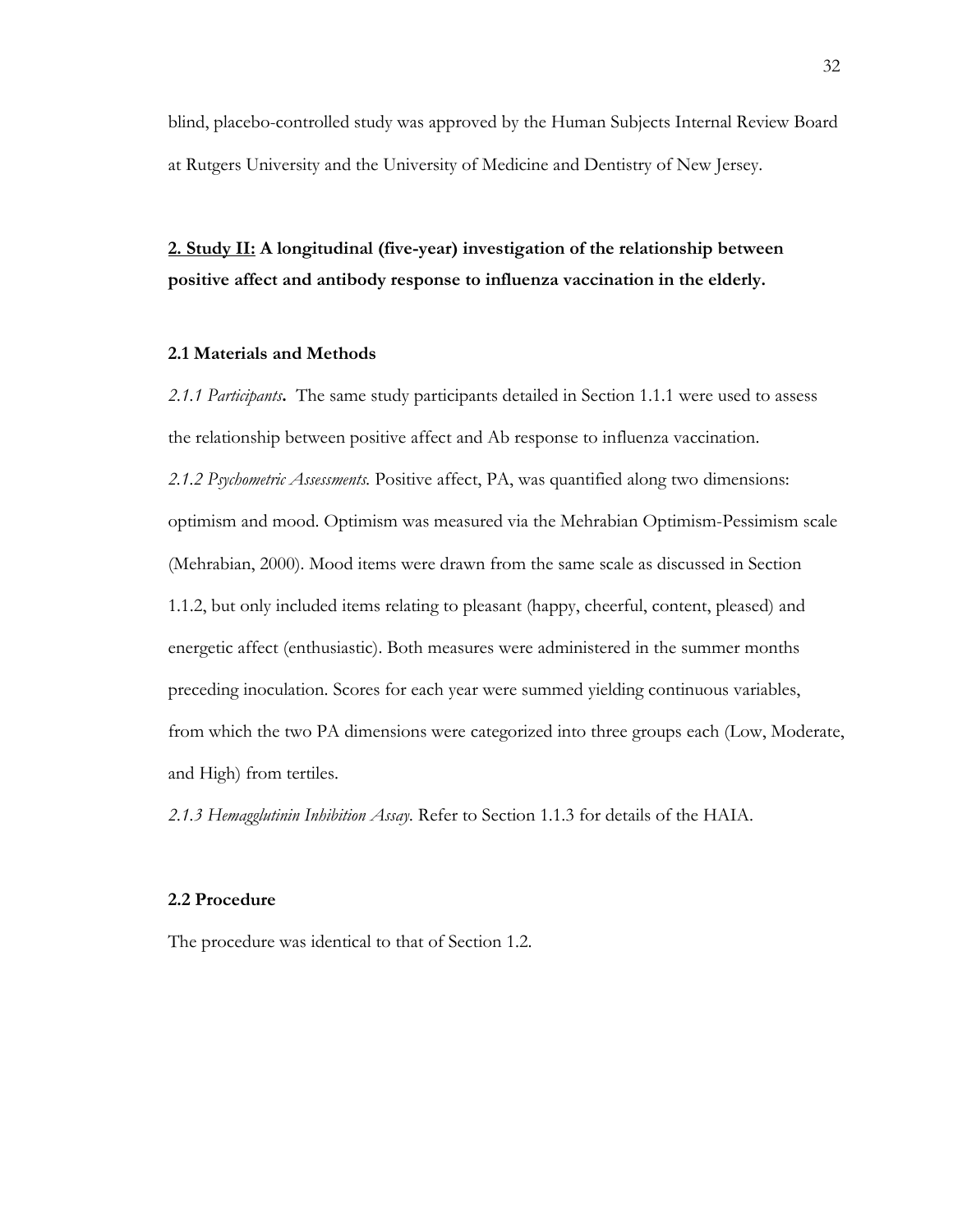#### **RESULTS**

**Statistical Analyses and Data Cleaning.** Antibody titers were log (base-10) transformed to better approximate normal distributions, and quantified as percentage change at two weeks from baseline. Furthermore, vaccine response is conventionally recognized as 4-fold antibody increase, and as such individuals whose influenza titers increased by this amount or more were considered to be "responders." While it was plausible that the 1991 and 1992 cohorts would show different baseline levels of Ab due to prior exposure, analyses did not reveal a group difference in baseline Ab titer  $(p>0.15)$ . As such, all Ab results are reported pooled across cohorts. Within subjects regressions yielding slopes were performed to examine changes in affect and Ab production. Longitudinal hypotheses were tested using repeated-measures general linear models and multiple linear regression models, allowing for incorporation of the within-subjects repeated antibody response. For regression, standard controls, including sex, age, and baseline Ab levels, were entered as the first step, followed by appropriate psychological variables, and a third step was included when interactions were tested. Affect groups (High, Moderate, or Low) were the between-subjects independent variables, and the dependent measures of antibody response were repeated across time (the years 1992, 1993, and 1996). Given the prevalence of influenza strain-specific effects, separate regressions were carried out for each of the strains.

To further clarify the relationship between NA and Ab response, tests were also conducted to determine whether psychogenic and/or systemic stress, as well as systemic symptomatology, acted as moderators/mediators. Bivariate data were analyzed with  $\chi^2$ . All data was analyzed using SPSS 15.0 for Windows, with  $\alpha$  level set at 0.05 to indicate statistical significance. Greenhouse-Geisser corrections were applied when the data did not meet

33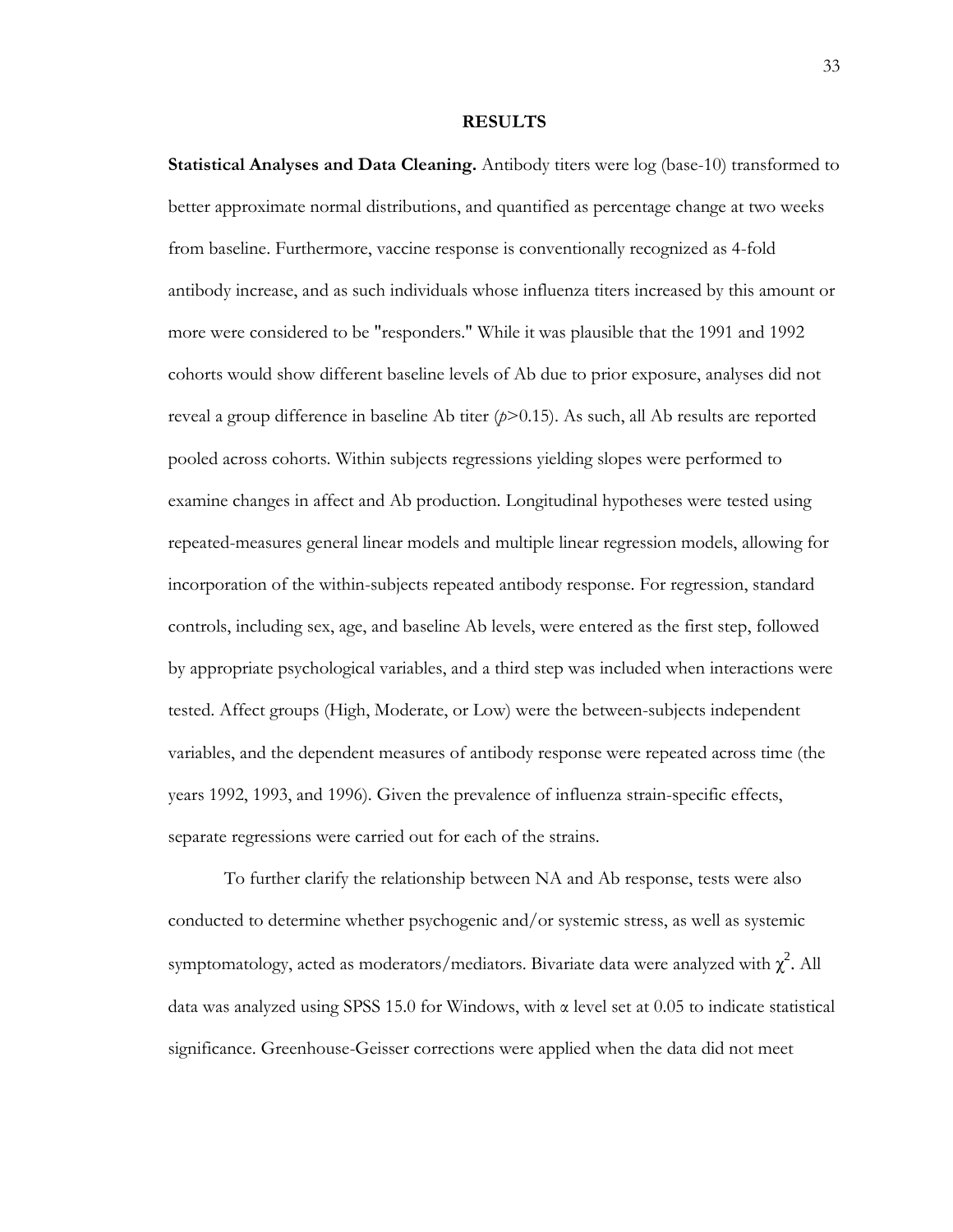assumptions of sphericity, and Wilks Lambda was used when data did not meet assumptions of equality of covariance.

# **1. Hypothesis I: Trait negative affect (NA), measured in the summer months preceding inoculation, will have no impact on Ab response to influenza vaccination.**

As Trait affect represents a stable personality attribute, to which the organisms' physiology adapts over a lifetime, there are no expected alterations of Ab response (either cross-sectionally or longitudinally) according to Trait NA category. However, in as much as high Trait NA may represent an enhanced predisposition toward stress reactivity, the psychological and physiological stress of inoculation may result in short-term (only crosssectional) associations with Ab response.

## *1.1 Associations between Negative Affect and Ab Response to Influenza Inoculation*

Separate analyses were run to assess whether the two components of NA, depression and anxiety, were associated with Ab response to the individual strains. Both cross-sectional and longitudinal assessments were made.

## *1.1.1 Cross-sectional Associations between Trait NA and Ab Response*

Preliminary correlations showed no association between Trait NA and Ab response the first or last years of the study, although Trait depressed and anxious NA were significantly positively correlated (see Tables 2 and 3). However, in 1993, Trait anxious NA did positively correlate with Ab change to *Panama,* though this correlation was modest (see Table 4). Across all years, Ab responses to each of the strains were significantly positively correlated with one another (see Tables 2, 3, and 4).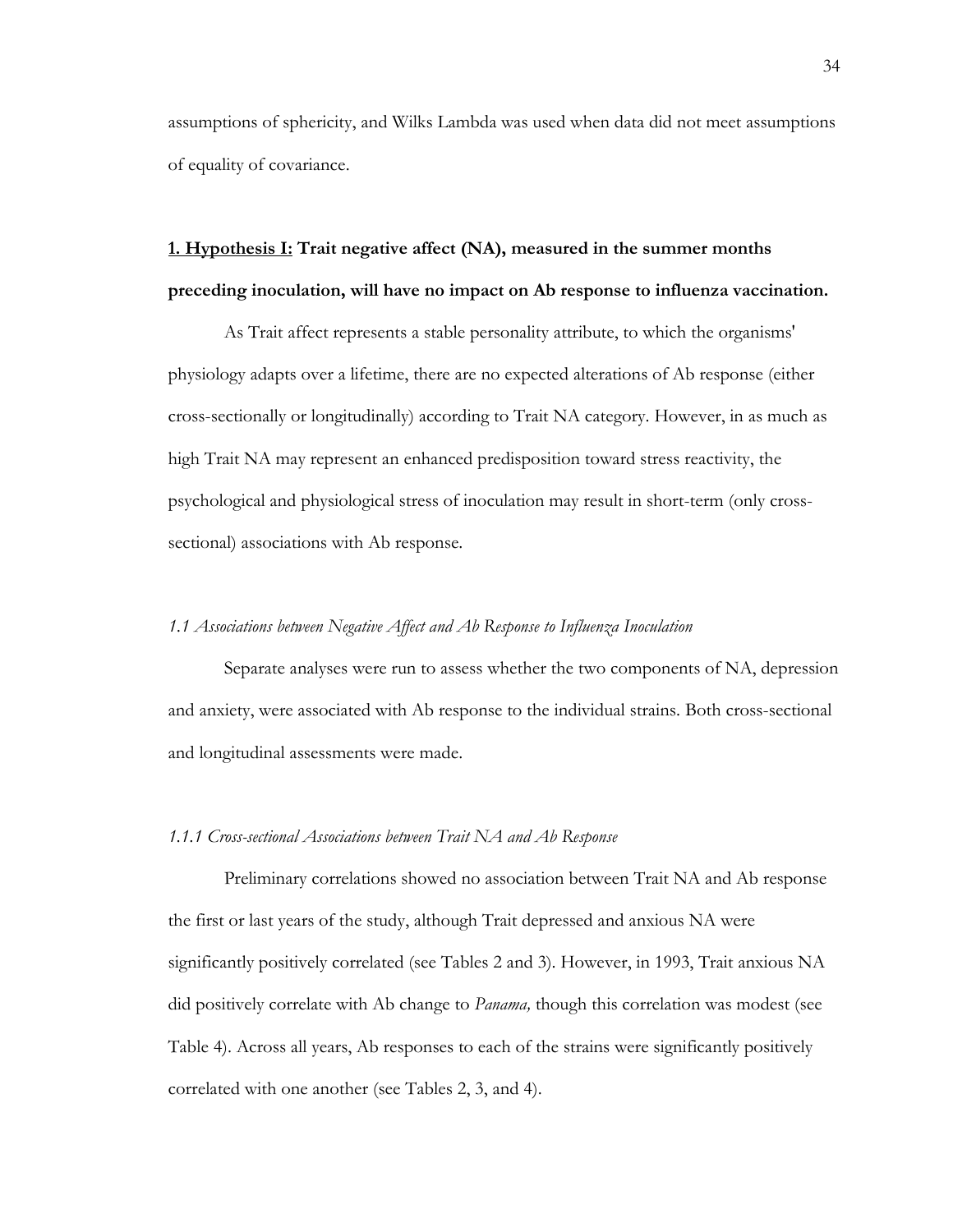Univariate ANOVA was used to clarify the relationship between Trait NA and Ab response to *Panama* in 1993. No significant effects were observed of Trait anxious NA group on Ab response to *Panama*, either in multivariate, F(2,144)=1.038, *p*=0.357, or univariate tests,  $F(2,144)=1.663$ ,  $p=0.193$ , indicating this was a spurious effect. As hypothesized, Trait NA was unrelated to cross-sectional examinations of Ab response.

#### *1.1.2 Longitudinal Associations between Trait NA and Ab Response*

To examine whether trait NA bears a relationship with long-term Ab response, first it was important to ensure that it represents a stable attribute. Repeated measures ANOVA confirmed stability across years for Trait depressed NA, F(2,150)=0.059, *p*=0.942, and Trait anxious NA,  $F(2,150)=0.176$ ,  $p=0.839$ . Trait NA had no long-term effects on Ab response to *Beijing89, Beijing92, Taiwan* or, *Texas* strains (*p*>0.05). However, there were significant univariate effects for Trait anxiety and *Panama* response, F(2,144)=3.157, *p*=0.046. Individuals with Low Trait anxiety showed a consistent Ab response to *Panama* across all years, while those with High Trait Anxiety showed a steady decline, and Moderate Trait Anxiety showed a steady response the first two years with a subsequent decline in 1996 similar to those with High anxiety (see Figure 3).

Given this unexpected finding, further examinations of potential confounding extraneous factors accounting for this long-term relationship between Trait anxious affect and *Panama* response were sought. As we speculate that baseline State NA is likely to bear a relationship with Ab changes, correlations between Trait anxious affect, baseline state anxious affect, and *Panama* response were investigated. Although Trait anxiety and state anxiety were indeed significantly positively correlated ( $p$ <0.001), changes in State anxiety added as a covariate did not alter results of the repeated measures analysis, indicating this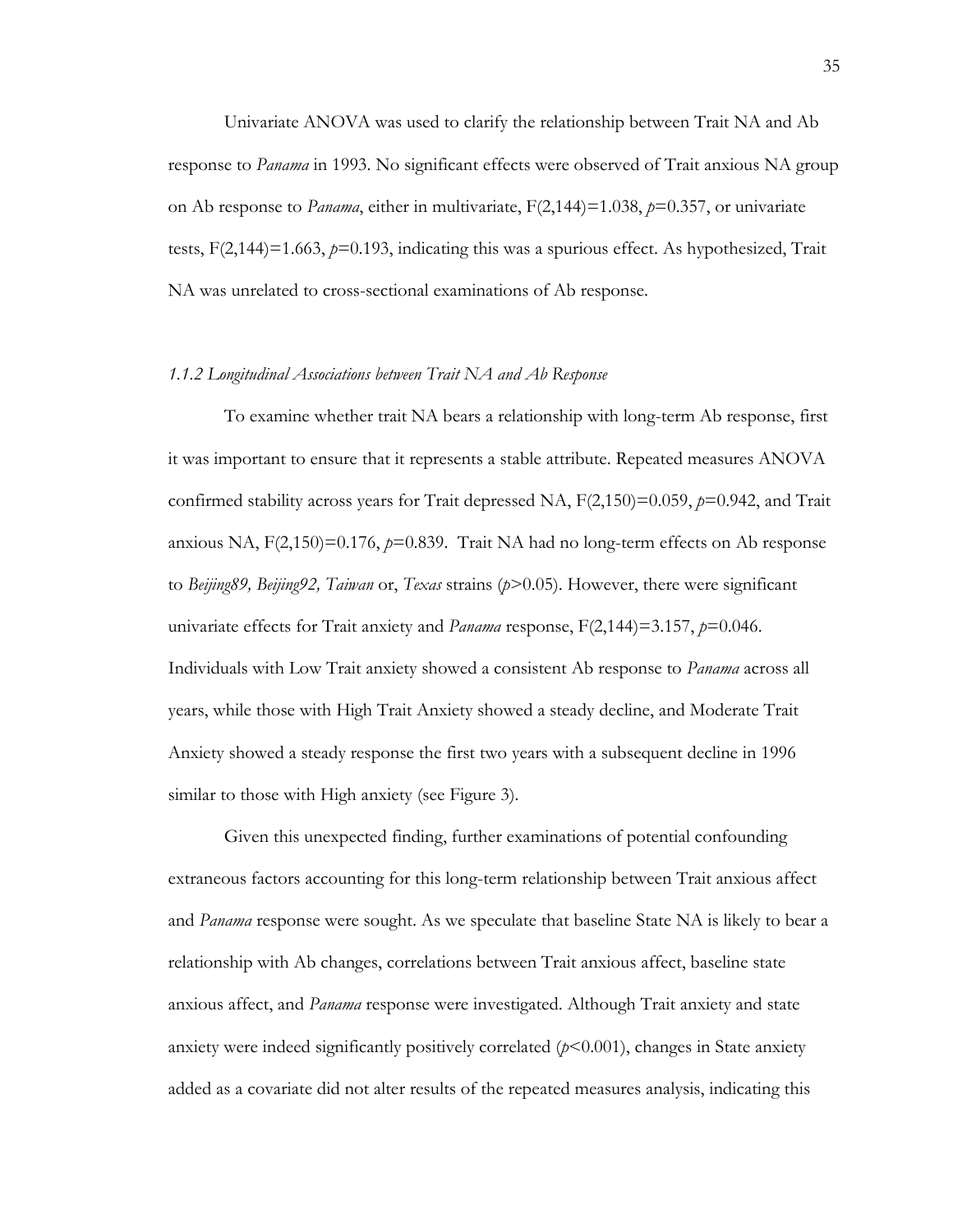factor was not attributable to the relationship between Trait anxiety and *Panama* response. Similarly, presence of chronic illness and psychological stress history did not act as covariates. Hence, it appears that Trait anxious affect does exert a long-term impact on Ab response profile, if only to the *Panama* strain.

## *1.2 Summary*

As hypothesized, Trait NA showed no cross-sectional relationships with Ab response. Likewise, there were no associations between Trait NA and long-term Ab response to *Beijing89, Beijing92, Taiwan,* or *Texas.* However, a relationship between Trait NA and long-term Ab response to *Panama* did emerge. Moderate Trait anxiety showed enhanced Ab response to *Panama* the first year, followed by a steady decline subsequent years, while Low Trait anxiety showed a low, stable response across years (High levels of Trait anxiety did not vary significantly from the other two groups). Although potential confounding factors were investigated, the relationship remained, indicating that Trait anxiety exerts a long-term effect on response to *Panama.*

**2. Hypothesis 2: State changes (from baseline to two weeks post-inoculation) in NA will associate with differential Ab response to influenza inoculation, with High baseline State NA associating with decreased Ab response. Decreased Ab response will then predict decreases in State NA at follow-up.**

Unlike Trait NA, State NA should more accurately reflect stress reactivity bound to a contextual event (i.e., inoculation), and as such should associate with alterations in Ab response to inoculation. The psychological stress of inoculation may enhance NA, particularly anxious affect, at baseline and the noradrenergic and HPA effects of this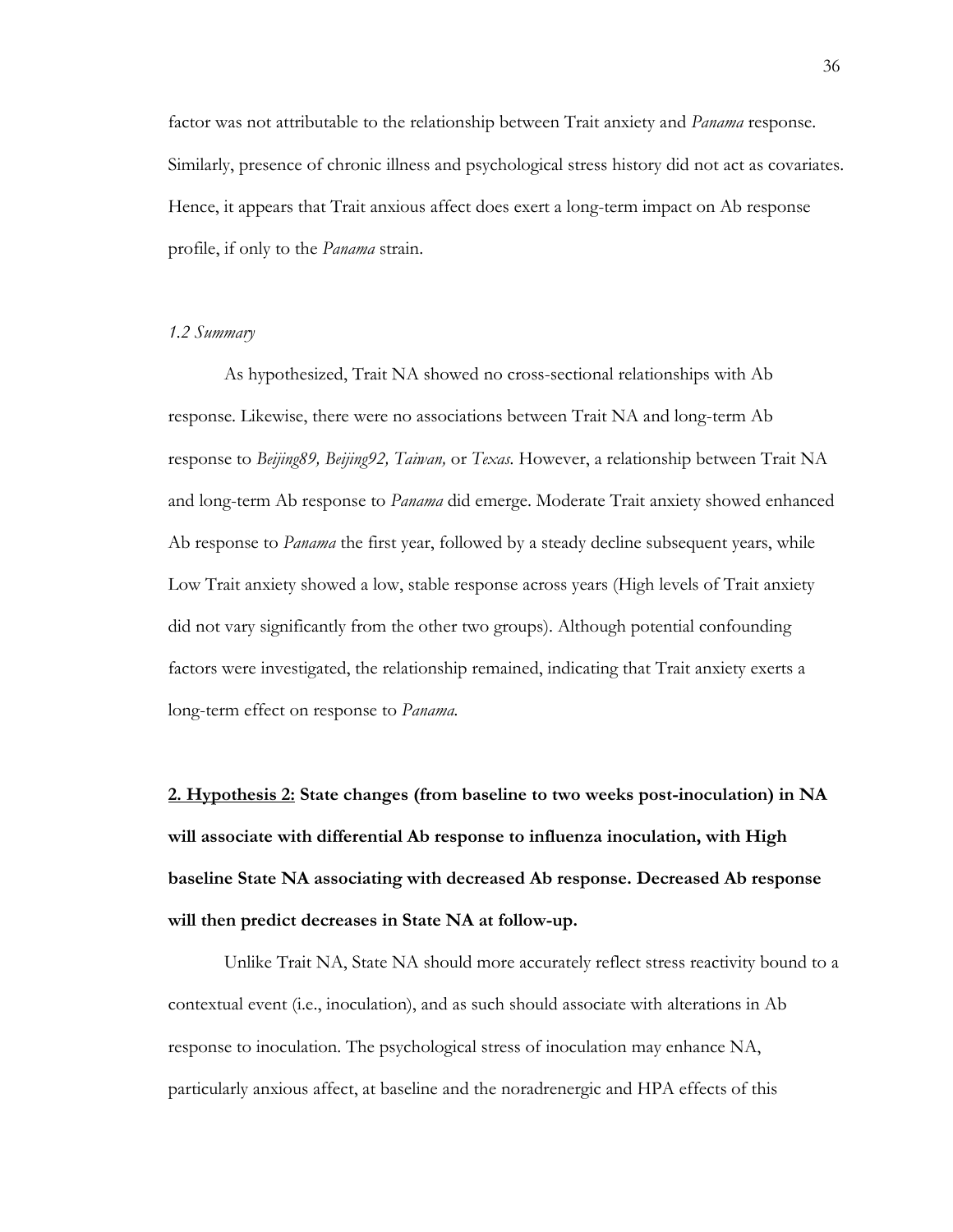heightened stressful state will associate with decreased Ab response. The decreased Ab response in individuals with high NA will then result in an alleviation of NA at follow-up (the 2-week time point) in those with high baseline NA. Thus, we expect to see declines in State NA in individuals with poor Ab response.

#### *2.1.1 Cross-sectional Associations between Changes in State NA and Ab response*

Two separate models will be investigated herein. Model I seeks to explain degree of Ab response (slope from baseline to 2-weeks post-inoculation) dependent upon baseline NA. Model II seeks to identify how State NA varies according to magnitude of Ab response. Hence, two separate regression models will be conducted to examine these distinct efferent and afferent pathways, respectively, linking affect and immunity.

## *2.1.1a Model I: Impact of Baseline State NA on Ab Response*

Multiple linear regression was used to investigate whether baseline State NA impacts Ab response at two weeks post-inoculation. Age and baseline Ab titer were entered as the first step, followed by baseline NA (depression and anxiety). Change in Ab response over two weeks (slope) was used as the independent measure. As stated above, separate regressions were implemented for each strain. In 1992, there was only a significant effect of baseline level of depression on Ab response to *Panama* ( $\Delta R^2$ =0.029), F(4,147)=7.865, *p*<0.001. However, in 1993 depression had no effect but baseline anxiety showed significant associations with Ab response to *Beijing92* ( $\Delta R^2$ =0.022; F(4,147)=15.962, *p*<0.001)*, Taiwan*  $(\Delta R^2 = 0.024; F(4,147) = 12.878, p \le 0.001)$ , and  $Texas (\Delta R^2 = 0.024; F(4,147) = 8.734, p \le 0.001)$ . Baseline anxiety in conjunction with depression acted as a predictor for  $T_{airan} (\Delta R^2 = 0.030)$ ,  $F(4,147) = 2.578$ ,  $p < 0.040$ , response during the last year of the study. Contrary to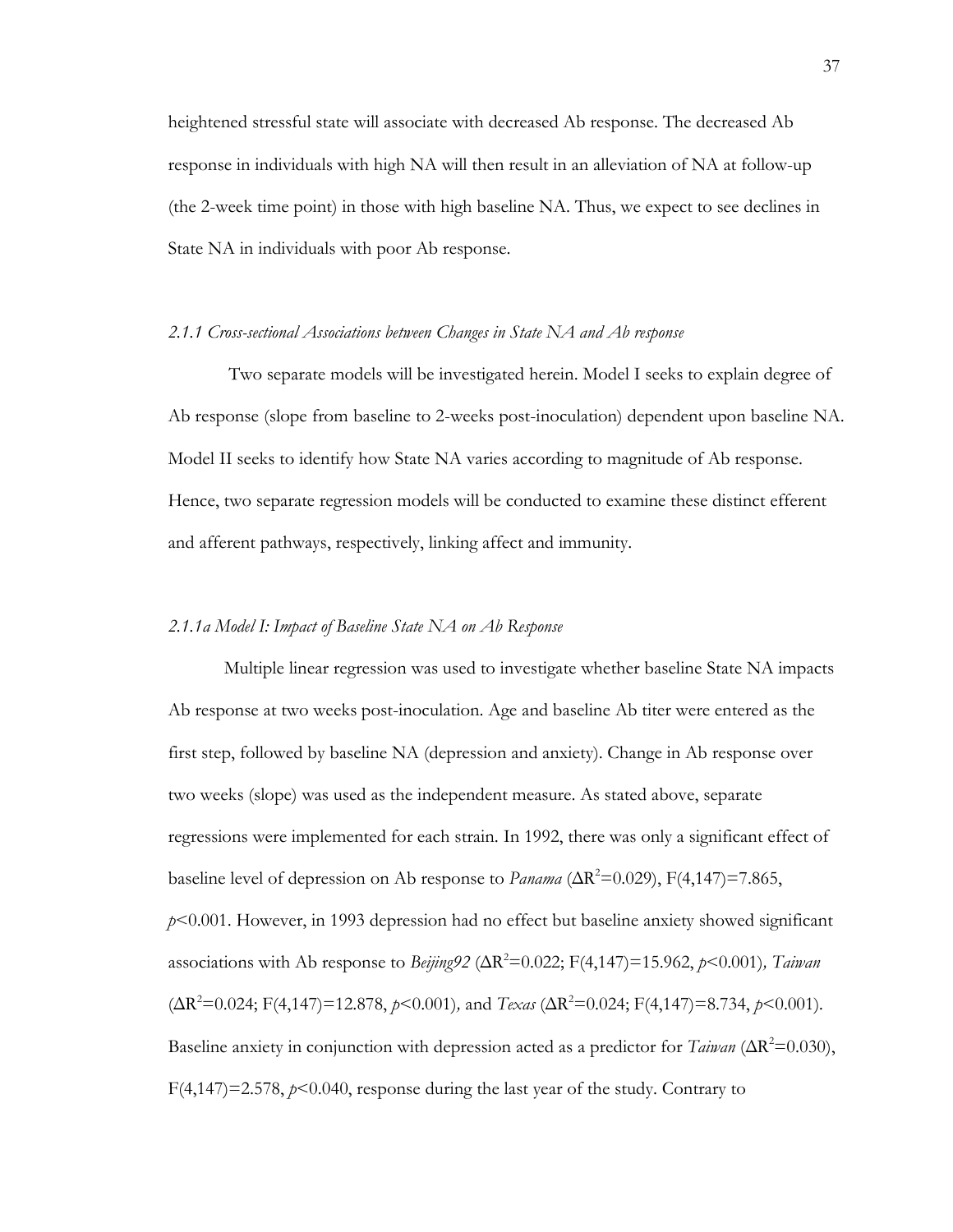expectations, *low* baseline depression and anxiety predicted poor Ab response. High baseline anxiety only equated with poorer Ab response to *Taiwan* in 1996, as hypothesized*.*

## *2.1.1b Model II: Impact of Ab Response on NA*

In this model, we sought to understand the impact of immune activation on followup State NA, and as such multiple linear regression was employed. Age was again entered as the first step, excluding baseline Ab titer, and including instead baseline NA. The second step included both Ab titer at week 2 and Ab slope. The independent variable was change in NA (depression and anxiety, separately). As before, separate regressions were carried out for each strain. During the first year of the study, elevated Ab titer at two weeks predicted decreased anxiety for *Beijing92* (ΔR<sup>2</sup>=0.042; F(4,147)=11.948, *p*<0.001)*, Taiwan* (ΔR<sup>2</sup>=0.019;  $F(4,147) = 8.988$ ,  $p \le 0.001$ ), and  $Texas$  ( $\Delta R^2 = 0.020$ ;  $F(4,147) = 10.587$ ,  $p \le 0.001$ ). Interestingly, the effects of *Taiwan* titer and change dissociated from one another, with decreases in response (slope) predicting decreases in anxiety. Enhanced *Taiwan* titer also predicted decreases in depression, and there was a trend for *Panama* titer to predict decreases in depression, as well. In 1993, there were no observable associations between Ab responsiveness and changes in NA, but associations again emerged in 1996. *Beijing89* change acted as a negative predictor of depression change  $(\Delta R^2 = 0.039)$ ,  $F(4,147) = 10.163$ ,  $p \le 0.001$ , while *Beijing92* titer was a positive predictor of depression change ( $\Delta R^2$ =0.030), F(4,147)=11.199, *p*<0.001.

Contrary to hypotheses, elevated Ab titer at two weeks post-inoculation predicted decreased state anxiety and depression, particularly the first year of the study. All associations disappeared the subsequent year, but in 1996 changes in Ab response then predicted alterations in state depression in a similar manner as in 1992. It is also important to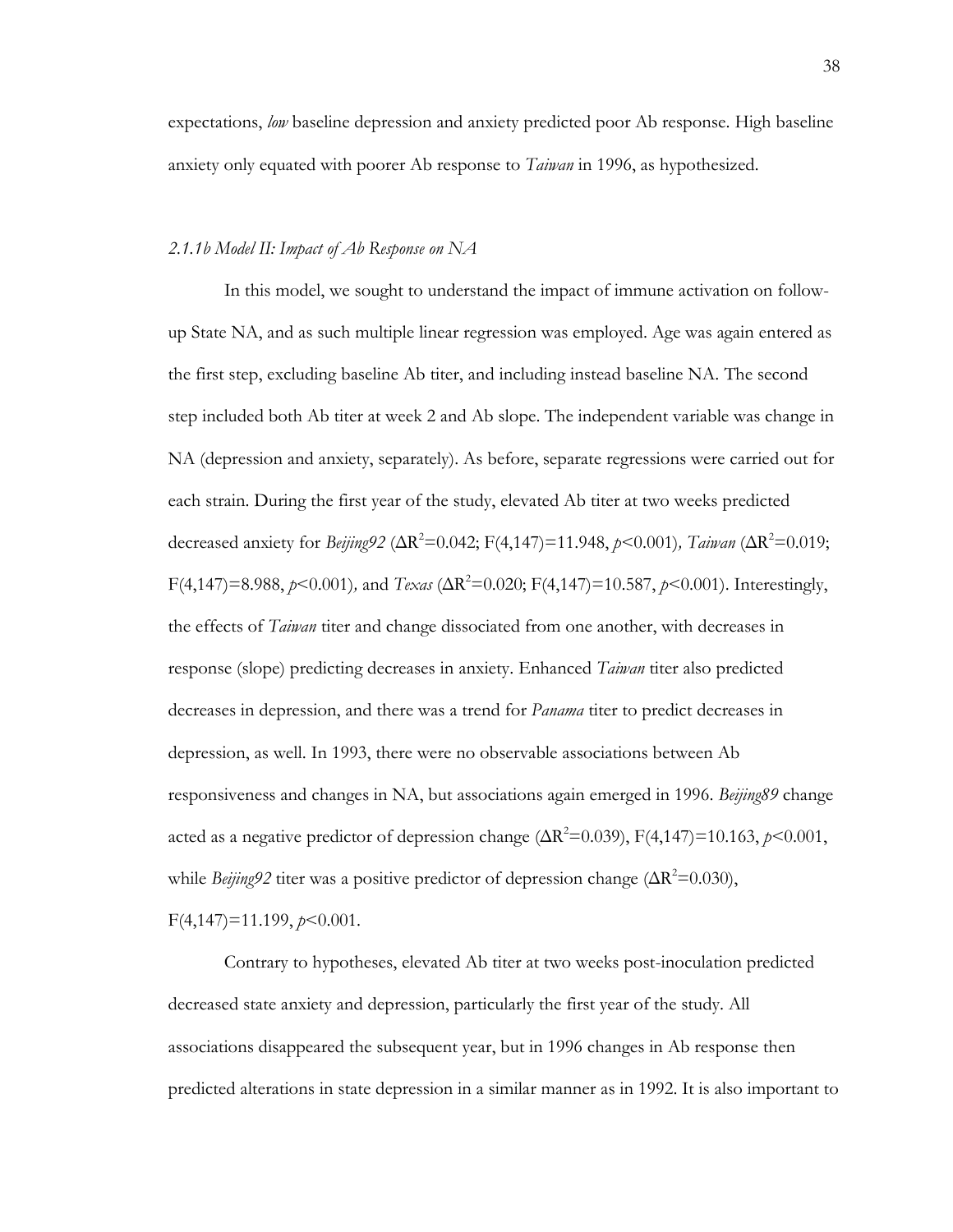note that the two measures of Ab response (slope and titer value) had paradoxical associations with NA, illuminating the importance of considering how this dependent measure is quantified.

#### *2.1.2 Longitudinal Associations between State NA and Ab Response*

As the initial stressful nature of the inoculations may wane with repeated experience, it is thus important to examine how affective states and Ab response covary across time. No correlations were observed between change in baseline NA and Ab response slope across years. However, there were significant negative correlations between change in both measures of NA at 2 weeks and *Taiwan* Ab slope (see Table 5), indicating that declines in state NA associate with enhanced long-term Ab response to *Taiwan*. Repeated measures ANOVA was used to more fully examine this relationship. For this purpose, individuals were grouped into one of three categories (No change, Decrease, or Increase), depending on the direction of State NA slope they exhibited across years. Repeated measures ANOVA confirmed a lack of effects for changes in baseline state NA on long-term Ab responsiveness (*p*>0.20). Follow-up state NA also had no relationship with Ab response to *Beijing89* (Dep: F(2,144)=1.966, *p*=0.144; Anx: F(2,144)=0.132, *p*=0.876) or *Texas* (Dep: F(2,144)=1.862, *p*=0.159; Anx: F(2,144)=0.391, *p*=0.677) strains.

However, interesting multivariate and univariate effects, and interactions were discerned for *Beijing92, Panama,* and *Taiwan.* Significant multivariate year (F(2,143)=29.296, *p*<0.001), year\*Dep (F(4,286)=5.251, *p*<0.001) and year\*Dep\*Anx (F(6,286)=5.355, *p*<0.001) effects were found for *Beijing92* Ab response. The Depression change categories showed distinct Ab response profiles across years (see Figure 4). Individuals displaying no change (N/C) in follow-up Depression showed a very robust Ab response to *Beijing92* in 1992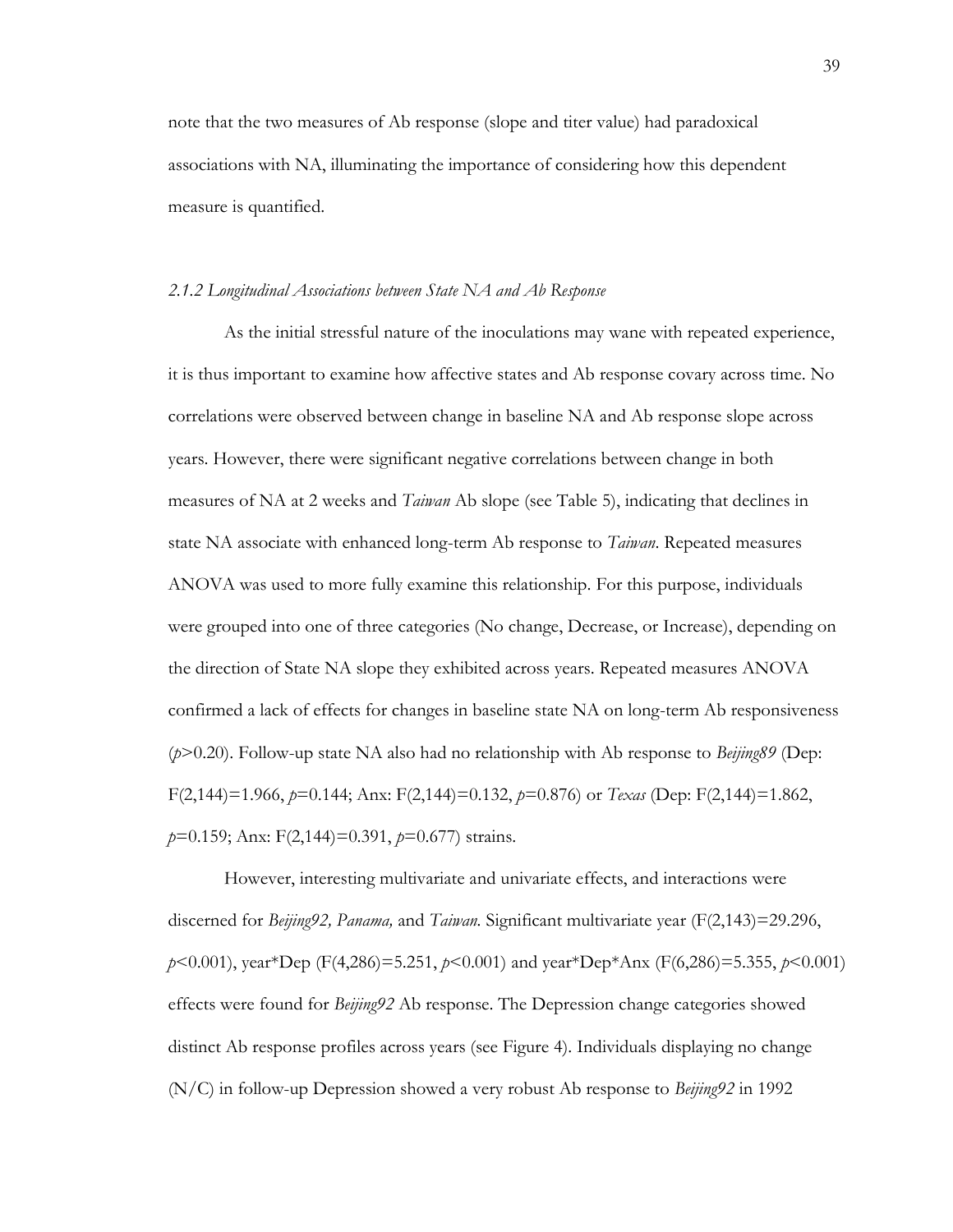followed by diminished but stable response the following years. Those whose follow-up Depression increased (Inc Dep) over the study showed blunted Ab response the first year, but then a peak the following year, with a return to initial levels in 1996. Stable long-term Ab response was associated with decreasing Depression (Dec Dep). While there were no significant multivariate effects of follow-up Anxiety, F(4,286)=0.400, *p*=0.808, there were significant there were significant univariate effects for follow-up Anxiety category, F(2,144)=3.351, *p*=0.038. Individuals with decreasing levels of follow-up Anxiety (Dec Anx) had significantly greater Ab response to *Beijing92* than those with increasing follow-up Anxiety (Inc Anx) (see Figure 5). The picture becomes more complex when the interaction between year, Depression, and Anxiety is observed (see Figure 6). It is apparent that lack of State NA change is associated with long-term Ab response profiles distinct from other NA combinations, in that individuals with no change in one domain of NA combined with deceases in the other show the most robust Ab response the first year followed by a dramatic decline subsequent years, while all other affective permutations demonstrate a similar pattern of stability or slight increase after the first year of inoculation. This interactive effect was also observed for response to *Panama*,  $F(6,286)=2.146$ ,  $p=0.048$ , though to a much lesser degree and only for the decreased Depression-N/C Anxiety group (see Figure 7). Follow-up Depression category had significant univariate effects on *Panama* response, F(2,144)=3.410, *p*=0.036, with decreased Depression showing a more robust Ab response compared to increased Depression (see Figure 8). As with *Panama* response, although the interaction between year, Depression, and Anxiety was the only significant multivariate effect for *Taiwan* response, F(6,286)=2.404, *p*=0.028, both follow-up Anxiety and Depression showed univariate effects (F(2,144)=3.685, *p*=0.027 and F(2,144)=2.898, *p*=0.058, respectively). While stable follow-up Anxiety was associated with enhanced Ab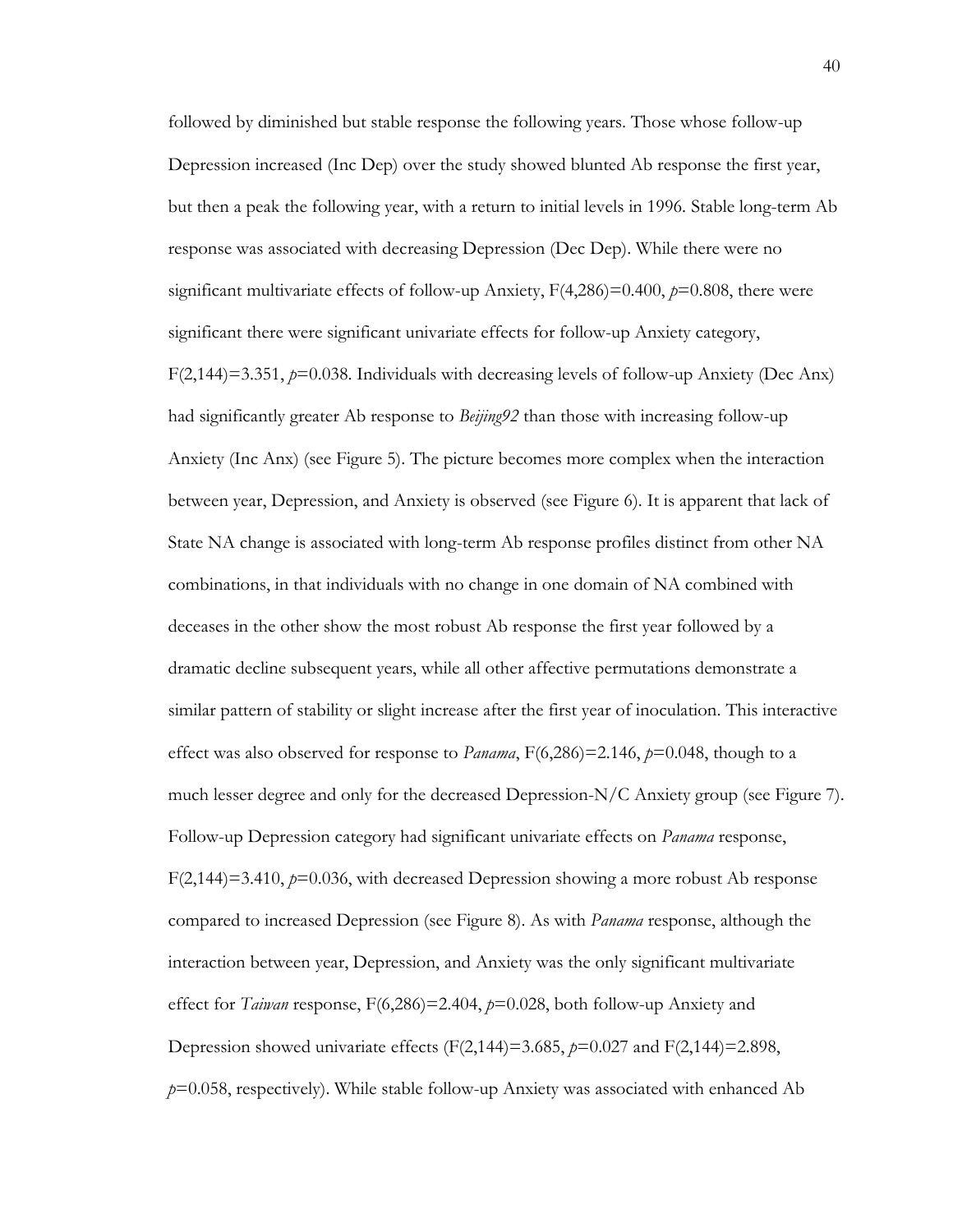response relative to increased Anxiety (see Figure 9), decreases in Depression showed enhanced Ab response compared to those showing increases (see Figure 10).

#### *2.2 Summary*

Cross-sectionally, two models were proposed to examine the relationship between state NA and Ab response to inoculation. Model I examined how baseline State NA would act efferently to predict Ab response two weeks post-immunization, while Model II investigated the afferent impact of Ab response on changes in state affect two weeks postinoculation. Unexpectedly, high baseline levels of NA were associated with *enhanced* Ab response in a year- and strain-dependent fashion. The only finding which supported the hypothesis was that high baseline State anxiety equated with poorer Ab response to *Taiwan* in 1996*.* While significant associations were observed for Model I, most of the models accounted for less than 50% of the variability in the Ab response (the most robust model was observed for *Beijing92* response in 1993, accounting for 55% of the variability in Ab response), hence other factors are exerting an influence on Ab response either independently of or in conjunction with NA, which will be investigated in Hypothesis 3. Again with Model II the anticipated associations were, for the most part, not observed. While it was expected that lower Ab titer/less robust response (slope) would predict decreases in NA, the opposite relationship emerged. Strain- and year-specific effects again emerged, and furthermore the two means of quantifying Ab response dissociated from one another in their impact on changes in state NA. While slope exhibited the predicted direction of effects (positive associations), it was also a less consistent predictor than titer, which showed the unexpected associations with State NA. Also, since the most consistent effects were observed the first year, it is likely that the novelty of initial exposure produced the most robust relationships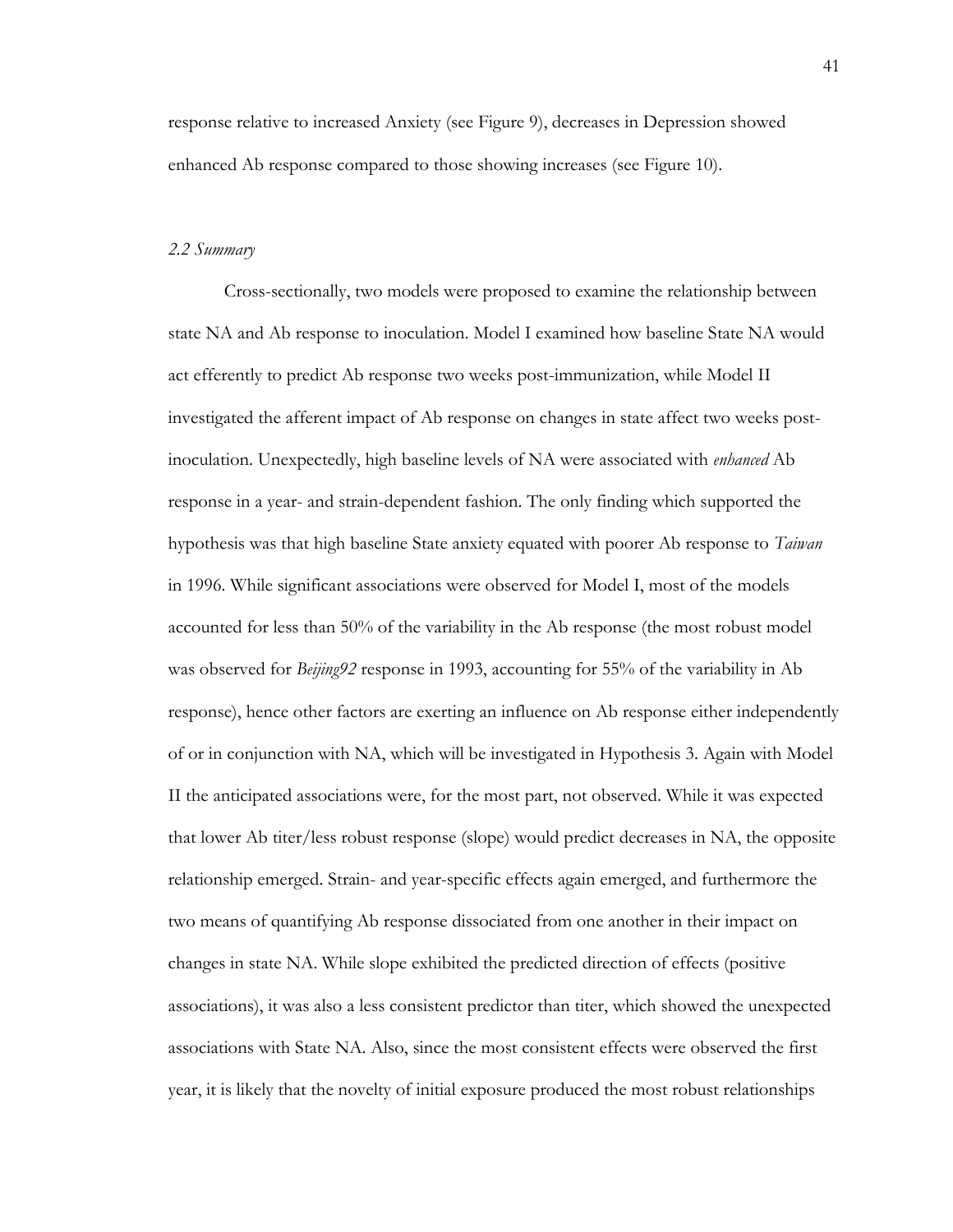between Ab response and state NA. As with Model I, the factors in Model II accounted for maximally 50% variability in NA change, and as such, this indicates that other factors influenced alterations in state NA during the time of immune activation. Hypothesis 3 will address some of these potential mediating factors.

Another aspect of Hypothesis 2 investigated how changes in state NA covary with Ab response over the course of the entire study, not just within each year. As such, longitudinal tests were conducted relating long-term state NA slope (decrease, increase, or no change across years) with Ab response in a repeated measures design. While changes in baseline state NA had no effect on Ab response to any of the strains, contrary to expectations, long-term changes in follow-up (two weeks post-immunization) NA were observed in relation with response to *Beijing92, Panama,* and *Taiwan*. A multitude of effects (multivariate, univariate, and interaction) were observed for Ab response to *Beijing92*. Decreasing levels of follow-up Anxiety associated with much greater Ab response to *Beijing92* than did those with increasing levels of Anxiety. Depression change category interacted with year, evidencing distinct immunological profiles. Very robust Ab response to *Beijing92* the first year of the study, followed by a dramatic decrease in subsequent years was associated with no change in follow-up Depression. Stable Ab response across years coincided with decreases in follow-up Depression; while increases in follow-up Depression were associated with low Ab response the first year, with a peak the following year and returning to low levels the last year of the study. Interactions between changes in Depression, Anxiety, and year were also observed, with no change in one NA dimension combining with decreases in the other associating with robust Ab response the first year followed by decreases subsequent years. This interaction was observed across *Beijing92, Panama,* and *Taiwan* strains. However, for *Panama* and *Taiwan* this effect was observed only for those with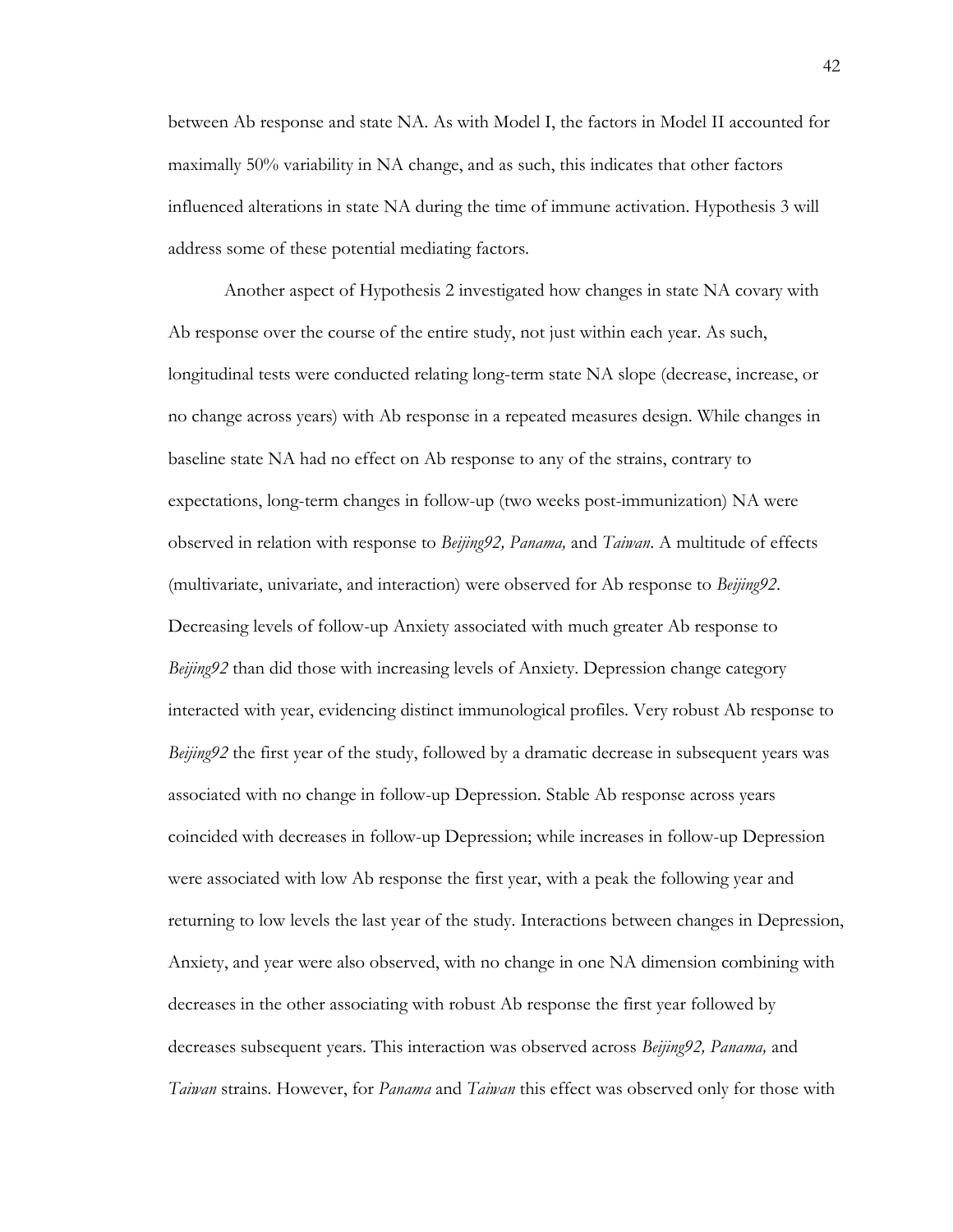decreases in Depression and no change in Anxiety, which appeared to be mainly driven by Depression category for the former and Anxiety category for the latter.

Contrary to the hypothesis that baseline alterations in NA would be the best predictor of Ab response, it was follow-up NA that showed the most consistent relationships with Ab response. Establishing directionality is challenging, as variations in Ab response may actually be the driving force for long-term changes state NA. In this case, the most robust Ab response associates with either no change or decreases in NA in conjunction with subsequent decreases in robustness of Ab response. This may be explained in that it would be expected that Ab response would be the most pronounced the first year of antigenic challenge, and as such relate to higher levels of NA, which would decline as immune responsiveness declines. The longitudinal results help reconcile some of the inconsistencies found in cross-sectional investigations, as there is a dynamic relationship between changes in state NA, Ab strain, and time that is masked when examining a single point in time.

# **Hypothesis 3: Existence of stressors (psychogenic and/or systemic) may act as moderators in the relationship between NA and Ab response.**

The presence of a chronic disease state may inform how an individual reacts to a systemic stressor, particularly one of a known immunological origin. It is predicted that individuals with high NA and a chronic disease will be more reactive to stressors, and hence show the greatest downregulation of Ab response. Additionally, presence of the disease state itself may drive down the immune response due to constant physiological demands reducing functional capacity. Conversely, experience with chronic disease may protect an individual from the psychologically stressful nature of immunological activation due to extensive prior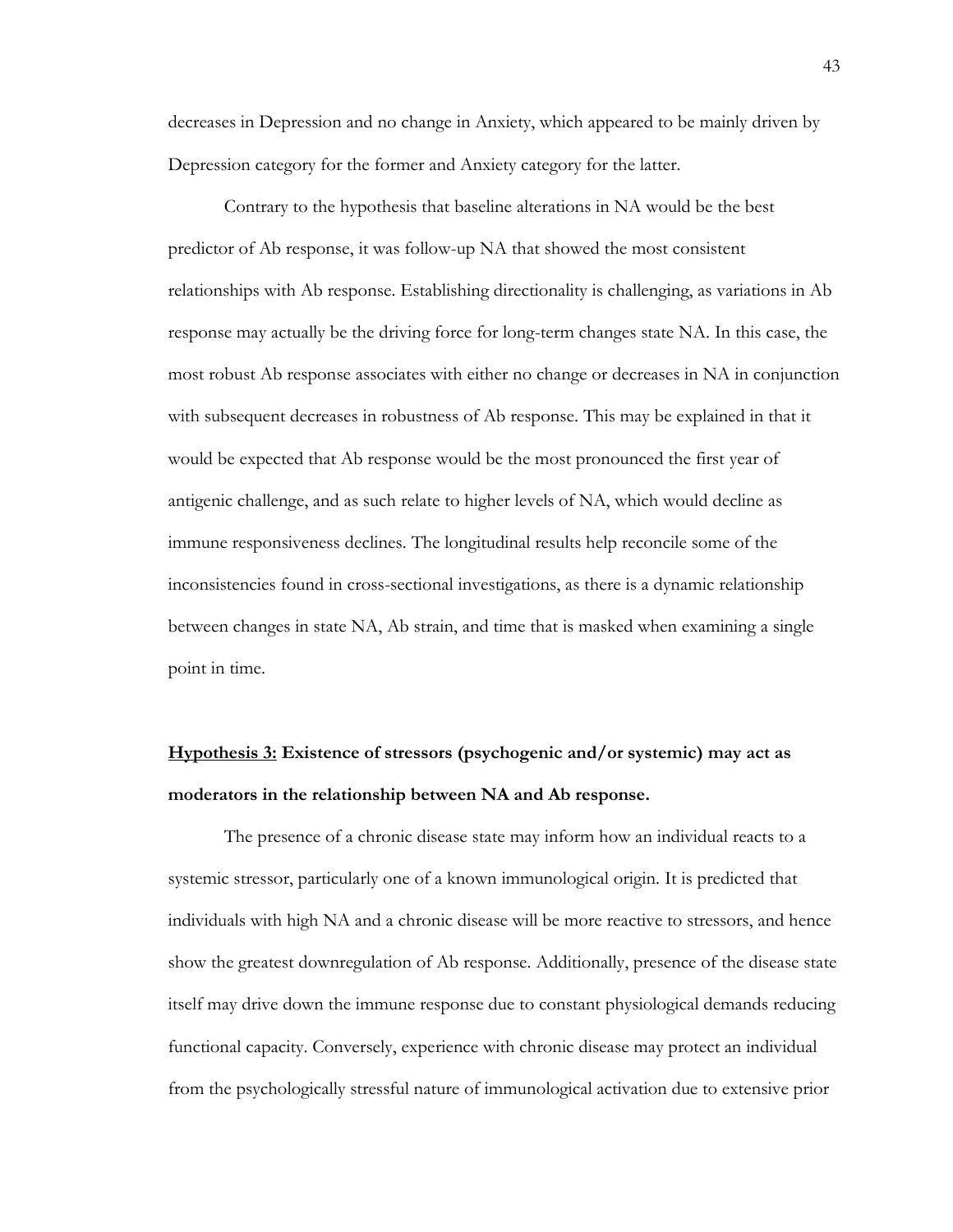experience with somatic symptomatology, thereby protecting against decreased Ab production.

#### *3.1 Tests of Psychogenic and Systemic Stress as Moderators*

To examine whether psychogenic and systemic stress operated as pathways between NA and Ab response, moderator tests were executed. As such, it was expected that psychogenic and systemic stress would correlate with NA and account for variations in Ab response. Furthermore, when the moderators are controlled for, associations between NA and Ab response should be substantially reduced (Baron and Kenny, 1986).

## *3.1.1 Psychogenic Stress as Moderator*

No significant correlations existed between stressful life events and NA (see Tables 6 through 8), indicating psychogenic stress does not act a moderator for NA and Ab response.

#### *3.1.2 Systemic Stress as Moderator*

Positive correlations between existence of chronic illness in 1992 and both baseline and follow-up State anxiety, and follow-up depression were indeed found, indicating that systemic stress potentially acted as a moderator for NA and Ab response (see Table 9). However, this relationship did not persist in 1993 or 1996, with all significant correlations between chronic disease and NA disappearing (see Table 10 and Table 11, respectively). This provides evidence that any moderating effects of systemic stress on the relationship between NA and Ab response are transient, at best.

Since there were significant correlations between systemic stress and three measures of State NA (with a trend also in baseline State depression) in 1992, chronic illness was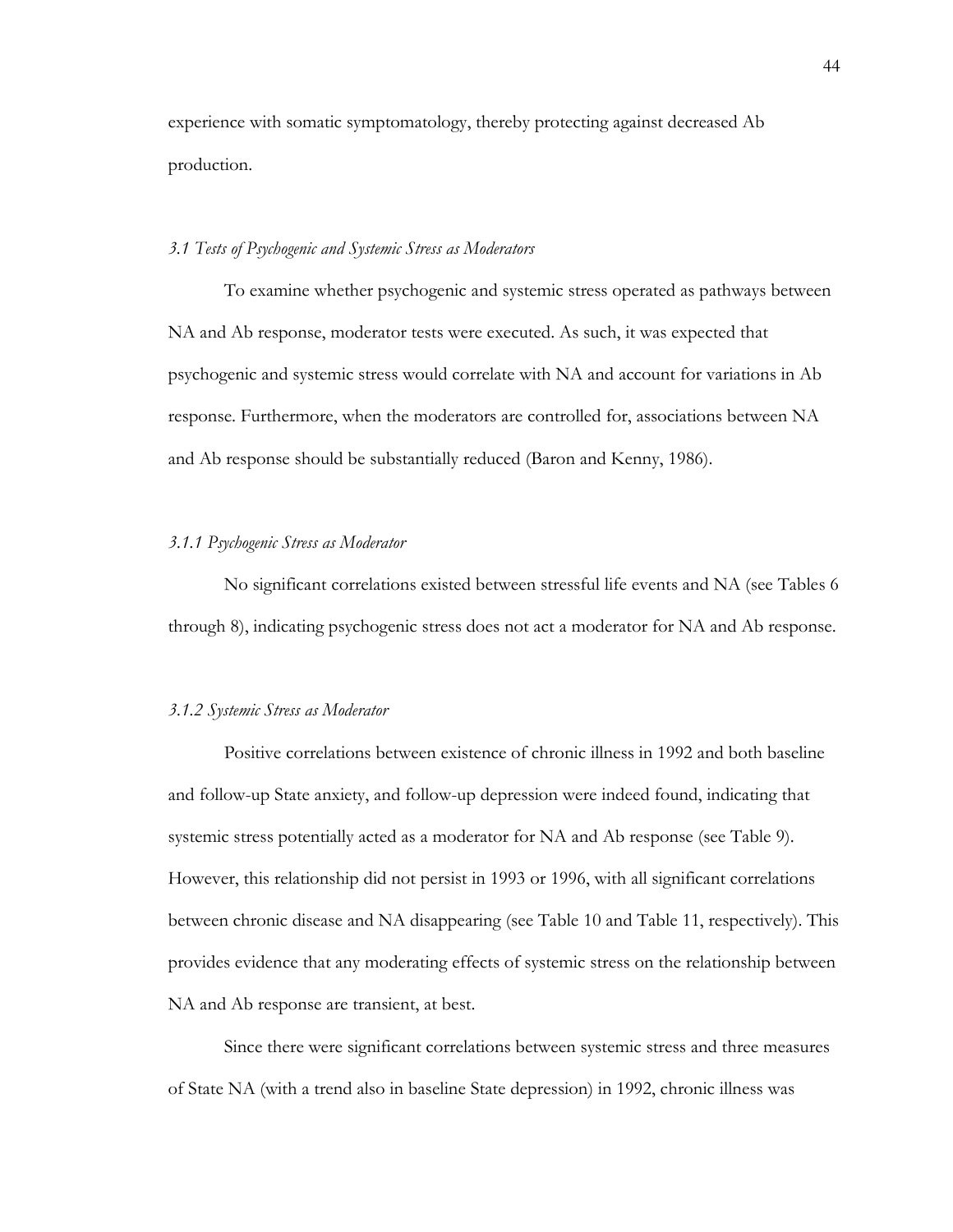included in regression models (Model I) to determine whether it acted as a moderator or even as an independent predictor of Ab response in 1992. Systemic stress acted as neither a moderator nor an independent factor in the relationship with Ab response, as it did not account for any further variability in the dependent measure nor did it change the degree to which baseline depression influenced Ab response to *Panama* in 1992.

**Hypothesis 3a: Individuals with high NA and high stress will show enhanced systemic symptom (those symptoms associated with immune activation) reporting. This enhanced systemic symptom reporting will act as a covariate in the relationships between Ab response and changes in NA (Model II).**

There were significant positive correlations between systemic stress and systemic symptom reporting, and systemic symptom reporting and three out of four measures of changes in State NA the first year of the study (see Table 12). The following year, significant correlations remained between systemic stress and the NA measures, however, the correlation with systemic symptom reporting ceased to exist (see Table 13). The correlation between systemic symptoms and systemic stress re-emerged in 1996, and systemic symptoms also positively correlated with stress history and 2-week NA (see Table 14). Across all years, stress history did not correlate with NA or systemic stress, making psychogenic stress an unlikely moderator.

Again, to examine whether systemic symptom reporting acted as a mediator, this measure was entered into regressions (Model II) to identify whether it reduced the association between Ab response and follow-up NA. Systemic symptom reporting did not substantially reduce the association between Ab response and follow-up NA in 1992, though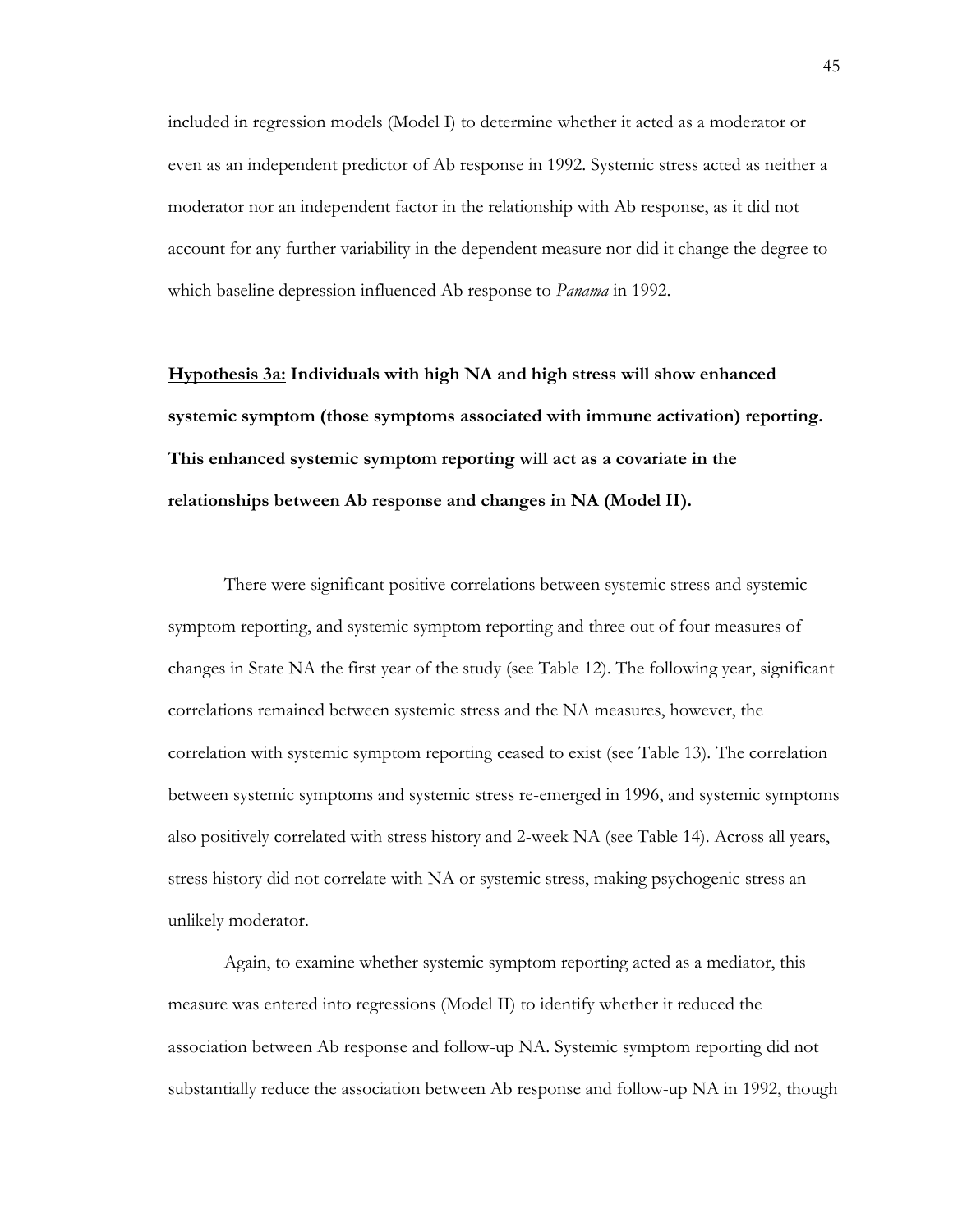it did act as an independent factor to strengthen the model. Hence, although not a mediator, systemic symptoms acted as a facilitator in the relationship between Ab response and changes in NA. However, in the final year of the study, systemic symptom reporting did reduce the associations between  $\frac{Be\ddot{\jmath} \dot{\jmath} \eta g89}{s}$  response and depression (from  $\Delta R^2$  of 0.039 to 0.021) and *Beijing92* response and depression (from  $\Delta R^2$  of 0.030 to 0.011). Thus, systemic symptom reporting likely mediated the associations between Ab response and change in depression in 1996.

#### **Hypothesis 3b: Systemic symptom reporting alone will be unrelated to Ab response.**

Although superficially contrary to the common sense framework, which asserts that individuals experienced with somatic activation accurately assess somatic states, we speculate that this heightened systemic symptom reporting will be unrelated to Ab response. Given the associations between high NA, stress, and Ab response it is expected that those high in NA with comorbid chronic disease states and low Ab response will actually be more sensitive to somatic changes. Also consistent with the common sense framework, individuals who display a robust Ab response will report higher levels of systemic symptoms.

As hypothesized, preliminary correlations revealed no significant associations between systemic symptom reporting and Ab response across all years (see Tables 15 through 17). To ensure that non-linear relationships between systemic symptom reports and Ab response were not being overlooked, individuals were categorized as being Nonreporters, Low reporters or High reporters and ANOVA was used to test for significant effects. There were no significant relationships between systemic symptom reporting frequency and Ab response in 1993 (*p*>0.15) and 1996 (*p*>0.20). In 1992, only *Beijing89*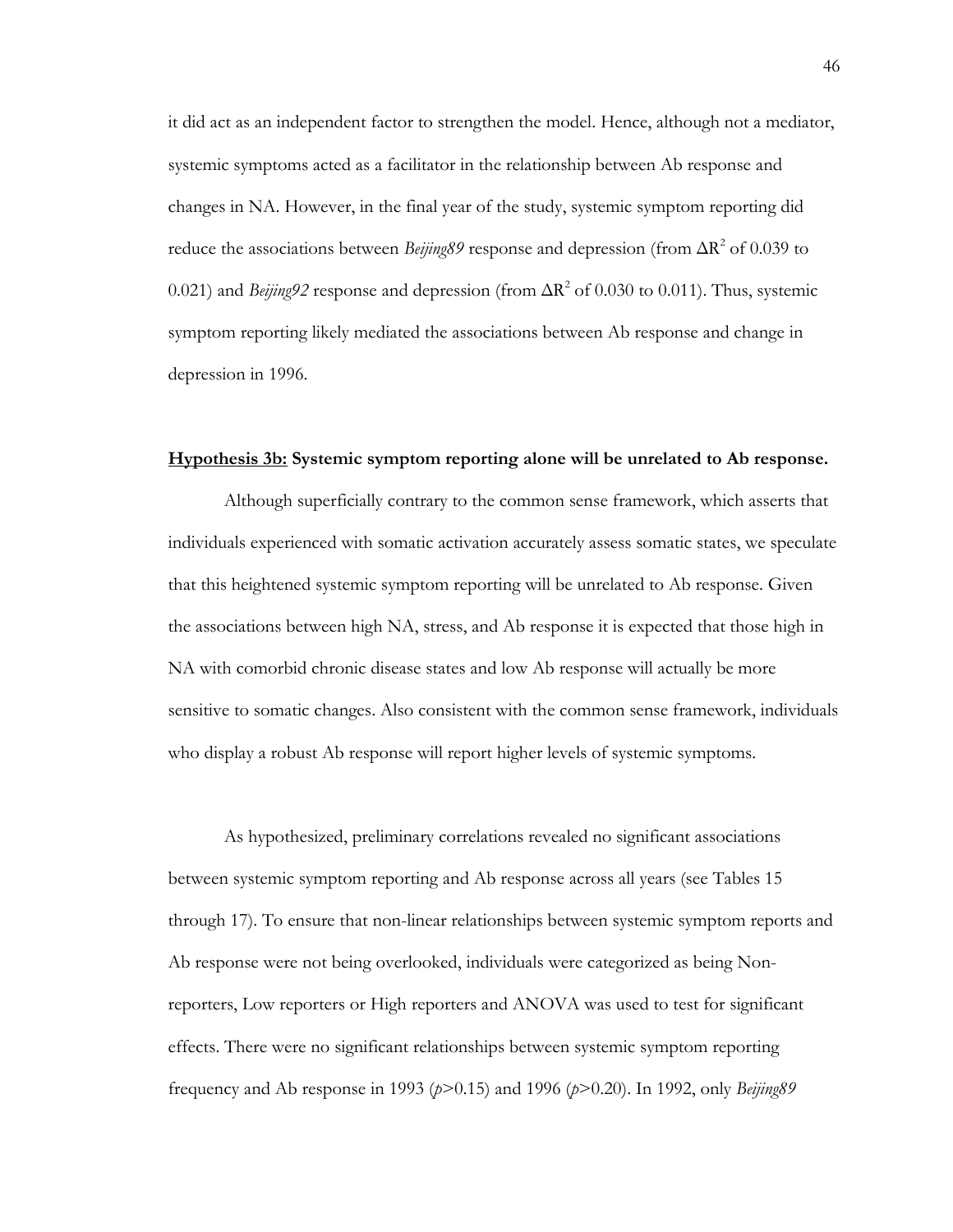response barely associated with systemic symptom report status, F(2,148)=3.063, *p*=0.050. Individuals who were Low symptom reporters showed enhanced Ab response relative to Non-reporters and High reporters (see Figure 11). Overall, as hypothesized, systemic symptom reporting was unrelated to actual Ab response.

# *3.2 Summary*

Hypothesis 3 sought to address the unexplained variance in Ab response and State NA changes by examining a number of potential moderating and mediating factors in the relationship between State NA and Ab response. Neither stress domain – psychogenic or systemic – acted as a moderator in the relationship between State NA and Ab response (Model I). Systemic symptom reporting, however, acted as both an independent factor and a mediator (Model II), depending upon the temporal reference. Systemic symptom reporting strengthened the relationship between Ab response and changes in State NA in 1992, and acted as a mediator between Ab response to both *Beijing* strains and depression in 1996. Yet further investigations showed that systemic symptom reporting was unrelated to actual immune activation. Thus, it appears that while baseline State NA acted as a good predictor of Ab response independent of the potential exogenous explanatory factors postulated, the afferent relationship between immune activation and alterations appears sensitive to somatization.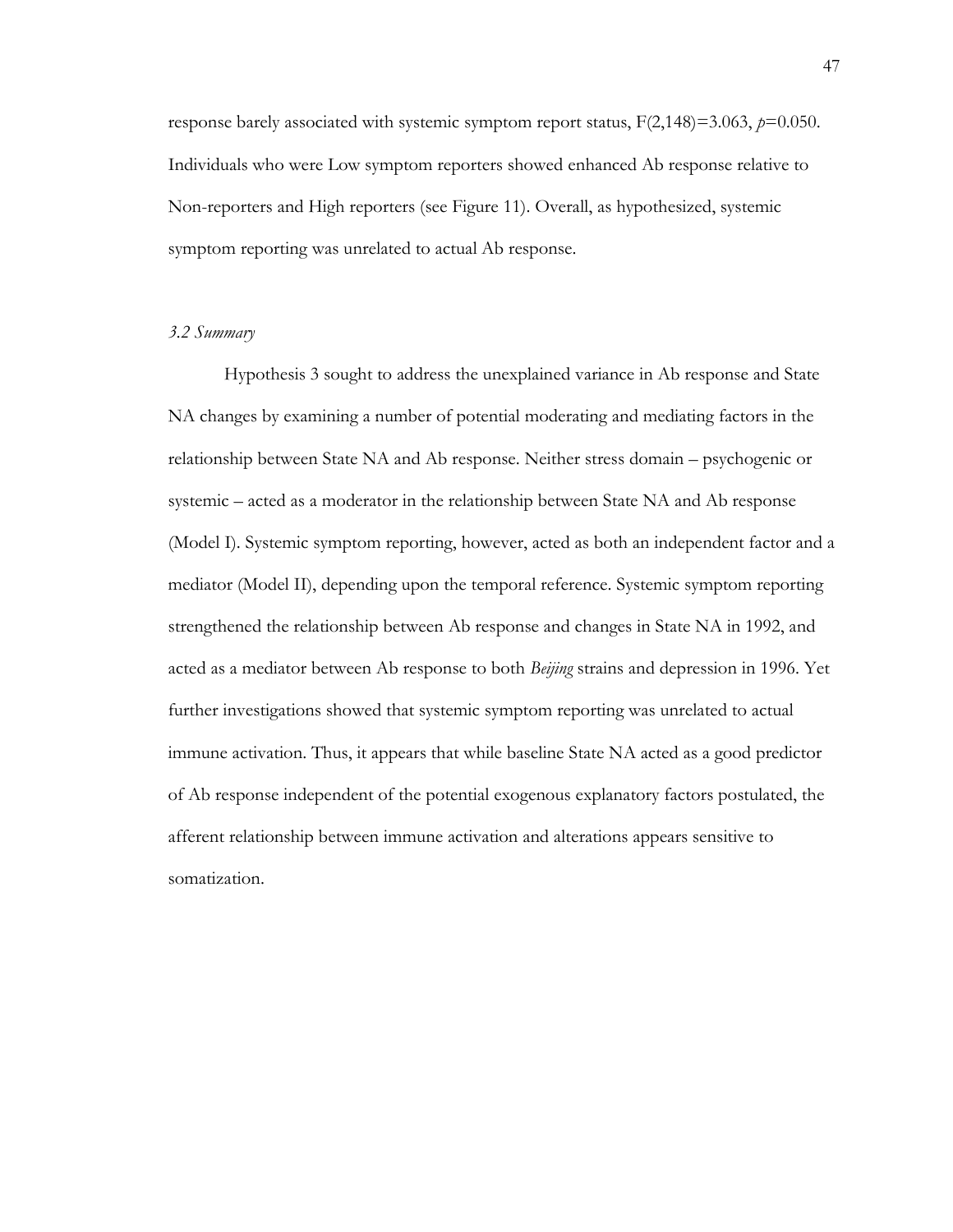# **Hypothesis 4: Positive affect, PA, will be associated with enhanced Ab response to influenza inoculation.**

Although supporting evidence is scarce, some work indicates that PA associates with more robust immunity. Hence, it is hypothesized that high PA will predict greater Ab response to inoculation.

#### *4.1 Associations between Positive Affect and Ab Response to Influenza Inoculation*

Separate analyses were run to assess whether the two components of PA, optimism and mood, were associated with Ab response to the individual strains. As with Trait NA, both cross-sectional and longitudinal assessments were made.

#### *4.1.1 Cross-sectional Associations between Trait PA and Ab Response*

Positive mood and optimism showed significant positive associations with one another throughout the study  $(p<0.001)$ . While PA showed no associations with Ab response to any strain in the first and last years of the study (see Tables 18 and 19, respectively), 1993 Ab response did show associations with Positive mood. Positive mood was significantly positively associated with Ab slope to the *Beijing89* and *Beijing92* strains, and showed a trend toward significance to *Taiwan* (see Table 20). Thus, as Positive mood increases, so does Ab responsiveness to these strains in 1993. Again, although positive mood and optimism were highly correlated, optimism showed no such association with Ab response, indicating a dissociation of the effect of the two measures of PA on Ab response.

Univariate ANOVA was used to further clarify the relationship between PA, particularly Positive mood and Ab response in 1993, and to identify whether any interactive effects between the two PA measures would be unmasked. When Positive mood was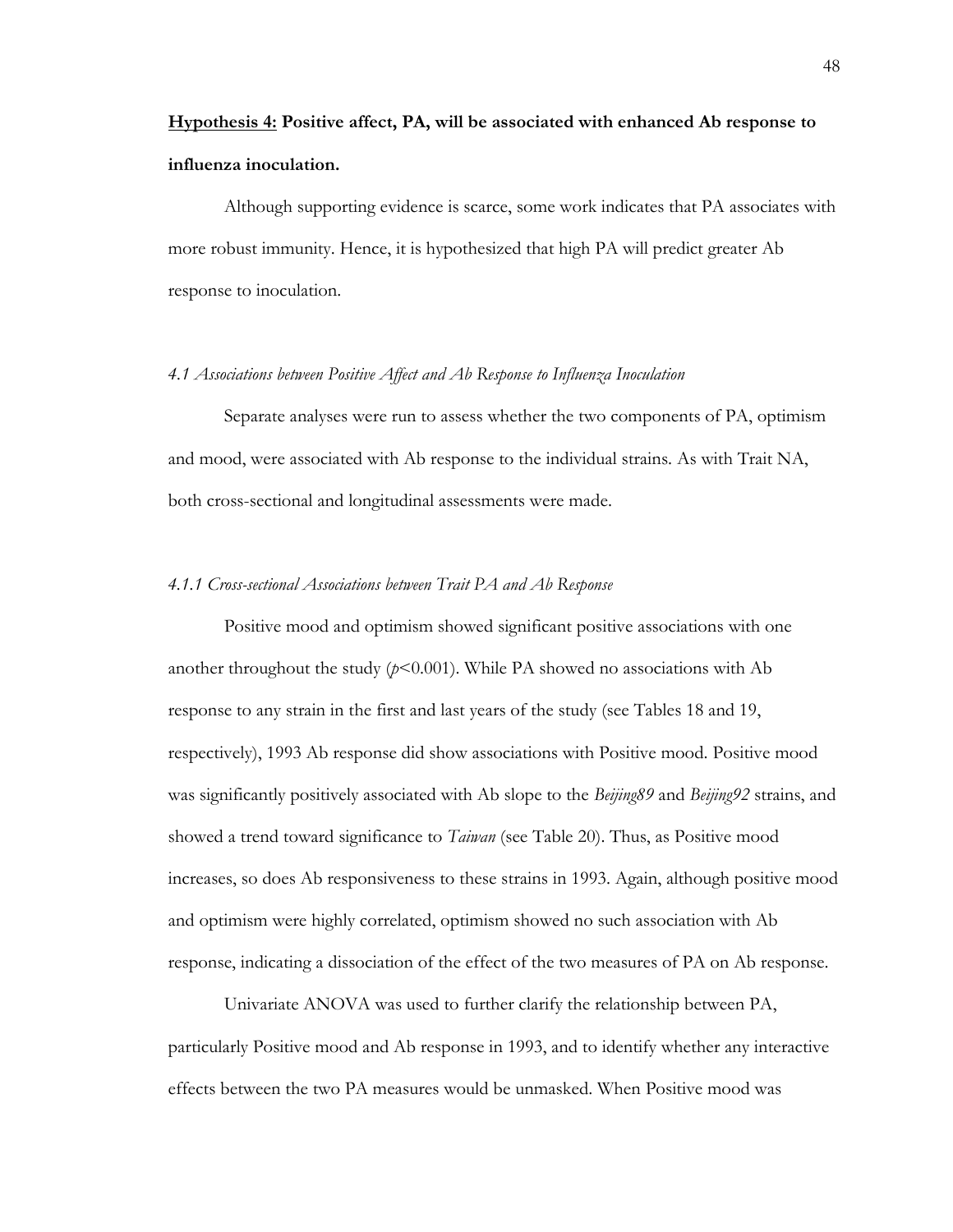categorized into groups, associations did not remain for four of the strains in 1993 (*Beijing89*: F(2,143)=1.794, *p*=0.170; *Beijing92:* F(2,143)=1.380, *p*=0.255; *Taiwan:* F(2,143)=0.810, *p*=0.447). Positive mood did show a significant association with Ab response to *Texas¸* F(2,143)=3.470, *p*=0.034, with Moderate Positive mood showing the greatest Ab response. A significant interaction effect between Optimism and Positive mood on *Taiwan* response in 1992 was also uncovered, F(4,143)=2.701, *p*=0.033. It appears that having a High level of either Optimism or Positive mood results in an enhanced Ab response to *Taiwan* in 1992, and High levels of both aspects of PA shows one of the most robust responses with the least variability (see Figure 12). Also, Positive mood shows a trend toward associating with *Taiwan*  responsiveness in 1996, F(2,143)=2.434, *p*=0.091, with Low Positive mood showing reduced Ab response (see Figure 13). Together these results, while not overwhelmingly compelling, appear to reveal that Positive Affect may have an enhancing effect on Ab response, again, in a strain-dependent manner.

#### *4.1.2 Longitudinal Associations between PA and Ab Response*

Level of Optimism remained stable across years, F(2,150)=0.426, *p*=0.631, and repeated measures ANOVA revealed no long-term associations between Optimism and Ab response to any of the strains (*p*>0.50). Positive mood was not a stable attribute, however, as it gradually but significantly declined over the course of the study,  $F(2,150)=17.429$ , *p*<0.001 (see Figure 14). As such, Positive mood was across years converted to a slope, and generalized linear regression was used to examine the relationship between Positive mood and Ab response over the span of the study. Unfortunately, Positive mood showed no longterm relationship with Ab response to any of the strains (*p*>0.25). To ensure that an interaction between the two measures was not accounting for this lack of effect, when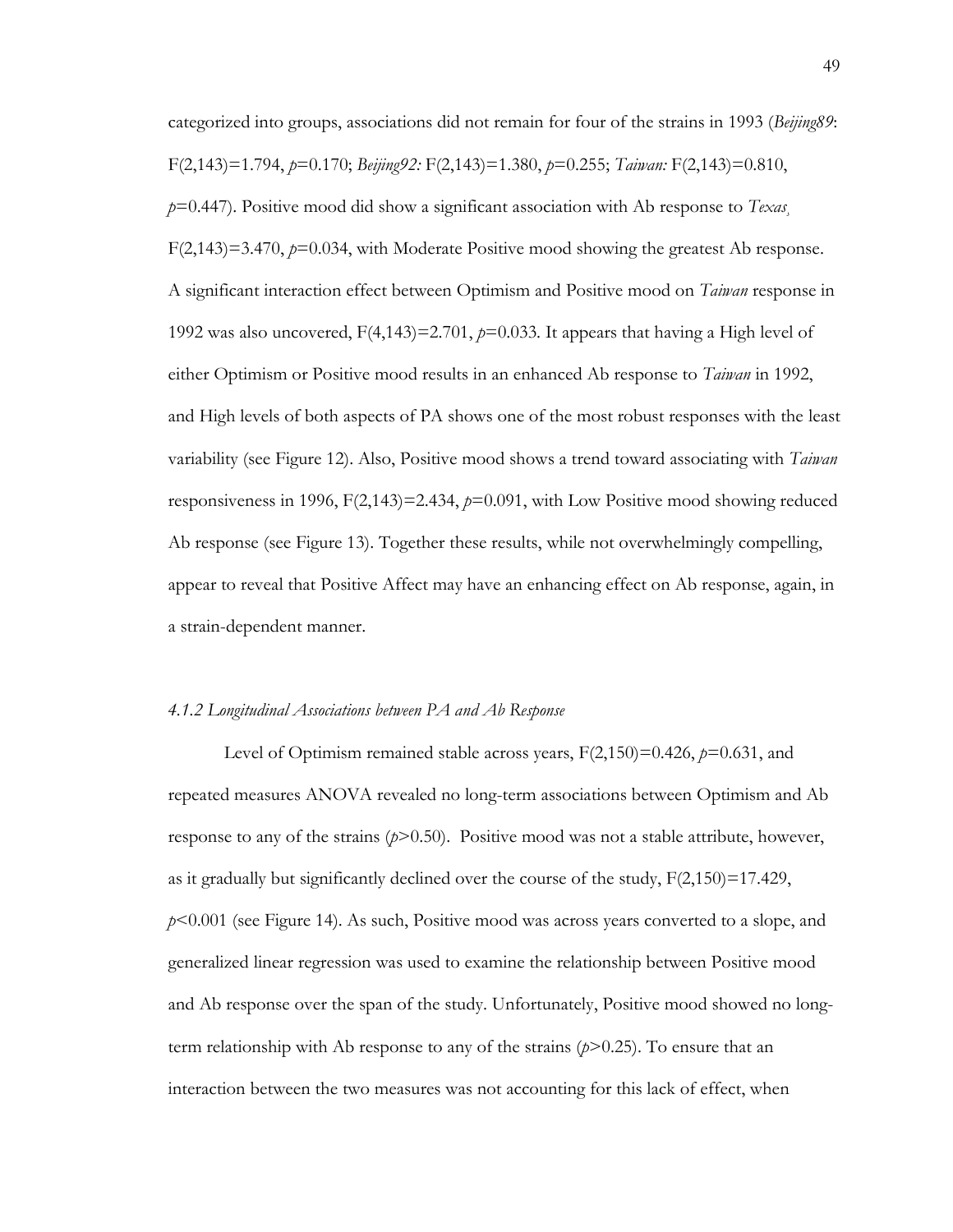Optimism was added to the model, results were not altered. Overall, while Positive mood may have some weak immediate associations with Ab response to some strains, neither measure of PA appears to have long-term immunological consequences.

## *4.2 Summary*

It was posited that heightened PA would have an enhancing effect on Ab response. As hypothesized, increases in positive mood (though not optimism) tended to associate with enhanced Ab response in a strain-specific manner in 1993. No associations were observed in 1992 or 1996. Positive affect showed no long-term impact on Ab response in longitudinal investigations. Hence, although there appears to be a transient enhancing effect of positive mood on immunity, the long-term effects of PA are not compelling. As PA was a Trait construct (due to lack of PA assessments during immunization), effects may have been more evident by measuring PA as a state construct (as with NA).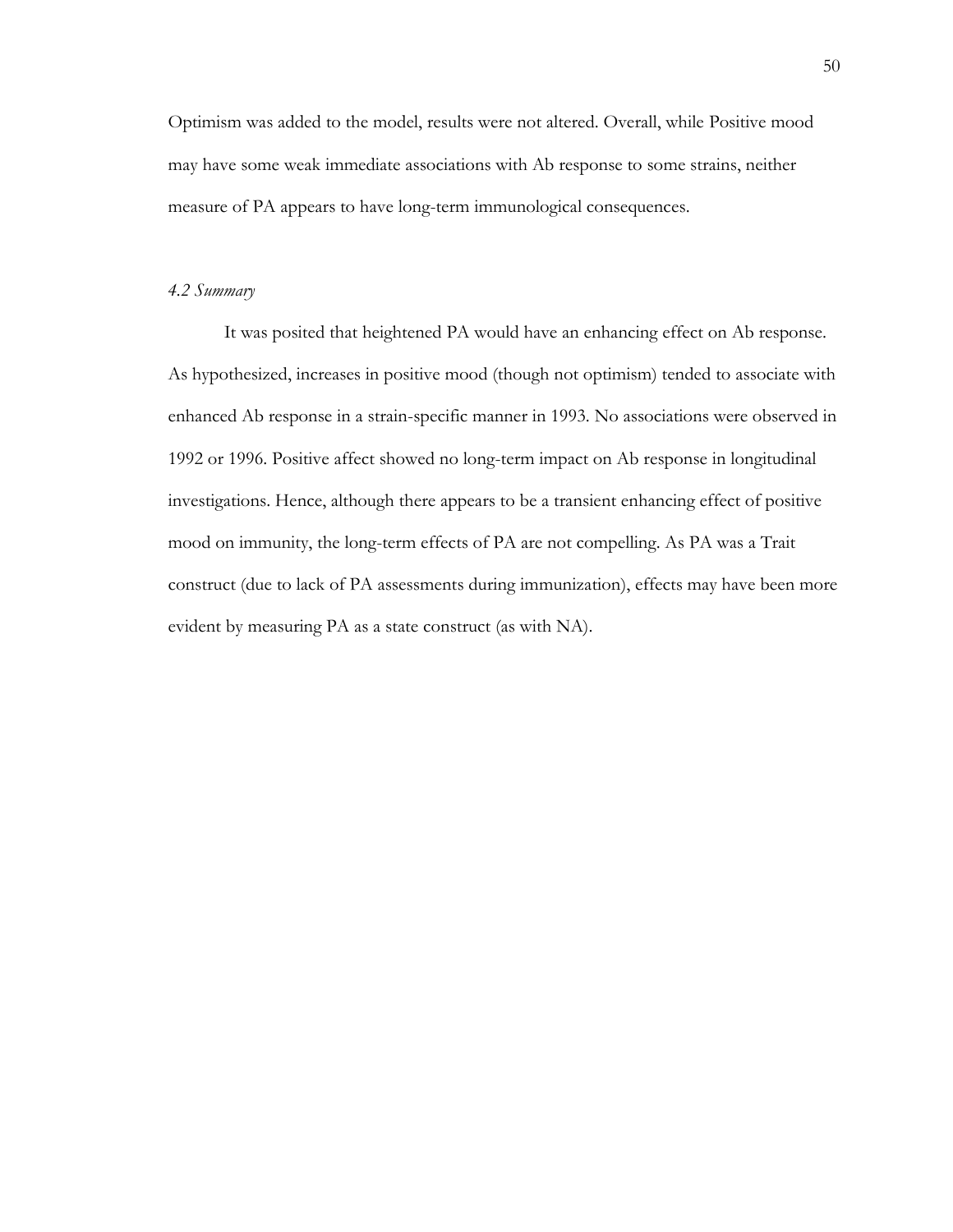#### **DISCUSSION**

This series of investigations sought to add to the existing literature by delineating the dynamic cross-sectional and long-term interactions between affective states, stress exposure, and immunity subsequent to immunological challenge in a healthy, elderly sample. In attempting to create a more holistic perspective of this dynamic situation, we examined both efferent pathways from the CNS to the immune system, as well as afferent pathways from immune activation to affective state. Also, we examined whether Trait versus State affective qualities would differentially equate with immunity.

#### *Trait NA and Immunity*

The first hypothesis speculated that Trait negative affect (depression and anxiety), as a stable personality attribute, would be unrelated to either cross-sectional or longitudinal Ab response to influenza inoculation. This hypothesis was largely supported, in that no crosssectional associations were observed, and only one influenza strain associated longitudinally with Trait NA. Given the unexpectedness of the finding that degree of Trait anxiety was associated with varying patterns of long-term Ab response to the *Panama* strain, we sought to identify potential extraneous variables. Even after controlling for the effects of stress (both psychogenic and systemic) and State anxiety, the relationship between Trait anxiety and *Panama* responsiveness remained. While this does not preclude that existence of another, unaccounted for, variable is mediating this relationship, it does appear to indicate that Trait anxiety (but not depression) may have antigen-dependent influences on Ab response to inoculation. Overall, that Trait NA does not act as a good predictor of Ab responsiveness is consistent with prior research demonstrating that Trait, relative to State, NA is a poor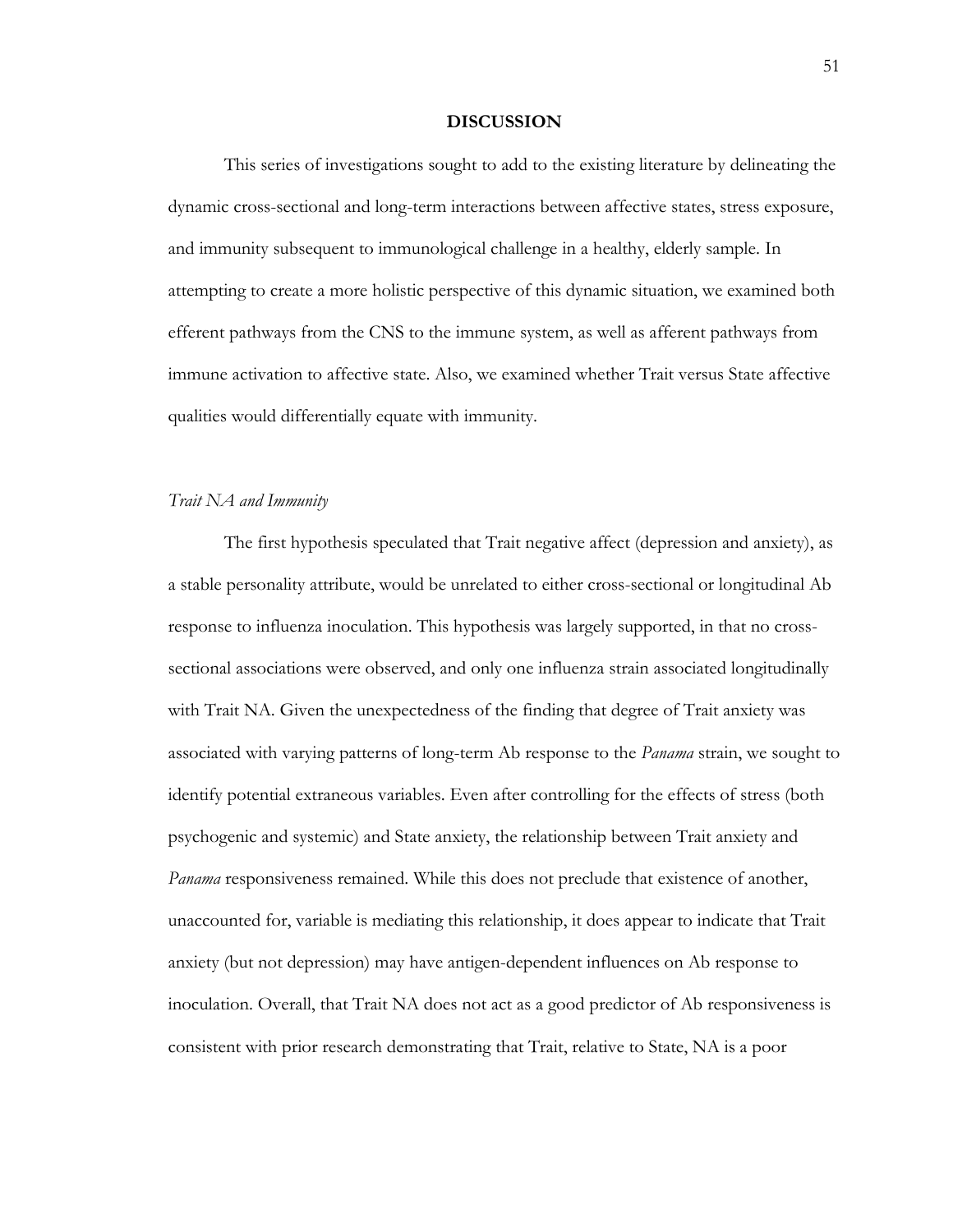predictor of somatic complaint consequent to benign immune activation (Leventhal et al., 1996).

#### *Dynamic interplay between State NA and Immunity*

Unlike Trait NA, it was posited that State NA, as a more direct index of stress reactivity, would have a dynamic relationship with immune activation to influenza inoculation. Specifically, we formulated that baseline State NA would act in an efferent manner to influence Ab response, in that high levels of baseline State NA would reflect a heightened stress response to inoculation, and this would in turn lead to reductions in Ab response (possibly via an HPA-driven mechanism). The attenuated Ab response associated with high baseline NA would afferently elicit fewer overt symptoms and physiological signals of immune activation, hence alleviating follow-up NA in those with high levels of baseline NA. As such, low Ab response would be positively associated with decreases in NA from baseline to follow-up, whereas robust Ab response would be associated with elevations in State NA. Contrary to expectations, high baseline depression and anxiety, at times independently and at other times in concert with one another, predicted *enhanced* Ab response in a year- and strain-specific manner. Only poorer Ab response to *Taiwan* in 1996 consequent to high baseline anxiety supported the hypothesis*.* These unexpected findings suggest that reconceptualizations of the "value judgments" of initial NA are in order. High levels of initial NA did not predict impaired immunity, but instead robust response. It is possible that although baseline State NA was high, it may have diminished rapidly after the stress of inoculation, hence reflecting not a pathological affective response but a rational reaction to the situation, thus having no adverse impact on immunity.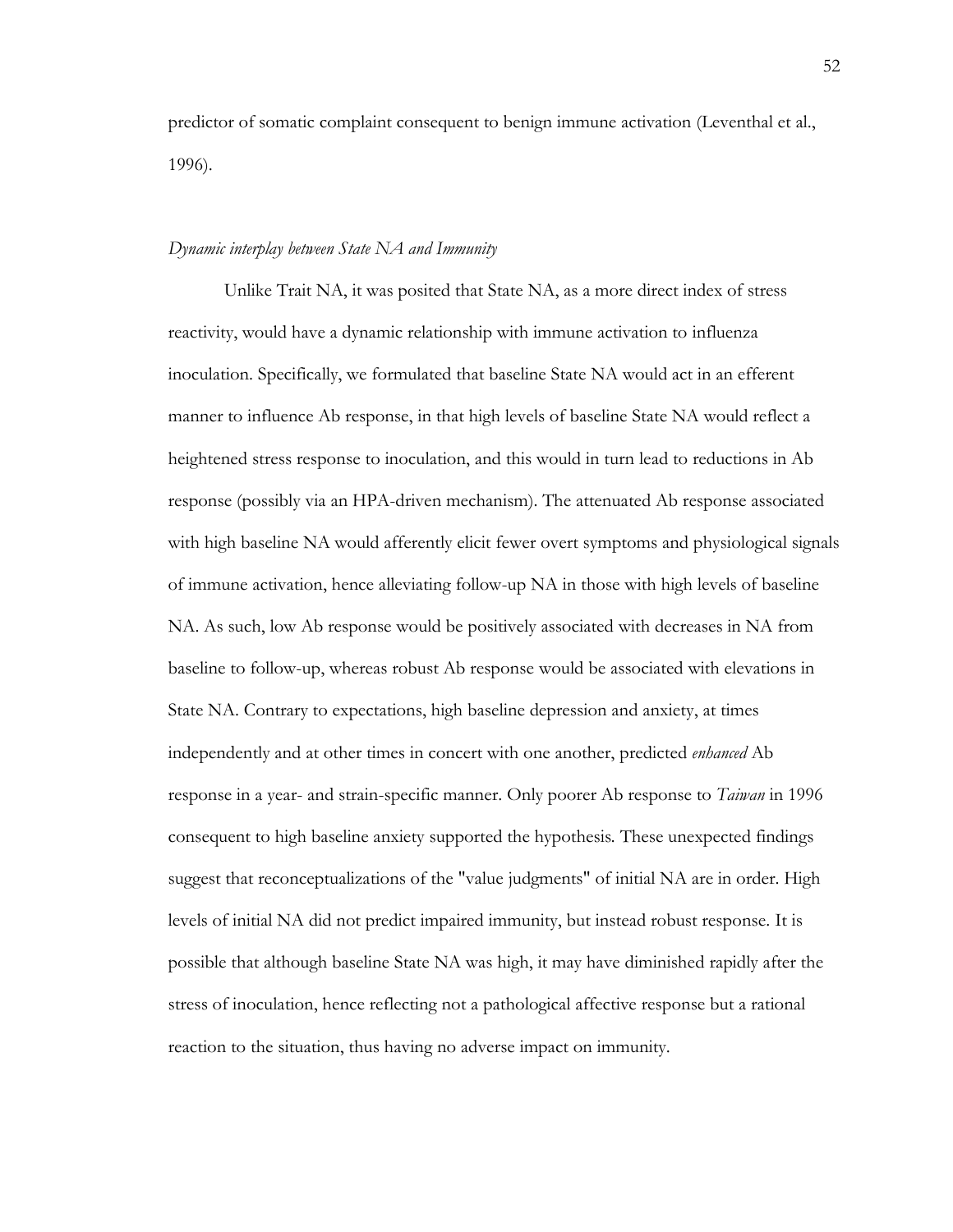While it was expected that lower follow-up Ab titer/less robust response (slope) would predict a reduction in NA, the opposite relationship generally emerged. Contrary to hypotheses, elevated Ab titer at two weeks post-inoculation predicted decreased state anxiety and depression, particularly the first year of the study. As before, and consistent with the commonsense framework, initial affective reactivity may have been high, but once the immediate stressor had passed individuals soon returned to a lower state of NA, hence the relationship observed. All associations disappeared the subsequent year, but in 1996 changes in Ab response then predicted alterations in State depression in a similar manner as in 1992. Strain- and year-specific effects again emerged, and furthermore the two means of quantifying Ab response dissociated from one another in their impact on changes in state NA. While slope exhibited the predicted direction of effects (positive associations) for follow-up State anxiety subsequent to *Beijing92* Ab response, it was also a less consistent predictor than titer, which showed the unexpected negative associations with follow-up State NA. The slope measure is more theoretically sound, in that the baseline Ab titer is taken into account in the dependent measure itself (though accounting for baseline Ab titer did not alter results). And since the two-week follow-up time point is sub-optimal in an elderly sample, who generally show a four-week delay of peak Ab response (Levine et al., 1987), the slope findings may have been stronger and more consistent if the four-week time point was assayed. Since the two measures of Ab response (slope and titer value) had paradoxical associations with NA (in spite of baseline titer being accounted for), this illuminates the importance of considering how this dependent measure is quantified when making crossstudy comparisons. Also, as the most consistent effects were observed the first year, it is likely that the novelty of initial exposure produced the most robust relationships between Ab response and follow-up State NA. In both models of the relationship between State NA and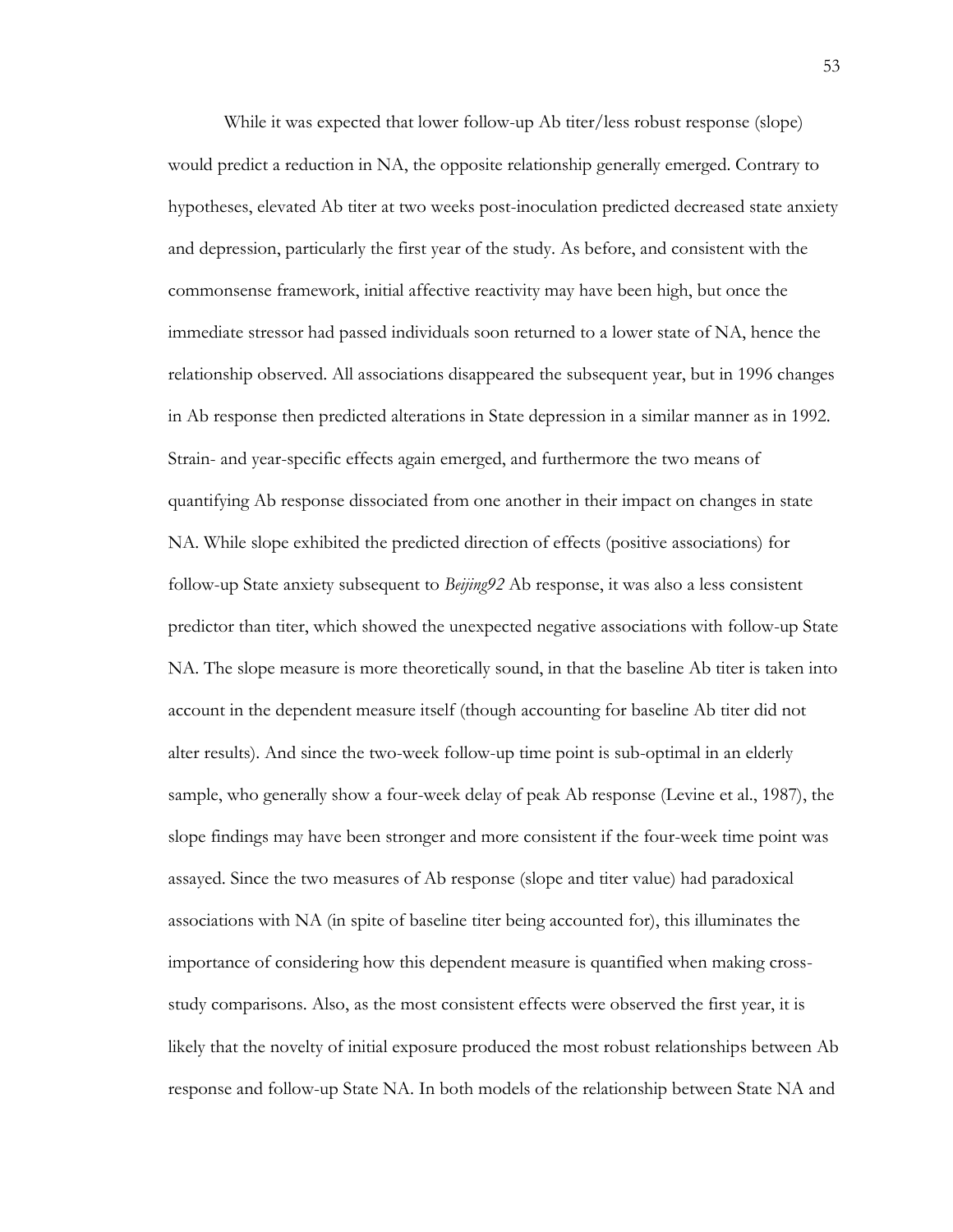Ab response, the posited factors accounted for maximally 50% variability in the dependent measure (either Ab response or State NA change), and as such, this indicates that other factors influenced both variability of Ab response and alterations in state NA during the time of immune activation.

### *Stress and Systemic Symptom Reporting as Potential Moderators/Mediators*

Given the degree of unexplained variance in the dependent measures of Ab response and State NA change subsequent to immune activation, we sought to identify possible moderators and/or mediators. Since stress is know to influence both affect (Leventhal et al., 1998) and immune function (Kiecolt-Glaser et al., 1996), it was posited that stress would likely act as a moderator. Stress was conceptualized under two domains: psychogenic (stressful life events) and systemic (existence of a chronic, non-immunological illness). This strategy was employed in order to tap both the emotional and physiological aspects of stress, and as such to examine its potential efferent and afferent consequences. Systemic symptom reporting was also included as a potential mediator in the afferent relationship between Ab response and follow-up State NA, as it was likely that the degree to which participants experience inoculation-based symptoms would influence their subjective NA state. Surprisingly, neither stress domain, psychological nor systemic, acted as a moderator in the efferent relationship between baseline State NA and Ab response. Systemic symptom reporting, however, acted as both an independent factor and a mediator in the relationship between Ab response and follow-up State NA, depending upon the temporal reference. Systemic symptom reporting strengthened the relationship between Ab response and changes in State NA in 1992, and acted as a mediator between Ab response to both *Beijing*  strains and depression in 1996. Yet further investigations showed that systemic symptom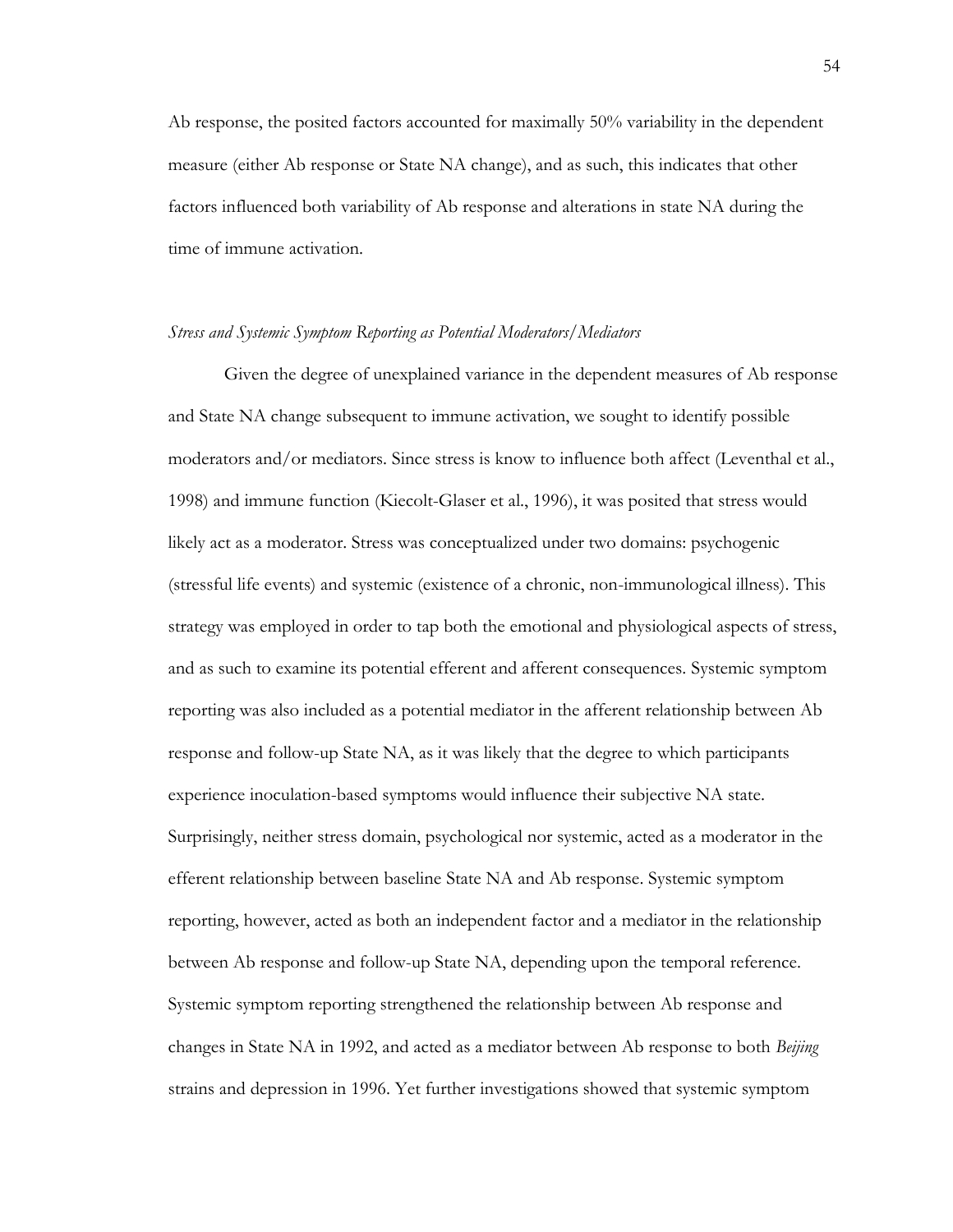reporting was unrelated to actual immune activation. Thus, it appears that while baseline State NA acted as a sound predictor of Ab response independent of the potential exogenous explanatory factors postulated, the afferent relationship between immune activation and emotional response appears sensitive to somatization.

### *Long-Term Associations between State NA and Ab Response*

Longitudinal analyses revealed a complex interactive picture of the relationship between follow-up State NA tendency and Ab response profile, and provided a broader context in which to place the cross-sectional results. There is a dynamic relationship, depending on State NA reactivity, strain, and time that is masked in cross-sectional investigations, indicating the danger of making sweeping generalities from a single sampling point. The most dramatic findings were related to *Beijing92, Taiwan,* and *Panama* strain responses and the interaction between both dimensions of follow-up State NA. The Ab response profile of robust initial response followed by steady decreases over the years was associated with combinations of no change in one dimension of NA and decreases in the other. Initially high levels of follow-up NA also contributed to the subsequent declines over the years. This pattern was most consistent in those with no change in anxiety and decreases in depression. Interestingly, none of the individuals who showed "no change" in follow-up State NA over the years exhibited low levels of either depression or anxiety, hence they existed in a static condition of moderate or high levels of NA, and inflexible affective styles have been associated with poorer health outcomes (Rozanski and Kubzansky, 2005). Given how large the Ab response was that first year, it likely represents not an efficient response but a potentially maladaptively excessive one.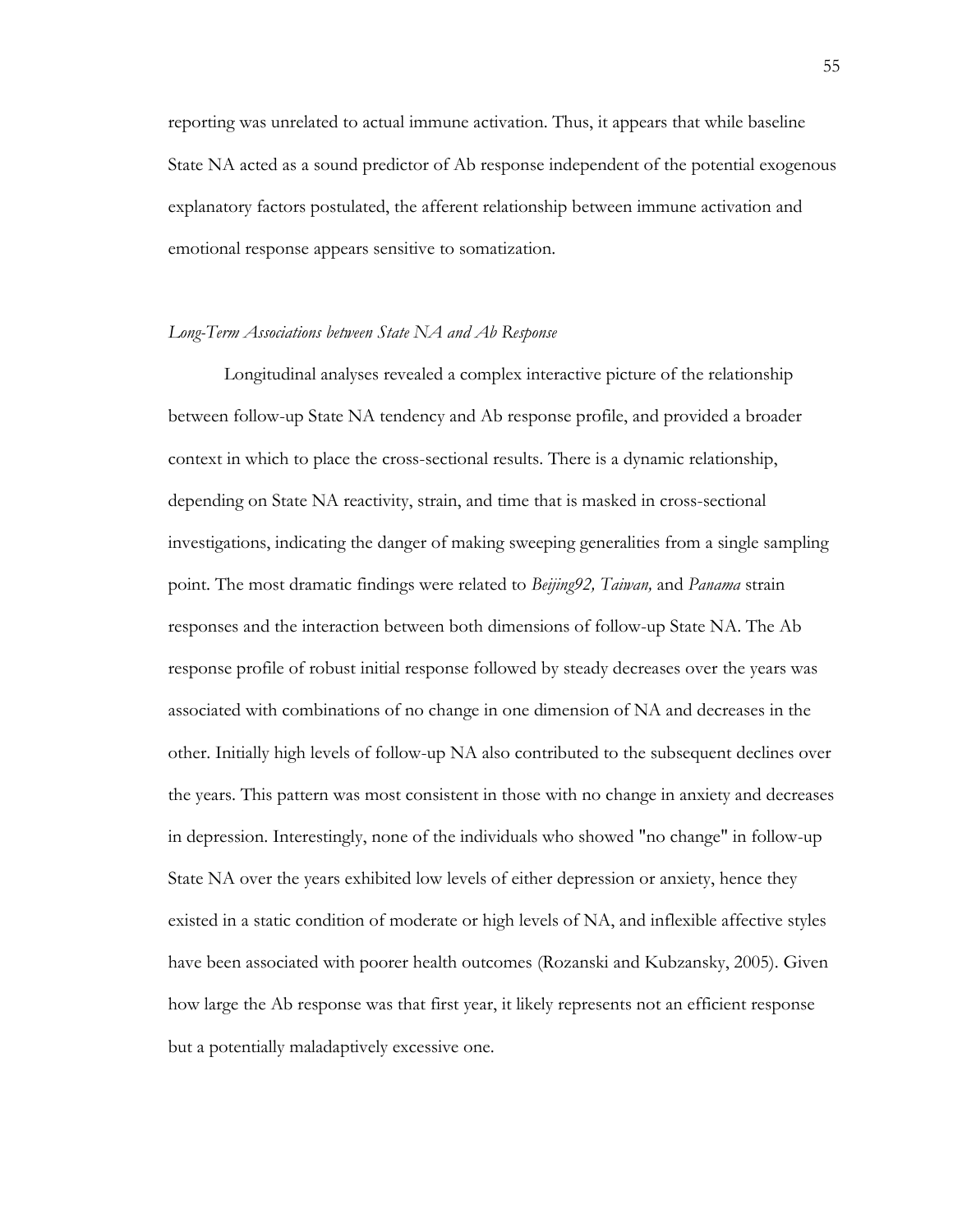## *Positive Affect and Immunity*

Though supported by far fewer studies, it was posited that higher levels of PA would have an enhancing effect on Ab response. As hypothesized, increases in positive mood (though not optimism) tended to cross-sectionally associate with enhanced Ab response in a strain-specific manner during the second year of the study. Positive affect showed no longterm impact on Ab response in longitudinal investigations. Hence, although there appears to be a transient enhancing effect of positive mood on immunity, the long-term effects of PA are not compelling. As PA was a Trait construct, effects may have been more evident by measuring PA as a State construct (as was observed with NA, and which has been found in prior studies, Cohen et al 2003b).

## *The Strain Effect*

Far more difficult to explain and justify with supporting literature are the profoundly different findings dependent upon influenza strain. Though other investigators have also found similar strain-specific effects (Vedhara et al., 1999; Miller et al., 2004; Pressman et al., 2005), the precise explanation for them has been elusive. It is known that influenza A viruses have greater genetic variability and are associated with greater mortality (Mak *et al.*, 2006). Hence, the differences in virus type may account for some of the variability in our findings. As such, certain individuals may be genetically predisposed toward inoculation responsiveness, depending on strain mutations. Furthermore, certain strains are phylogentically "older" and hence individuals, particularly elderly individuals with a long history of possible exposure, have increased likelihood of prior encounters with these strains. Lastly, some strains may bear closer antigenic resemblance to one another than others (for example, *Beijing* and *Harbin* are antigenically indistinguishable (Li et al., 2008)), thus resulting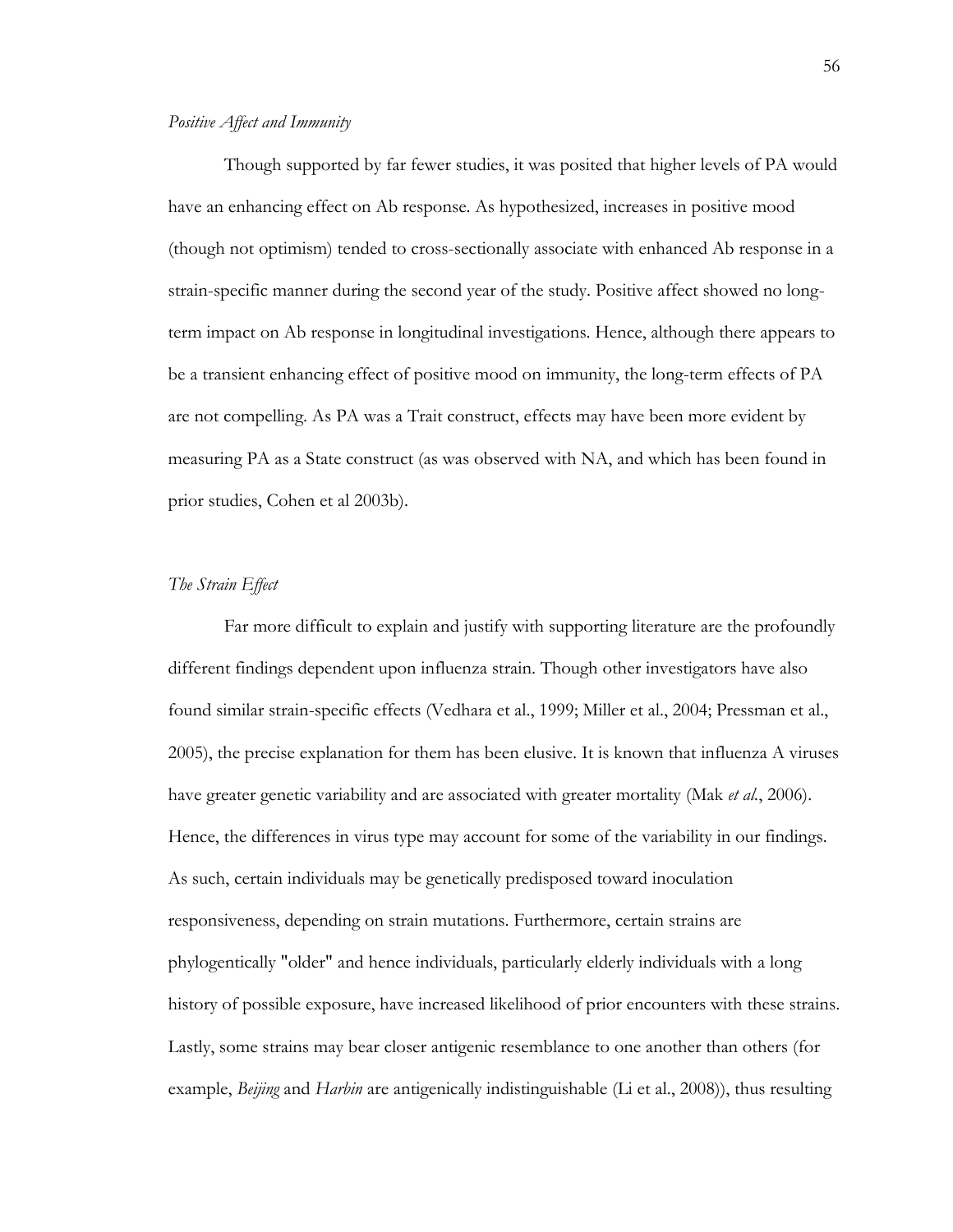in equivalent Ab response. Importantly, in this study design antibodies for each strain were assayed every year even if they were not an inoculation component at that time. Hence, *Beijing89* and *Taiwan* Ab responses subsequent to 1991 reflected a memory response, noninoculation exposure, and/or epitope similarity to another strain. *Texas* was the only strain consistently present in the inoculant. While the experimental ideal would have been to deliver novel antigen at each annual inoculation time point, even if this were possible antigenic overlap and inability to accurately assess prior exposure history would still render interpretation questionable.

## *Limitations*

There are certain considerations that must be made when interpreting the findings in this study. The nature of the population from which we drew our sample posed some challenges. Due to recidivism and the morbidity expectant in an elderly population, our sample size was restricted. However, there was only a participant loss of approximately  $3\%$ each year, which is a low rate considering the extensive nature of the study. The nature of the study sample also posed drawbacks and strengths. For the most part, this sample represented a fairly homogenous group in terms of socioeconomic status, education, age, and ethnicity. While this may limit the generalizability of findings to the elderly population at large, it also controls for the potential extraneous effects of these variables. Also, although it was not ideal to include participants with comorbid chronic disease states, excluding would have prevented obtaining the sample size necessary to detect effects. Moreover, examining how the presence of an additional (non-immunological) systemic stressor interacted with both the systemic challenge of inoculation and NA to modulate immune activity was an important element of this scientific query. Surprisingly, neither dimension of stress (systemic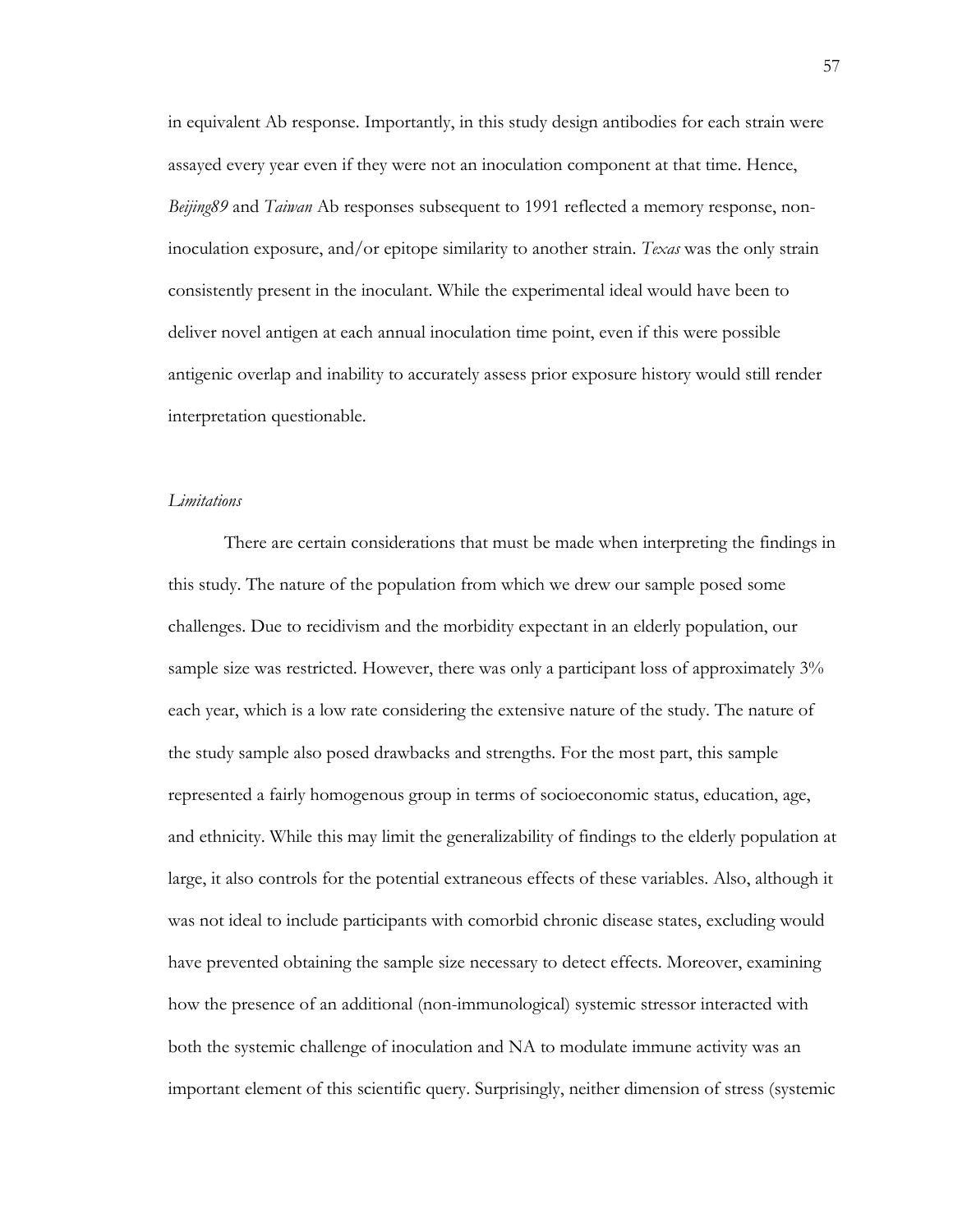or psychogenic) acted as a moderator in the relationships amongst NA and immune activity. It is possible, and indeed likely, that other psychosocial factor (i.e., quality of life, activity level, social support networks, and/or loneliness) may have acted as moderators in these relationships. Though beyond the scope of the present endeavor, future studies should incorporate these factors.

Methodologically, while the HAIA is not as sensitive as other measures (i.e., ELISA), it provided the enhanced specificity necessary when considering epitope similarity and strainspecific effects, which were extensively found in the present study. More importantly than technique, the follow-up time point for examining Ab response was sub-optimal for this sample, as older individuals often show delay of peak response until four weeks postinoculation (Levine et al., 1987). Stronger and additional findings may have been elicited had the four-week follow-up time point been used. Furthermore, subjective characterization of an "appropriate" antibody response is highly debatable. While the four-fold increase in titer from baseline is the accepted minimum to be considered "responsive," the opposite end of what constitutes a deleteriously high level of antibody response is subject to great debate. As elderly individuals generally show diminished immunity, one may extrapolate that any amount of increase over the median would be advantageous. However, it is unclear as to whether there exists an antibody response that is excessively high. This may indeed be the case in younger population samples, as the potential for cross-reactivity between strains and exaggerated antibody response has the potential to result in autoimmune consequences; however, this likelihood is negligible in elderly samples. Also, unfortunately cortisol was not measured. Measures of cortisol would have been a meaningful index of neuroendocrine activity and may have been a more objective measure of stress reactivity than self-reports, especially as it has been shown that changes in glucocorticoids can inhibit immunoglobulin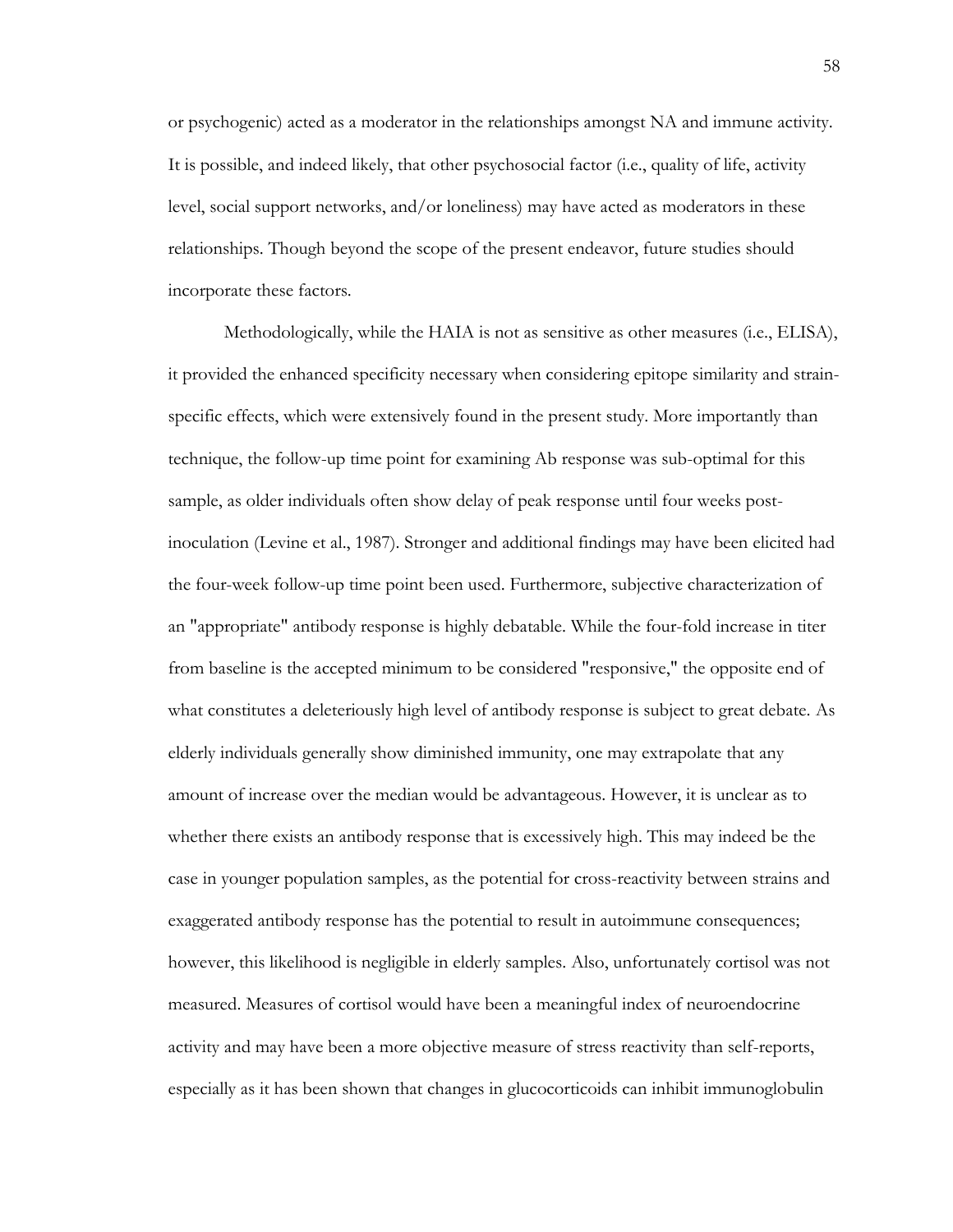production (Besedovsky and del Rey, 2007). Thus, while it cannot be ruled out that the pathway between State NA and altered Ab response is mediated by cortisol, Miller and colleagues (2004) found that cortisol did not act as a mediator between stress and Ab response in a young sample.

# *Conclusions*

Now we arrive at the crucial question: What does this all practically mean? Essentially, the practical implications for these diverse findings suggest that certain healthy elderly individuals, with certain affective and immunological tendencies exhibit certain emotional and physiological responses to certain stimuli at certain points in time. While this may be an unsatisfyingly vague statement from a reductionist perspective, it accurately reflects not only the findings of the present study, but also what occurs in the natural environment. No two individuals exposed to the same stimulus will react, either emotionally or physiologically, in an identical manner. While the presence of pathogen is necessary to induce immune activation, it is not necessarily sufficient to produce physical manifestations of illness, and factors such as genetic susceptibility, environmental circumstances, threat perception and coping mechanisms are just a few factors that combine to determine disruption/maintenance of homeostasis subsequent to pathogen exposure (Ader, 1980). Though patterns may emerge (such as the tendency for elevated Ab response to predict decreases in follow-up State NA), there are a constellation of factors at play, some to a greater and some to a lesser degree, which dictate individual differences. It is precisely this individual variability (in exposure, experience, affective tendency, coping abilities, support structures) which forms the essence of psychosomatic research endeavors. As Robert Ader so eloquently stated in his 1980 Presidential address to the American Psychosomatic Society,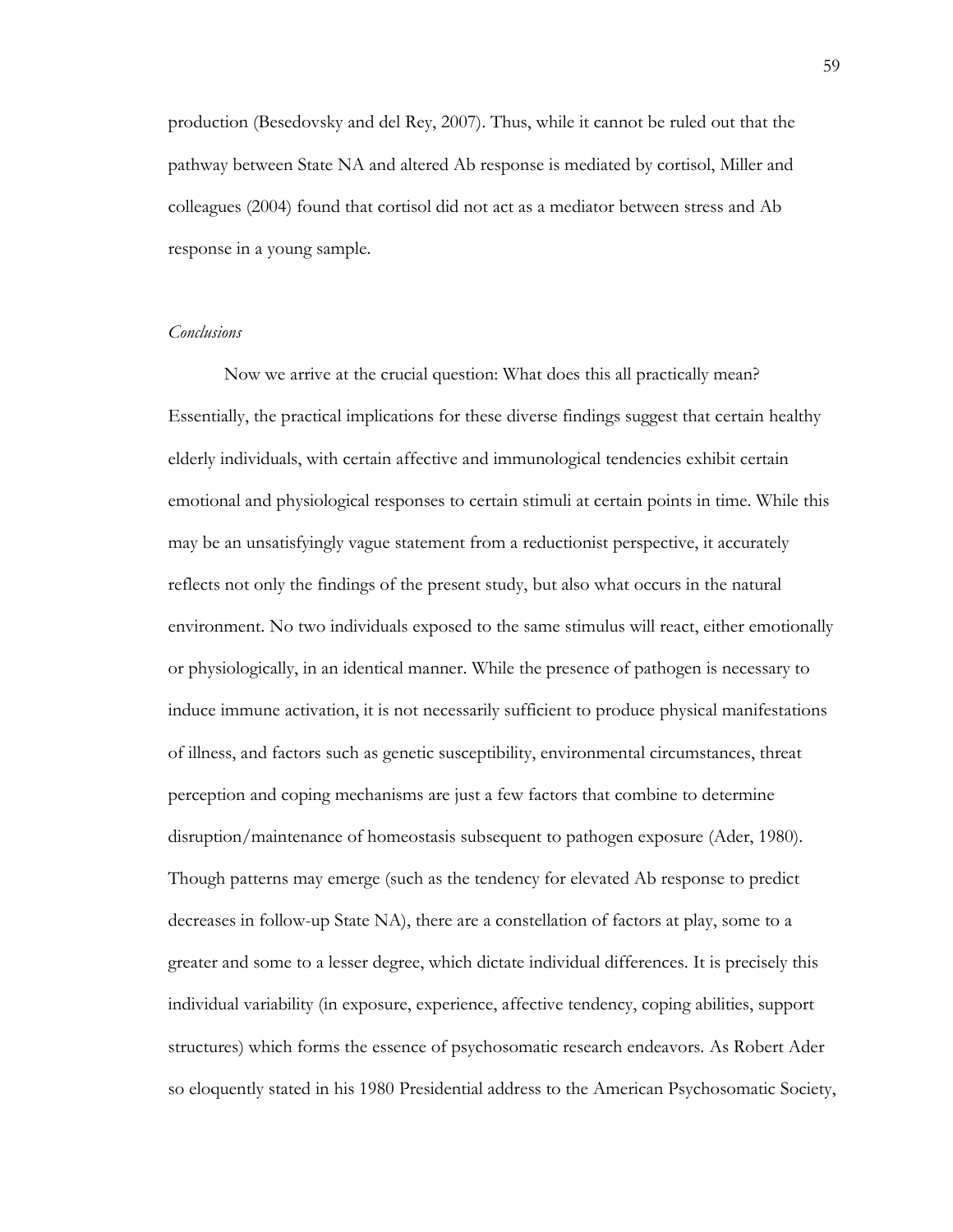"Despite the most sophisticated strategies designed to achieve uniformity, variability remains one of the most ubiquitous results of all natural and contrived biological experiments" (p. 307). For the purposes of interpretation and intervention strategy implementation, it would have been ideal to find consistent, systematic relationships amongst NA, PA and Ab response to influenza inoculation supporting the hypotheses. However, what this study illustrates quite elegantly is the complexities involved in investigating the relationship between health and immunity, and importantly sheds light on how varying temporal, antigenic, and quantification strategies may elicit substantially differing findings. As such, this study adds considerably to the body of work exploring the dynamic interplay between emotion, experience, aging, and physiological response to benign immune challenge.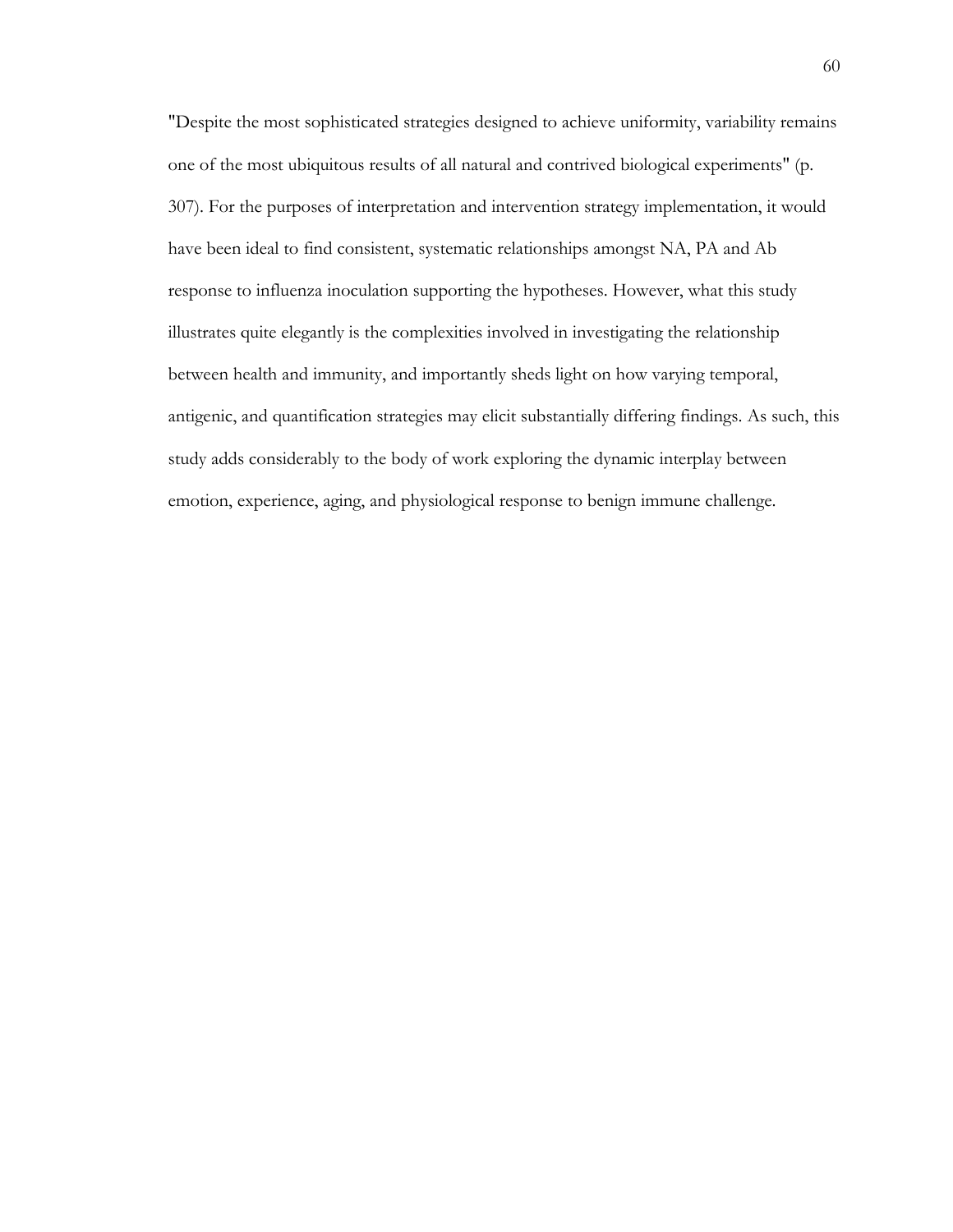#### **REFERENCES**

- Ader R (1980) Presidential address--1980. Psychosomatic and psychoimmunologic research. Psychosom Med 42:307-321.
- Ader R, Cohen N (1975) Behaviorally conditioned immunosuppression. Psychosom Med 37:333-340.
- Ader R, Cohen N (1982) Behaviorally conditioned immunosuppression and murine systemic lupus erythematosus. Science 215:1534-1536.
- Allsup SJ, Gosney MA (2002) Anxiety and depression in an older research population and their impact on clinical outcomes in a randomised controlled trial. Postgrad Med J 78:674-677.
- Anisman H, Merali Z (1999) Anhedonic and anxiogenic effects of cytokine exposure. Adv Exp Med Biol 461:199-233.
- Anisman H, Merali Z (2002) Cytokines, stress, and depressive illness. Brain Behav Immun 16:513-524.
- Anisman H, Merali Z (2003) Cytokines, stress and depressive illness: brain-immune interactions. Annals of Medicine 35:2-11.
- Anisman H, Kokkinidis L, Merali Z (1996) Interleukin-2 decreases accumbal dopamine efflux and responding for rewarding lateral hypothalamic stimulation. Brain Res 731:1-11.
- Anisman H, Merali Z, Poulter MO, Hayley S (2005) Cytokines as a precipitant of depressive illness: Animal and human studies. Current Pharmaceutical Design 11:963-972.
- Araujo DM, Lapchak PA, Collier B, Quirion R (1989) Localization of interleukin-2 immunoreactivity and interleukin-2 receptors in the rat brain: interaction with the cholinergic system. Brain Res 498:257-266.
- Aubert A, Vega C, Dantzer R, Goodall G (1995) Pyrogens specifically disrupt the acquisition of a task involving cognitive processing in the rat. Brain Behav Immun 9:129-148.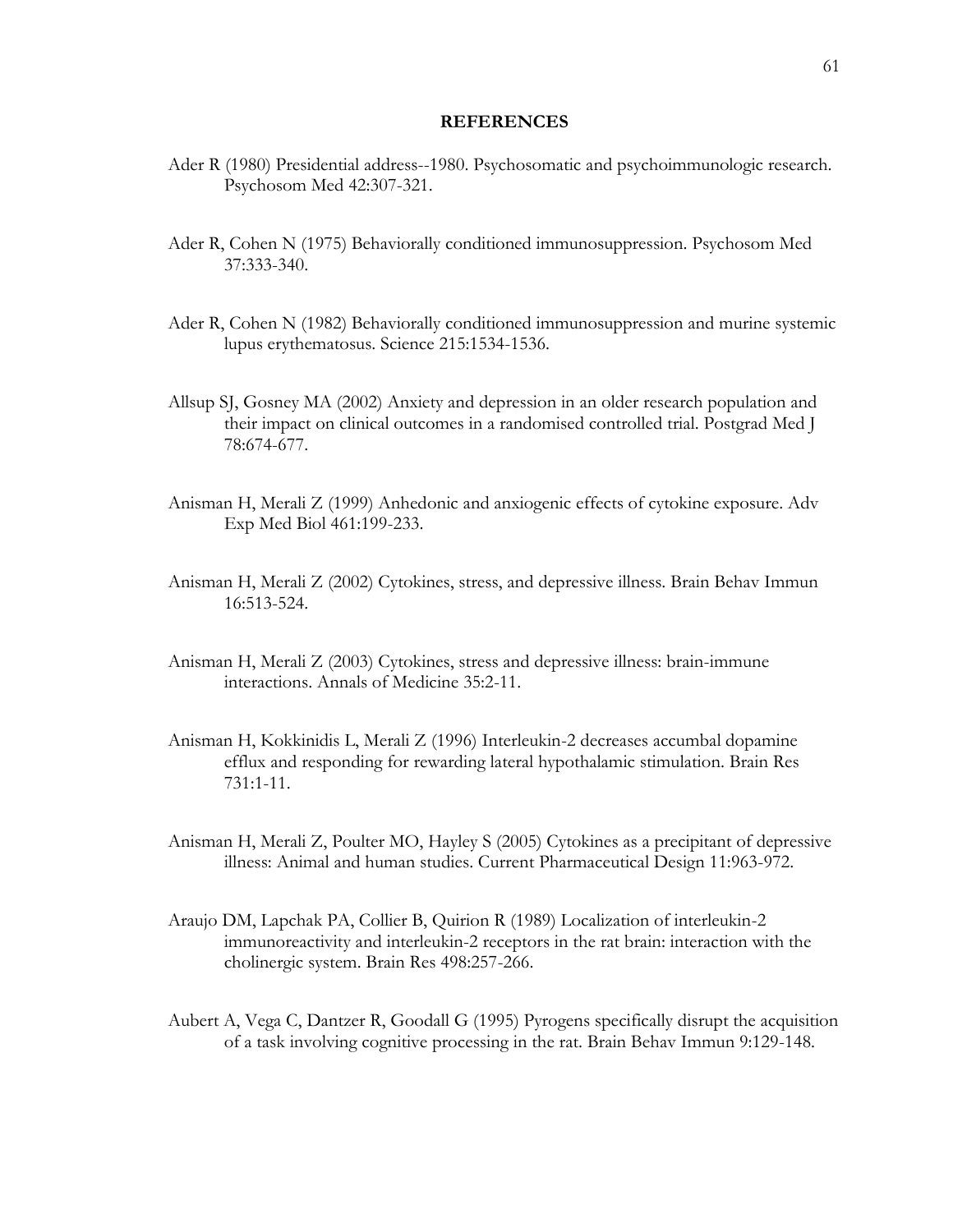- Baron RM, Kenny DA (1986) The moderator-mediator variable distinction in social psychological research: conceptual, strategic, and statistical considerations. J Pers Soc Psychol 51:1173-1182.
- Beck AT, Brown G, Steer RA, Eidelson JI, Riskind JH (1987) Differentiating anxiety and depression: a test of the cognitive content-specificity hypothesis. J Abnorm Psychol 96:179-183.
- Besedovsky HO, DelRey A (1996) Immune-neuro-endocrine interactions: Facts and hypotheses. Endocrine Reviews 17:64-102.
- Besedovsky HO, del Rey A (2007) Physiology of psychomeuroimmunology: A personal view. Brain Behavior and Immunity 21:34-44.
- Bonaccorso S, Marino V, Puzella A, Pasquini M, Biondi M, Artini M, Almerighi C, Verkerk R, Meltzer H, Maes M (2002) Increased depressive ratings in patients with hepatitis C receiving interferon-alpha-based immunotherapy are related to interferon-alphainduced changes in the serotonergic system. Journal of Clinical Psychopharmacology 22:86-90.
- Bonaccorso S, Puzella A, Marino V, Pasquini M, Biondi M, Artini M, Almerighi C, Levrero M, Egyed B, Bosmans E, Meltzer HY, Maes M (2001) Immunotherapy with interferon-alpha in patients affected by chronic hepatitis C induces an intercorrelated stimulation of the cytokine network and an increase in depressive and anxiety symptoms. Psychiatry Research 105:45-55.
- Brebner K, Hayley S, Zacharko R, Merali Z, Anisman H (2000) Synergistic effects of interleukin-1beta, interleukin-6, and tumor necrosis factor-alpha: central monoamine, corticosterone, and behavioral variations. Neuropsychopharmacology 22:566-580.
- Breder CD, Tsujimoto M, Terano Y, Scott DW, Saper CB (1993) Distribution and characterization of tumor necrosis factor-alpha-like immunoreactivity in the murine central nervous system. J Comp Neurol 337:543-567.
- Capuron L, Miller AH (2004) Cytokines and psychopathology: lessons from interferon-alpha. Biol Psychiatry 56:819-824.
- Capuron L, Ravaud A, Dantzer R (2000) Early depressive symptoms in cancer patients receiving interleukin 2 and/or interferon alfa-2b therapy. Journal of Clinical Oncology 18:2143-2151.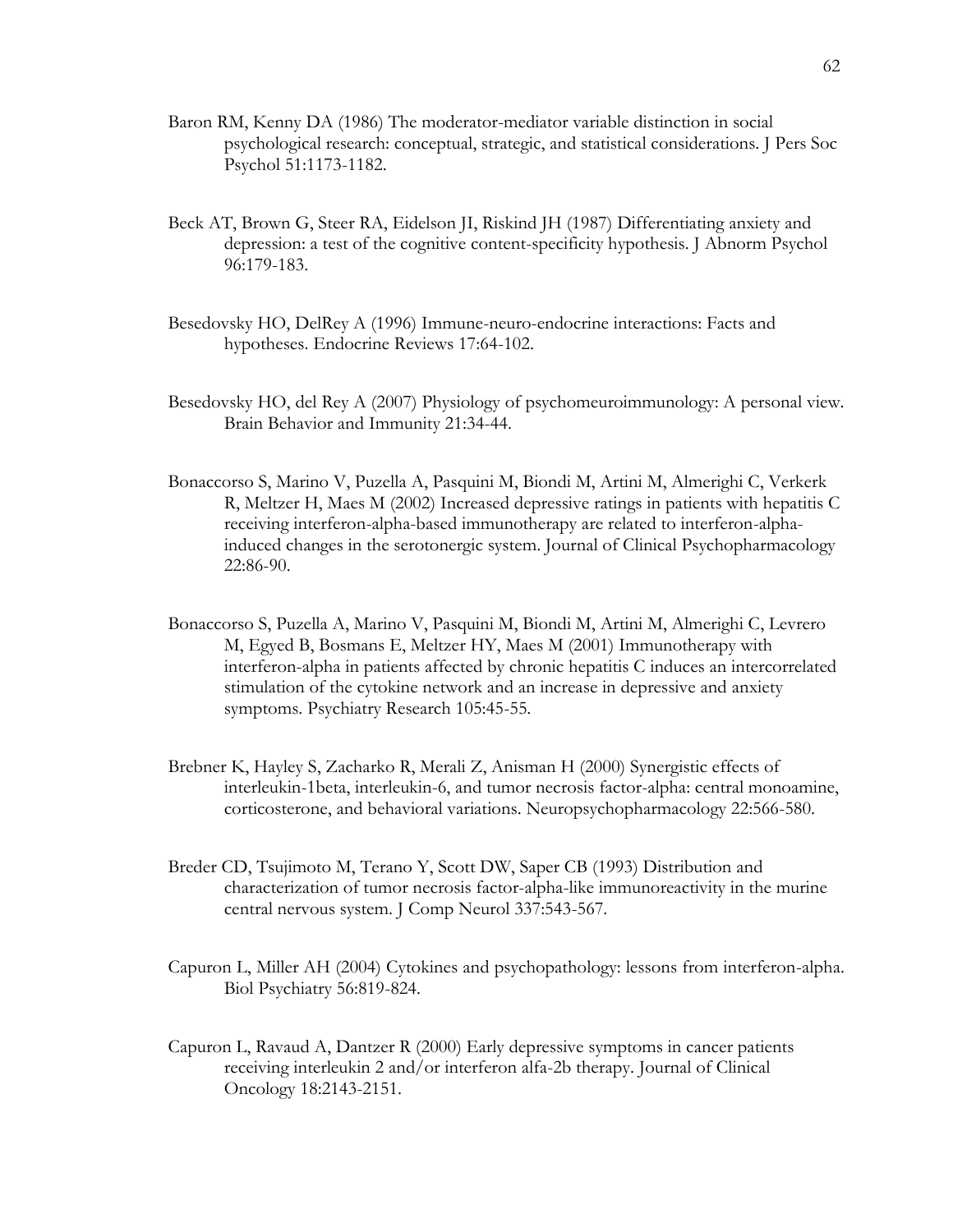- Capuron L, Hauser P, Hinze-Selch D, Miller AH, Neveu PJ (2002) Treatment of cytokineinduced depression. Brain Behavior and Immunity 16:575-580.
- Cohen O, Reichenberg A, Perry C, Ginzberg D, Pollmacher T, Soreq H, Yirmiya R (2003a) Endotoxin-induced changes in human working and declarative memory associate with cleavage of plasma "readthrough" acetylcholinesterase. J Mol Neurosci 21:199- 212.
- Cohen S, Doyle WJ, Turner RB, Alper CM, Skoner DP (2003b) Emotional style and susceptibility to the common cold. Psychosomatic Medicine 65:652-657.
- Contrada R, Hill R, Krantz D, Durel D, Wright R (1986) The Cognitive-Somatic affect scale. Rutgers University, New Jersey, Unpublished manuscript.
- Dantzer R (2004) Cytokine-induced sickness behaviour: a neuroimmune response to activation of innate immunity. European Journal of Pharmacology 500:399-411.
- Dantzer R, Bluthe RM, Laye S, Bret-Dibat JL, Parnet P, Kelley KW (1998) Cytokines and sickness behavior. Neuroimmunomodulation 840:586-590.
- del Rey A, Besedovsky H, Sorkin E (1984) Endogenous blood levels of corticosterone control the immunologic cell mass and B cell activity in mice. J Immunol 133:572- 575.
- Diefenbach MA, Leventhal EA, Leventhal H, Patrick-Miller L (1996) Negative affect relates to cross-sectional but not longitudinal symptom reporting: data from elderly adults. Health Psychol 15:282-288.
- Dunn AJ, Wang J, Ando T (1999) Effects of cytokines on cerebral neurotransmission. Comparison with the effects of stress. Adv Exp Med Biol 461:117-127.
- Dunn AJ, Swiergiel AH, de Beaurepaire R (2005) Cytokines as mediators of depression: What can we learn from animal studies? Neuroscience and Biobehavioral Reviews 29:891-909.
- Elliott EV, Sinclair NR (1968) Effect of cortisone acetate on 19S and 7S haemolysin antibody. A time course study. Immunology 15:643-652.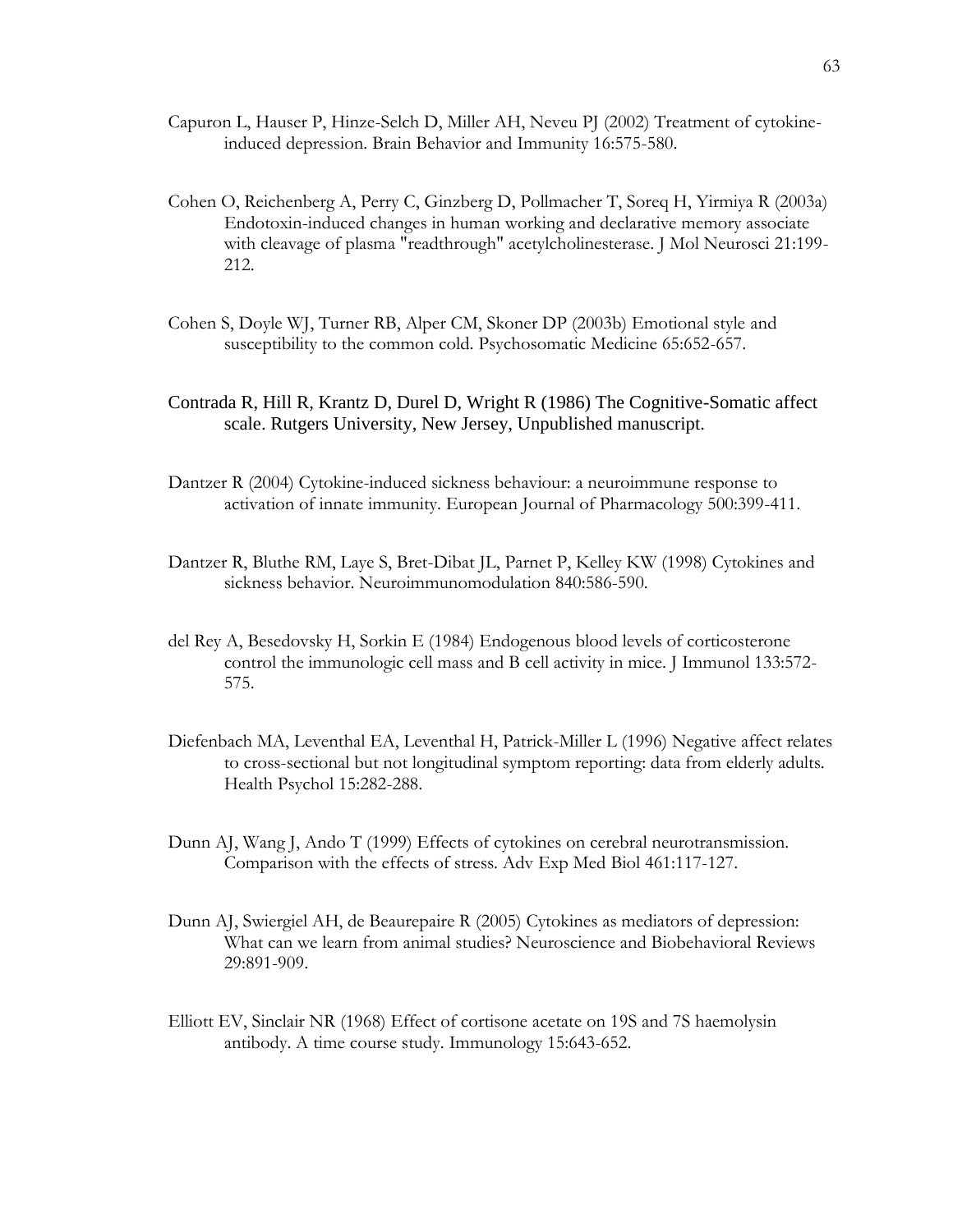- Feldman RD, Hunninghake GW, McArdle WL (1987) Beta-adrenergic-receptor-mediated suppression of interleukin 2 receptors in human lymphocytes. J Immunol 139:3355- 3359.
- Foley FW, Traugott U, LaRocca NG, Smith CR, Perlman KR, Caruso LS, Scheinberg LC (1992) A prospective study of depression and immune dysregulation in multiple sclerosis. Arch Neurol 49:238-244.
- Fortes C, Farchi S, Forastiere F, Agabiti N, Pacifici R, Zuccaro P, Perucci CA, Ebrahim S (2003) Depressive symptoms lead to impaired cellular immune response. Psychotherapy and Psychosomatics 72:253-260.
- Fredrickson BL (2001) The role of positive emotions in positive psychology. The broadenand-build theory of positive emotions. Am Psychol 56:218-226.
- Gendron RL, Nestel FP, Lapp WS, Baines MG (1991) Expression of tumor necrosis factor alpha in the developing nervous system. Int J Neurosci 60:129-136.
- Gibertini M, Newton C, Friedman H, Klein TW (1995) Spatial learning impairment in mice infected with Legionella pneumophila or administered exogenous interleukin-1-beta. Brain Behav Immun 9:113-128.
- Glaser R, Kiecolt-Glaser JK (2005) Stress-induced immune dysfunction: implications for health. Nat Rev Immunol 5:243-251.
- Glaser R, Kiecolt-Glaser JK, Malarkey WB, Sheridan JF (1998) The influence of psychological stress on the immune response to vaccines. Neuroimmunomodulation 840:649-655.
- Glaser R, Robles TF, Sheridan J, Malarkey WB, Kiecolt-Glaser JK (2003) Mild depressive symptoms are associated with amplified and prolonged inflammatory responses after influenza virus vaccination in older adults. Arch Gen Psychiatry 60:1009-1014.
- Glaser R, Padgett DA, Litsky ML, Baiocchi RA, Yang EV, Chen M, Yeh PE, Klimas NG, Marshall GD, Whiteside T, Herberman R, Kiecolt-Glaser J, Williams MV (2005) Stress-associated changes in the steady-state expression of latent Epstein-Barr virus: implications for chronic fatigue syndrome and cancer. Brain Behav Immun 19:91- 103.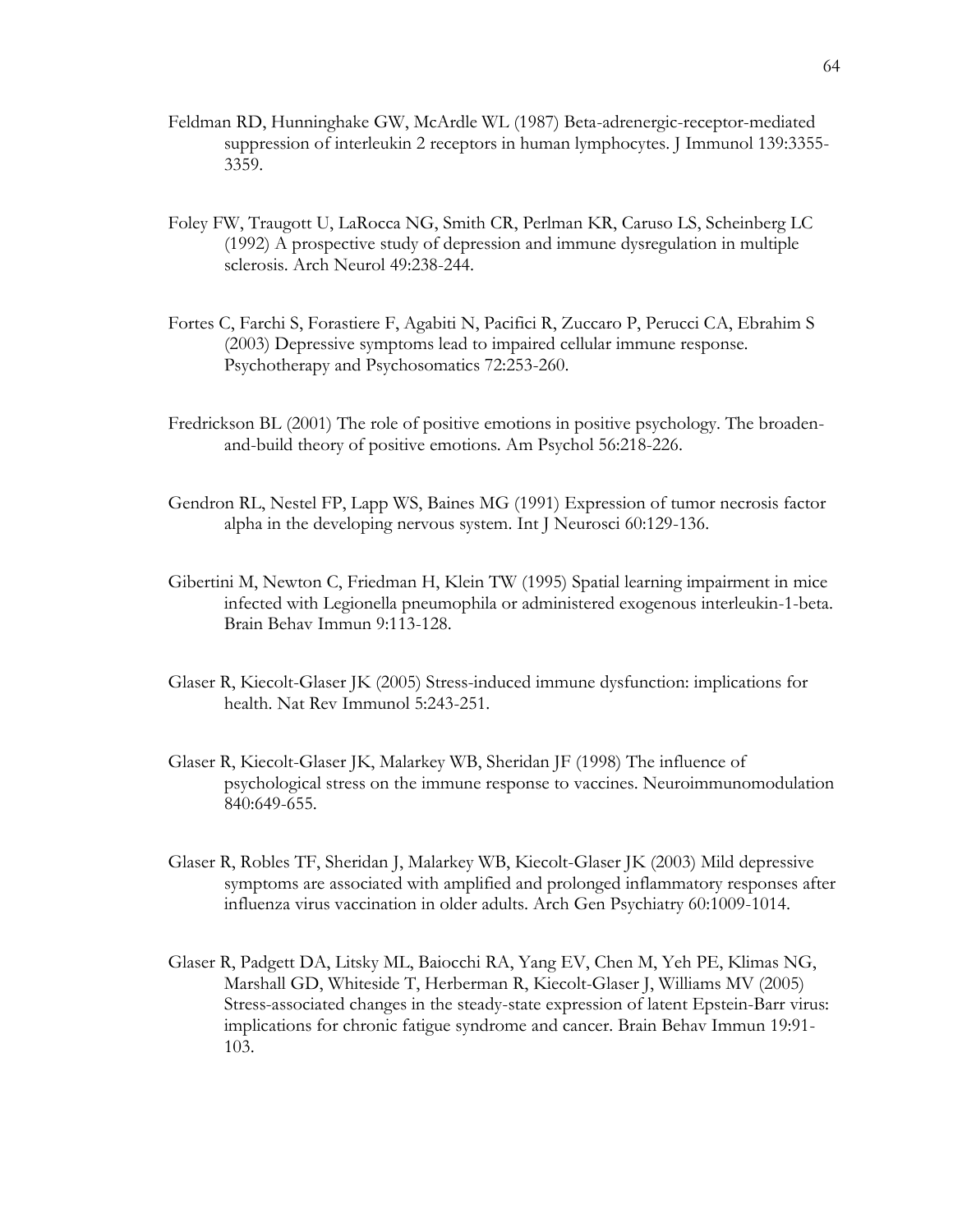- Goehler LE, Gaykema RP, Nguyen KT, Lee JE, Tilders FJ, Maier SF, Watkins LR (1999) Interleukin-1beta in immune cells of the abdominal vagus nerve: a link between the immune and nervous systems? J Neurosci 19:2799-2806.
- Hart BL (1988) Biological basis of the behavior of sick animals. Neurosci Biobehav Rev 12:123-137.
- Hayley S, Brebner K, Lacosta S, Merali Z, Anisman H (1999) Sensitization to the effects of tumor necrosis factor-alpha: neuroendocrine, central monoamine, and behavioral variations. J Neurosci 19:5654-5665.
- Juttler E, Tarabin V, Schwaninger M (2002) Interleukin-6 (IL-6): A possible neuromodulator induced by neuronal activity. Neuroscientist 8:268-275.
- Kahan BD, Pellis NR, Leinikki P, Yoshimura N, Schreiber RD (1987) Pharmacodynamic assays of the immunosuppressive action of cyclosporine therapy in transplant recipients. Transplant Proc 19:1695-1698.
- Kamata M, Higuchi H, Yoshimoto M, Yoshida K, Shimizu T (2000) Effect of single intracerebroventricular injection of alpha-interferon on monoamine concentrations in the rat brain. Eur Neuropsychopharmacol 10:129-132.
- Kiecolt-Glaser JK, Glaser R, Gravenstein S, Malarkey WB, Sheridan J (1996) Chronic stress alters the immune response to influenza virus vaccine in older adults. Proc Natl Acad Sci U S A 93:3043-3047.
- Kopnisky KL, Stoff DM, Rausch DM (2004) Workshop report: the effects of psychological variables on the progression of HIV-1 disease. Brain Behavior and Immunity 18:246- 261.
- Krabbe KS, Reichenberg A, Yirmiya R, Smed A, Pedersen BK, Bruunsgaard H (2005) Lowdose endotoxemia and human neuropsychological functions. Brain Behav Immun 19:453-460.
- Lacosta S, Merali Z, Anisman H (1999) Influence of acute and repeated interleukin-2 administration on spatial learning, locomotor activity, exploratory behaviors, and anxiety. Behavioral Neuroscience 113:1030-1041.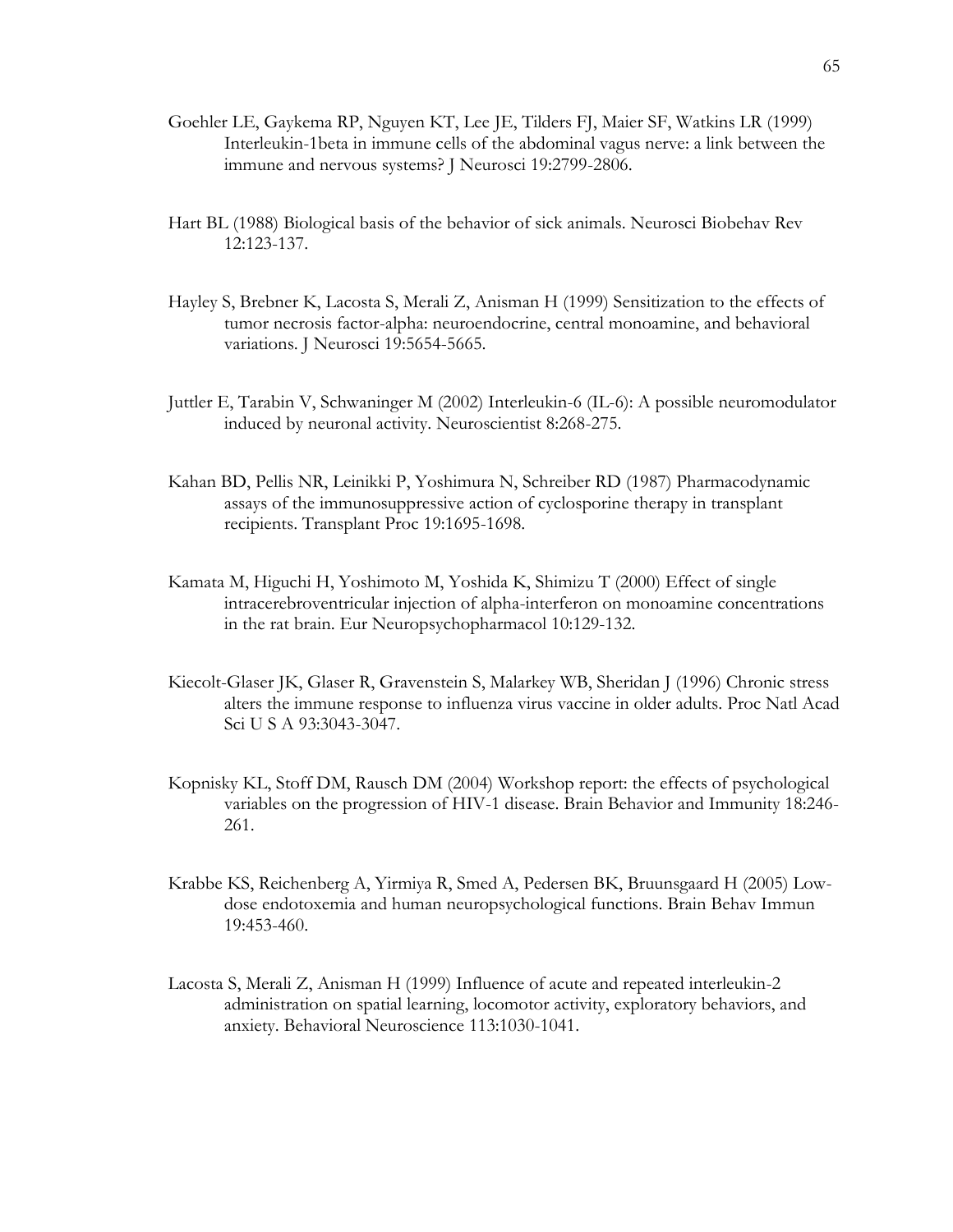- Leventhal EA, Hansell S, Diefenbach M, Leventhal H, Glass DC (1996) Negative affect and self-report of physical symptoms: two longitudinal studies of older adults. Health Psychol 15:193-199.
- Leventhal H, Patrick-Miller L, Leventhal EA (1998) It's long-term stressors that take a toll: Comment on Cohen et al. (1998). Health Psychology 17:211-213.
- Levine M, Beattie BL, Mclean DM, Corman D (1987) Characterization of the Immune-Response to Trivalent Influenza Vaccine in Elderly Men. Journal of the American Geriatrics Society 35:609-615.
- Li D, Saito R, Le MT, Nguyen HL, Suzuki Y, Shobugawa Y, Dinh DT, Hoang PV, Tran HT, Nghiem HK, Hoang LT, Huynh LP, Nguyen HT, Nishikawa M, Suzuki H (2008) Genetic analysis of influenza A/H3N2 and A/H1N1 viruses circulating in Vietnam from 2001 to 2006. J Clin Microbiol 46:399-405.
- Mak A, Rahmanian R, Lei V, Lawrence D, Krajden M, Brunham RC, Skowronski D, Li Y, Booth T, Goh SH, Petric M (2006) Longitudinal analysis of genotype distribution of influenza A virus from 2003 to 2005. Journal of Clinical Microbiology 44:3583-3588.
- Marques-Deak A, Cizza G, Sternberg E (2005) Brain-immune interactions and disease susceptibility. Molecular Psychiatry 10:239-250.
- Mehler MF, Kessler JA (1997) Hematolymphopoietic and inflammatory cytokines in neural development. Trends Neurosci 20:357-365.
- Mehrabian A (2000) Beyond IQ: broad-based measurement of individual success potential or "emotional intelligence". Genet Soc Gen Psychol Monogr 126:133-239.
- Merali Z, Brennan K, Brau P, Anisman H (2003) Dissociating anorexia and anhedonia elicited by interleukin-1beta: antidepressant and gender effects on responding for "free chow" and "earned" sucrose intake. Psychopharmacology (Berl) 165:413-418.
- Miller GE, Cohen S, Pressman S, Barkin A, Rabin BS, Treanor JJ (2004) Psychological stress and antibody response to influenza vaccination: When is the critical period for stress, and how does it get inside the body? Psychosomatic Medicine 66:215-223.
- Minden SL, Schiffer RB (1990) Affective disorders in multiple sclerosis. Review and recommendations for clinical research. Arch Neurol 47:98-104.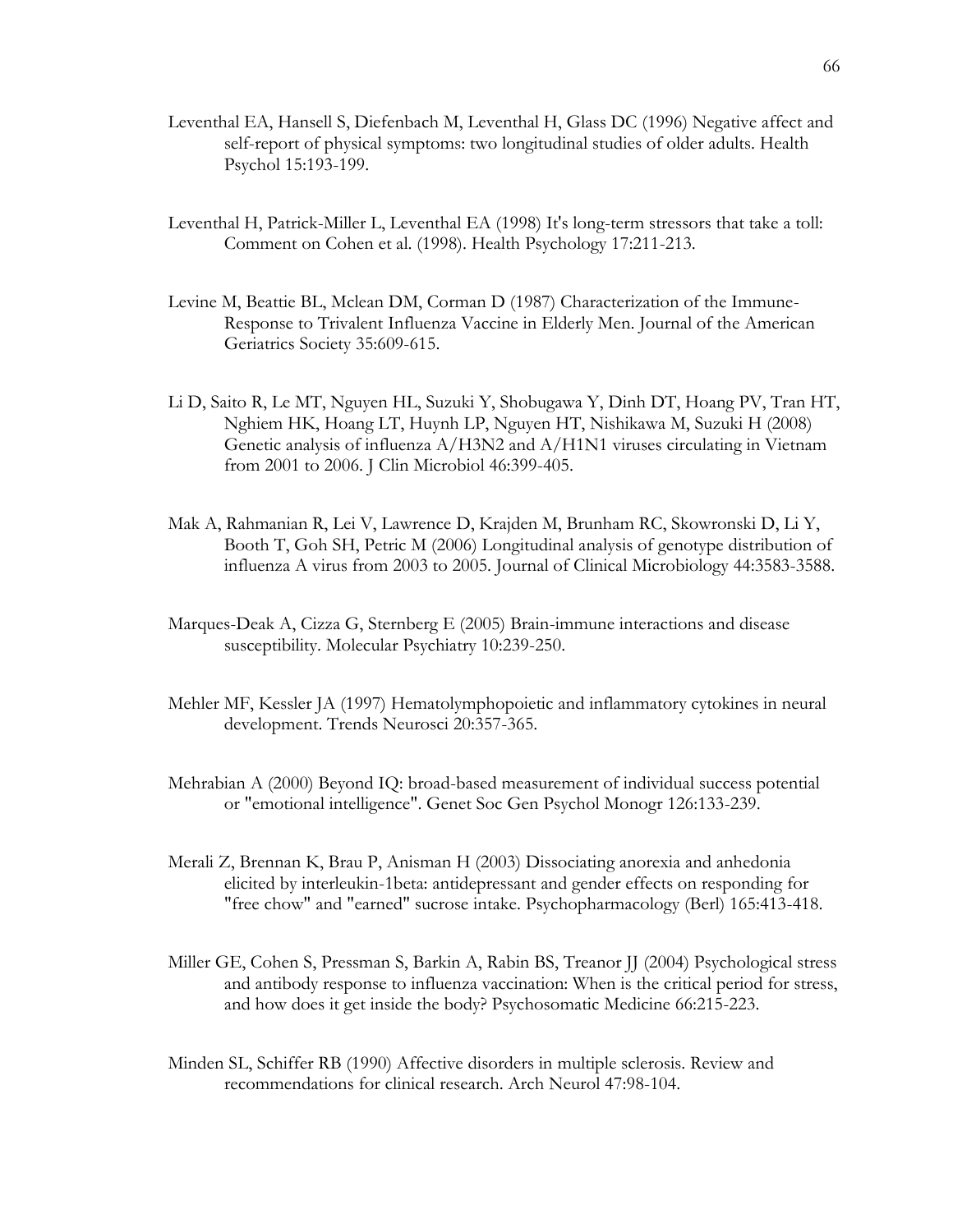- Mora PA, Robitaille C, Leventhal H, Swigar M, Leventhal EA (2002) Trait negative affect relates to prior-week symptoms, but not to reports of illness episodes, illness symptoms, and care seeking among older persons. Psychosomatic Medicine 64:436- 449.
- Morikawa O, Sakai N, Obara H, Saito N (1998) Effects of interferon-alpha, interferongamma and cAMP on the transcriptional regulation of the serotonin transporter. Eur J Pharmacol 349:317-324.
- Muller N, Ackenheil M (1998) Psychoneuroimmunology and the cytokine action in the CNS: Implications for psychiatric disorders. Progress in Neuro-Psychopharmacology & Biological Psychiatry 22:1-33.
- Musselman DL, Lawson DH, Gumnick JF, Manatunga AK, Penna S, Goodkin RS, Greiner K, Nemeroff CB, Miller AH (2001) Paroxetine for the prevention of depression induced by high-dose interferon alfa. N Engl J Med 344:961-966.
- Oberbeck R, Kromm A, Exton MS, Schade U, Schedlowski M (2003) Pavlovian conditioning of endotoxin-tolerance in rats. Brain Behavior and Immunity 17:20-27.
- Parnet P, Kelley KW, Bluthe RM, Dantzer R (2002) Expression and regulation of interleukin-1 receptors in the brain. Role in cytokines-induced sickness behavior. J Neuroimmunol 125:5-14.
- Pettit JW, Kline JP, Gencoz T, Gencoz F, Joiner TE (2001) Are happy people healthier? The specific role of positive affect in predicting self-reported health symptoms. Journal of Research in Personality 35:521-536.
- Pouplard A, Bottazzo GF, Doniach D, Roitt IM (1976) Binding of human immunoglobulins to pituitary ACTH cells. Nature 261:142-144.
- Pressman SD, Cohen S, Miller GE, Barkin A, Rabin BS (2005) Loneliness, social network size, and immune response to influenza vaccination in college freshmen. Health Psychology 24:297-306.
- Pugh CR, Fleshner M, Watkins LR, Maier SF, Rudy JW (2001) The immune system and memory consolidation: a role for the cytokine IL-1 beta. Neuroscience and Biobehavioral Reviews 25:29-41.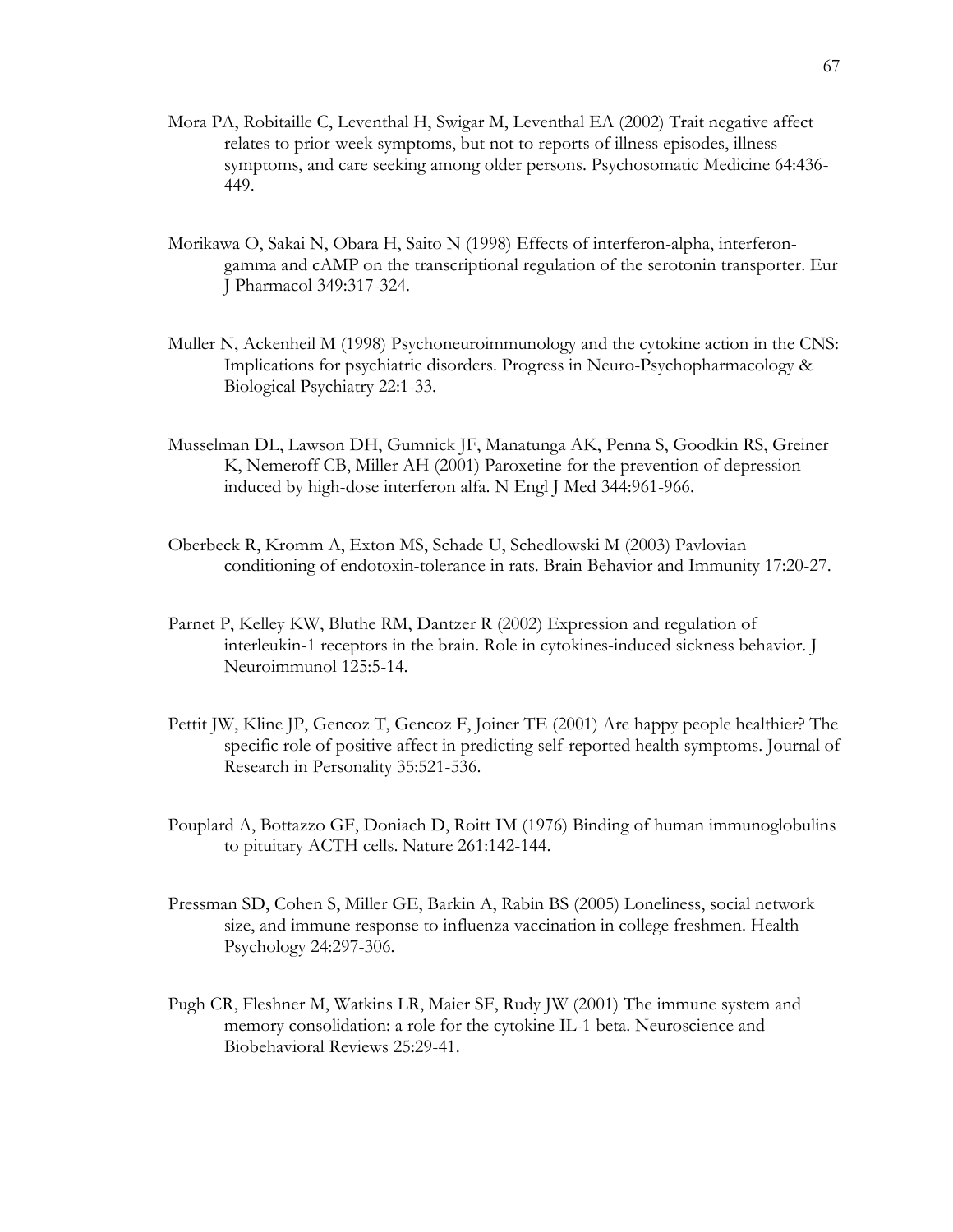- Radloff, L (1977) The CES-D scale: A self-report depression scale for research in the general population. Appl Psych Meas 1:385-401.
- Reichenberg A, Yirmiya R, Schuld A, Kraus T, Haack M, Morag A, Pollmacher T (2001) Cytokine-associated emotional and cognitive disturbances in humans. Arch Gen Psychiatry 58:445-452.
- Rothwell NJ, Luheshi G, Toulmond S (1996) Cytokines and their receptors in the central nervous system: physiology, pharmacology, and pathology. Pharmacol Ther 69:85-95.
- Rozanski A, Kubzansky LD (2005) Psychologic functioning and physical health: A paradigm of flexibility. Psychosomatic Medicine 67:S47-S53.
- Sawada M, Suzumura A, Marunouchi T (1992) TNF alpha induces IL-6 production by astrocytes but not by microglia. Brain Res 583:296-299.
- Schobitz B, Voorhuis DA, De Kloet ER (1992) Localization of interleukin 6 mRNA and interleukin 6 receptor mRNA in rat brain. Neurosci Lett 136:189-192.
- Shimojo M, Imai Y, Nakajima K, Mizushima S, Uemura A, Kohsaka S (1993) Interleukin-2 enhances the viability of primary cultured rat neocortical neurons. Neurosci Lett 151:170-173.
- Song C, Vandewoude M, Stevens W, De Clerck L, Van der Planken M, Whelan A, Anisman H, Dossche A, Maes M (1999) Alterations in immune functions during normal aging and Alzheimer's disease. Psychiatry Research 85:71-80.
- Sredni-Kenigsbuch D (2002) Th1/Th2 cytokines in the central nervous system. International Journal of Neuroscience 112:665-703.
- Steinman L (2004) Elaborate interactions between the immune and nervous systems. Nat Immunol 5:575-581.

Sternberg EM (1989) Monokines, lymphokines, and the brain. Year Immunol 5:205-217.

Sternberg EM (2006) Neural regulation of innate immunity: a coordinated nonspecific host response to pathogens. Nat Rev Immunol 6:318-328.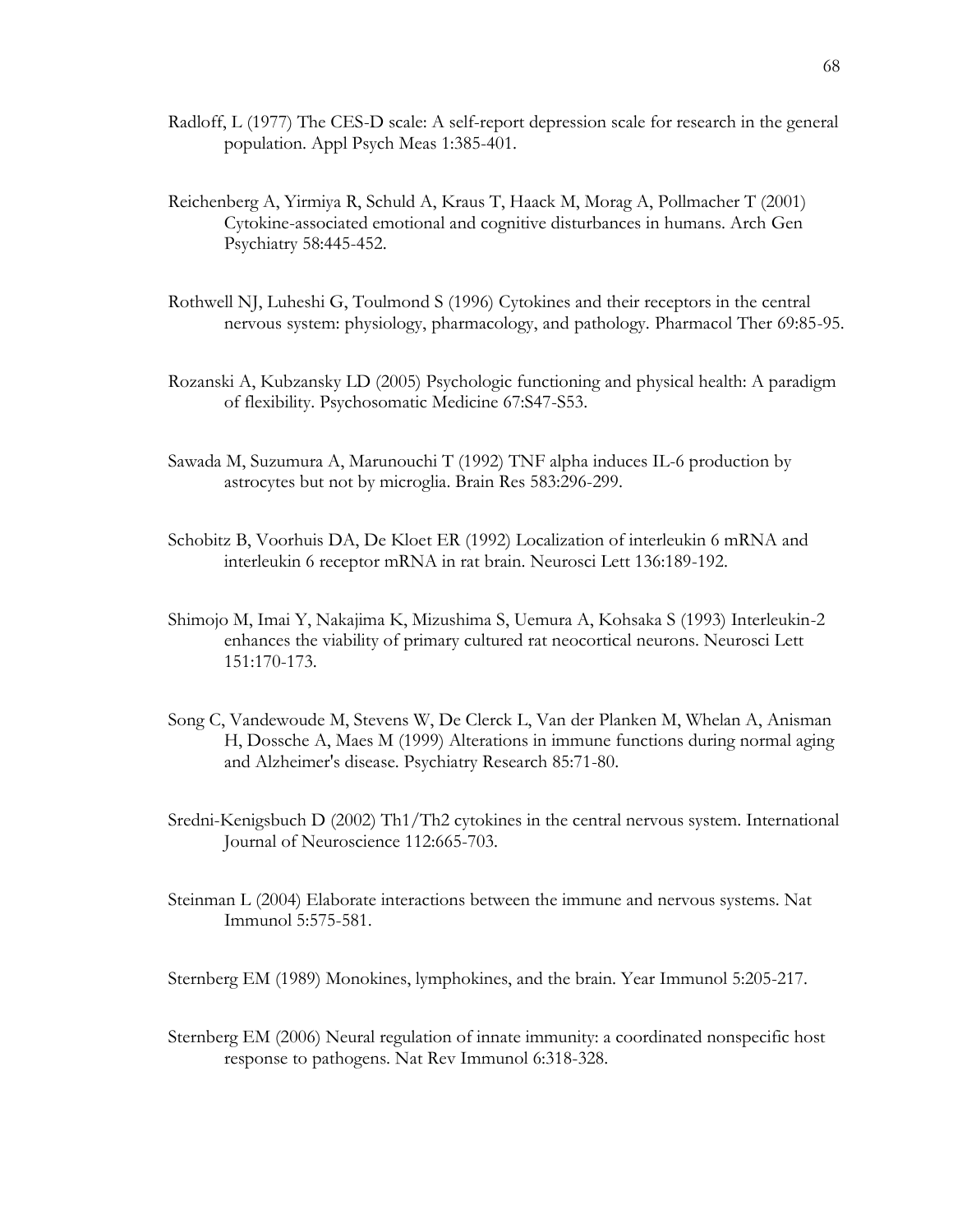- Stone AA, Cox DS, Valdimarsdottir H, Jandorf L, Neale JM (1987) Evidence that secretory IgA antibody is associated with daily mood. J Pers Soc Psychol 52:988-993.
- Tabbarah M, Zimmerman RK, Nowalk MP, Janosky JE, Troy JA, Raymund M, Jewell IK (2005) What predicts influenza vaccination status in older Americans over several years? Journal of the American Geriatrics Society 53:1354-1359.
- Thompson WW, Shay DK, Weintraub E, Brammer L, Bridges CB, Cox NJ, Fukuda K (2004) Influenza-associated hospitalizations in the United States. Jama 292:1333-1340.
- Thomsen DK, Mehlsen MY, Hokland M, Viidik A, Olesen F, Avlund K, Munk K, Zachariae R (2004) Negative thoughts and health: Associations among rumination, immunity, and health care utilization in a young and elderly sample. Psychosomatic Medicine 66:363-371.
- Vedhara K, Cox NK, Wilcock GK, Perks P, Hunt M, Anderson S, Lightman SL, Shanks NM (1999) Chronic stress in elderly carers of dementia patients and antibody response to influenza vaccination. Lancet 353:627-631.
- Watson D (1988a) The vicissitudes of mood measurement: effects of varying descriptors, time frames, and response formats on measures of positive and negative affect. J Pers Soc Psychol 55:128-141.
- Watson D (1988b) Intraindividual and interindividual analyses of positive and negative affect: their relation to health complaints, perceived stress, and daily activities. J Pers Soc Psychol 54:1020-1030.
- Watson D, Clark LA, Tellegen A (1988) Development and validation of brief measures of positive and negative affect: the PANAS scales. J Pers Soc Psychol 54:1063-1070.
- Xiao BG, Link H (1998) Immune regulation within the central nervous system. Journal of the Neurological Sciences 157:1-12.
- Yirmiya R (1996) Endotoxin produces a depressive-like episode in rats. Brain Res 711:163- 174.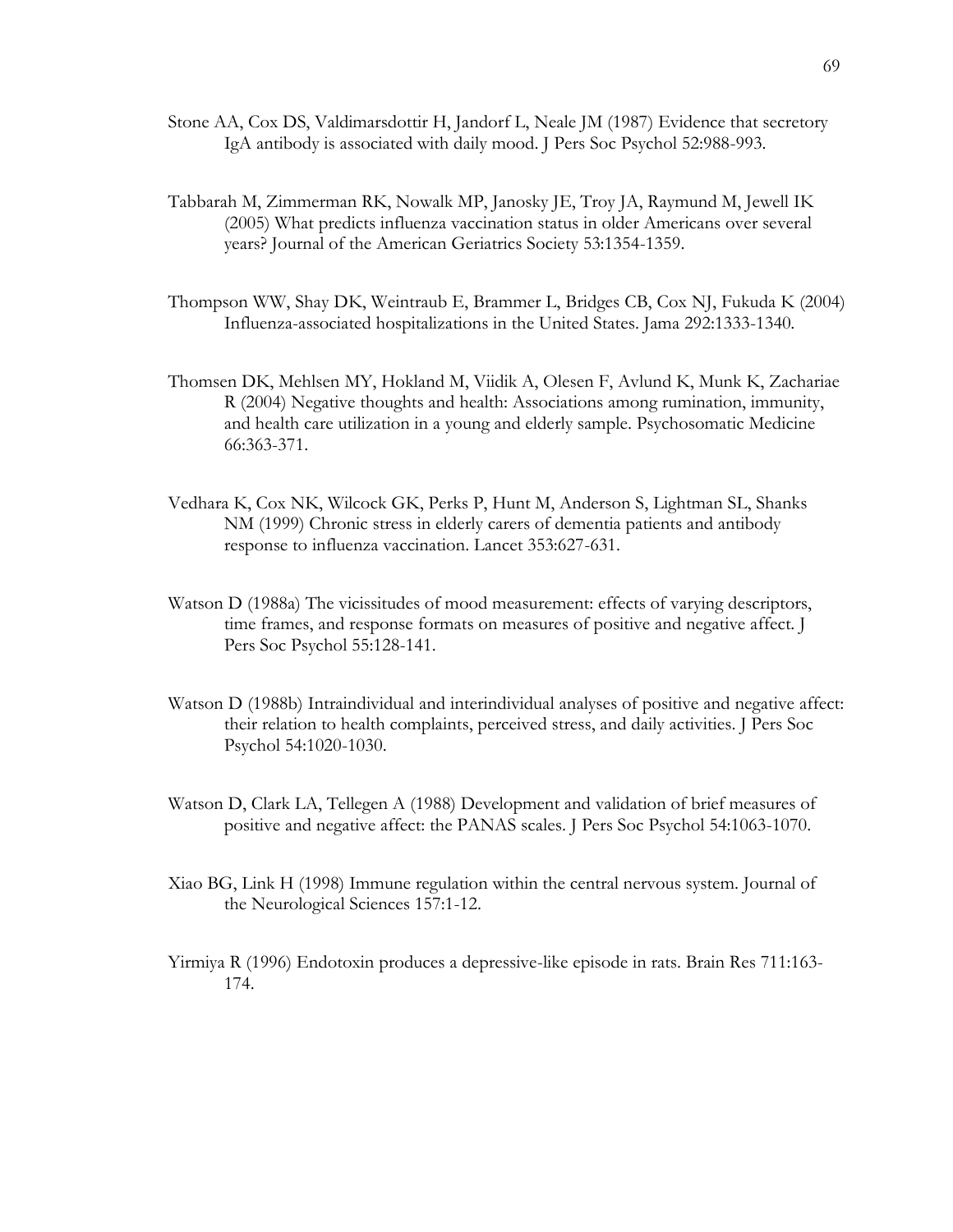#### **TABLE CAPTIONS**

**Table 1.** Annual influenza vaccination viral components.

**Table 2.** Correlations between Trait NA and Ab response slope in 1992. Significant correlations highlighted in yellow.

**Table 3.** Correlations between Trait NA and Ab response slope in 1993. Significant correlations highlighted in yellow.

**Table 4.** Correlations between Trait NA and Ab response slope in 1996. Significant correlations highlighted in yellow.

**Table 5.** Correlations between long-term changes in follow-up State NA and Ab response. Significant correlations highlighted in yellow.

**Table 6.** Correlations between State NA and psychological stress (life events) in 1992. Significant correlations highlighted in yellow.

**Table 7.** Correlations between State NA and psychological stress (lie events) in 1993. Significant correlations highlighted in yellow.

**Table 8.** Correlations between State NA and psychological stress (life events) in 1996. Significant correlations highlighted in yellow.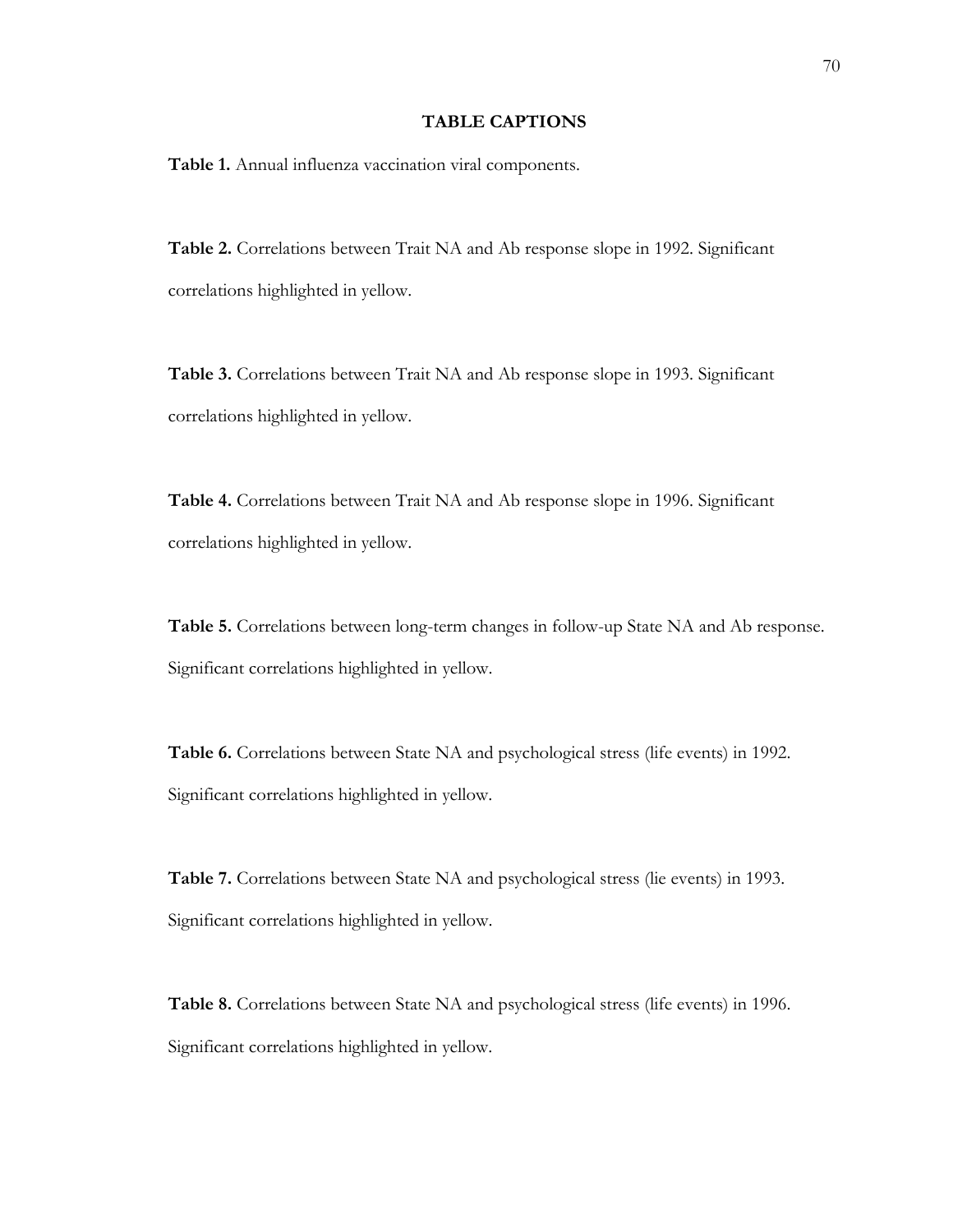**Table 9.** Correlations between State NA and systemic stress (chronic illness) in 1992. Significant correlations highlighted in yellow.

**Table 10.** Correlations between State NA and systemic stress (chronic illness) in 1993. Significant correlations highlighted in yellow.

**Table 11.** Correlations between State NA and systemic stress (chronic illness) in 1996. Significant correlations highlighted in yellow.

**Table 12.** Correlations between State NA (both score at follow-up and slope of change from baseline), stress, and systemic symptom reports in 1992. Significant correlations highlighted in yellow. Trends toward significance highlighted in blue.

**Table 13.** Correlations between State NA (both score at follow-up and slope of change from baseline), stress, and systemic symptom reports in 1993. Significant correlations highlighted in yellow. Trends toward significance highlighted in blue.

**Table 14.** Correlations between State NA (both score at follow-up and slope of change from baseline), stress, and systemic symptom reports in 1996. Significant correlations highlighted in yellow. Trends toward significance highlighted in blue.

**Table 15.** Correlations between systemic symptoms and Ab response slope in 1992. Significant correlations highlighted in yellow. Trends toward significance highlighted in blue.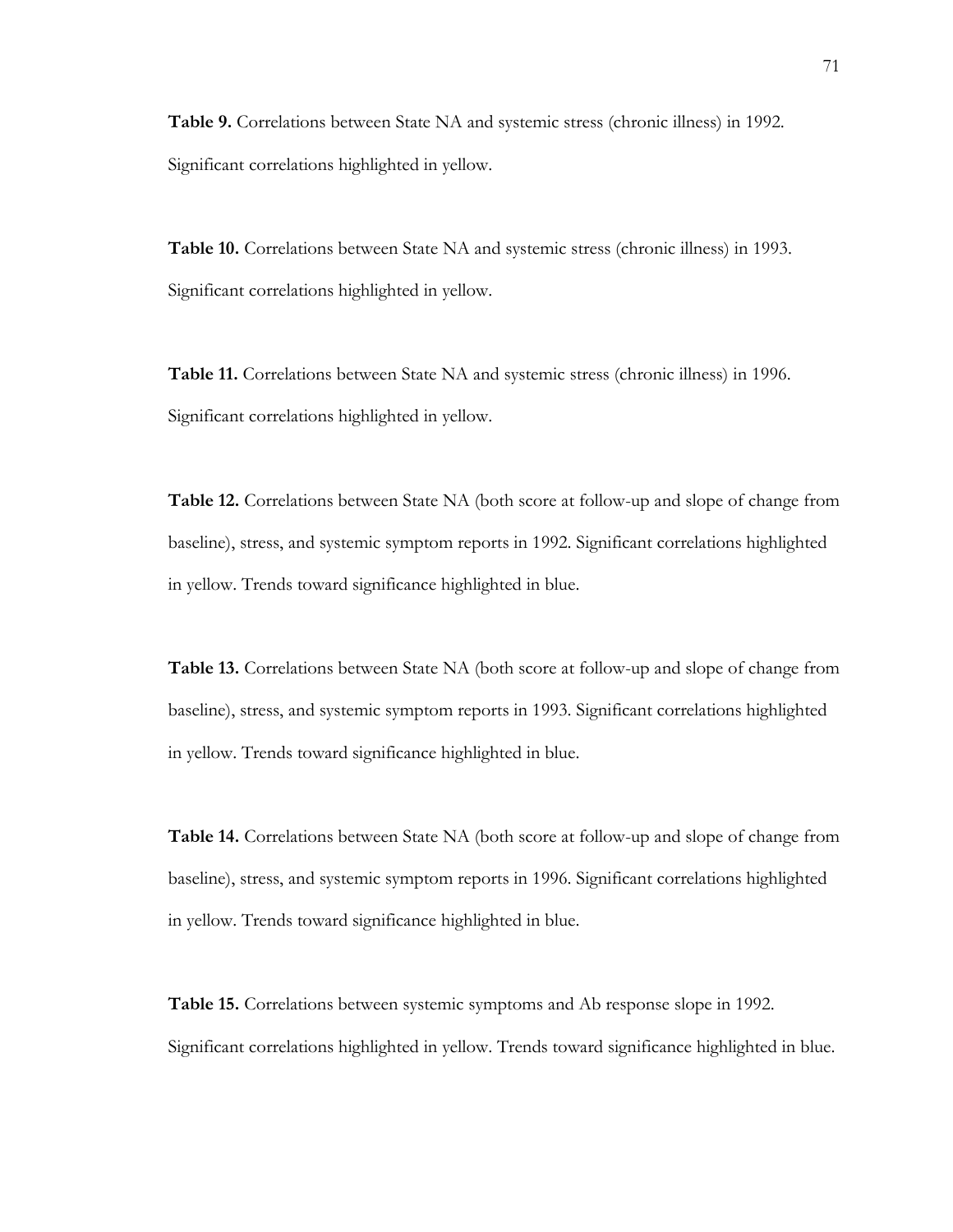**Table 16.** No correlations existed between systemic symptoms and Ab response slope in 1993.

**Table 17.** No correlations existed between systemic symptoms and Ab response slope in 1996.

**Table 18.** Correlations between PA and Ab response in 1992. Significant correlations highlighted in yellow.

**Table 19.** Correlations between PA and Ab response in 1996. Significant correlations highlighted in yellow.

**Table 20.** Correlations between PA and Ab response in 1993. Significant correlations highlighted in yellow. Trends toward significance highlighted in blue.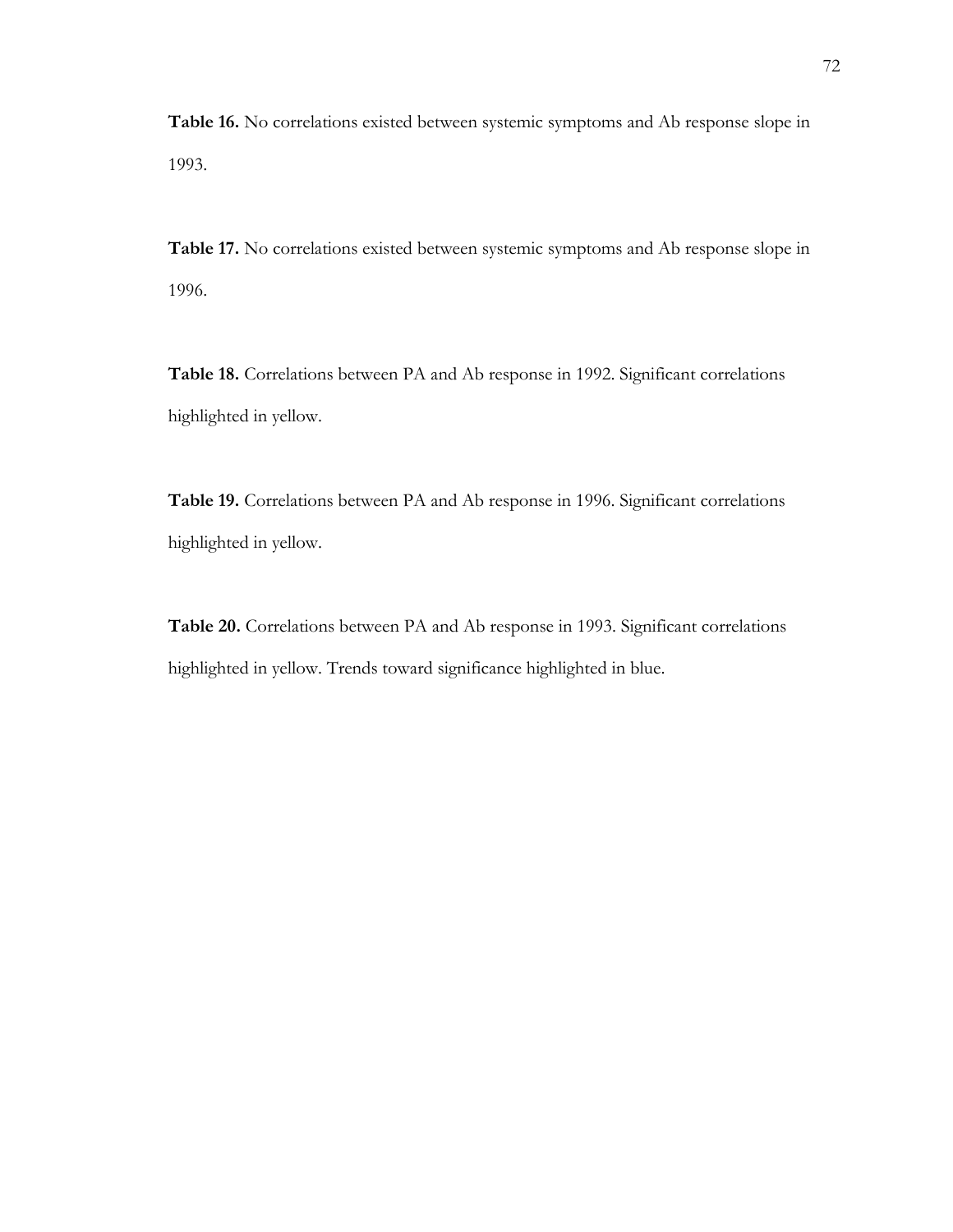| 1991         | 1992         | 1993         | 1994       | 1995              | 1996          |
|--------------|--------------|--------------|------------|-------------------|---------------|
| $B/B$ eijing | $B/B$ eijing | $B/B$ eijing | B/Shandong | B/Harbin          | B/Harbin      |
| 89           | 92           | 92.          |            |                   |               |
| A/Panama     | A/Panama     | A/Panama     | A/Panama   | $A/$ Johannesburg | $A/N$ anchang |
| (H1N1)       | (H1N1)       | (H1N1)       | (H1N1)     | (H1N1)            | 95 (H3N2)     |
| A/Taiwan     | A/Texas      | A/Texas      | $A/T$ exas | $A/T$ exas        | $A/T$ exas    |
| (H1N1)       | (H3N2)       | (H3N2)       | (H3N2)     | (H3N2)            | (H3N2)        |

Table 1. Annual influenza vaccination viral components.

Table 2. Correlations between Trait NA and Ab response slope in 1992.

|                      |                     |             | COLLETATIONS |                          |                          |                         |                        |
|----------------------|---------------------|-------------|--------------|--------------------------|--------------------------|-------------------------|------------------------|
|                      |                     | 92 Trat dep | 92 Trat anx  | Be89_92_<br>change_slope | Be92_92_<br>change_slope | Pan 92_change_<br>slope | Tai92_change_<br>slope |
| 92 Trat dep          | Pearson Correlation | 1           | .560         | $-012$                   | .061                     | .082                    | .026                   |
|                      | Sig. (2-tailed)     |             | .000         | .882                     | .455                     | 313                     | .751                   |
|                      | N                   | 152         | 152          | 152                      | 152                      | 152                     | 152                    |
| 92 Trat anx          | Pearson Correlation | 560         | $\mathbf{1}$ | $-0.016$                 | .141                     | .104                    | .002                   |
|                      | Sig. (2-tailed)     | .000        |              | .848                     | .083                     | 204                     | .985                   |
|                      | N                   | 152         | 152          | 152                      | 152                      | 152                     | 152                    |
| Be89_92_change_slope | Pearson Correlation | $-012$      | $-016$       | $\mathbf{1}$             | 226                      | 224                     | .266                   |
|                      | Sig. (2-tailed)     | .882        | .848         |                          | .005                     | .005                    | .001                   |
|                      | N                   | 152         | 152          | 152                      | 152                      | 152                     | 152                    |
| Be92_92_change_slope | Pearson Correlation | .061        | .141         | 226                      | $\mathbf{1}$             | .460                    | 397                    |
|                      | Sig. (2-tailed)     | .455        | .083         | .005                     |                          | .000                    | .000                   |
|                      | N                   | 152         | 152          | 152                      | 152                      | 152                     | 152                    |
| Pan92_change_slope   | Pearson Correlation | .082        | .104         | 224                      | .460                     | $\mathbf{1}$            | .487                   |
|                      | Sig. (2-tailed)     | 313         | 204          | 005                      | 000                      |                         | .000                   |
|                      | N                   | 152         | 152          | 152                      | 152                      | 152                     | 152                    |
| Tai92_change_slope   | Pearson Correlation | .026        | .002         | 266                      | 397                      | .487                    | $\mathbf{1}$           |
|                      | Sig. (2-tailed)     | .751        | .985         | .001                     | 000                      | 000                     |                        |
|                      | N                   | 152         | 152          | 152                      | 152                      | 152                     | 152                    |
| Tex92_change_slope   | Pearson Correlation | .055        | .026         | 343                      | .483                     | 381                     | 366                    |
|                      | Sig. (2-tailed)     | .497        | .751         | 000                      | .000                     | .000                    | .000                   |
|                      | N                   | 152         | 152          | 152                      | 152                      | 152                     | 152                    |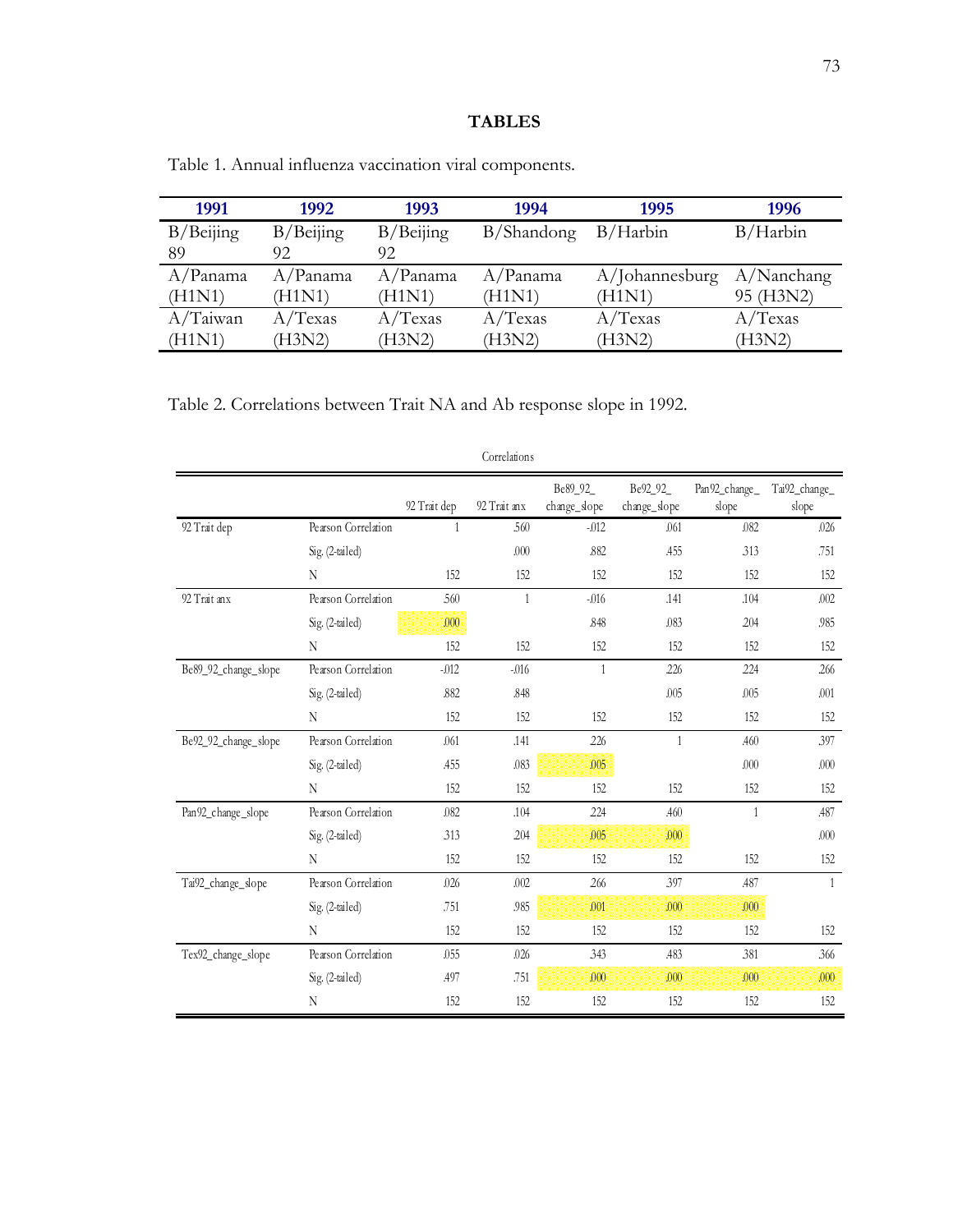|                      |                     |             | COLLCIAUOILS |                          |                          |                        |                        |
|----------------------|---------------------|-------------|--------------|--------------------------|--------------------------|------------------------|------------------------|
|                      |                     | 96 Trat dep | 96 Trat anx  | Be89_96_<br>change_slope | Be92_96_<br>change_slope | Pan96_change_<br>slope | Tai96_change_<br>slope |
| 96 Trat dep          | Pearson Correlation | 1           | .730         | .021                     | $-106$                   | $-053$                 | $-063$                 |
|                      | Sig. (2-tailed)     |             | .000         | .802                     | .192                     | .513                   | .441                   |
|                      | N                   | 152         | 152          | 152                      | 152                      | 152                    | 152                    |
| 96 Trat anx          | Pearson Correlation | .730        | 1            | .032                     | $-113$                   | $-.033$                | $-075$                 |
|                      | Sig. (2-tailed)     | .000        |              | .699                     | .165                     | .689                   | 361                    |
|                      | N                   | 152         | 152          | 152                      | 152                      | 152                    | 152                    |
| Be89_96_change_slope | Pearson Correlation | .021        | .032         | 1                        | 394                      | .164                   | 258                    |
|                      | Sig. (2-tailed)     | .802        | .699         |                          | .000                     | .044                   | .001                   |
|                      | N                   | 152         | 152          | 152                      | 152                      | 152                    | 152                    |
| Be92_96_change_slope | Pearson Correlation | $-106$      | $-113$       | 394                      | $\mathbf{1}$             | .068                   | .072                   |
|                      | Sig. (2-tailed)     | .192        | .165         | 000                      |                          | .403                   | 381                    |
|                      | N                   | 152         | 152          | 152                      | 152                      | 152                    | 152                    |
| Pan96_change_slope   | Pearson Correlation | $-053$      | $-0.33$      | .164                     | .068                     | 1                      | 385                    |
|                      | Sig. (2-tailed)     | .513        | .689         | .044                     | .403                     |                        | .000                   |
|                      | N                   | 152         | 152          | 152                      | 152                      | 152                    | 152                    |
| Tai%_change_slope    | Pearson Correlation | $-063$      | $-0.075$     | 258                      | .072                     | 385                    | $\mathbf{1}$           |
|                      | Sig. (2-tailed)     | .441        | 361          | 001                      | 381                      | 000                    |                        |
|                      | N                   | 152         | 152          | 152                      | 152                      | 152                    | 152                    |
| Tex96_change_slope   | Pearson Correlation | .007        | $-0.31$      | 309                      | .273                     | .163                   | 253                    |
|                      | Sig. (2-tailed)     | .934        | .703         | .000                     | 001                      | .044                   | 002                    |
|                      | N                   | 152         | 152          | 152                      | 152                      | 152                    | 152                    |

Table 3. Correlations between Trait NA and Ab response slope in 1993.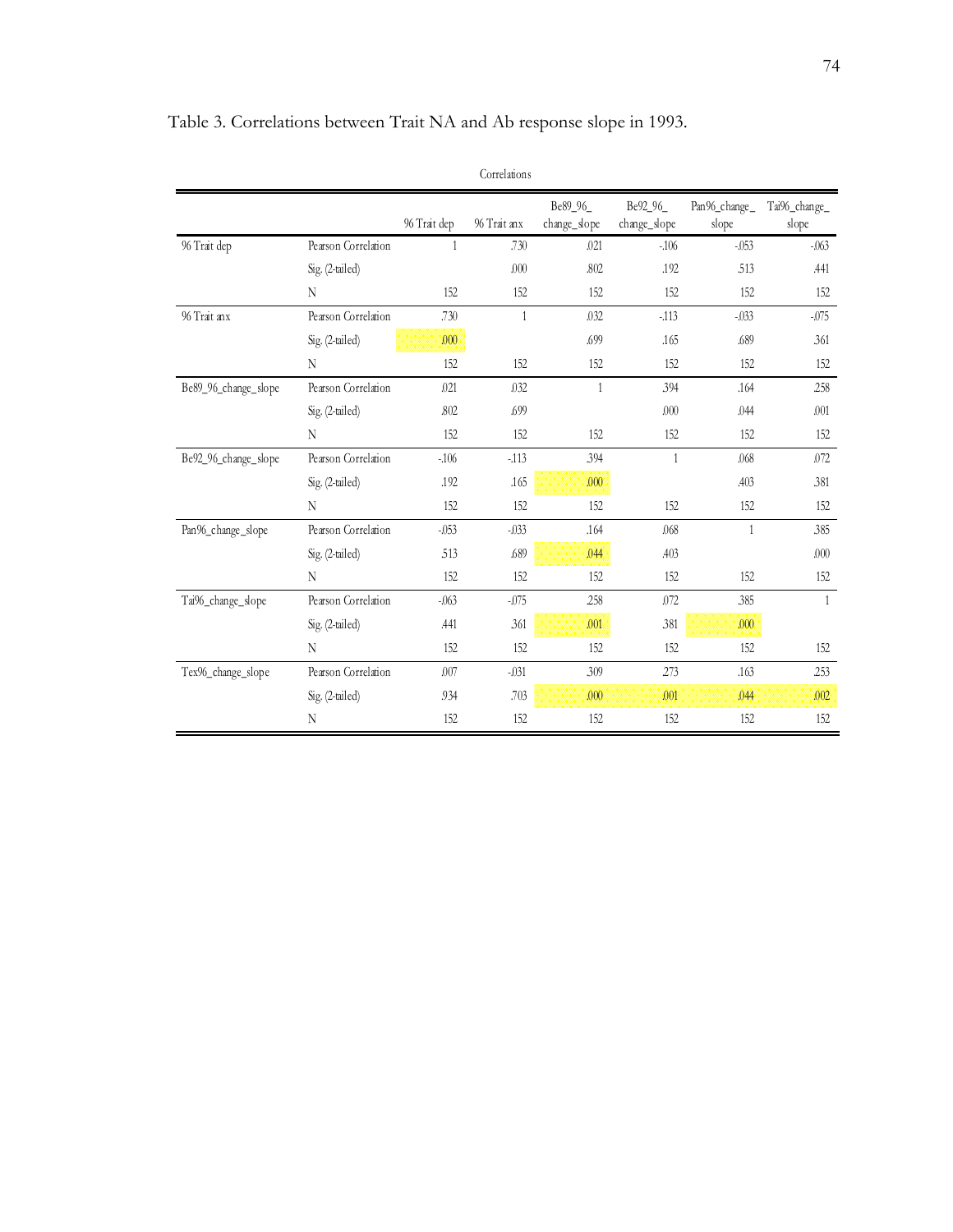|                      |                     |              | Correlations |                          |                          |                        |                        |
|----------------------|---------------------|--------------|--------------|--------------------------|--------------------------|------------------------|------------------------|
|                      |                     | 93 Trait dep | 93 Trait anx | Be89_93_<br>change_slope | Be92_93_<br>change_slope | Pan93_change_<br>slope | Tai93_change_<br>slope |
| 93 Trat dep          | Pearson Correlation | 1            | .596         | $-0.046$                 | $-0.066$                 | .091                   | .022                   |
|                      | Sig. (2-tailed)     |              | .000         | .573                     | .419                     | 266                    | .792                   |
|                      | N                   | 152          | 152          | 152                      | 152                      | 152                    | 152                    |
| 93 Trait anx         | Pearson Correlation | 5%           | $\mathbf{1}$ | .007                     | .041                     | .169                   | .087                   |
|                      | Sig. (2-tailed)     | .000         |              | .928                     | .615                     | .037                   | .289                   |
|                      | N                   | 152          | 152          | 152                      | 152                      | 152                    | 152                    |
| Be89_93_change_slope | Pearson Correlation | $-046$       | .007         | $\mathbf{1}$             | .593                     | .187                   | .436                   |
|                      | Sig. (2-tailed)     | 573          | .928         |                          | .000                     | .021                   | .000                   |
|                      | N                   | 152          | 152          | 152                      | 152                      | 152                    | 152                    |
| Be92_93_change_slope | Pearson Correlation | $-0.066$     | .041         | .593                     | $\mathbf{1}$             | .305                   | .511                   |
|                      | Sig. (2-tailed)     | .419         | .615         | .000                     |                          | .000                   | .000                   |
|                      | N                   | 152          | 152          | 152                      | 152                      | 152                    | 152                    |
| Pan93_change_slope   | Pearson Correlation | .091         | .169         | .187                     | 305                      | $\mathbf{1}$           | 310                    |
|                      | Sig. (2-tailed)     | 266          | 037          | .021                     | .000                     |                        | .000                   |
|                      | N                   | 152          | 152          | 152                      | 152                      | 152                    | 152                    |
| Tai93_change_slope   | Pearson Correlation | .022         | .087         | .436                     | .511                     | 310                    | $\mathbf{1}$           |
|                      | Sig. (2-tailed)     | .792         | 289          | .000                     | .000                     | .000                   |                        |
|                      | N                   | 152          | 152          | 152                      | 152                      | 152                    | 152                    |
| Tex93_change_slope   | Pearson Correlation | .013         | .155         | .332                     | .534                     | .447                   | .269                   |
|                      | Sig. (2-tailed)     | 870          | .057         | .000                     | .000                     | .000                   | 001                    |
|                      | N                   | 152          | 152          | 152                      | 152                      | 152                    | 152                    |

Table 4. Correlations between Trait NA and Ab response slope in 1996.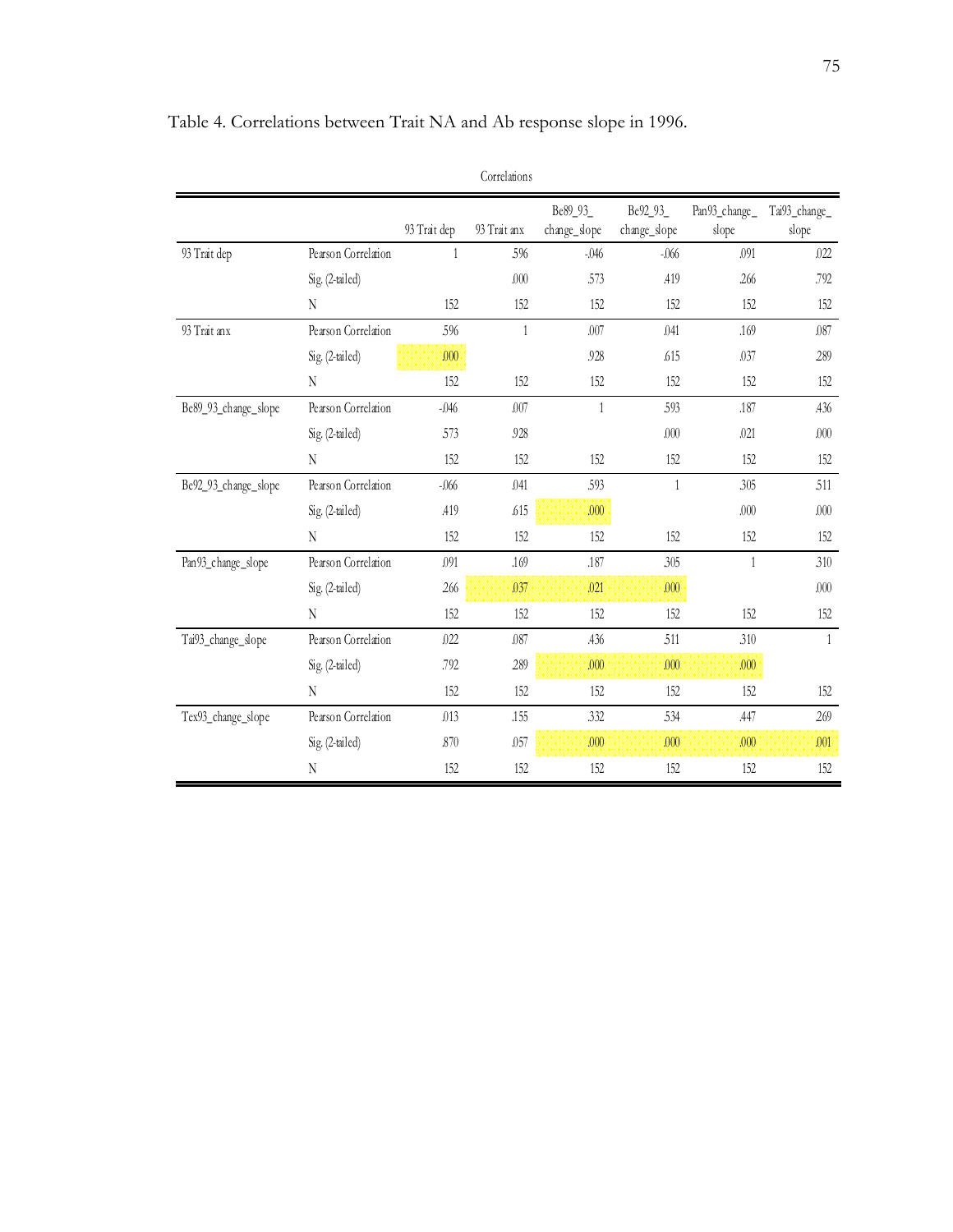|              | Correlations        |                    |                 |
|--------------|---------------------|--------------------|-----------------|
|              |                     | $Dep2wk_$<br>slope | Ans2wk<br>slope |
| Dep2wk_slope | Pearson Correlation | $\mathbf{1}$       | .663            |
|              | Sig. (2-tailed)     |                    | .000            |
|              | N                   | 152                | 152             |
| Anx2wk_slope | Pearson Correlation | .663               | 1               |
|              | Sig. (2-tailed)     | .000               |                 |
|              | N                   | 152                | 152             |
| be89_slope   | Pearson Correlation | $-.117$            | $-.038$         |
|              | Sig. (2-tailed)     | .152               | .639            |
|              | N                   | 152                | 152             |
| be92_slope   | Pearson Correlation | $-.049$            | $-.086$         |
|              | Sig. (2-tailed)     | .552               | .292            |
|              | N                   | 152                | 152             |
| pan_slope    | Pearson Correlation | $-.052$            | $-.041$         |
|              | Sig. (2-tailed)     | .521               | .619            |
|              | N                   | 152                | 152             |
| tai_slope    | Pearson Correlation | $-.310$            | $-.175$         |
|              | Sig. (2-tailed)     | .000               | .031            |
|              | N                   | 152                | 152             |
| tex_slope    | Pearson Correlation | $-.060$            | $-.056$         |
|              | Sig. (2-tailed)     | .466               | .493            |
|              | N                   | 152                | 152             |

Table 5. Correlations between long-term changes in State NA and Ab response.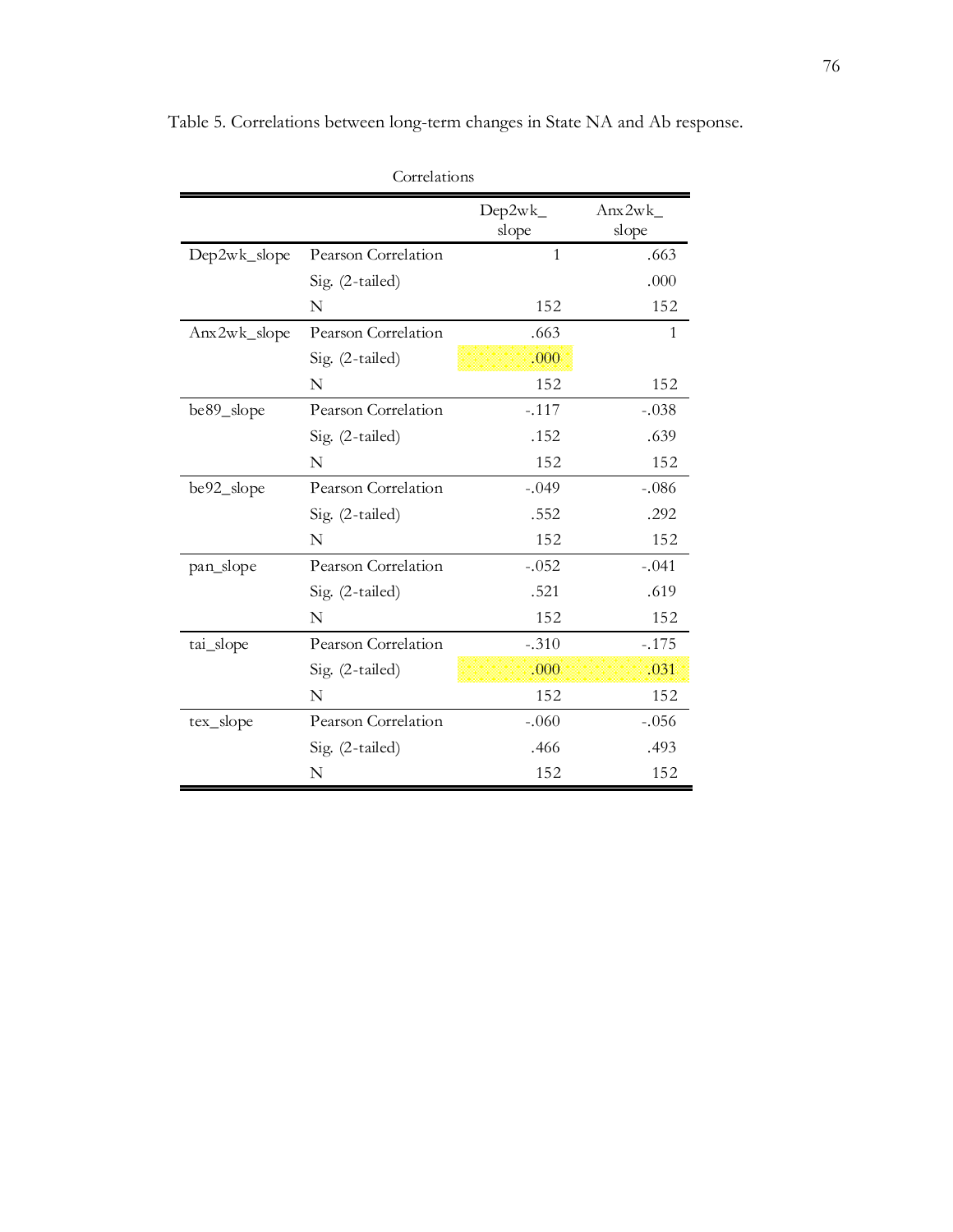|                         |                     | Correlations          |               |                       |                |
|-------------------------|---------------------|-----------------------|---------------|-----------------------|----------------|
| Variables               | Statistics          | $(92 \text{ BL dep})$ | (92 2w k dep) | $(92 \text{ BL}$ anx) | $(92 2wk$ anx) |
| $(92 \text{ BL dep})$   | Pearson Correlation | 1                     | .668          | .752                  | .516           |
|                         | Sig. (2-tailed)     |                       | .000          | .000                  | .000           |
|                         | N                   | 152                   | 152           | 152                   | 152            |
| $(922 \text{wk dep})$   | Pearson Correlation | .668                  | 1             | .557                  | .696           |
|                         | Sig. (2-tailed)     | .000                  |               | .000                  | .000           |
|                         | N                   | 152                   | 152           | 152                   | 152            |
| $(92 \text{ BL}$ anx)   | Pearson Correlation | .752                  | .557          | 1                     | .582           |
|                         | Sig. (2-tailed)     | .000                  | .000          |                       | .000           |
|                         | N                   | 152                   | 152           | 152                   | 152            |
| $(92 2w k \text{ any})$ | Pearson Correlation | .516                  | .696          | .582                  | 1              |
|                         | Sig. (2-tailed)     | .000                  | .000          | .000                  |                |
|                         | N                   | 152                   | 152           | 152                   | 152            |
| Stressor History Sum92  | Pearson Correlation | .027                  | $-.057$       | $-.013$               | .048           |
|                         | Sig. (2-tailed)     | .741                  | .496          | .880                  | .563           |
|                         | N                   | 147                   | 147           | 147                   | 147            |

Table 6. Correlations between State NA and psychological stress in 1992.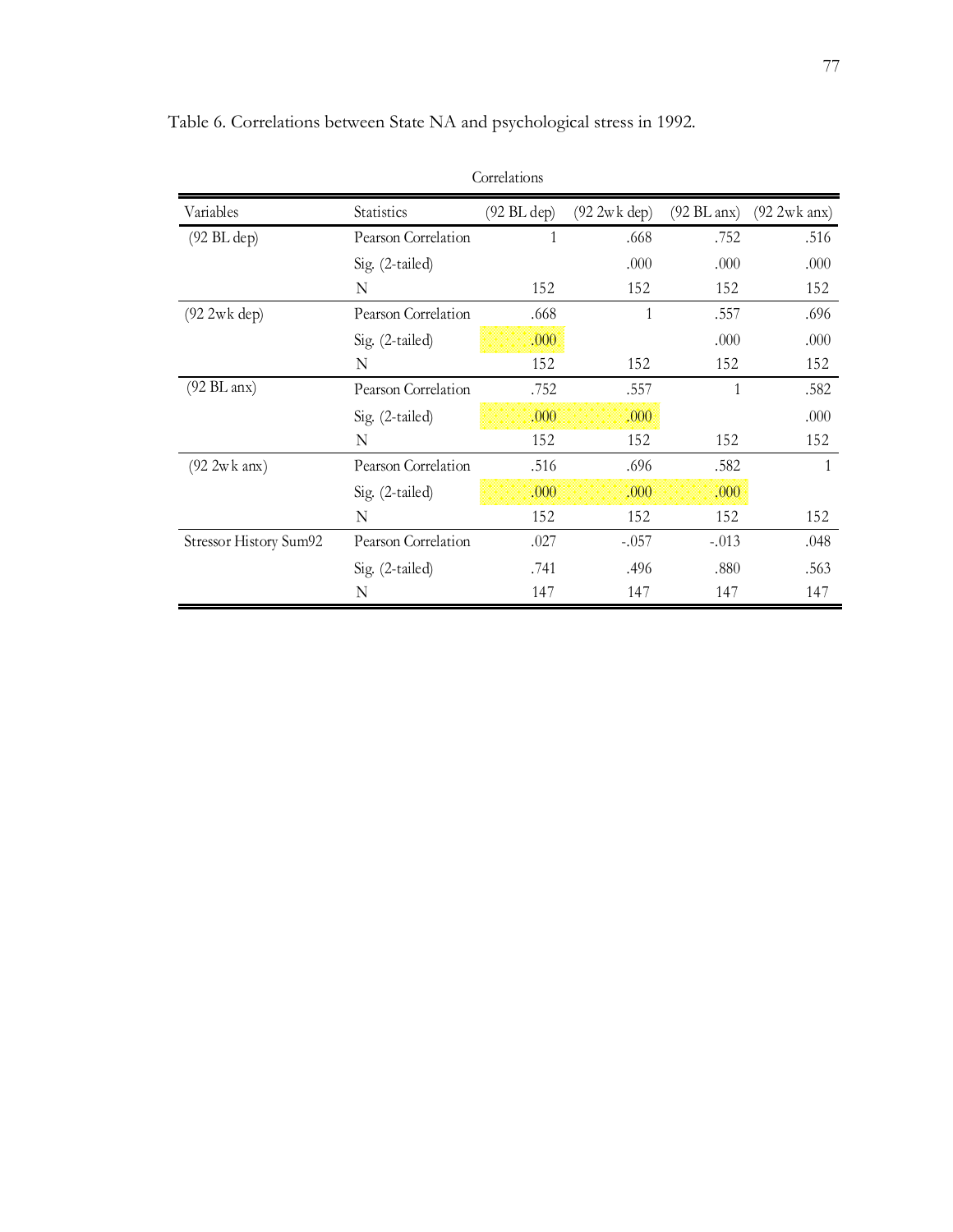|                         |                     | COLLETATIONS |                   |                       |                |
|-------------------------|---------------------|--------------|-------------------|-----------------------|----------------|
|                         |                     | (93 BL dep)  | $(932wk$ dep)     | $(93 \text{ BL}$ anx) | $(93 2wk$ anx) |
| $(93 \text{ BL dep})$   | Pearson Correlation | 1            | .576              | .732                  | .518           |
|                         | Sig. (2-tailed)     |              | .000              | .000                  | .000           |
|                         | N                   | 152          | 152               | 152                   | 152            |
| $(932wk$ dep)           | Pearson Correlation | .576         | 1                 | .553                  | .842           |
|                         | Sig. (2-tailed)     | .000         |                   | .000                  | .000           |
|                         | N                   | 152          | 152               | 152                   | 152            |
| $(93 \text{ BL}$ anx)   | Pearson Correlation | .732         | .553              | $\mathbf{1}$          | .625           |
|                         | Sig. (2-tailed)     | .000         | .000 <sub>1</sub> |                       | .000           |
|                         | N                   | 152          | 152               | 152                   | 152            |
| $(93 2wk$ anx)          | Pearson Correlation | .518         | .842              | .625                  | 1              |
|                         | Sig. (2-tailed)     | .000         | .000              | .000 <sub>1</sub>     |                |
|                         | N                   | 152          | 152               | 152                   | 152            |
| <b>Stressor History</b> | Pearson Correlation | .029         | .051              | .021                  | .069           |
| Sum93                   | Sig. (2-tailed)     | .726         | .538              | .796                  | .400           |
|                         | N                   | 151          | 151               | 151                   | 151            |

Table 7. Correlations between State NA and psychological stress in 1993.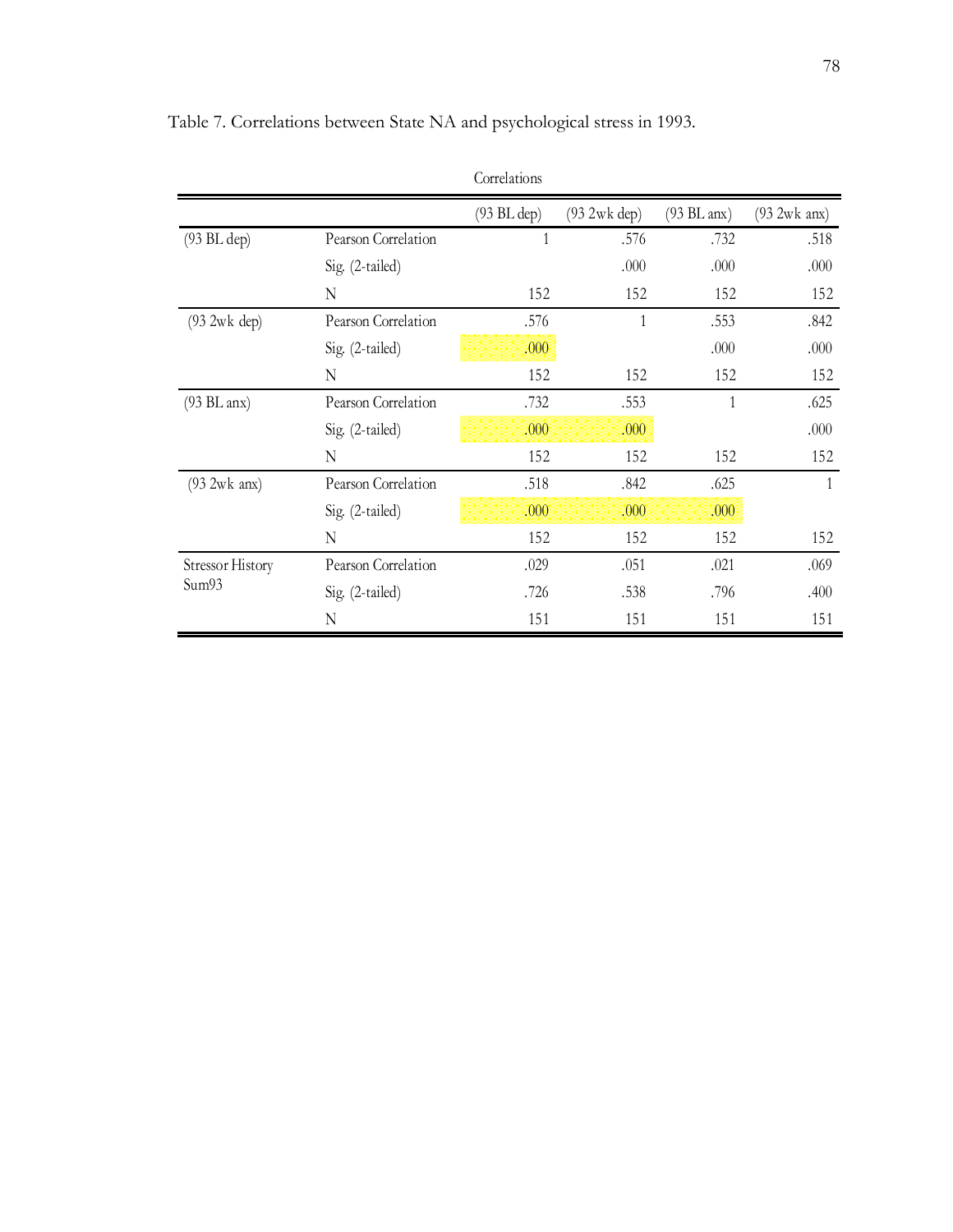|                        |                     | Correlations |             |             |                |
|------------------------|---------------------|--------------|-------------|-------------|----------------|
|                        |                     | (96 BL dep)  | (962wk dep) | (96 BL anx) | $(96 2wk$ anx) |
| $(96 \text{ BL dep})$  | Pearson Correlation | $\mathbf{1}$ | .693        | .775        | .643           |
|                        | Sig. (2-tailed)     |              | .000        | .000        | .000           |
|                        | N                   | 152          | 152         | 152         | 152            |
| (962wk dep)            | Pearson Correlation | .693         | 1           | .545        | .774           |
|                        | Sig. (2-tailed)     | .000         |             | .000        | .000           |
|                        | N                   | 152          | 152         | 152         | 152            |
| $(96 \text{ BL}$ anx)  | Pearson Correlation | .775         | .545        | 1           | .692           |
|                        | Sig. (2-tailed)     | .000         | .000        |             | .000           |
|                        | N                   | 152          | 152         | 152         | 152            |
| $(96 2wk$ anx)         | Pearson Correlation | .643         | .774        | .692        | 1              |
|                        | Sig. (2-tailed)     | .000         | .000        | .000        |                |
|                        | N                   | 152          | 152         | 152         | 152            |
| Stressor History Sum96 | Pearson Correlation | .093         | .025        | .109        | .045           |
|                        | Sig. $(2-tailed)$   | .255         | .759        | .182        | .580           |
|                        | N                   | 152          | 152         | 152         | 152            |

Table 8. Correlations between State NA and psychological stress in 1996.

Table 9. Correlations between State NA and systemic stress in 1992.

|                         |                     | Correlations          |               |                       |                |
|-------------------------|---------------------|-----------------------|---------------|-----------------------|----------------|
| Variables               | <b>Statistics</b>   | $(92 \text{ BL dep})$ | (92 2w k dep) | $(92 \text{ BL}$ anx) | $(92 2wk$ anx) |
| $(92 \text{ BL dep})$   | Pearson Correlation | 1                     | .668          | .752                  | .516           |
|                         | Sig. (2-tailed)     |                       | .000          | .000                  | .000           |
|                         | N                   | 152                   | 152           | 152                   | 152            |
| (92 2wk dep)            | Pearson Correlation | .668                  | 1             | .557                  | .696           |
|                         | Sig. (2-tailed)     | .000                  |               | .000                  | .000           |
|                         | N                   | 152                   | 152           | 152                   | 152            |
| $(92 \text{ BL}$ anx)   | Pearson Correlation | .752                  | .557          | 1                     | .582           |
|                         | Sig. (2-tailed)     | .000                  | .000          |                       | .000           |
|                         | N                   | 152                   | 152           | 152                   | 152            |
| $(92 2w k \text{ any})$ | Pearson Correlation | .516                  | .696          | .582                  | 1              |
|                         | Sig. (2-tailed)     | .000                  | .000          | .000                  |                |
|                         | N                   | 152                   | 152           | 152                   | 152            |
| chronic illness Sum92   | Pearson Correlation | .132                  | .171          | .178                  | .251           |
|                         | Sig. (2-tailed)     | .104                  | .035          | .028                  | .002           |
|                         | N                   | 152                   | 152           | 152                   | 152            |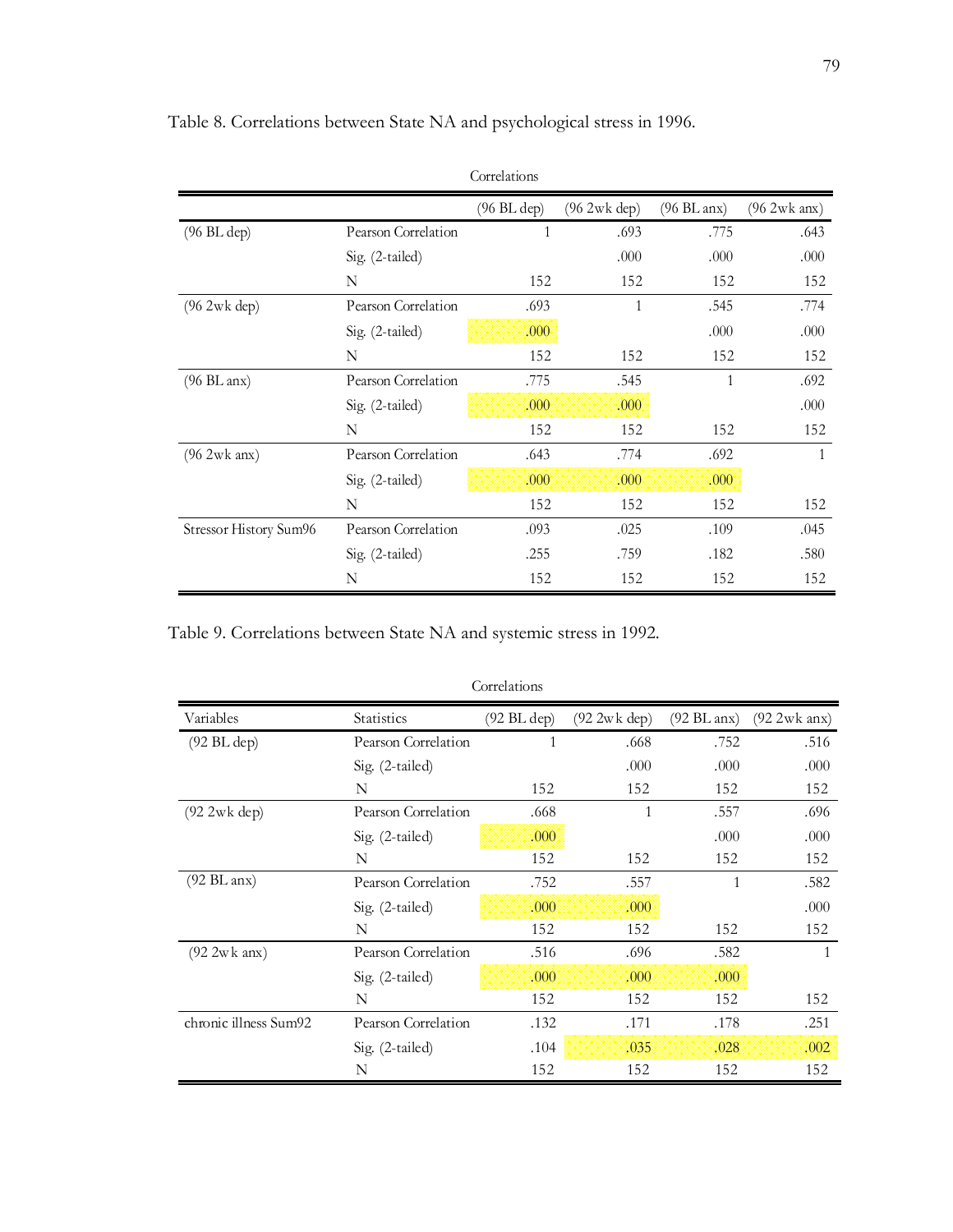|                       |                     | Correlations |                      |                       |                |
|-----------------------|---------------------|--------------|----------------------|-----------------------|----------------|
| Variables             | Statistics          | (93 BL dep)  | $(932\text{wk dep})$ | $(93 \text{ BL}$ anx) | $(93 2wk$ anx) |
| $(93 \text{ BL dep})$ | Pearson Correlation | 1            | .576                 | .732                  | .518           |
|                       | Sig. (2-tailed)     |              | .000                 | .000                  | .000           |
|                       | N                   | 152          | 152                  | 152                   | 152            |
| (93 2wk dep)          | Pearson Correlation | .576         | $\mathbf{1}$         | .553                  | .842           |
|                       | Sig. (2-tailed)     | .000         |                      | .000                  | .000           |
|                       | N                   | 152          | 152                  | 152                   | 152            |
| $(93 \text{ BL}$ anx) | Pearson Correlation | .732         | .553                 | 1                     | .625           |
|                       | Sig. (2-tailed)     | .000         | .000                 |                       | .000           |
|                       | N                   | 152          | 152                  | 152                   | 152            |
| $(93 2wk$ anx)        | Pearson Correlation | .518         | .842                 | .625                  | 1              |
|                       | Sig. (2-tailed)     | .000         | .000                 | .000                  |                |
|                       | N                   | 152          | 152                  | 152                   | 152            |
| chronic illness Sum93 | Pearson Correlation | .033         | $-.096$              | .025                  | $-.077$        |
|                       | Sig. (2-tailed)     | .689         | .241                 | .759                  | .343           |
|                       | N                   | 152          | 152                  | 152                   | 152            |

Table 10. Correlations between State NA and systemic stress in 1993.

Table 11. Correlations between State NA and systemic stress in 1996.

|                        |                     | Correlations |               |             |                |
|------------------------|---------------------|--------------|---------------|-------------|----------------|
| Variables              | Statistics          | (96 BL dep)  | $(962wk$ dep) | (96 BL anx) | $(96 2wk$ anx) |
| $(96 \text{ BL dep})$  | Pearson Correlation | 1            | .693          | .775        | .643           |
|                        | Sig. (2-tailed)     |              | .000          | .000        | .000           |
|                        | N                   | 152          | 152           | 152         | 152            |
| $(96.2 \text{wk dep})$ | Pearson Correlation | .693         | 1             | .545        | .774           |
|                        | Sig. (2-tailed)     | .000.        |               | .000        | .000           |
|                        | N                   | 152          | 152           | 152         | 152            |
| $(96 \text{ BL}$ anx)  | Pearson Correlation | .775         | .545          | 1           | .692           |
|                        | Sig. (2-tailed)     | .000         | .000          |             | .000           |
|                        | N                   | 152          | 152           | 152         | 152            |
| $(96 2wk$ anx)         | Pearson Correlation | .643         | .774          | .692        | $\mathbf{1}$   |
|                        | Sig. (2-tailed)     | .000         | .000          | .000        |                |
|                        | N                   | 152          | 152           | 152         | 152            |
| chronic illness Sum96  | Pearson Correlation | .109         | .066          | .140        | .060           |
|                        | Sig. (2-tailed)     | .181         | .416          | .085        | .461           |
|                        | N                   | 152          | 152           | 152         | 152            |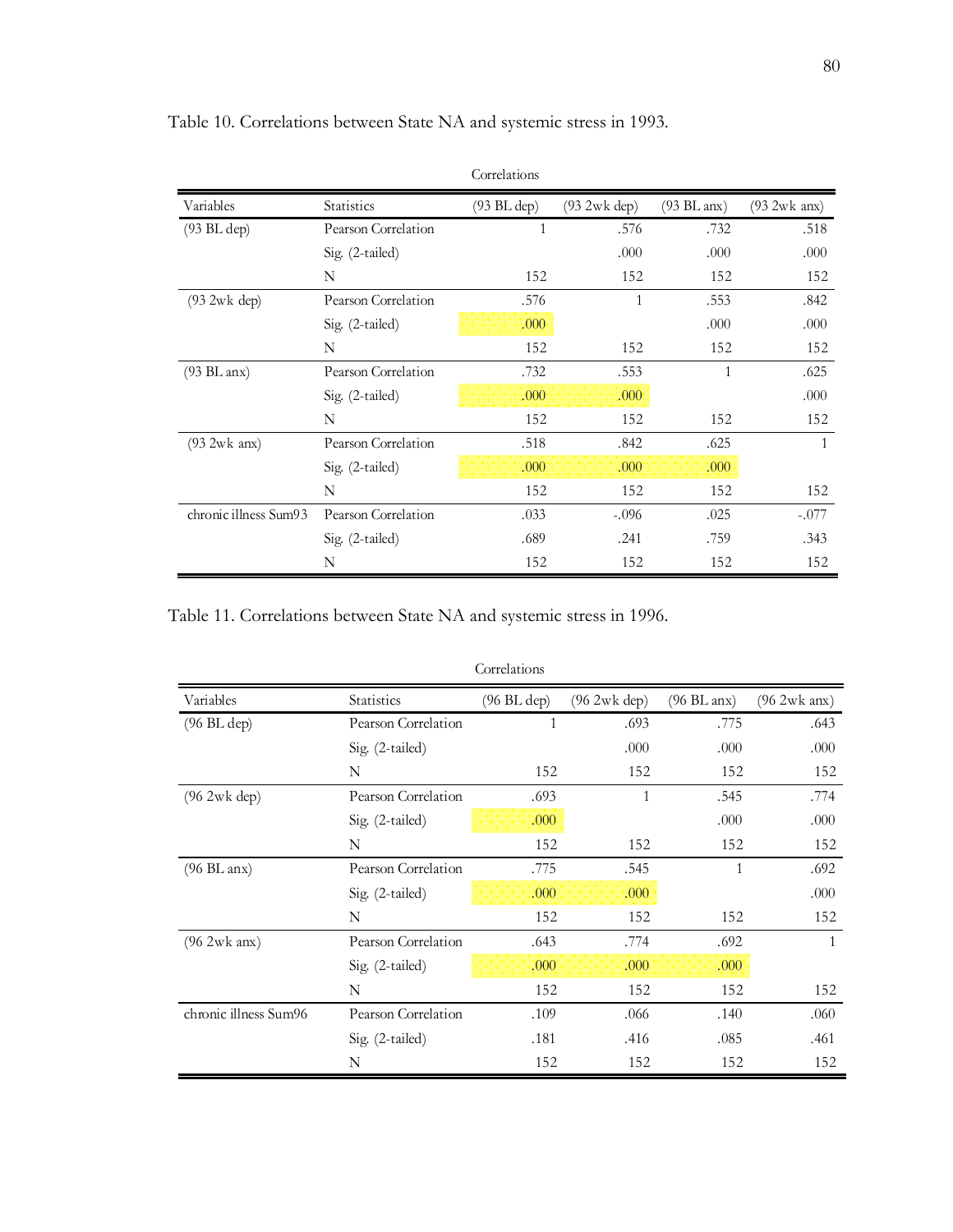|                     |                     |             | COLLCIALIOIIS |            |            |                        |                       |
|---------------------|---------------------|-------------|---------------|------------|------------|------------------------|-----------------------|
|                     |                     | dep92_slope | anx92_slope   | 92 2wk dep | 92 2wk anx | Stressor<br>History 92 | chronic illness<br>92 |
| dep92_slope         | Pearson Correlation | 1           | .503          | .417       | .228       | $-.105$                | .050                  |
|                     | Sig. (2-tailed)     |             | .000          | .000       | .005       | .207                   | .544                  |
|                     | N                   | 152         | 152           | 152        | 152        | 147                    | 152                   |
| anx92_slope         | Pearson Correlation | .503        | 1             | .157       | .464       | .067                   | .082                  |
|                     | Sig. (2-tailed)     | .000        |               | .053       | .000       | .421                   | .317                  |
|                     | N                   | 152         | 152           | 152        | 152        | 147                    | 152                   |
| 92 2wk dep          | Pearson Correlation | .417        | .157          | 1          | .696       | $-.057$                | .171                  |
|                     | Sig. (2-tailed)     | .000        | .053          |            | .000       | .496                   | .035                  |
|                     | N                   | 152         | 152           | 152        | 152        | 147                    | 152                   |
| 92 2wk anx          | Pearson Correlation | .228        | .464          | .696       | 1          | .048                   | .251                  |
|                     | Sig. (2-tailed)     | .005        | .000          | .000       |            | .563                   | .002                  |
|                     | N                   | 152         | 152           | 152        | 152        | 147                    | 152                   |
| Stressor History 92 | Pearson Correlation | $-.105$     | .067          | $-.057$    | .048       | 1                      | $-.041$               |
|                     | Sig. (2-tailed)     | .207        | .421          | .496       | .563       |                        | .618                  |
|                     | $\mathbf N$         | 147         | 147           | 147        | 147        | 147                    | 147                   |
| chronic illness 92  | Pearson Correlation | .050        | .082          | .171       | .251       | $-.041$                | $\mathbf{1}$          |
|                     | Sig. (2-tailed)     | .544        | .317          | .035       | .002       | .618                   |                       |
|                     | N                   | 152         | 152           | 152        | 152        | 147                    | 152                   |
| Systemic symptoms   | Pearson Correlation | .280        | .128          | .498       | .352       | $-.025$                | .161                  |
| 92 2 weeks          | Sig. (2-tailed)     | .000        | .116          | .000       | .000       | .763                   | .048                  |
|                     | N                   | 151         | 151           | 151        | 151        | 146                    | 151                   |

Table 12. Correlations between State NA, stress, and systemic symptom reports in 1992.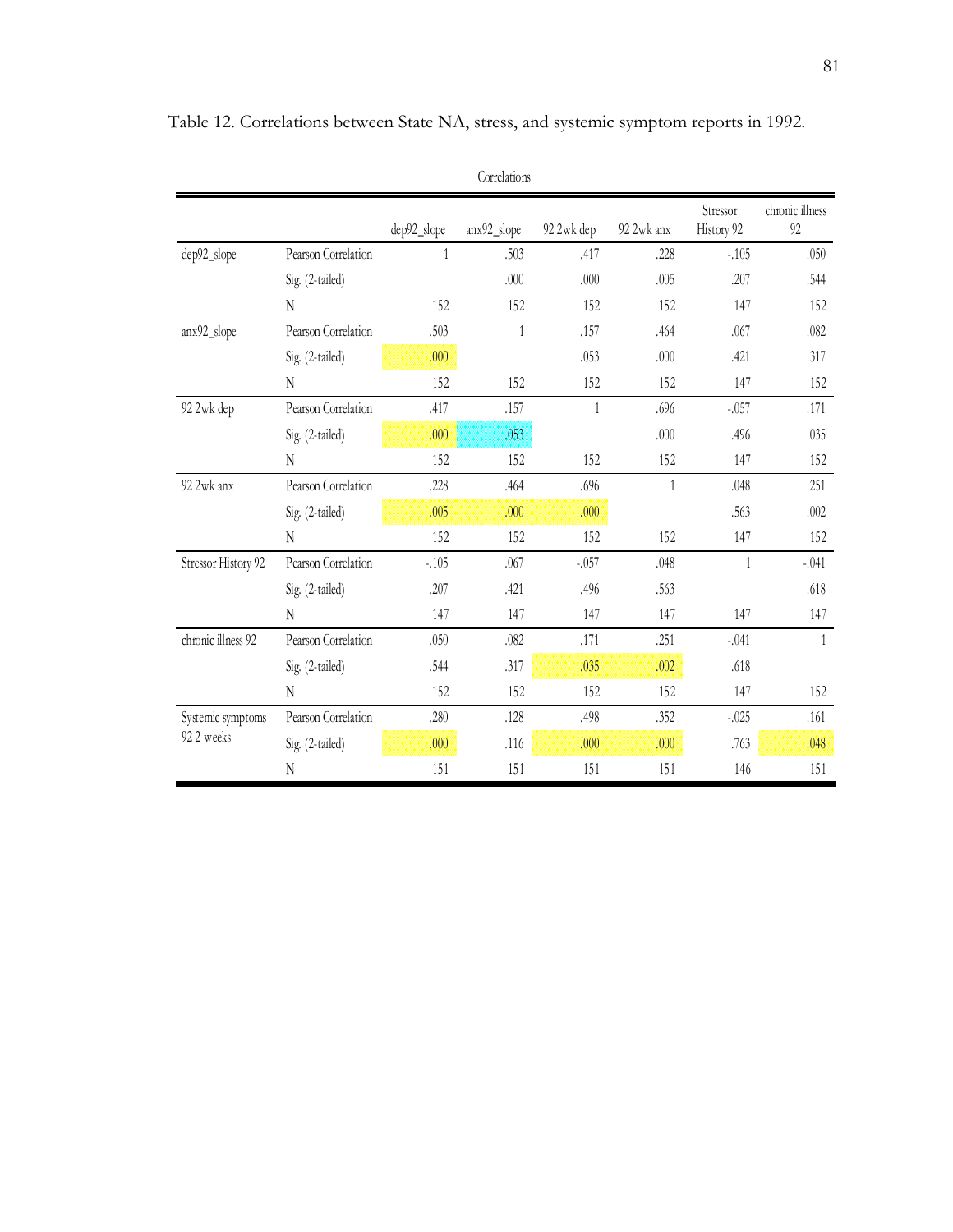|                                |                     |              | COLLCIALIOID |              |              |                        |                       |
|--------------------------------|---------------------|--------------|--------------|--------------|--------------|------------------------|-----------------------|
|                                |                     | dep93_slope  | anx93_slope  | 93 2wk dep   | 93 2wk anx   | Stressor<br>History 93 | chronic illness<br>93 |
| dep93_slope                    | Pearson Correlation | $\mathbf{1}$ | .633         | .460         | .352         | .024                   | $-.139$               |
|                                | Sig. (2-tailed)     |              | .000         | .000         | .000         | .774                   | .087                  |
|                                | N                   | 152          | 152          | 152          | 152          | 151                    | 152                   |
| anx93_slope                    | Pearson Correlation | .633         | $\mathbf{1}$ | .347         | .447         | .056                   | $-119$                |
|                                | Sig. (2-tailed)     | .000         |              | .000         | .000         | .494                   | .145                  |
|                                | N                   | 152          | 152          | 152          | 152          | 151                    | 152                   |
| 93 2wk dep                     | Pearson Correlation | .460         | .347         | $\mathbf{1}$ | .842         | .051                   | $-.096$               |
|                                | Sig. (2-tailed)     | .000         | .000         |              | .000         | .538                   | .241                  |
|                                | N                   | 152          | 152          | 152          | 152          | 151                    | 152                   |
| 93 2wk anx                     | Pearson Correlation | .352         | .447         | .842         | $\mathbf{1}$ | .069                   | $-.077$               |
|                                | Sig. (2-tailed)     | .000         | .000         | .000.        |              | .400                   | .343                  |
|                                | N                   | 152          | 152          | 152          | 152          | 151                    | 152                   |
| Stressor History 93            | Pearson Correlation | .024         | .056         | .051         | .069         | 1                      | .063                  |
|                                | Sig. (2-tailed)     | .774         | .494         | .538         | .400         |                        | .445                  |
|                                | $\rm N$             | 151          | 151          | 151          | 151          | 151                    | 151                   |
| chronic illness 93             | Pearson Correlation | $-.139$      | $-.119$      | $-.096$      | $-.077$      | .063                   | $\mathbf{1}$          |
|                                | Sig. (2-tailed)     | .087         | .145         | .241         | .343         | .445                   |                       |
|                                | N                   | 152          | 152          | 152          | 152          | 151                    | 152                   |
| Systemic symptoms<br>932 weeks | Pearson Correlation | .159         | $-.005$      | .410         | .304         | .098                   | .013                  |
|                                | Sig. (2-tailed)     | .050         | .948         | .000         | .000         | .233                   | .871                  |
|                                | N                   | 152          | 152          | 152          | 152          | 151                    | 152                   |

Table 13. Correlations between State NA, stress, and systemic symptom reports in 1993.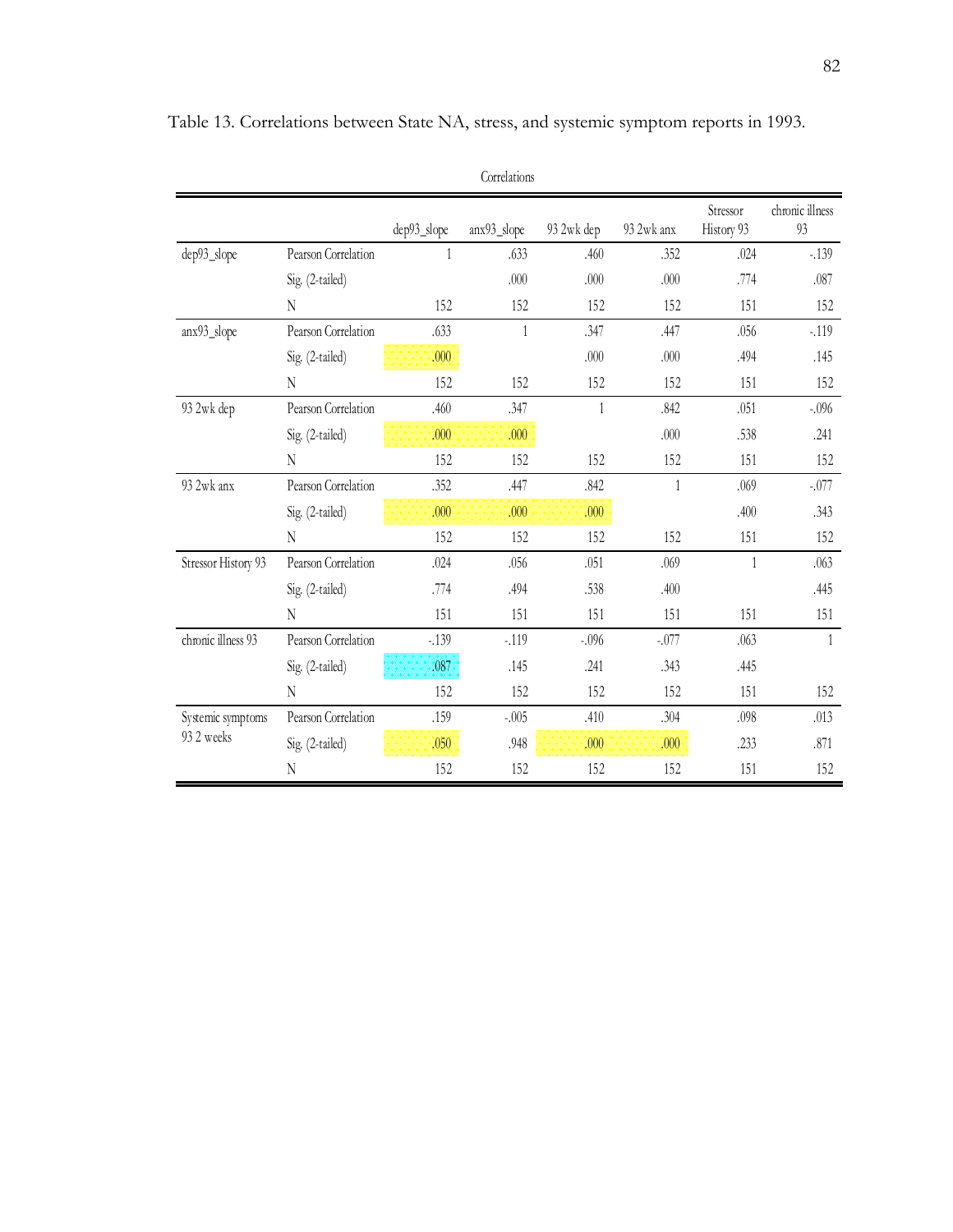|                                |                     |             | Correlations |            |            |                        |                       |
|--------------------------------|---------------------|-------------|--------------|------------|------------|------------------------|-----------------------|
|                                |                     | dep96_slope | anx96_slope  | 96 2wk dep | 96 2wk anx | Stressor<br>History 96 | chronic illness<br>96 |
| dep96_slope                    | Pearson Correlation | 1           | .588         | .396       | .170       | $-.086$                | $-.054$               |
|                                | Sig. (2-tailed)     |             | .000         | .000       | .036       | .292                   | .509                  |
|                                | N                   | 152         | 152          | 152        | 152        | 152                    | 152                   |
| anx96_slope                    | Pearson Correlation | .588        | 1            | .289       | .389       | $-.081$                | $-.102$               |
|                                | Sig. (2-tailed)     | .000        |              | .000       | .000       | .319                   | .209                  |
|                                | N                   | 152         | 152          | 152        | 152        | 152                    | 152                   |
| 96 2wk dep                     | Pearson Correlation | .396        | .289         | 1          | .774       | .025                   | .066                  |
|                                | Sig. (2-tailed)     | .000        | .000         |            | .000       | .759                   | .416                  |
|                                | N                   | 152         | 152          | 152        | 152        | 152                    | 152                   |
| 96 2wk anx                     | Pearson Correlation | .170        | .389         | .774       | 1          | .045                   | .060                  |
|                                | Sig. (2-tailed)     | .036        | .000         | .000.      |            | .580                   | .461                  |
|                                | $\rm N$             | 152         | 152          | 152        | 152        | 152                    | 152                   |
| Stressor History 96            | Pearson Correlation | $-.086$     | $-.081$      | .025       | .045       | $\mathbf{1}$           | .003                  |
|                                | Sig. (2-tailed)     | .292        | .319         | .759       | .580       |                        | .972                  |
|                                | N                   | 152         | 152          | 152        | 152        | 152                    | 152                   |
| chronic illness 96             | Pearson Correlation | $-.054$     | $-.102$      | .066       | .060       | .003                   | $\mathbf{1}$          |
|                                | Sig. (2-tailed)     | .509        | .209         | .416       | .461       | .972                   |                       |
|                                | N                   | 152         | 152          | 152        | 152        | 152                    | 152                   |
| Systemic symptoms<br>962 weeks | Pearson Correlation | .067        | $-.023$      | .346       | .238       | .220                   | .262                  |
|                                | Sig. (2-tailed)     | .413        | .778         | .000       | .003       | .007                   | .001                  |
|                                | N                   | 151         | 151          | 151        | 151        | 151                    | 151                   |

Table 14. Correlations between State NA, stress, and systemic symptom reports in 1996.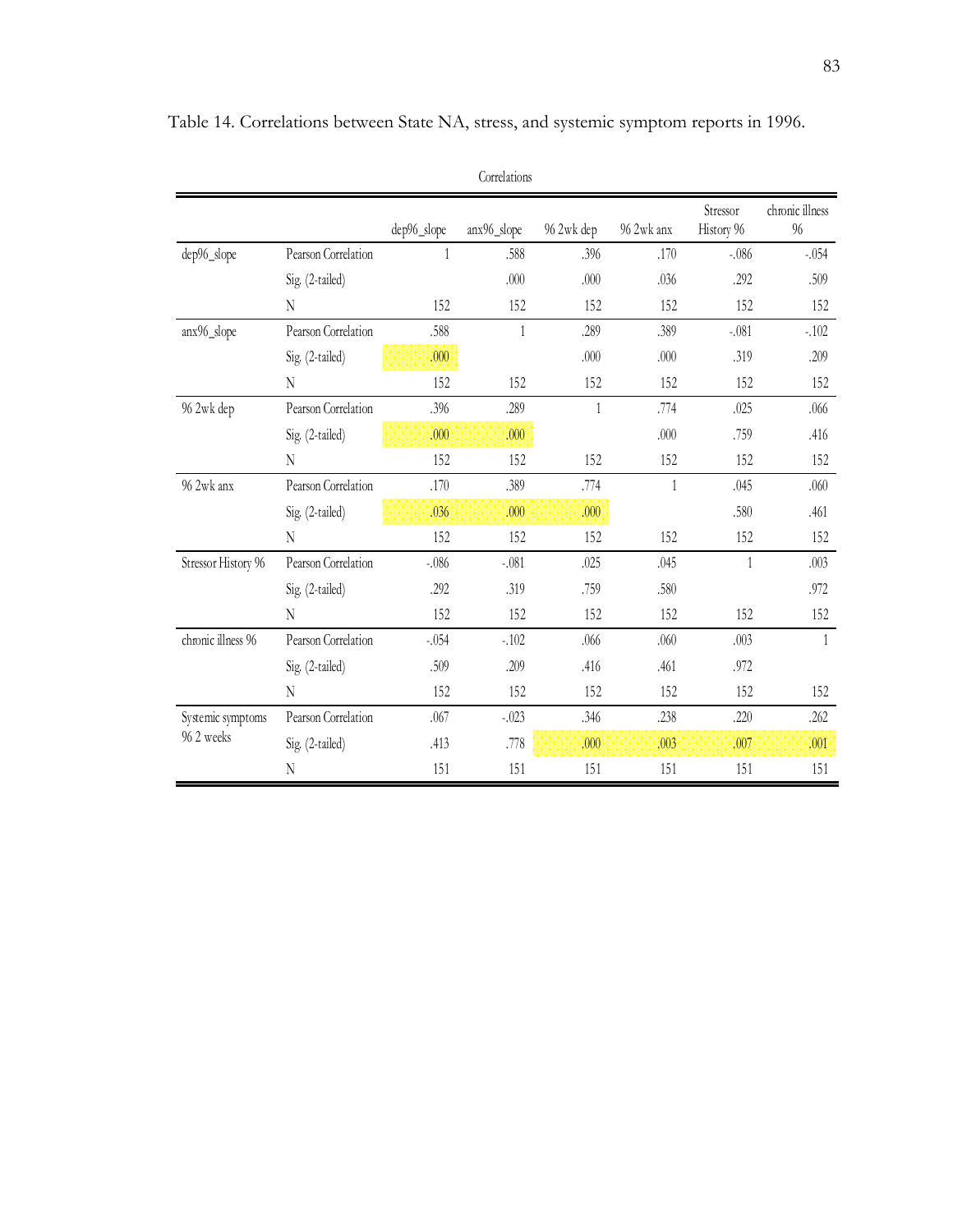|                      | Correlations        |                                    |
|----------------------|---------------------|------------------------------------|
|                      |                     | Systemic<br>symptoms<br>92 2 weeks |
| Systemic symptoms 92 | Pearson Correlation | 1                                  |
| 2 weeks              | N                   | 151                                |
| $Be89_92_slope$      | Pearson Correlation | $-.091$                            |
|                      | Sig. (2-tailed)     | .268                               |
|                      | N                   | 151                                |
| Be92_92_slope        | Pearson Correlation | $-.046$                            |
|                      | Sig. (2-tailed)     | .576                               |
|                      | N                   | 151                                |
| Pan92_slope          | Pearson Correlation | .000                               |
|                      | Sig. (2-tailed)     | .997                               |
|                      | N                   | 151                                |
| Tai92_slope          | Pearson Correlation | $-.028$                            |
|                      | Sig. (2-tailed)     | .734                               |
|                      | N                   | 151                                |
| Tex92_slope          | Pearson Correlation | $-.144$                            |
|                      | Sig. (2-tailed)     | .077                               |
|                      | N                   | 151                                |

Table 15. Correlations between systemic symptoms and Ab response slope in 1992.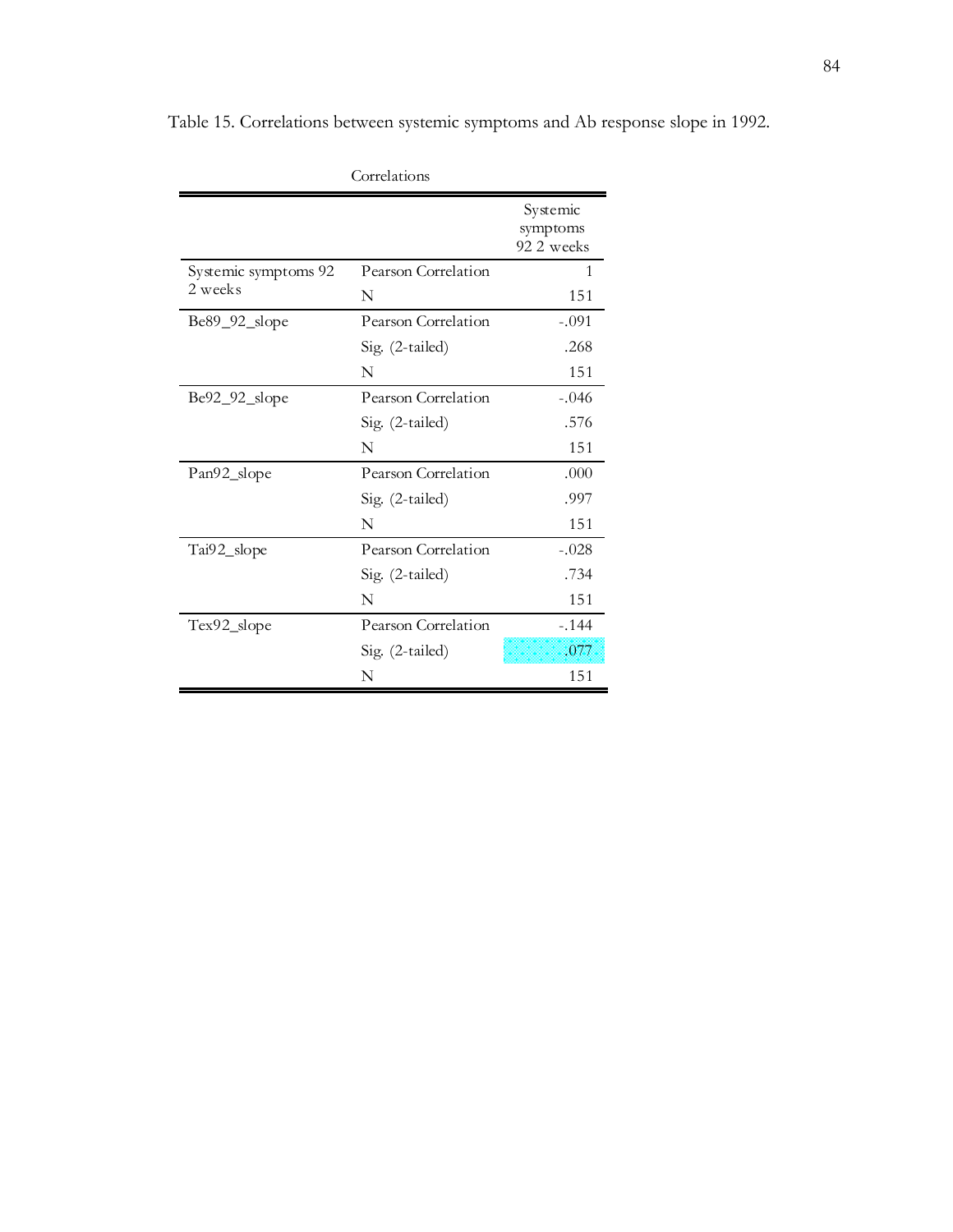Table 16. No correlations existed between systemic symptoms and Ab response slope in 1993.

| Correlations         |                     |                                    |  |  |
|----------------------|---------------------|------------------------------------|--|--|
|                      |                     | Systemic<br>symptoms<br>93 2 weeks |  |  |
| Systemic symptoms 93 | Pearson Correlation | 1                                  |  |  |
| 2 weeks              | N                   | 152                                |  |  |
| Be89_93_slope        | Pearson Correlation | .008                               |  |  |
|                      | Sig. (2-tailed)     | .918                               |  |  |
|                      | N                   | 152                                |  |  |
| Be92_93_slope        | Pearson Correlation | $-.054$                            |  |  |
|                      | Sig. (2-tailed)     | .510                               |  |  |
|                      | N                   | 152                                |  |  |
| Pan93_slope          | Pearson Correlation | .120                               |  |  |
|                      | Sig. (2-tailed)     | .141                               |  |  |
|                      | N                   | 152                                |  |  |
| Tai93_slope          | Pearson Correlation | $-.009$                            |  |  |
|                      | Sig. (2-tailed)     | .912                               |  |  |
|                      | N                   | 152                                |  |  |
| Tex93_slope          | Pearson Correlation | .032                               |  |  |
|                      | Sig. (2-tailed)     | .692                               |  |  |
|                      | N                   | 152                                |  |  |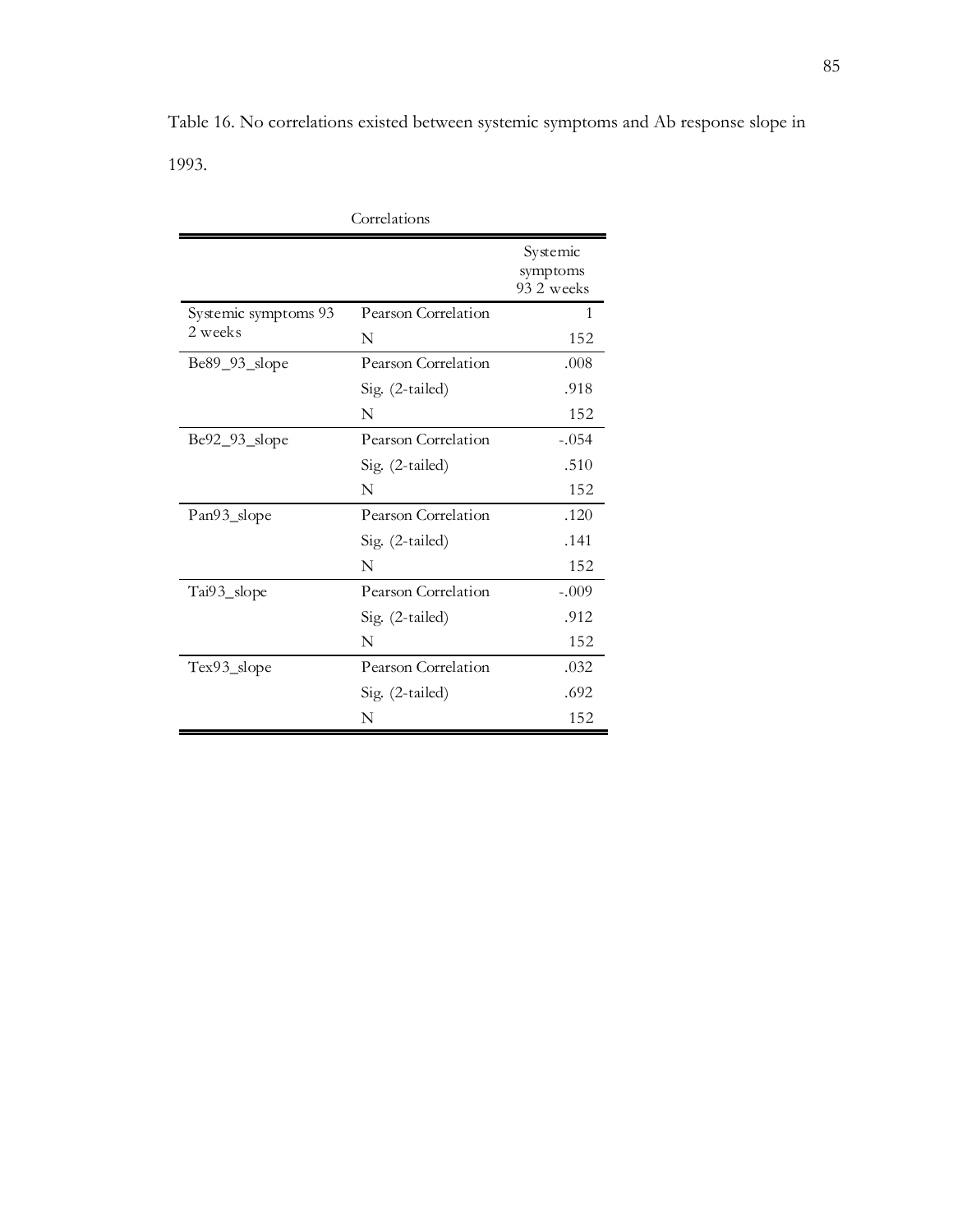Table 17. No correlations existed between systemic symptoms and Ab response slope in 1996.

| Correlations         |                     |                                    |  |  |
|----------------------|---------------------|------------------------------------|--|--|
|                      |                     | Systemic<br>symptoms<br>96 2 weeks |  |  |
| Systemic symptoms 96 | Pearson Correlation | 1                                  |  |  |
| 2 weeks              | N                   | 151                                |  |  |
| Be89_96_slope        | Pearson Correlation | .058                               |  |  |
|                      | Sig. (2-tailed)     | .478                               |  |  |
|                      | N                   | 151                                |  |  |
| Be92_96_slope        | Pearson Correlation | .087                               |  |  |
|                      | Sig. (2-tailed)     | .287                               |  |  |
|                      | N                   | 151                                |  |  |
| Pan96_slope          | Pearson Correlation | $-.010$                            |  |  |
|                      | Sig. (2-tailed)     | .907                               |  |  |
|                      | N                   | 151                                |  |  |
| Tai96_slope          | Pearson Correlation | .102                               |  |  |
|                      | Sig. (2-tailed)     | .211                               |  |  |
|                      | N                   | 151                                |  |  |
| Tex96_slope          | Pearson Correlation | .018                               |  |  |
|                      | Sig. (2-tailed)     | .825                               |  |  |
|                      | N                   | 151                                |  |  |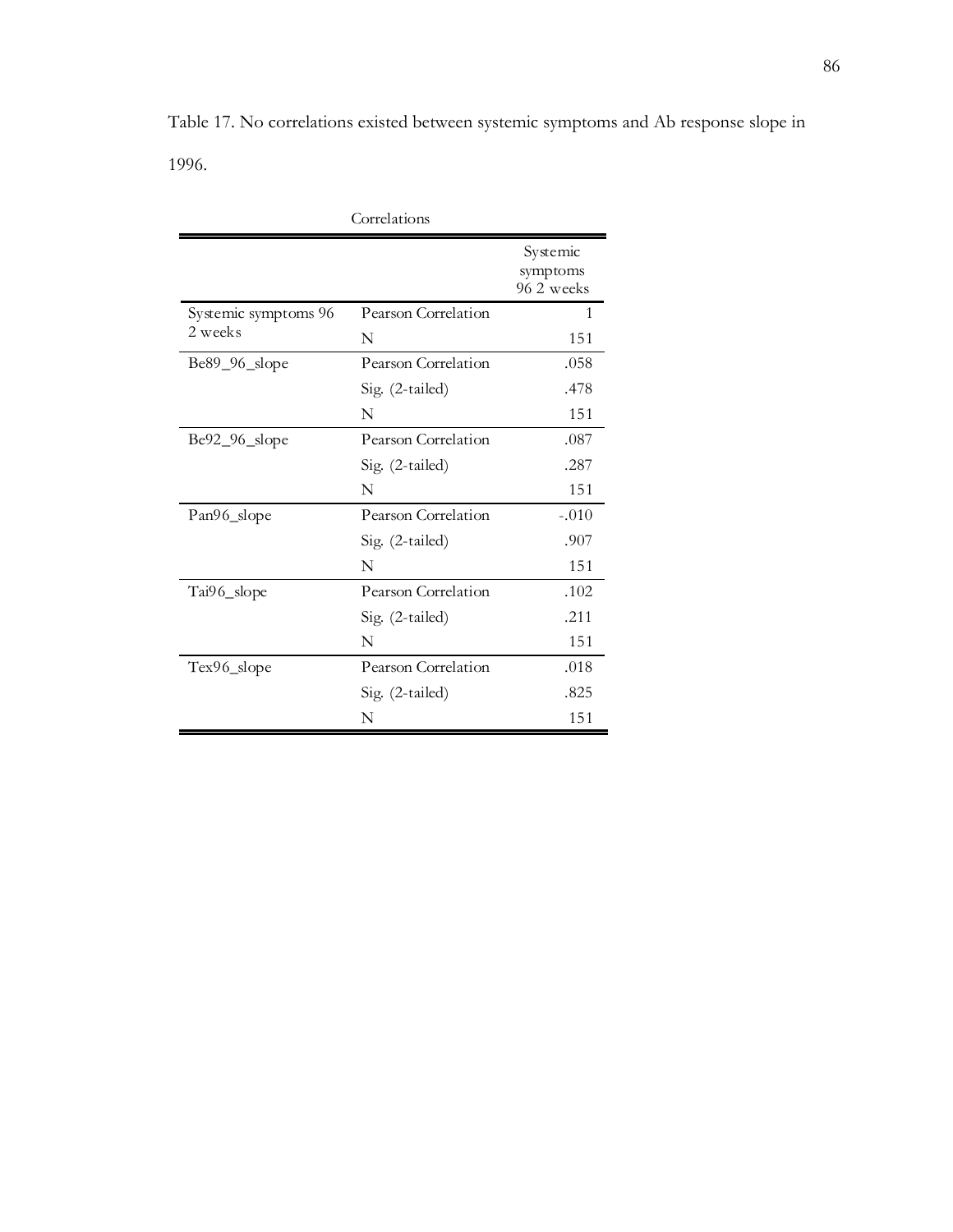| Correlations       |                     |                |                     |  |  |
|--------------------|---------------------|----------------|---------------------|--|--|
|                    |                     | optimism<br>92 | positive mood<br>92 |  |  |
| optimism 92        | Pearson Correlation | $\mathbf{1}$   | .507                |  |  |
|                    | Sig. (2-tailed)     |                | .000                |  |  |
|                    | N                   | 152            | 152                 |  |  |
| positive affect 92 | Pearson Correlation | .507           | 1                   |  |  |
|                    | Sig. (2-tailed)     | .000           |                     |  |  |
|                    | N                   | 152            | 152                 |  |  |
| Be89_92_slope      | Pearson Correlation | .116           | .041                |  |  |
|                    | Sig. (2-tailed)     | .154           | .616                |  |  |
|                    | N                   | 152            | 152                 |  |  |
| Be92_92_slope      | Pearson Correlation | $-.034$        | .031                |  |  |
|                    | Sig. (2-tailed)     | .677           | .708                |  |  |
|                    | N                   | 152            | 152                 |  |  |
| Pan92_slope        | Pearson Correlation | $-.017$        | .045                |  |  |
|                    | Sig. (2-tailed)     | .834           | .582                |  |  |
|                    | N                   | 152            | 152                 |  |  |
| Tai92_slope        | Pearson Correlation | $-.025$        | .071                |  |  |
|                    | Sig. (2-tailed)     | .760           | .386                |  |  |
|                    | N                   | 152            | 152                 |  |  |
| Tex92_slope        | Pearson Correlation | .047           | .000                |  |  |
|                    | Sig. (2-tailed)     | .568           | .996                |  |  |
|                    | N                   | 152            | 152                 |  |  |

Table 18. Correlations between PA and Ab response in 1992.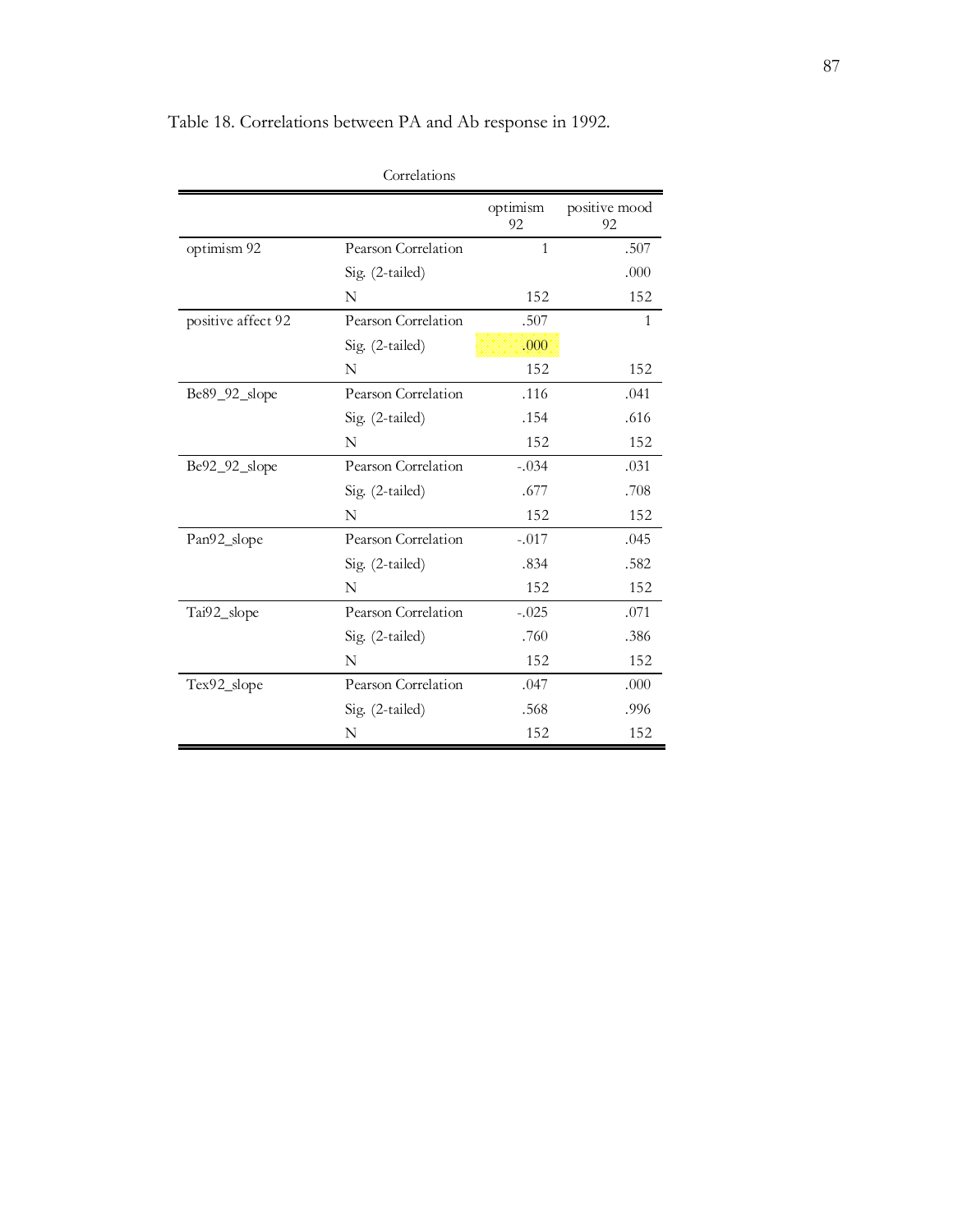| Correlations       |                     |                |                     |  |  |
|--------------------|---------------------|----------------|---------------------|--|--|
|                    |                     | optimism<br>96 | positive mood<br>96 |  |  |
| optimism 96        | Pearson Correlation | $\mathbf{1}$   | .415                |  |  |
|                    | Sig. (2-tailed)     |                | .000                |  |  |
|                    | N                   | 152            | 152                 |  |  |
| positive affect 96 | Pearson Correlation | .415           | $\mathbf{1}$        |  |  |
|                    | $Sig. (2-tailed)$   | .000           |                     |  |  |
|                    | N                   | 152            | 152                 |  |  |
| Be89_96_slope      | Pearson Correlation | .123           | $-.057$             |  |  |
|                    | Sig. (2-tailed)     | .133           | .485                |  |  |
|                    | N                   | 152            | 152                 |  |  |
| Be92_96_slope      | Pearson Correlation | .119           | .072                |  |  |
|                    | Sig. (2-tailed)     | .145           | .375                |  |  |
|                    | N                   | 152            | 152                 |  |  |
| Pan96_slope        | Pearson Correlation | $-.036$        | $-.059$             |  |  |
|                    | Sig. (2-tailed)     | .663           | .472                |  |  |
|                    | N                   | 152            | 152                 |  |  |
| Tai96_slope        | Pearson Correlation | .044           | .082                |  |  |
|                    | Sig. (2-tailed)     | .586           | .316                |  |  |
|                    | N                   | 152            | 152                 |  |  |
| Tex96_slope        | Pearson Correlation | .034           | $-.010$             |  |  |
|                    | Sig. (2-tailed)     | .673           | .900                |  |  |
|                    | N                   | 152            | 152                 |  |  |

Table 19. Correlations between PA and Ab response in 1996.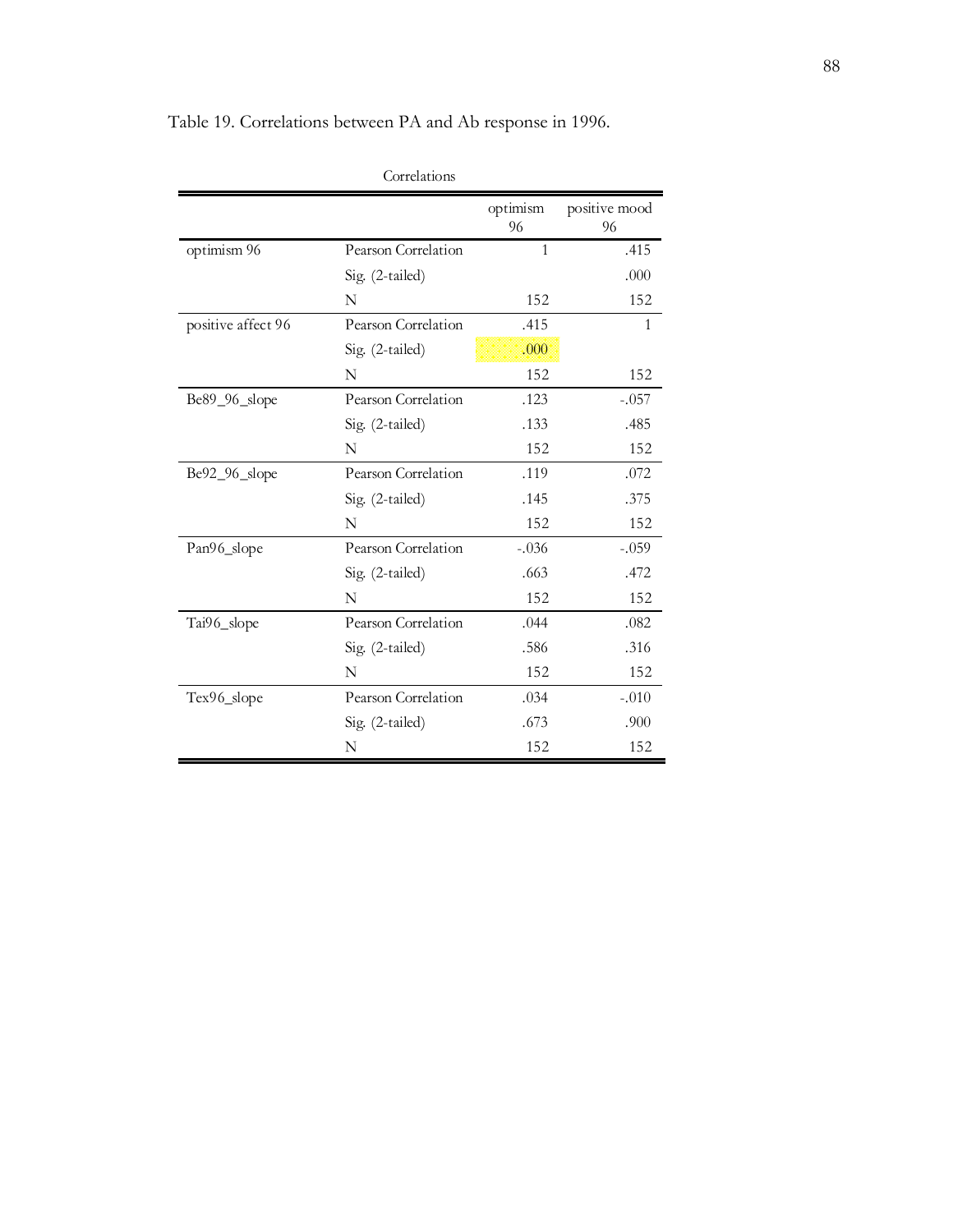|                    |                     | optimism<br>93 | positive mood<br>93 |
|--------------------|---------------------|----------------|---------------------|
| optimism 93        | Pearson Correlation | $\mathbf{1}$   | .569                |
|                    | Sig. (2-tailed)     |                | .000                |
|                    | N                   | 152            | 152                 |
| positive affect 93 | Pearson Correlation | .569           | $\mathbf{1}$        |
|                    | Sig. (2-tailed)     | .000           |                     |
|                    | $\mathbf N$         | 152            | 152                 |
| Be89_93_slope      | Pearson Correlation | .119           | .257                |
|                    | Sig. (2-tailed)     | .143           | .001                |
|                    | $\mathbf N$         | 152            | 152                 |
| Be92_93_slope      | Pearson Correlation | .049           | .173                |
|                    | Sig. (2-tailed)     | .548           | .033                |
|                    | N                   | 152            | 152                 |
| Pan93_slope        | Pearson Correlation | $-.029$        | $-.048$             |
|                    | Sig. (2-tailed)     | .721           | .554                |
|                    | N                   | 152            | 152                 |
| Tai93_slope        | Pearson Correlation | .095           | .146                |
|                    | Sig. (2-tailed)     | .245           | .073                |
|                    | $\mathbf N$         | 152            | 152                 |
| Tex93_slope        | Pearson Correlation | $-.050$        | .024                |
|                    | Sig. (2-tailed)     | .538           | .766                |
|                    | N                   | 152            | 152                 |

Table 20. Correlations between PA and Ab response in 1993.

Correlations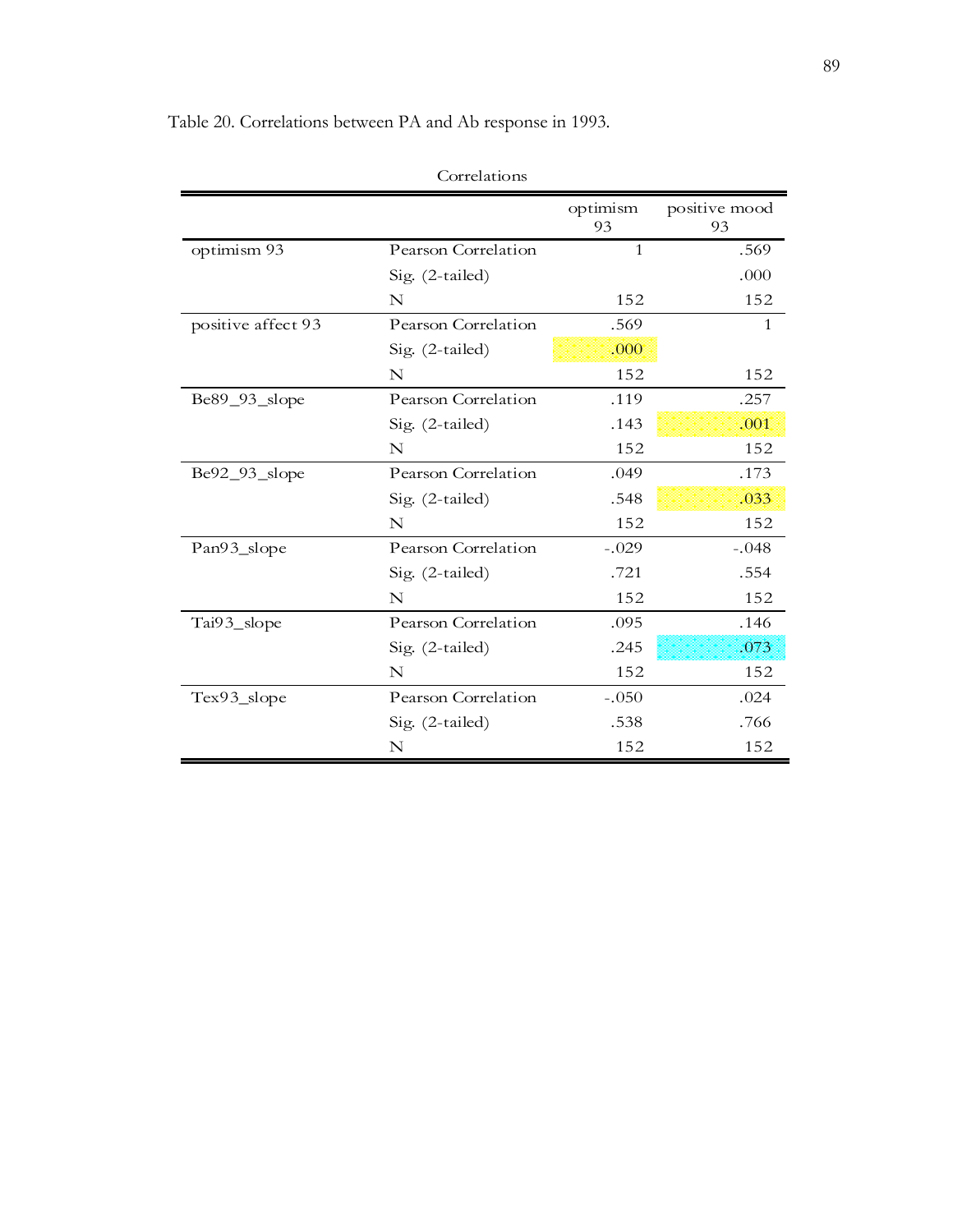#### **FIGURE LEGENDS**

**Figure 1.** Schematic representation of the communications between neuro-endocrine and immune systems. Communication between the CNS and immune system occur via multiple routes: vagal afferents, HPA axis, the peripheral nervous system, and both sympathetic and parasympathetic branches of the autonomic nervous system. From Sternberg 2006.

**Figure 2.** Graphical depiction of both long-loop and local interactions between the immune and neuro-endocrine systems. The box depicting the immune system represents not only classical immunological organs (i.e., spleen) but also any peripheral tissue in which immune responses may take place. Neural and endocrine systems are depicted together due to their high degree of interconnectivity. When immune activation at a distant location impacts neuro-endocrine functions, this is referred to as "long-loop" interactions, whereas coexpression of immune and neuro-endocrine factors site-specifically refers to "local" interactions (circles within boxes). Branching out arrows symbolize the organismic consequences of immune, nervous, and endocrine interactions. From Besedovsky and del Rey, 1996.

**Figure 3.** Trait anxiety groups show distinct long-term immunological profiles to *Panama*. Error bars reflect SEM. X-axis: year; Y-axis: *Panama* Ab response slope; lines represent Trait Anxiety categories.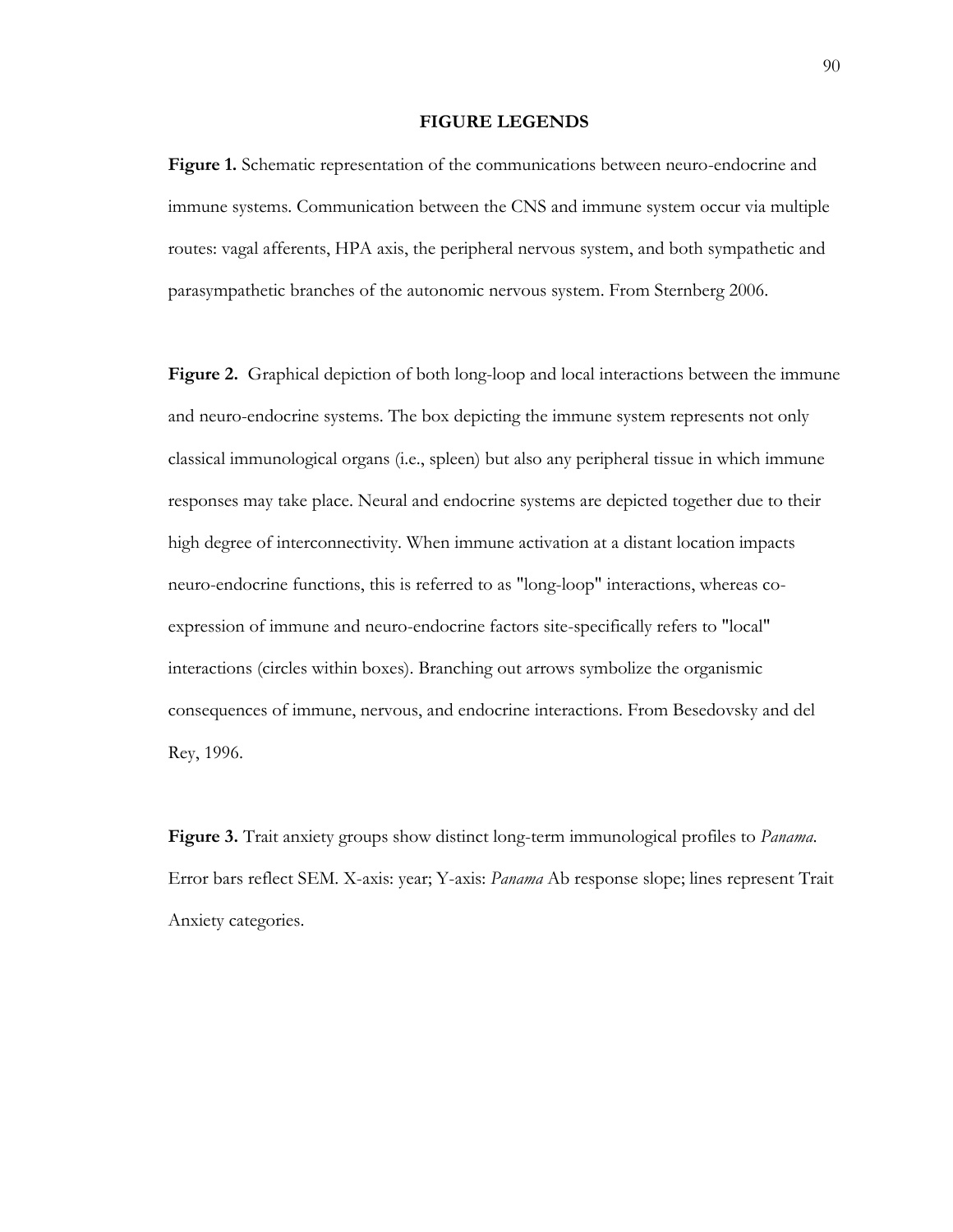**Figure 4.** Distinct *Beijing92* Ab response profiles were dependent upon follow-up state Depression. Error bars reflect SEM. X-axis: year; Y-axis: *Beijing92* Ab response slope; lines represent Depression categories quantified as whether participants increased, decreased, or showed no change in follow-up depression across years.

**Figure 5.** There was a relationship between follow-up Anxiety change category and Ab response to *Beijing92*. Error bars reflect SEM. X-axis: Anxiety categories quantified as whether participants increased, decreased, or showed no change in follow-up anxiety across years; Y-axis: *Beijing92* Ab response slope.

**Figure 6.** Interactive effects between follow-up NA response category and long-term Ab response to *Beijing92*. Note: No individuals showed an absence of change in both dimensions of NA. Error bars reflect SEM. X-axis: year; Y-axis: *Beijing92* Ab response slope; lines represent combinations of follow-up State NA (depression and anxiety) categories quantified as whether participants increased, decreased, or showed no change in follow-up depression across years.

**Figure 7.** Interactive effects of follow-up NA response category on long-term Ab response to *Panama*. Note: No individuals showed an absence of change in both dimensions of NA. Error bars reflect SEM. X-axis: year; Y-axis: *Panama* Ab response slope; lines represent combinations of follow-up State NA (depression and anxiety) categories quantified as whether participants increased, decreased, or showed no change in follow-up depression across years.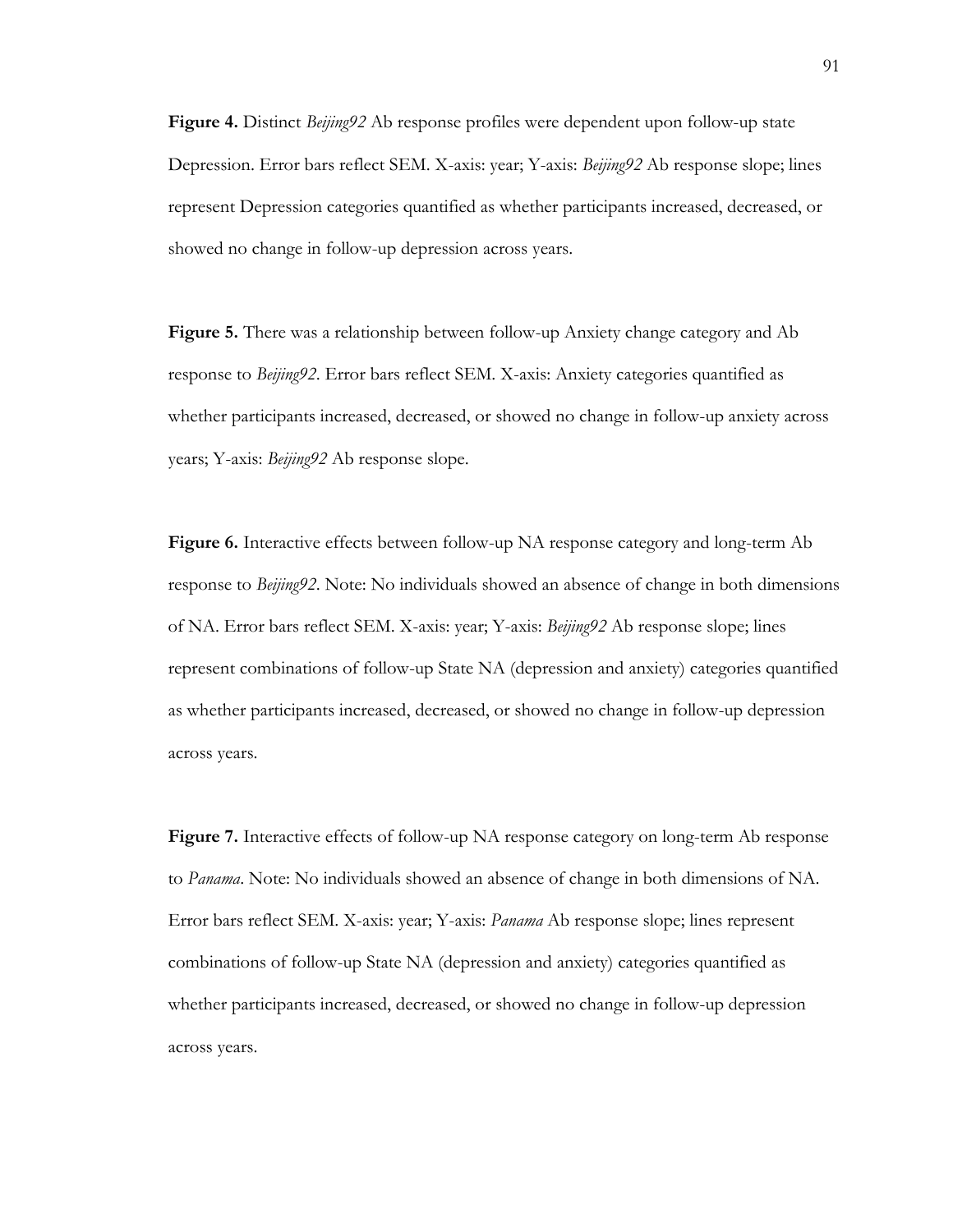**Figure 8.** Follow-up Depression category and Ab response to *Panama*. Error bars reflect SEM. X-axis: Depression categories quantified as whether participants increased, decreased, or showed no change in follow-up depression across years; Y-axis: *Panama* Ab response slope.

**Figure 9.** There was a relationship between follow-up Anxiety change category and Ab response to *Taiwain*. Error bars reflect SEM. X-axis: Anxiety categories quantified as whether participants increased, decreased, or showed no change in follow-up anxiety across years; Yaxis: *Taiwan* Ab response slope.

**Figure 10.** There was a relationship between follow-up Depression change category and Ab response to *Taiwan*. Error bars reflect SEM. X-axis: Depression categories quantified as whether participants increased, decreased, or showed no change in follow-up depression across years; Y-axis: *Taiwan* Ab response slope.

**Figure 11.** Low systemic symptom reporters showed enhanced Ab response to *Beijing89* relative to other groups in 1992. Error bars reflect SEM. X-axis: Systemic symptom reporting category quantified as whether participants reported no (Non-reporter), few (Low reporter), or many (High reporter) systemic symptoms two weeks after inoculation; Y-axis: 1992 *Beijing89* Ab response slope.

**Figure 12.** Relationships between PA and *Taiwan* Ab slope in 1993. Error bars reflect SEM. X-axis: PA group categories (combinations of Positive mood and Optimism: Low, Moderate, and High); Y-axis: 1993 *Taiwan* Ab response slope.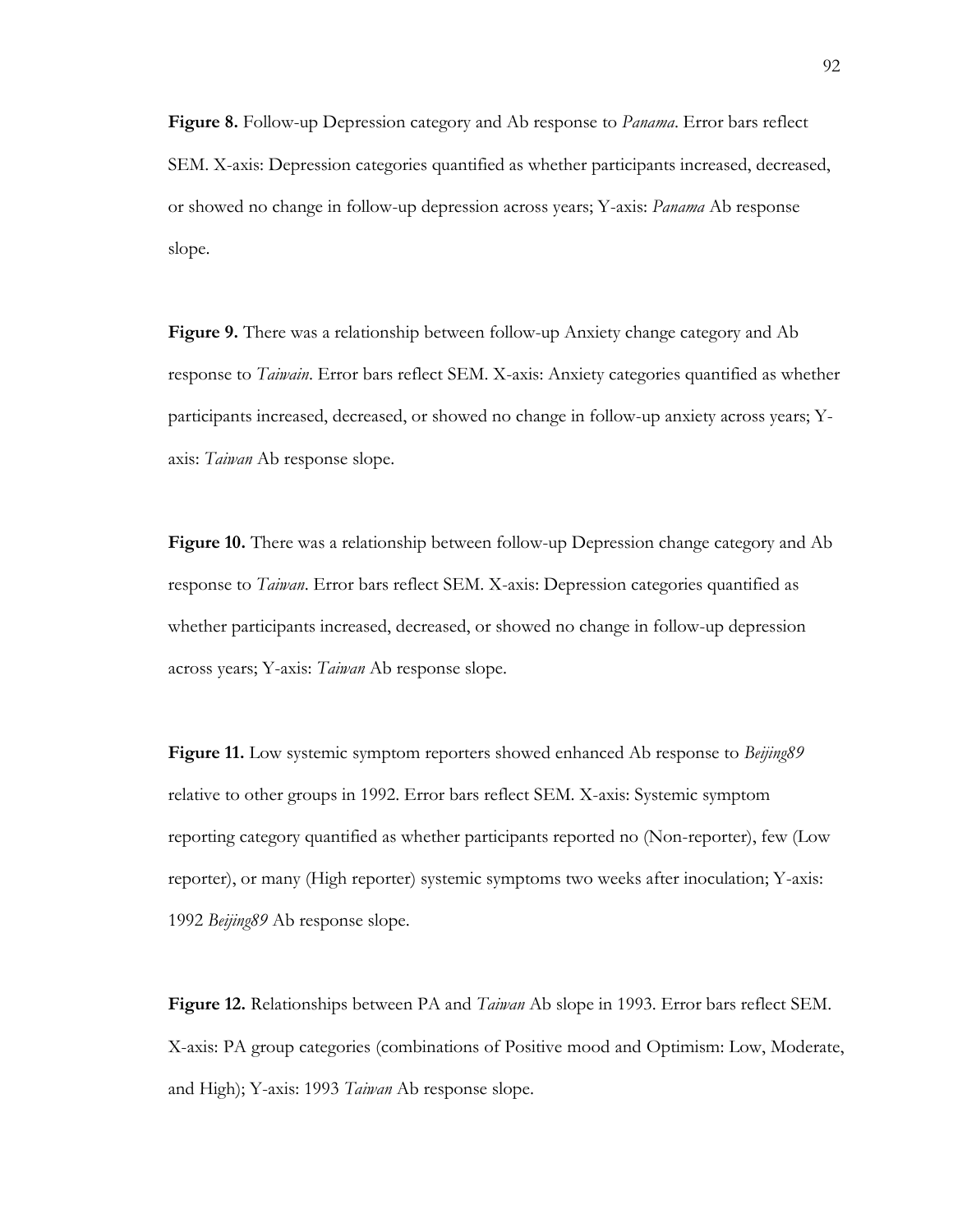**Figure 13.** Low Positive mood tends to show reduced Ab response to *Taiwan* in 1996. Error bars reflect SEM. X-axis: Positive mood category (Low, Moderate, and High); Y-axis: 1996 *Taiwan* Ab response slope.

Figure 14. Positive mood decreased significantly over the five years of the study. Error bars reflect SEM. X-axis: year; Y-axis: Positive mood sum score.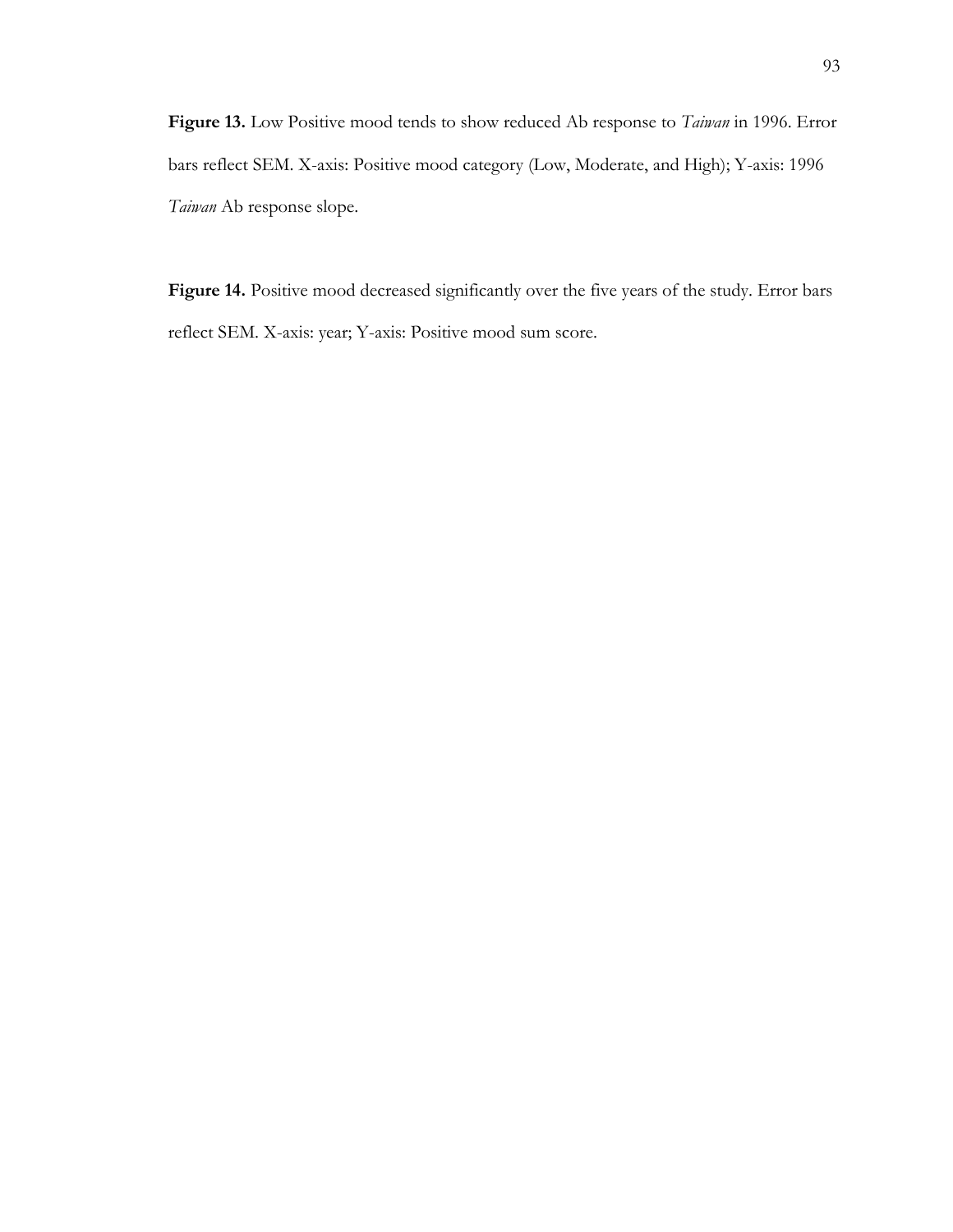## **FIGURES**



**Figure 1.**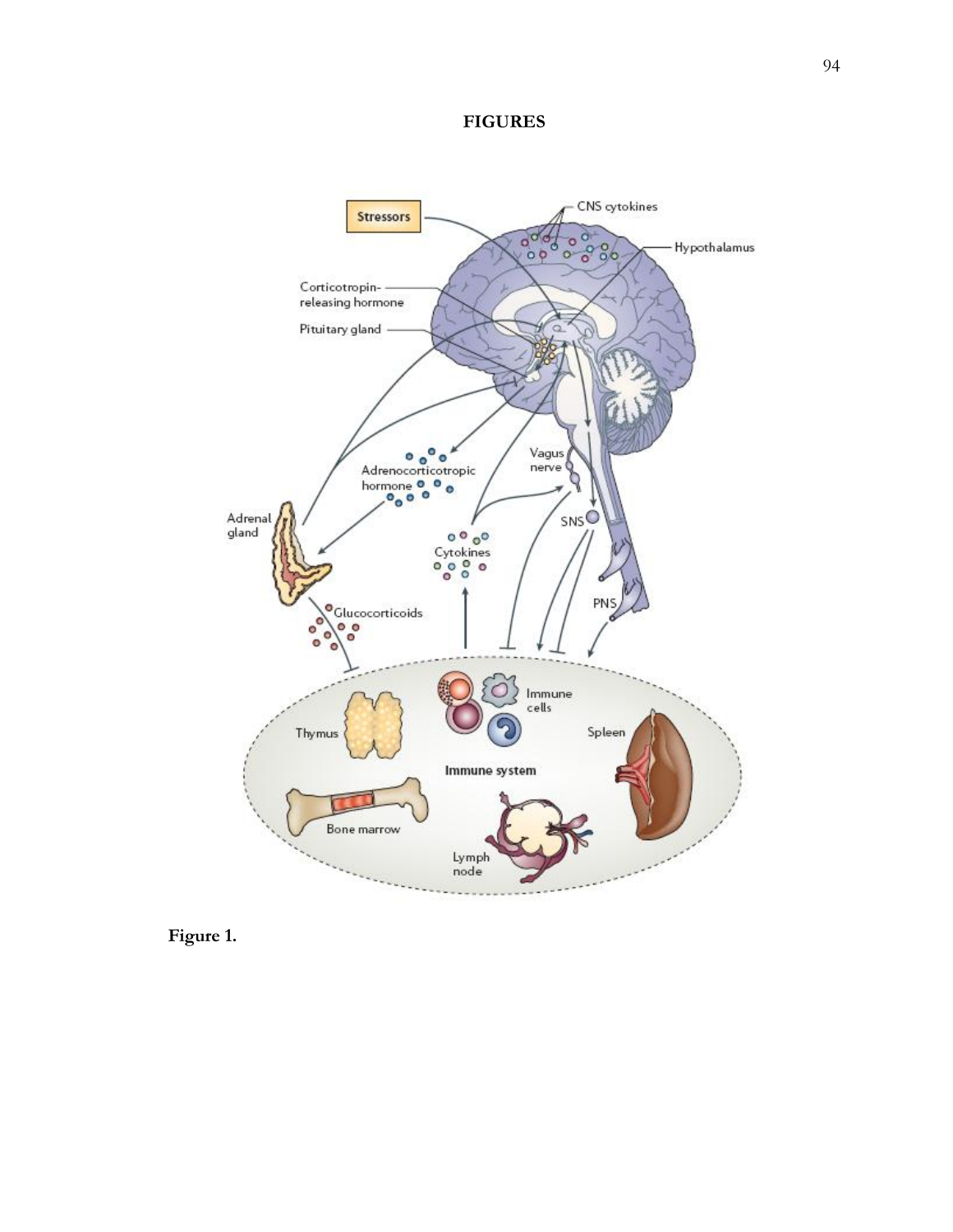

**Figure 2.**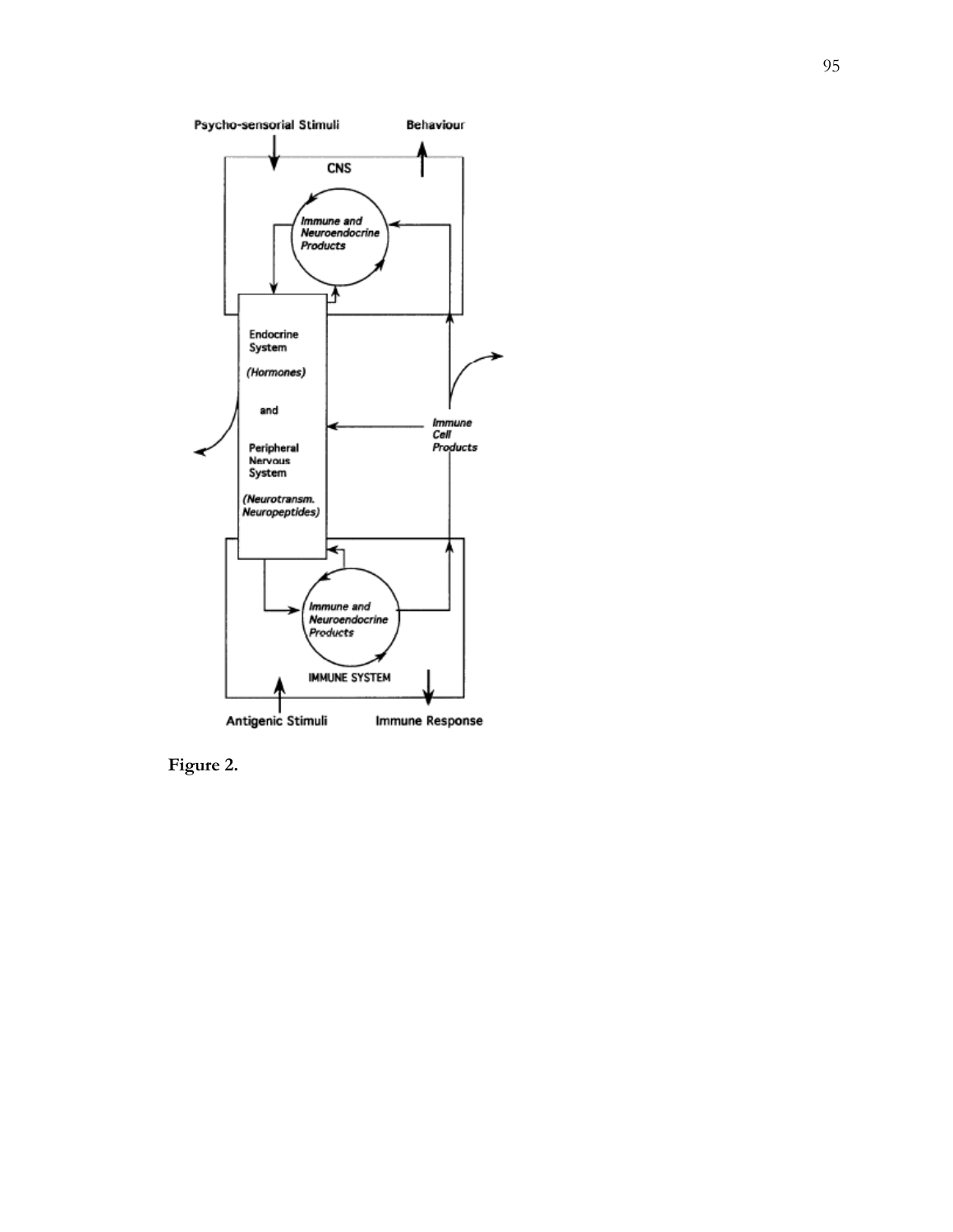

**Figure 3.**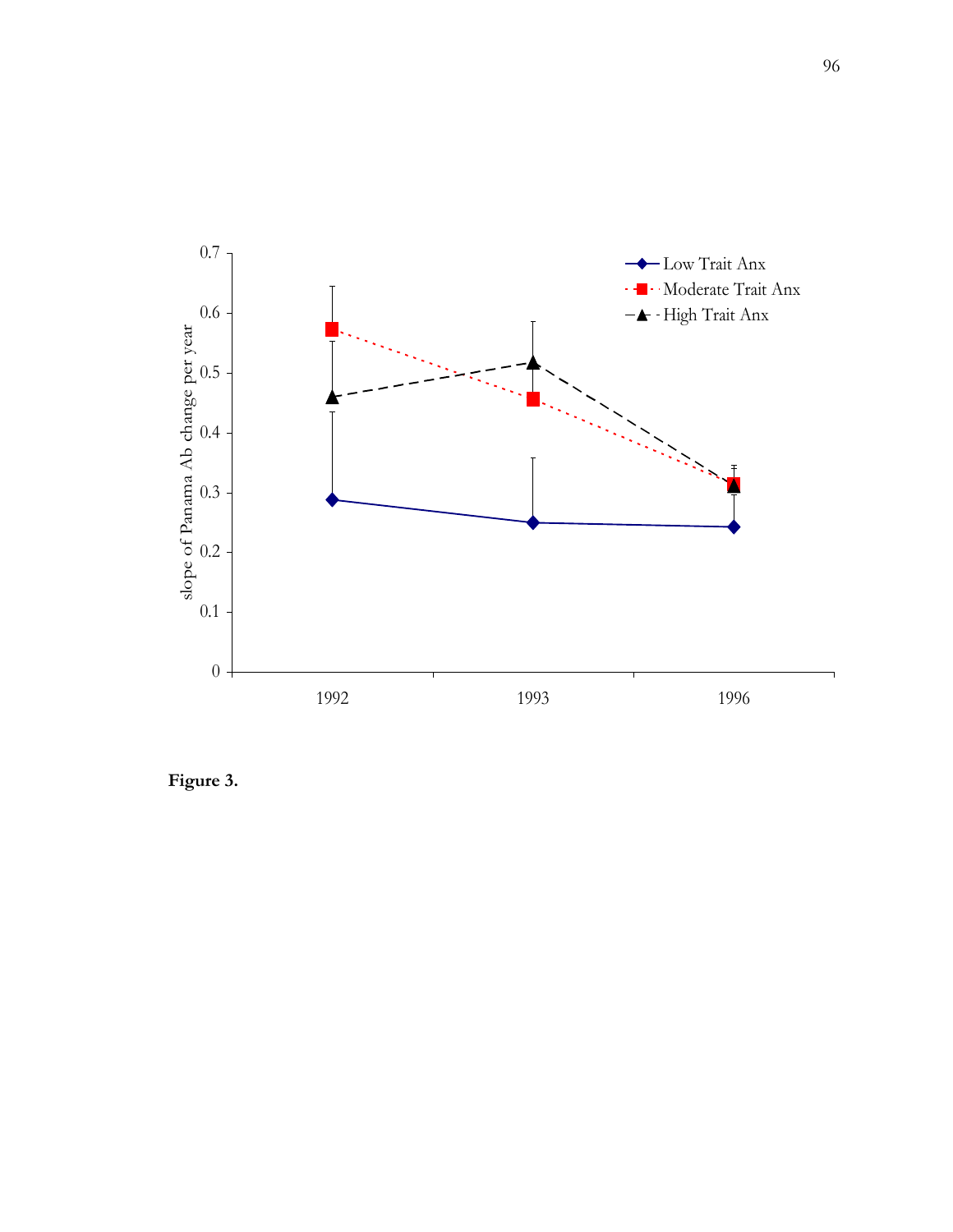





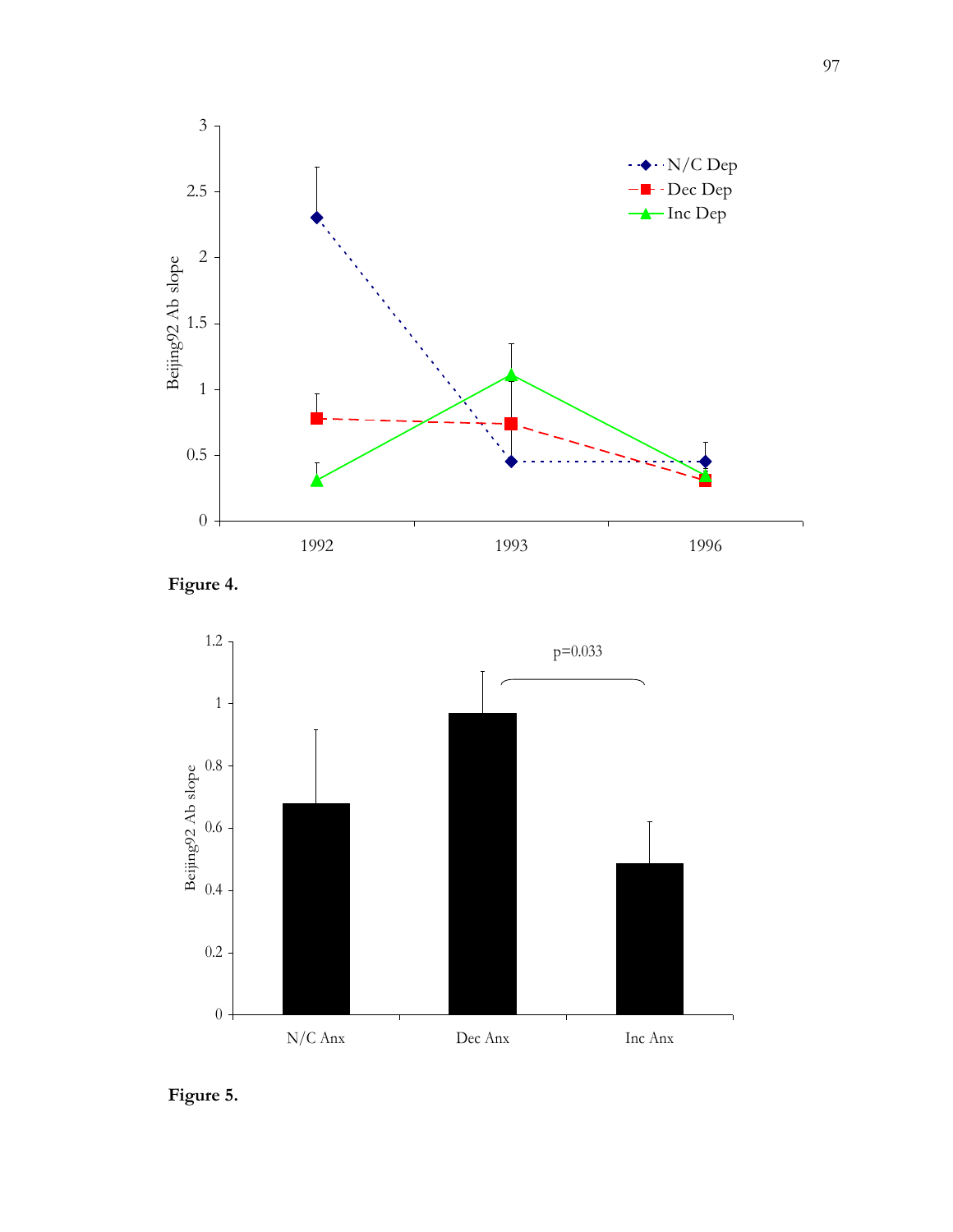

**Figure 6.**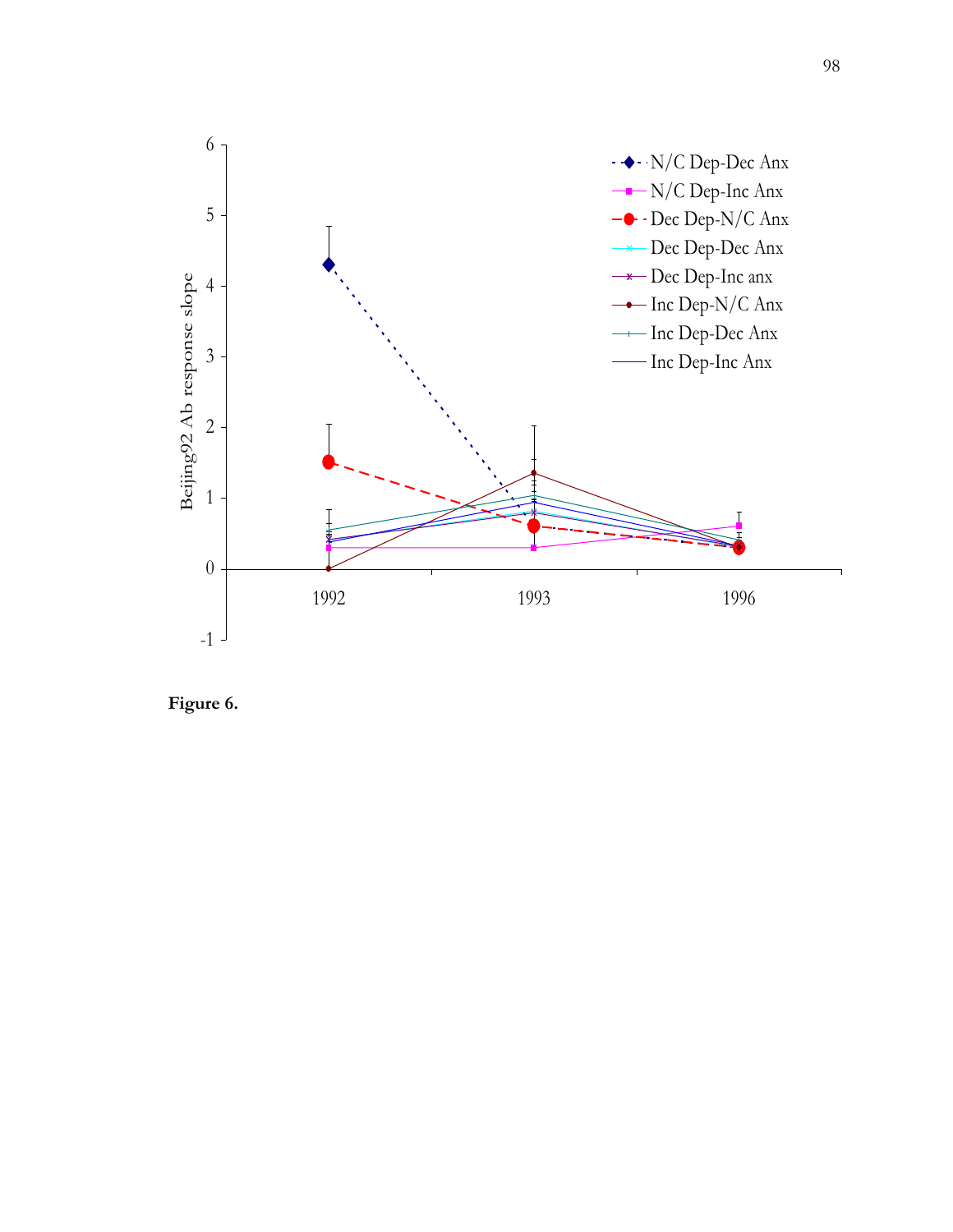

**Figure 7.**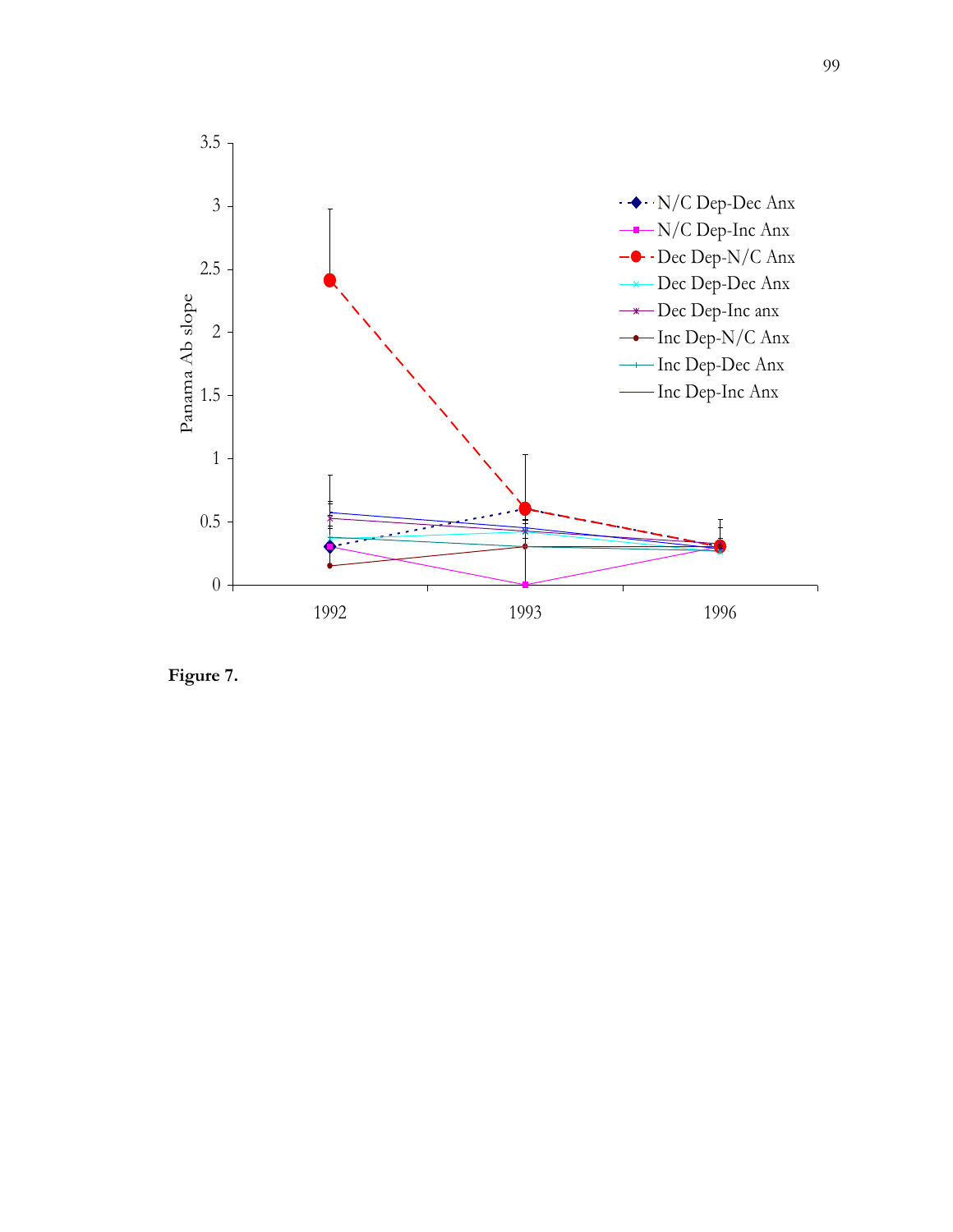





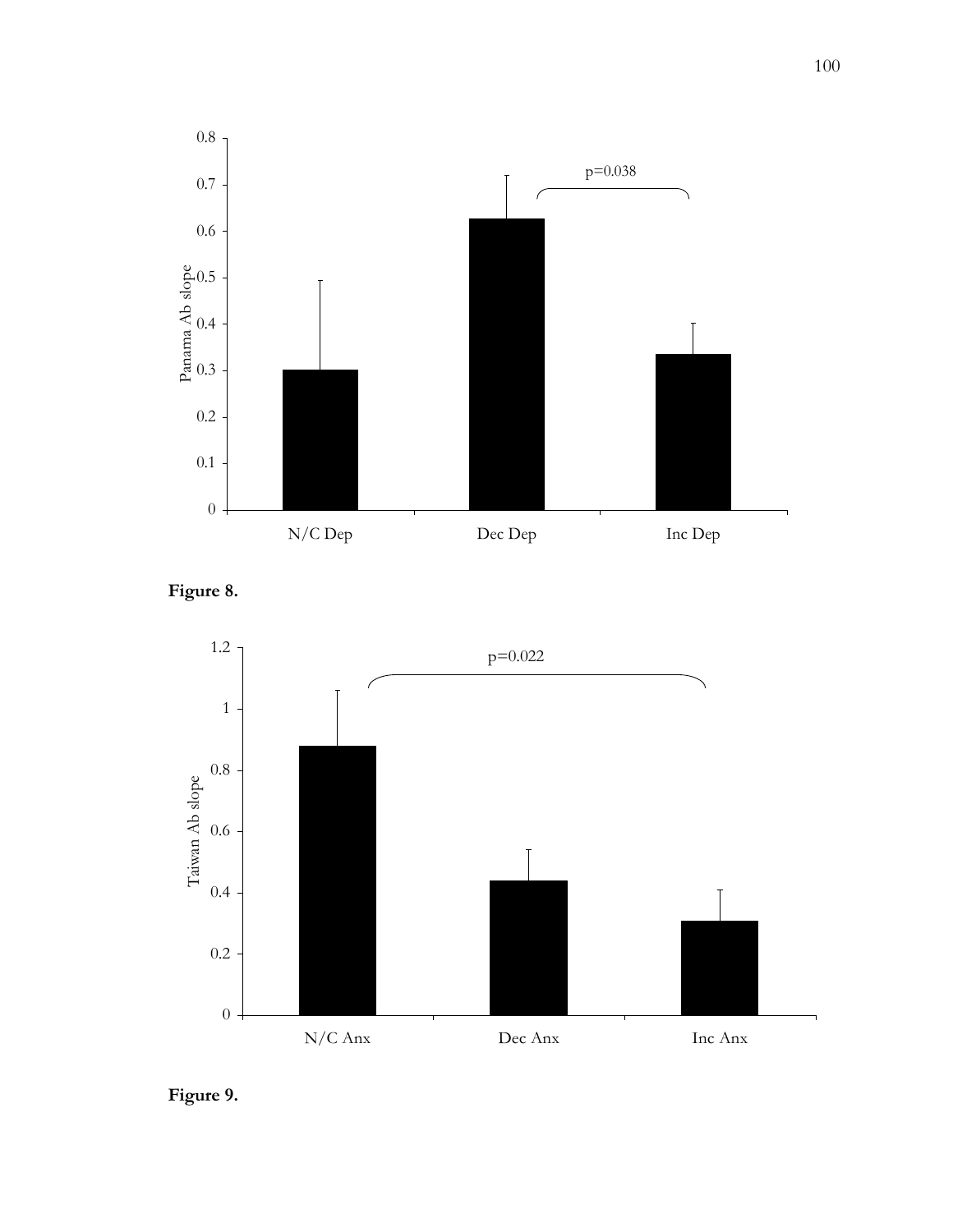

**Figure 10.**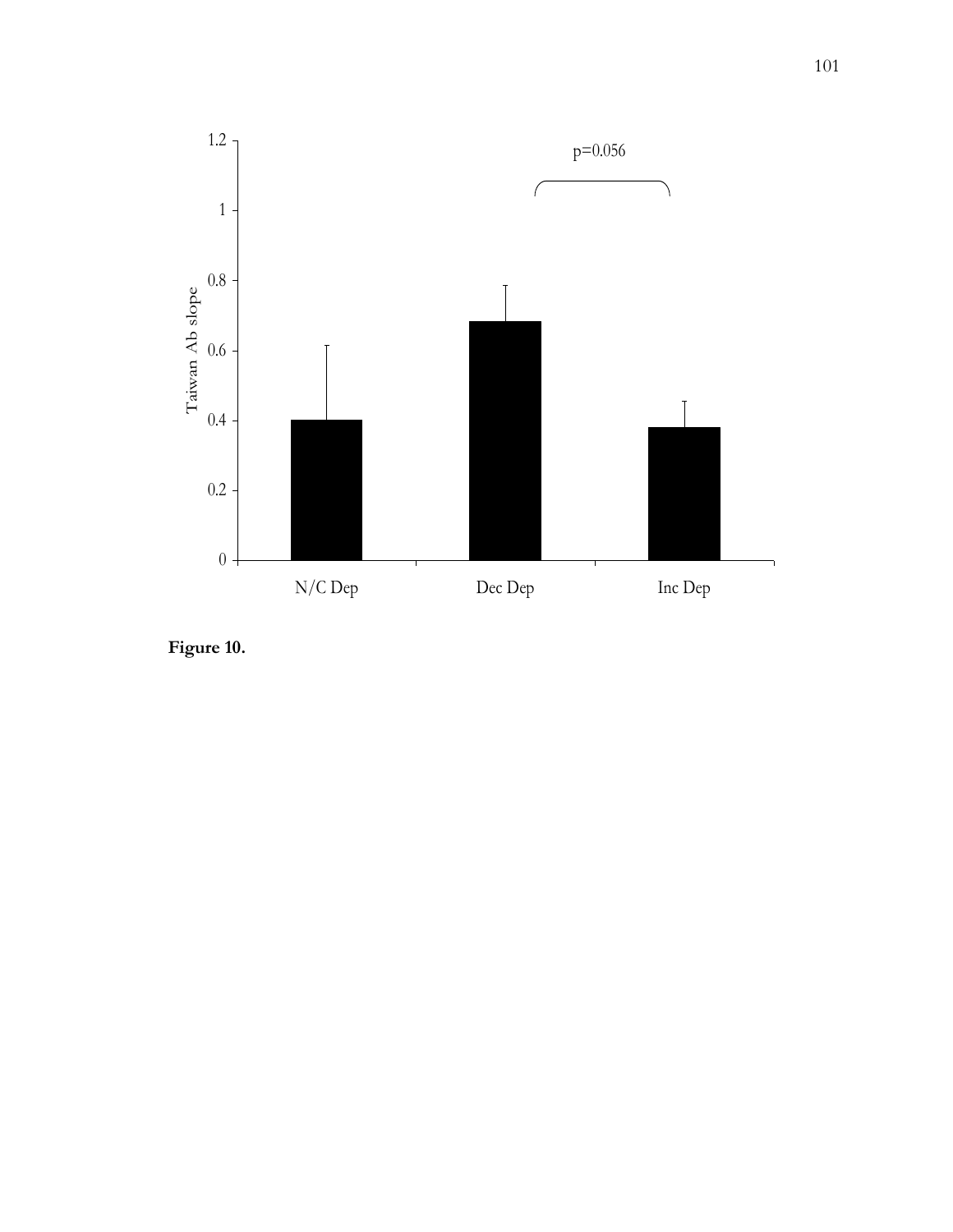

**Figure 11.**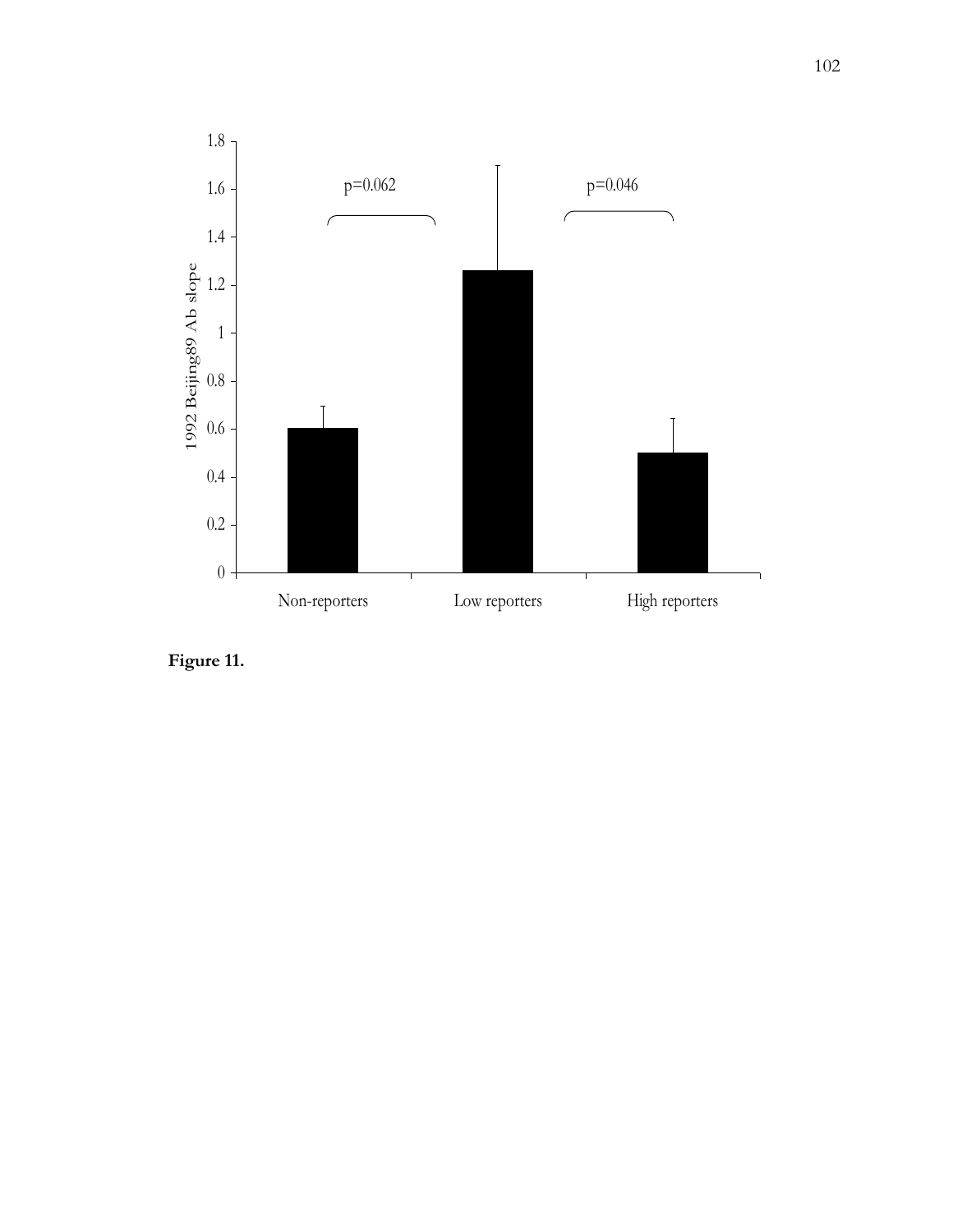

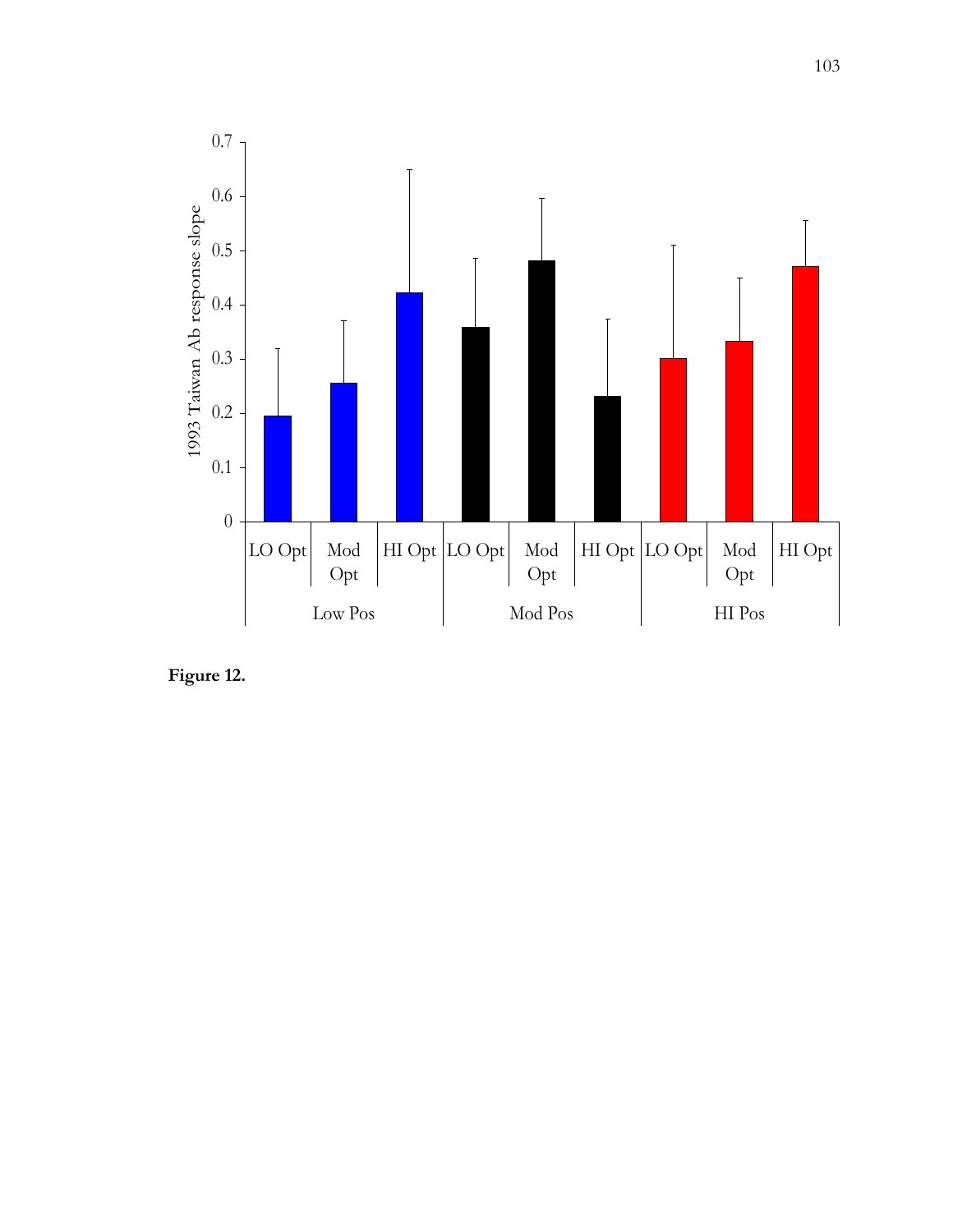

**Figure 13.**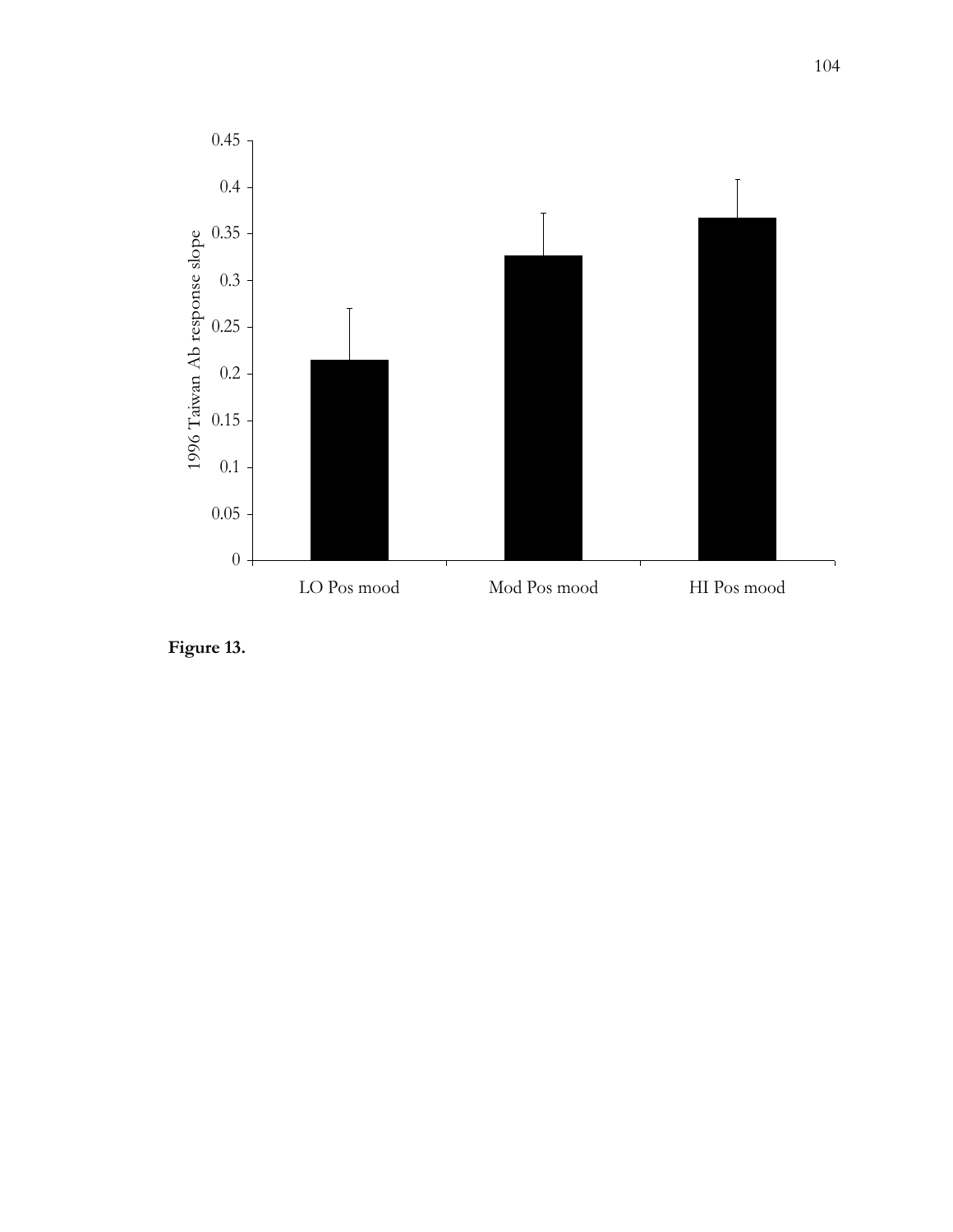

**Figure 14.**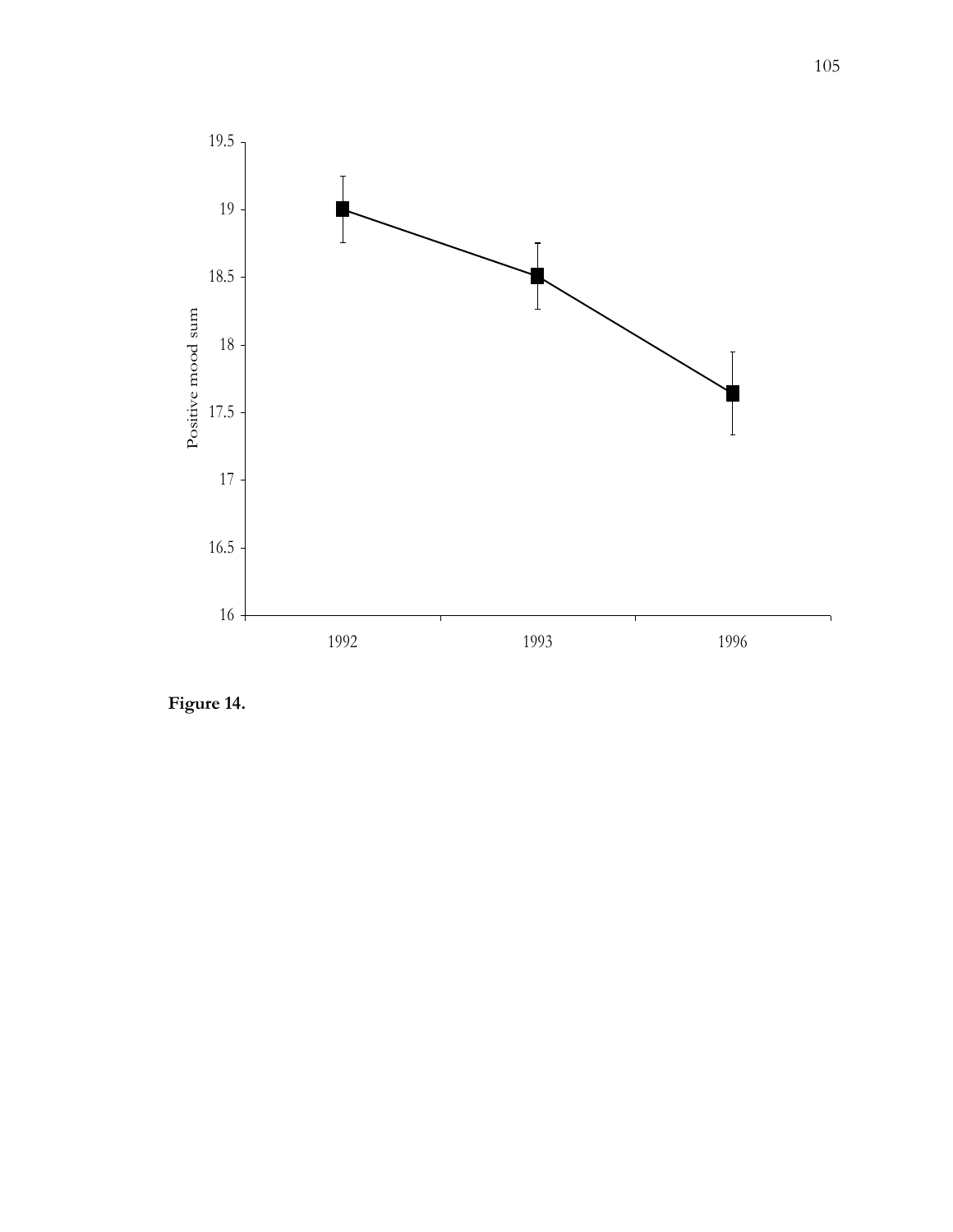# **APPENDIX A: MEDICAL EXCLUSIONARY CRITERIA**

- 1. DISEASES:
	- Malignancy (solid tumor):
		- <1 year without evidence of active disease
		- <1 year since completion of treatment
		- received chemotherapeutic treatment at any time
	- Leukemia
	- Lymphoma
	- Myeloma
	- Lupus erythematosus
	- Rheumatoid arthritis
	- Polymyalgia rheumatica
	- Temporal arteritis
	- ◆ Sjorgren's disease
	- Myasthenia gravis
	- Multiple sclerosis
	- Amyotrophic lateral sclerosis
	- ◆ Vasculitis
	- Graves disease
	- Gaucher's disease
	- Chrohn's disease
	- Ulcerative colitis
	- Chronic fatigue immunodeficiency syndrome
	- Hypogammaglobulinemia
	- Hepatitis: <5 years without evidence of active disease
	- Cirrhosis: <5 years without evidence of active disease

## 2. MEDICATIONS:

- Antineoplastics
- Tamoxifen
- ◆ DES
- Steroids (oral)
- Aspirin/aspirin compounds: unable to abstain 2 weeks prior to and 4 weeks during study
- NSAIDs: unable to abstain 2 weeks prior to and 4 weeks during study
- ◆ Beta-blockers
- ◆ Lithium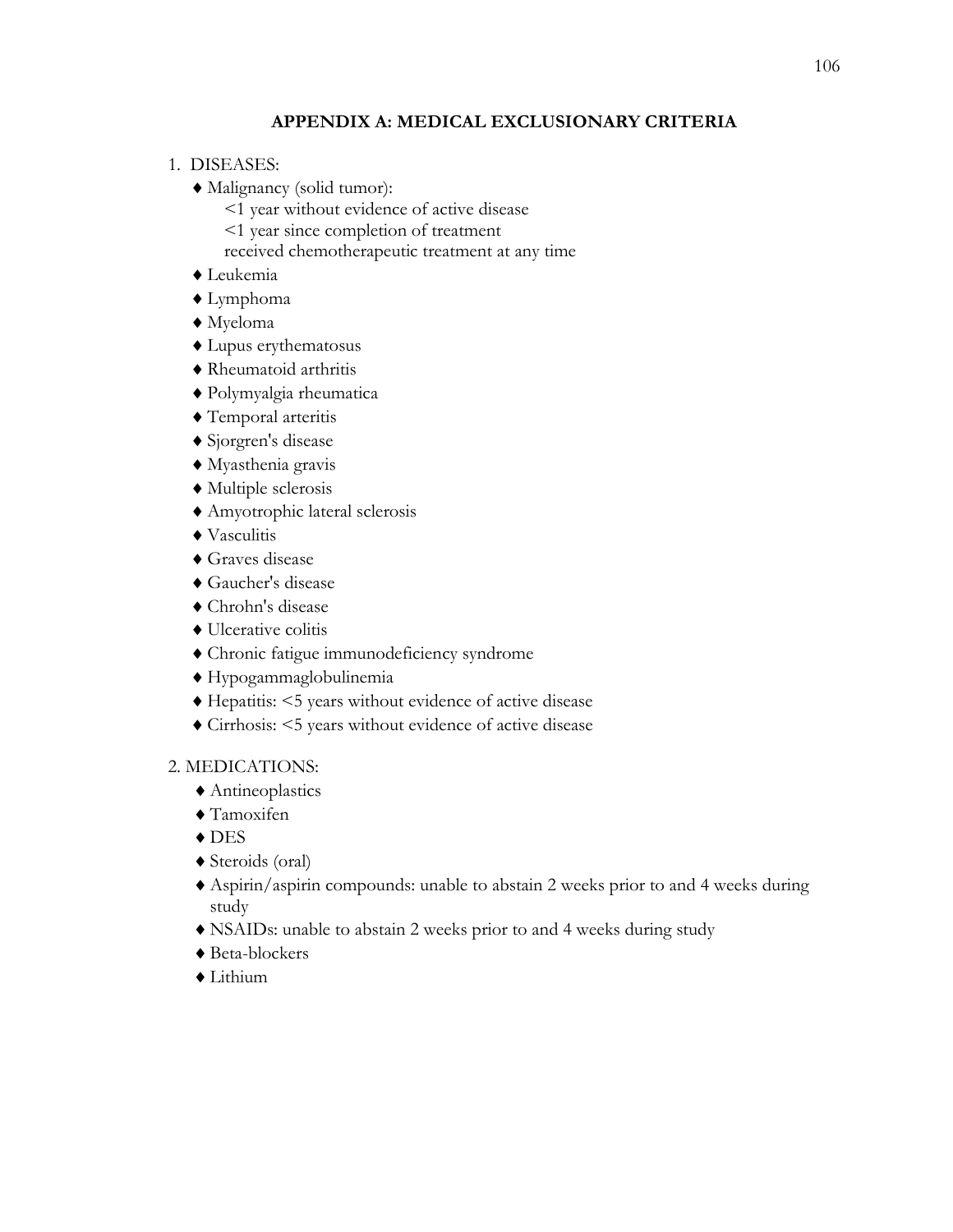### **CURRICULUM VITAE**

### **Joanne M. Hash-Converse**

## **EDUCATION:**

| <b>INSTITUTION</b>                     | <b>DEGREE</b>  | <b>RECEIVED</b> |  |
|----------------------------------------|----------------|-----------------|--|
| Rutgers, the State University of<br>NJ | PhD            | Oct 2008        |  |
| Rutgers, the State University of<br>NJ | MS             | <b>May 2006</b> |  |
| <b>Boise State University</b>          | BS<br>GPA 3.56 | May 2003        |  |

### **RELEVANT EXPERIENCE:**

| Sep $2004 - \text{Jul } 2008$ | Teaching Assistant, Behavioral Neuroscience Program,<br>Rutgers University. Advisor: Dr. Alexander Kusnecov. |
|-------------------------------|--------------------------------------------------------------------------------------------------------------|
| Sep $2003 - Aug 2004$         | Graduate Assistant, Behavioral Neuroscience Program,<br>Rutgers University. Advisor: Dr. Alexander Kusnecov. |

### **TEACHING EXPERIENCE:**

|  | Sep 2004 – Jul 2008 | Conditioning and Learning Lab |  |
|--|---------------------|-------------------------------|--|
|  |                     |                               |  |

### **PUBLICATIONS:**

- Hash-Converse, J.M. & Kusnecov, A.W. (2008). Immunological influences on brain and behavior: The immune response as a stressor. In Contrada, R.J., & Baum, A.S. (Eds.) The Handbook of Stress Science: Psychology, Biology, and Health. (in preparation)
- Kohman, R.A., Hash-Converse, J.M., & Kusnecov, A.W. (2008). Effects of systemic challenge with bacterial toxins on behaviors relevant to mood, anxiety and cognition. In Siegel, A. & Zalcman, S.S. (Eds.). The Neuroimmunological Basis of Behavior and Mental Disorders.
- Hash, J. (2006). A parametric investigation to optimize the human acoustic startle response paradigm. Masters Thesis.

### Hash, J. (2003). The relationship between stress and rheumatoid arthritis. Honors Thesis.